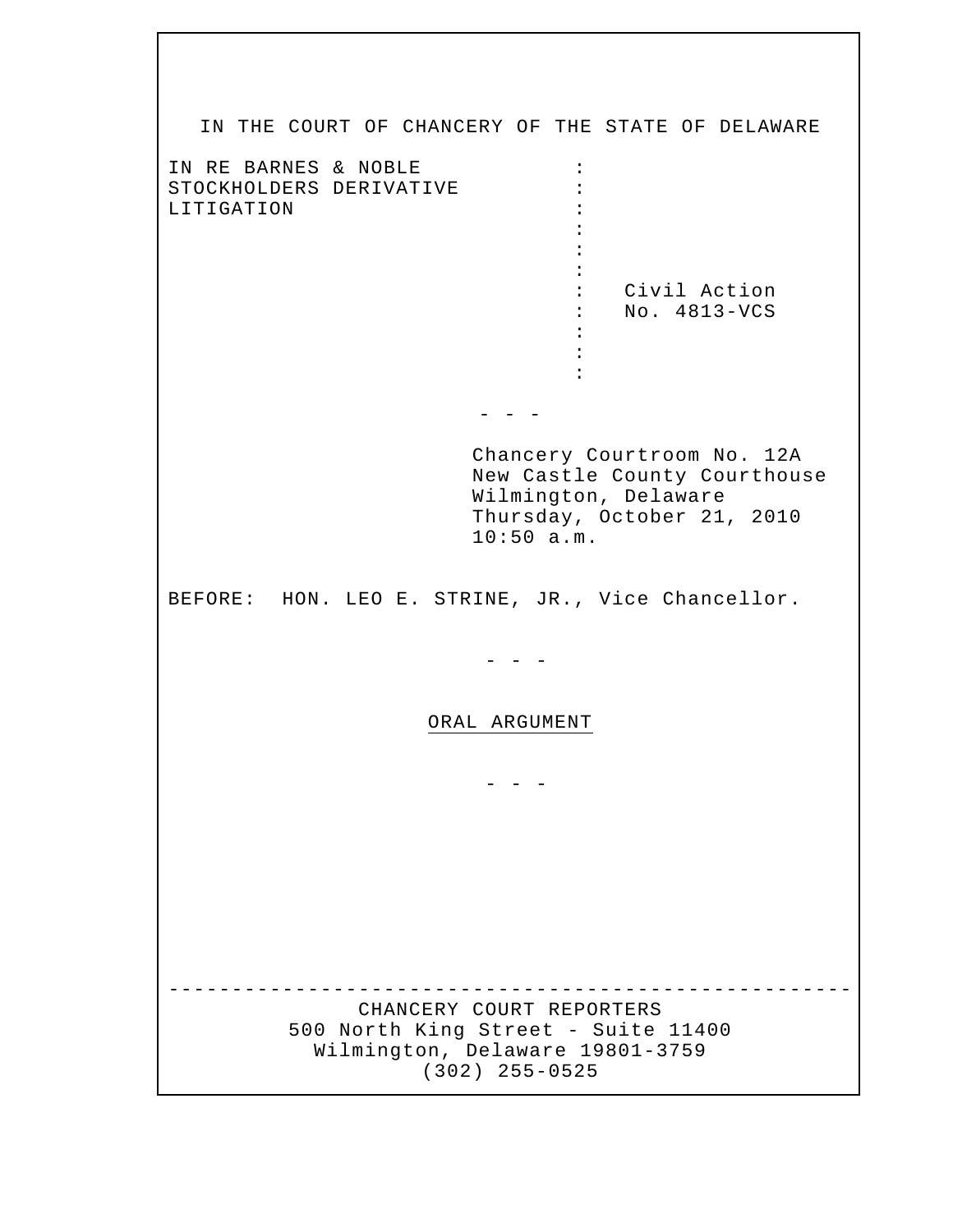## 1 APPEARANCES:

| 2      | PAMELA S. TIKELLIS, ESQ.<br>TIFFANY JOANNE CRAMER, ESQ.              |
|--------|----------------------------------------------------------------------|
| 3      | Chimicles & Tikellis LLP<br>$-and-$                                  |
| 4      | MICHAEL J. BARRY, ESQ.<br>Grant & Eisenhofer, P.A.                   |
| 5      | for Plaintiffs                                                       |
| 6      | BLAKE ROHRBACHER, ESQ.<br>Richards, Layton & Finger                  |
| 7      | $-and-$<br>ERIC REIDER, ESQ.                                         |
| 8      | JOHN D. KIRCHER, ESQ.<br>of the New York Bar                         |
| 9      | Bryan Cave LLP<br>for Defendants Leonard Riggio and Stephen          |
| 10     | Riggio and Lawrence S. Zilavy                                        |
| 11     | KENNETH J. NACHBAR, ESQ.<br>SUSAN W. WAESCO, ESQ.                    |
| 12     | Morris, Nichols, Arsht & Tunnell LLP<br>$-and-$                      |
| 13     | CHARLES S. DUGGAN, ESQ.<br>of the New York Bar                       |
| 14     | Davis Polk & Wardell<br>for Defendants George Campbell Jr.,          |
| 15     | Michael J. Del Giudice,<br>William Dillard, II, Patricia L. Higgins, |
| 16     | Irene R. Miller and Margaret T. Monaco                               |
| 17     | PETER J. WALSH, JR., ESQ.<br>WILLIAM E. GREEN, JR., ESQ.             |
| 18     | Potter, Anderson & Corroon LLP<br>-and-                              |
| 19     | KEVIN J. ORSINI, ESQ.<br>of the New York Bar                         |
| 20     | Cravath, Swaine & Moore LLP                                          |
| $2\,1$ | for Barnes & Noble, Inc.                                             |
| 22     |                                                                      |
| 23     |                                                                      |
| 24     |                                                                      |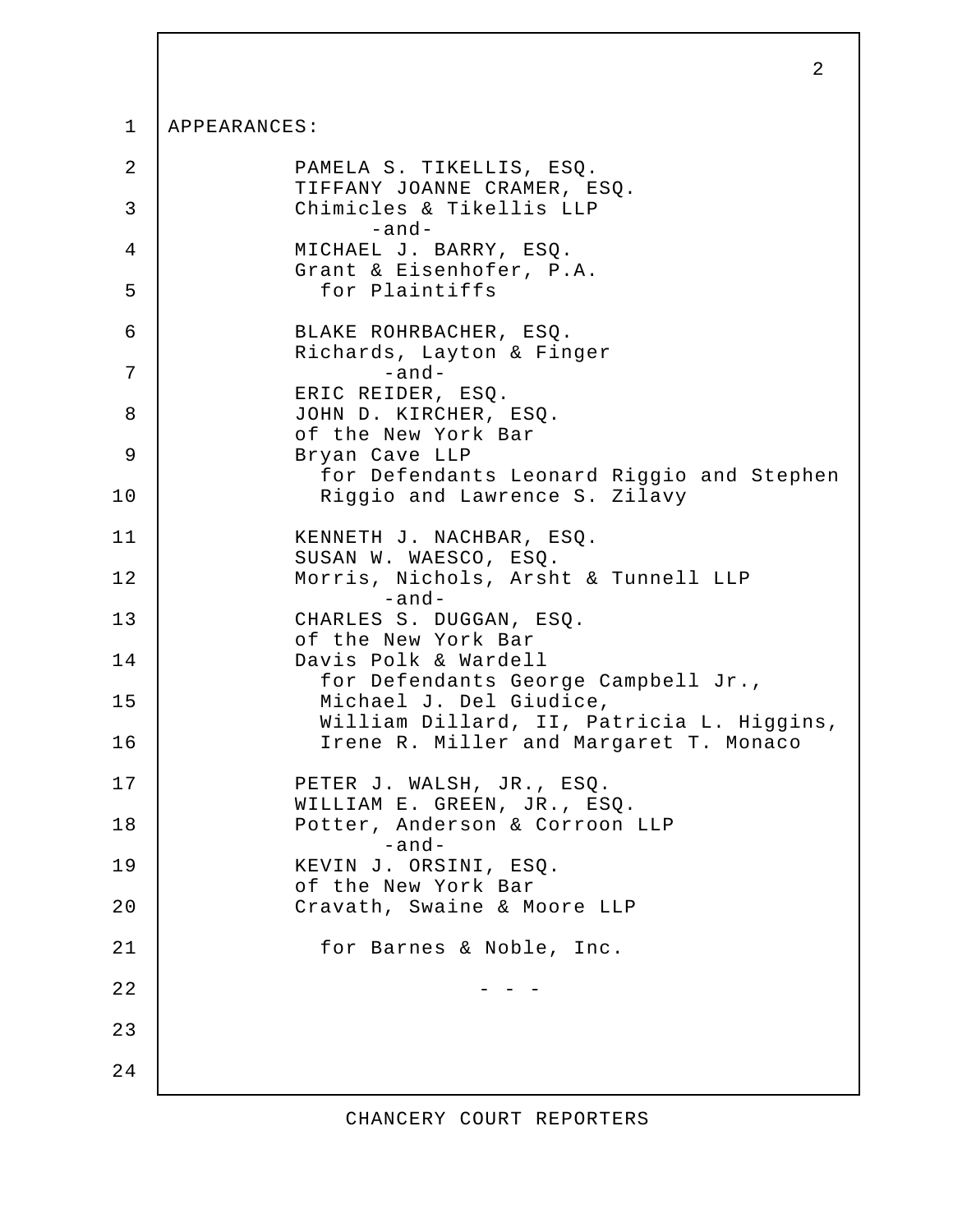1 | THE COURT: Good morning, everyone. 2 Sorry to keep you waiting. I thought it was at ten, 3 and I was early at ten, and then I was late at  $10:30$ . 4 I think you all can understand the phones ring and 5 other things and how that would make sense. I 6 apologize for the delay. 7 I was ready to go like 9:50. I'm, 8 like, why aren't we in court? Oh, it's 10:30. And 9 then we're here. So let's -- we may proceed. 10 Miss Tikellis. 11 MS. TIKELLIS: Yes, Your Honor. I'm 12 going to rise very briefly to say good morning to Your 13 | Honor. I think Your Honor knows everyone with me. 14 They're all Delaware attorneys. Tiffany Cramer from 15 | my office; Michael Berry and Ned Weinberger from the 16 Grant & Eisenhofer firm. 17 | THE COURT: Thank you. 18 MR. ROHRBACHER: Your Honor, I would 19 like to introduce Eric Rieder from Bryan Cave and 20 John Kircher from Bryan Cave. Mr. Rieder will be 21 making the presentation on behalf of the nonvoting 22 directors. 23 In reviewing the docket this morning, 24 we realized -- although Mr. Rieder had appeared in

CHANCERY COURT REPORTERS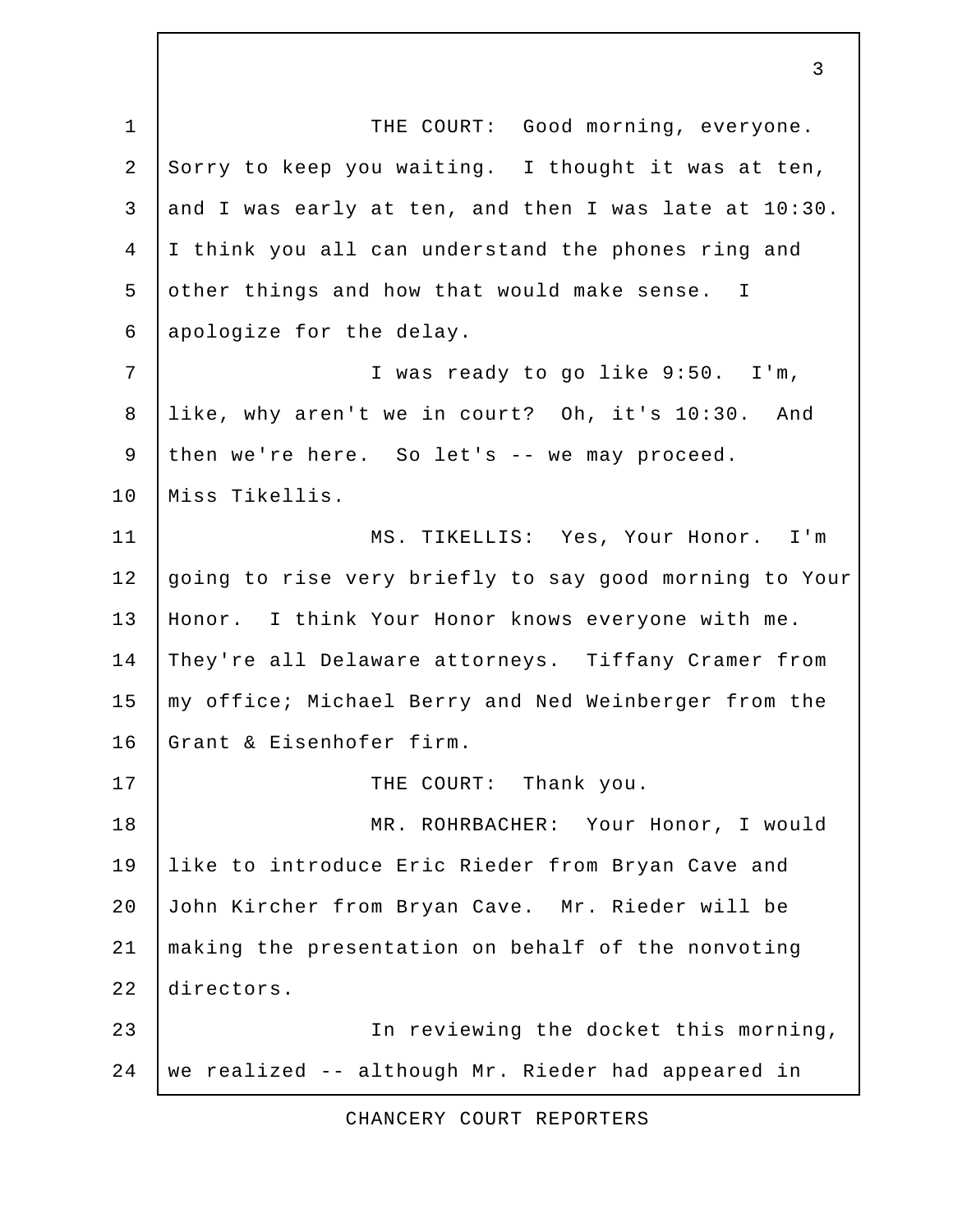1 front of Your Honor in the preconsolidation motion to 2 expedite -- a formal motion pro hac vice had not been 3 filed. I'll hand one up. 4 THE COURT: So long as you're willing 5 to pay interest. It's been lean years for state 6 governments. 7 MR. WALSH: Good morning, Your Honor. 8 Peter Walsh on behalf of the nominal defendant, 9 Barnes & Noble, Inc. I rise to reintroduce to the 10 Court Kevin Orsini of the Cravath Swaine & Moore firm. 11 To the extent the Court has any questions of counsel 12 | for the company, Mr. Orsini will respond. 13 THE COURT: Thank you, Mr. Walsh. 14 Good morning, Mr. Nachbar. 15 MR. NACHBAR: Your Honor, it's my 16 privilege to introduce Charles Duggan of Davis Polk. 17 | Reserve Manager Honor knows, we're here today 18 on the defendants' motion to dismiss the complaint. 19 With the permission of the Court, I'll present 20 argument on behalf of the outside directors, sometimes 21 called the voting directors. Mr. Rieder will argue on 22 behalf of the inside, or nonvoting directors. 23 | My client's motion is brought pursuant 24 to Rule 23.1, for failure to make a presuit demand,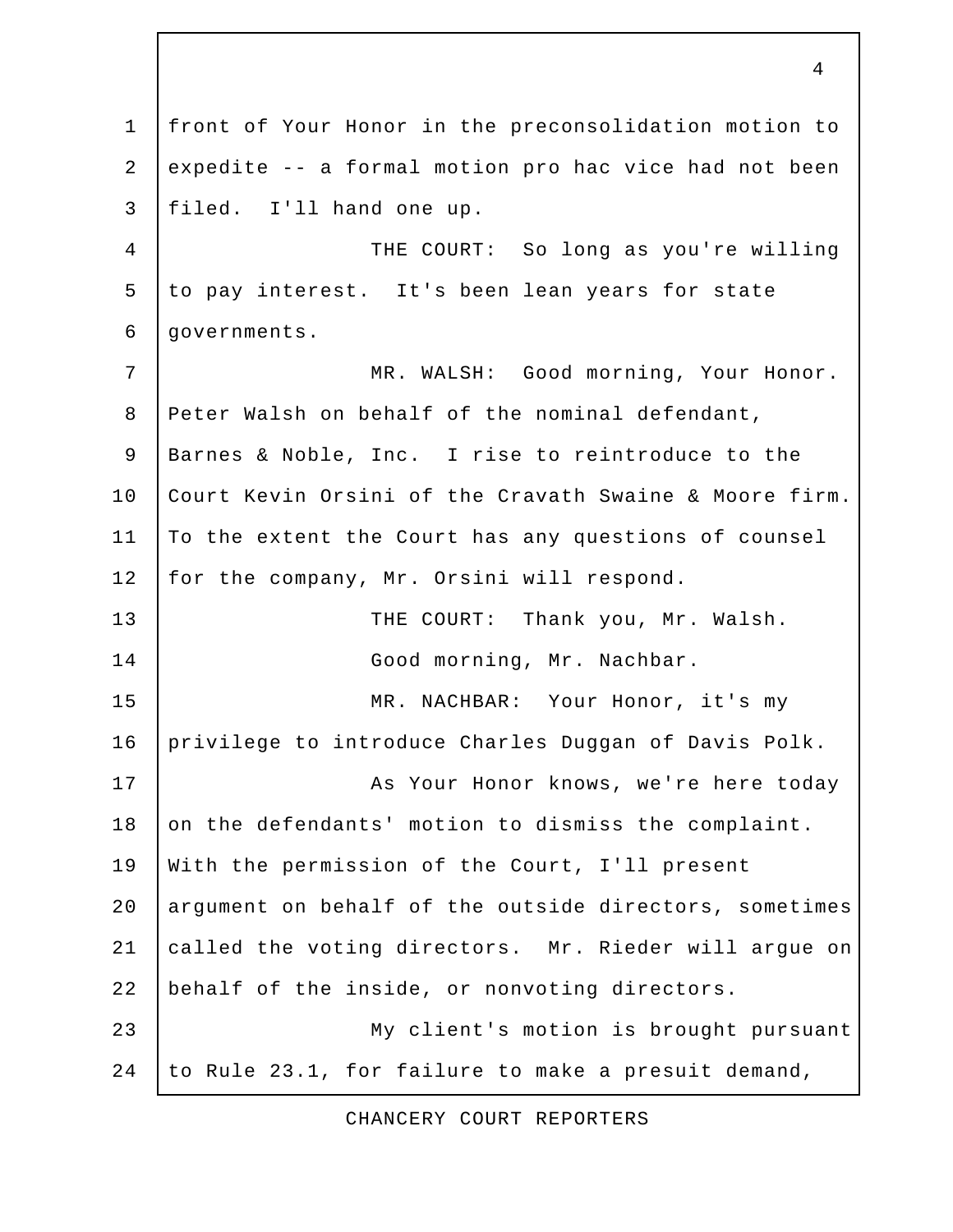1 and Rule  $12(b)(6)$ , failing to state a claim. 2 Factually, as Your Honor knows, this 3 case challenges the acquisition by Barnes & Noble of 4 Barnes & Noble College, sometimes referred to as 5 College Booksellers from Len Riggio, the chairman and 6 31 percent stockholder of Barnes & Noble. The 7 transaction was recommended by a special committee of 8 | four independent directors advised by independent 9 counsel, David Polk & Wardwell, and independent 10 financial advisor Greenhill. 11 | Plaintiff challenges the independence 12 of the committee members, which I'll get to, and it 13 challenges Greenhill's compensation, but it doesn't 14 otherwise challenge the special committee. 15 | And I should point out that we've got 16 a record here. There was a Section 220 demand that 17 was made and there are certain documents incorporated 18 into the complaint. Those are included in the 19 affidavit of Susan Waesco that we filed that has 15 or 20 | 16 of what we think are the more important documents. 21 | So despite the record, the complaint 22 does not in any way challenge the functioning of the 23 committee, the independence or competence of its 24 advisors. It does not allege, unlike some other

5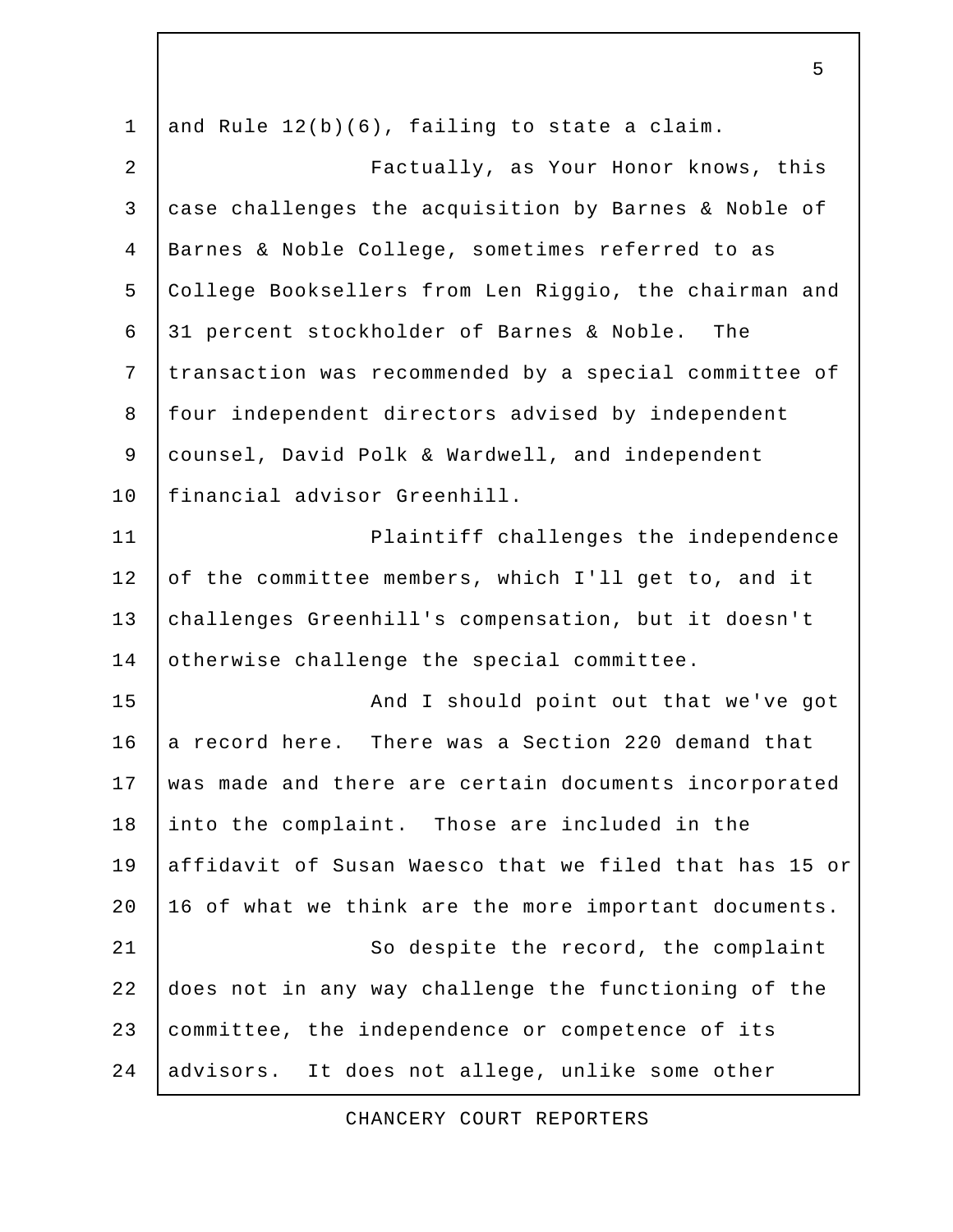1 cases, that Mr. Riggio interfered in any way with the 2 functioning of the committee, or that the committee 3 failed to act appropriately. Nor could it. The 4 record shows that the negotiations here occurred, 5 albeit with some interruptions, over 18 months. The 6 committee met 15 times before ultimately approving the 7 transaction. The record also reflects arm's-length 8 negotiations as to both price and structure. 9 The Waesco affidavit, Exhibit 5, 10 | indicates that there was originally a 11 650 million-dollar price that got reduced 12 significantly, and there were several iterations that 13 came down in stages. Also, that initially Mr. Riggio 14 was asking for \$470 million in cash. That also got 15 reduced significantly. 16 The true gravamen of the complaint is 17 that plaintiffs disagree with the committee about the 18 wisdom of the transaction. And we submit, perhaps 19 reasonable people can disagree, but that's not the 20 stuff of demand excusal. 21 **THE COURT:** I think one of the issues 22 here is, if this was so logical, why was it never 23 thunk of by anyone for 15 years? 24 MR. NACHBAR: Well, I don't know that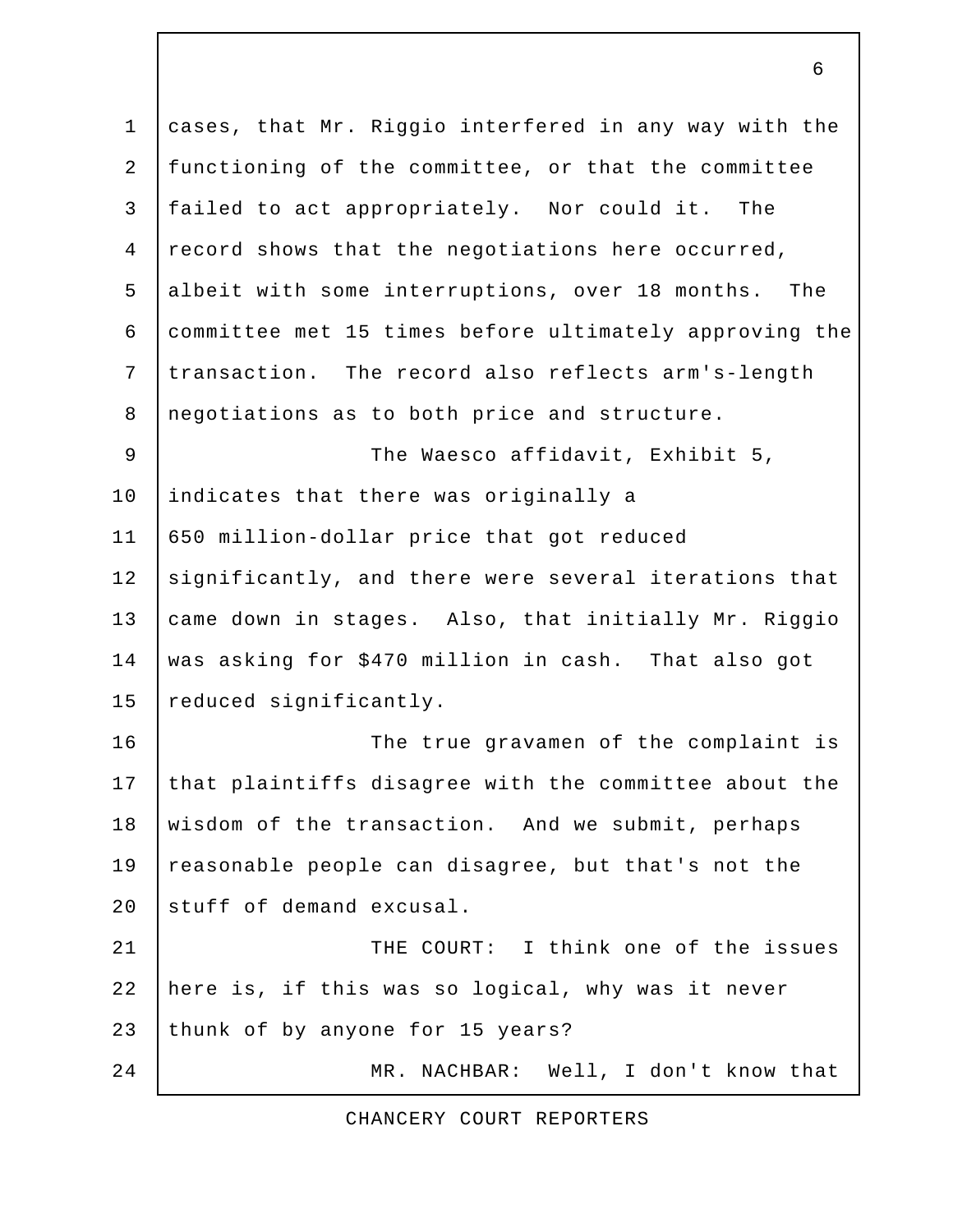1 it wasn't thunk of. It certainly wasn't implemented. 2 We can agree with that.

 3 THE COURT: There's -- I mean, we're 4 here on a pleading stage. And we're going to deal 5 with some of the things that I know. I think I'm 6 rather surprised, frankly, that plaintiffs did not 7 amend their complaint in light of the other case in 8 some ways, just because there are things that are 9 known out there that are, frankly, pleadable, as a 10 | matter of public record. You have some things about 11 Mr. Del Giudice. It's hard for me to unknow. And I 12 can't understand why they would never amend their 13 complaint, leave weak stuff in when there's something 14 real that people can debate about but much more 15 tangible. But they didn't. 16 | Rut even with respect to this 17 transaction, I think part of what they're saying is, 18 why would anybody do this, other than that it's a 19 situation where people feel that there's a control 20 environment, and so, in this kind of self-constrained 21 world, it begins to make sense to think about this. 22 When it's all been maintained separately for 15 years,

23 and more favorable environments arquably for

24 Barnes & Noble to bring this in, and yet at a time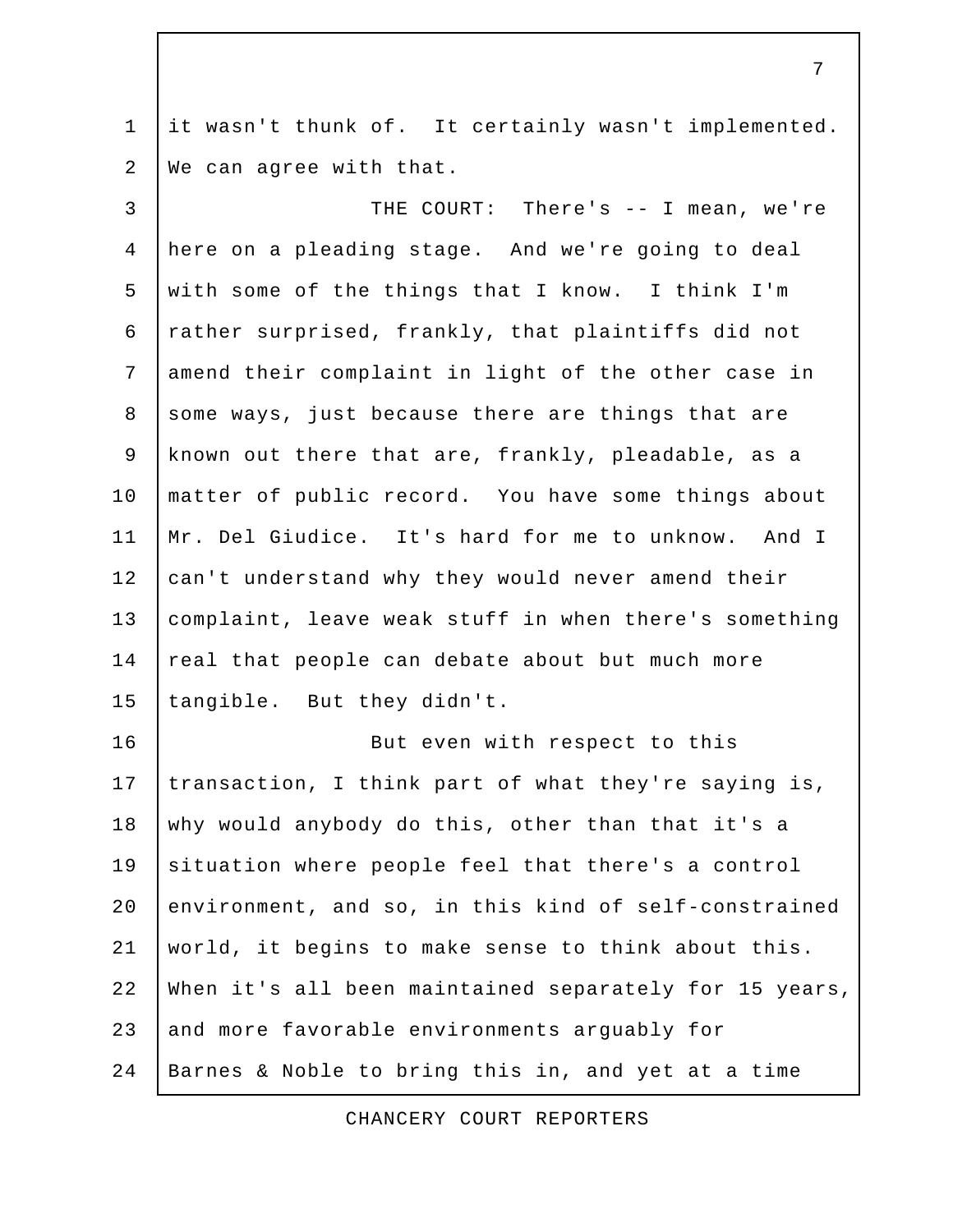1 when it probably, for Mr. Riggio, makes entirely good 2 estate planning and other sense to begin to reduce the 3 concentration of his wealth and particular assets, and 4 at a time where he's, frankly, publicly expressed -- 5 or expressed to people skepticism about the future 6 retail. He has the public company double down on 7 retail. He's able to liquidate a large part of his 8 net wealth and put it in safer cash assets, retain all 9 his voting control, because the company didn't take 10 | any steps to use it to say, "Well, maybe this is a 11 chance to actually reduce the influence of Len Riggio. 12 But no. We'll let him keep the stock. We won't buy 13 in our own stock." That's what's nagging at me. 14 You're telling me that this is just 15 like a normal garden variety business decision. And 16 | sort of help me alleviate these concerns. 17 | MR. NACHBAR: Sure. And I think that 18 there was a special committee. It was independent. 19 It was well advised. And it took all of that, I 20 believe -- 21 **THE COURT:** Let's talk about the 22 special committee. It's a very odd-looking special 23 committee because, when I mention that nobody for 15 24 years ever thought of this, three of the four members

CHANCERY COURT REPORTERS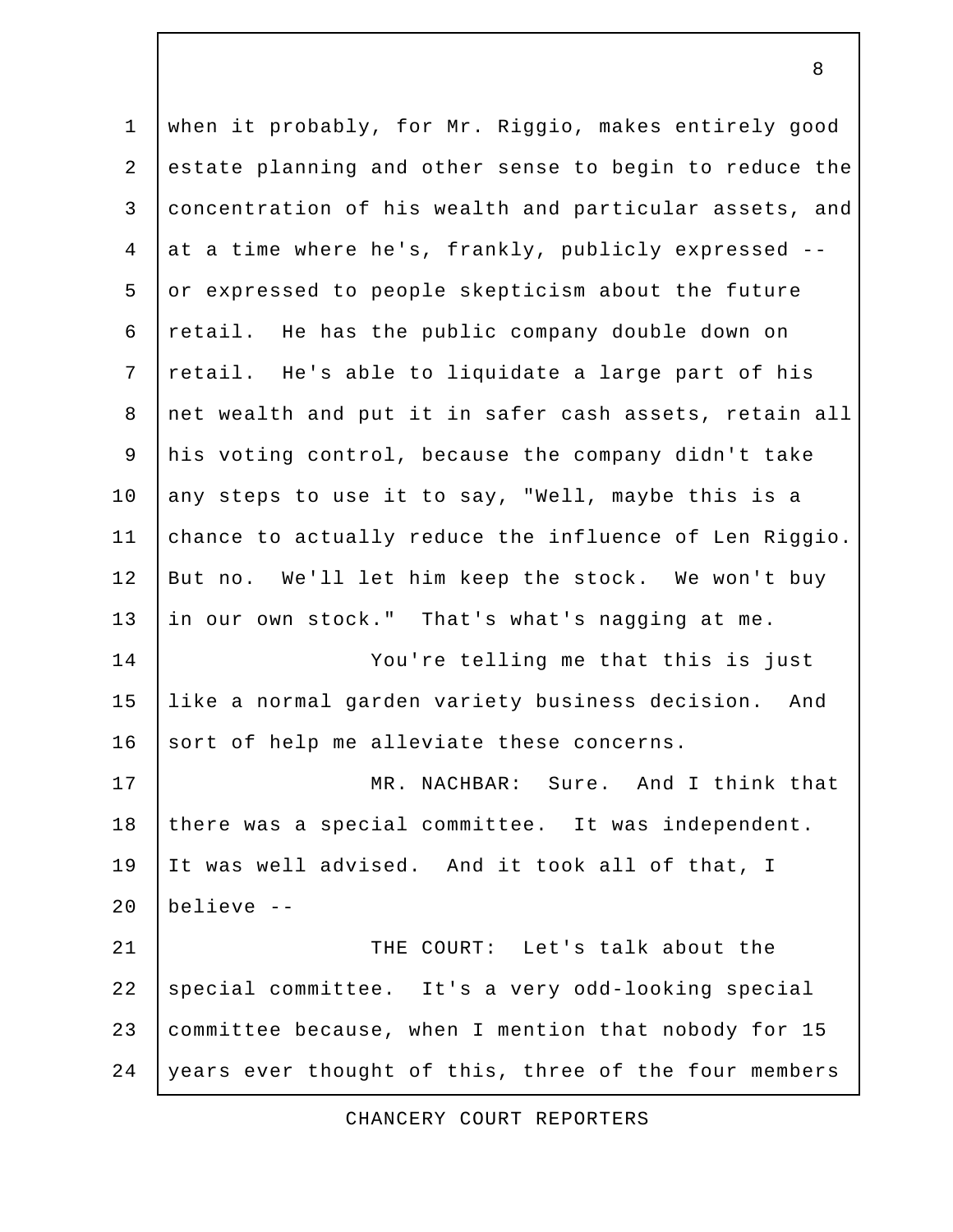1 of the special committee had a professional obligation 2 to think about this for 15 years because they had been 3 continuously a director of Barnes & Noble, and they 4 never thought this was a good enough idea, from the 5 record, to put it on the table themselves. Not only 6 on the board 15 years, they're alleged to be personal 7 friends with Leonard Riggio. And in the case of the 8 chair, she was his management protege, served under 9 him for management for six or seven years, was 10 retained on the board after that, and has had 11 essentially a continuous 20-year relationship with 12 Leonard Riggio. And she's appointed to be the chair. 13 Then there's another person who has 14 been a friend and been on there for 15 years, who is 15 removed from the comp committee after investigation, 16 because the comp committee didn't do such a great job, 17 but is immediately put on audit and on a transaction 18 committee. 19 Then you have Mr. Dillard who is 20 alleged to be a close friend, been on the board for 15 21 years, and who happens to be in what might

22 colloquially be called the controllers club, which is,

23 | no doubt, he's not economically dependent on

24 Leonard Riggio because he runs an eponymously named

CHANCERY COURT REPORTERS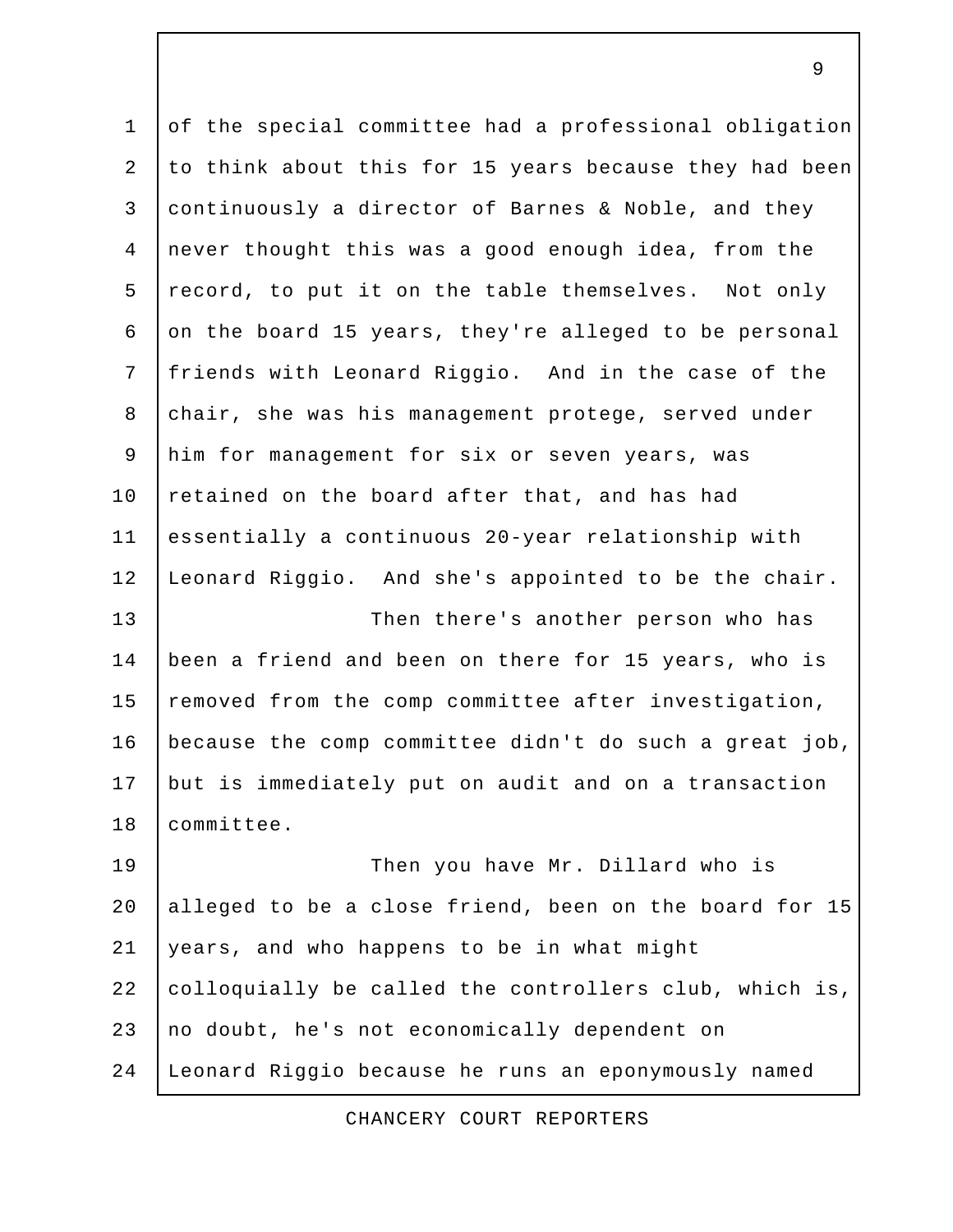1 company called Dillard's. But there is this notion -- 2 it may be in the notion of the controller club, but I 3 don't know. You lay a friendship, 15 years. You 4 know, controllers just don't mess with each other. 5 It's kind of etiquette. It's just an odd-looking 6 committee.

7 | Richard Homes And then I'll hit you with something 8 else. I'm not sure why they let Bryan Cave go to the 9 other side. Then you got Stephen Riggio -- right? 10 --the CEO. Now, he's in a no-win situation because 11 his bro is the largest stockholder, the chairman, and 12 proposing a conflict transaction. But he's the CEO. 13 He the man. And he plays the role of the 14 bullfighter's cape. Probably not that active. The 15 bullfighter's cape has a role because it attracts the 16 bull. He just steps aside. Well, that stepping 17 | aside  $-$  he's not in the way, but he's also  $-$  there's 18 the chief executive officer of the company, who is not 19 operating on a transaction of fundamental importance? 20 I'm just -- and I'll finish. But I 21 want you to address, in all its texture, because 22 that's the stuff that's on my mind, Mr. Nachbar. It's 23 not that I have any preconceived view, one way or the 24 other, this is an inconceivable deal. But it's not a

CHANCERY COURT REPORTERS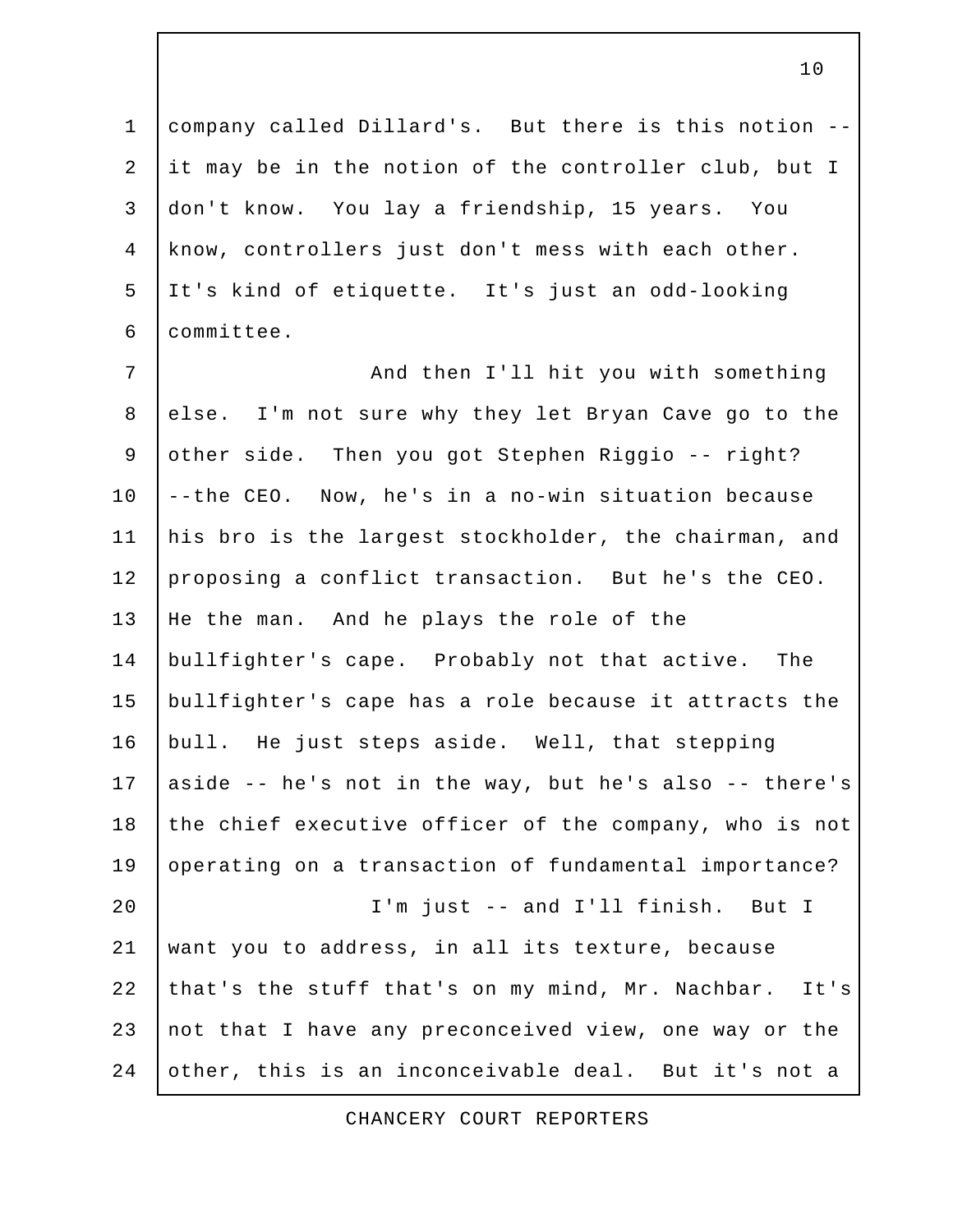1 kind of ordinary situation either.

| $\overline{2}$ | MR. NACHBAR: Well, let me address                      |
|----------------|--------------------------------------------------------|
| $\mathfrak{Z}$ | those. I appreciate Your Honor's expressing those      |
| $\overline{4}$ | concerns because it helps me know which points to hit. |
| 5              | And to start, I guess, at the                          |
| 6              | beginning, the landscape has changed tremendously for  |
| 7              | Booksellers, obviously. The rise of Amazon, and the    |
| 8              | advent of eBooks has just changed that world           |
| $\mathsf 9$    | dramatically. So the last 15 years, or, you know,      |
| 10             | certainly the last dozen years prior to 2007, 2008, I  |
| 11             | think are very different than the subsequent three or  |
| 12             | four years.                                            |
| 13             | THE COURT: But in a way that makes it                  |
| 14             | more or less sensible for Barnes & Noble to acquire    |
| 15             | again.                                                 |
| 16             | MR. NACHBAR: I think more sensible at                  |
| 17             | the right price. Look, any acquisition, you know, at   |
| 18             | the right price is favorable; at the wrong price is    |
| 19             | unfavorable. I'm sure, if College Booksellers had      |
| 20             | been bought for a dollar, nobody would have a problem  |
| 21             | with it. I'm sure, if it had been bought for           |
| 22             | \$2 billion, you know, it would be a ridiculous        |
| 23             | transaction.                                           |
| 24             | It was purchased at a favorable price.                 |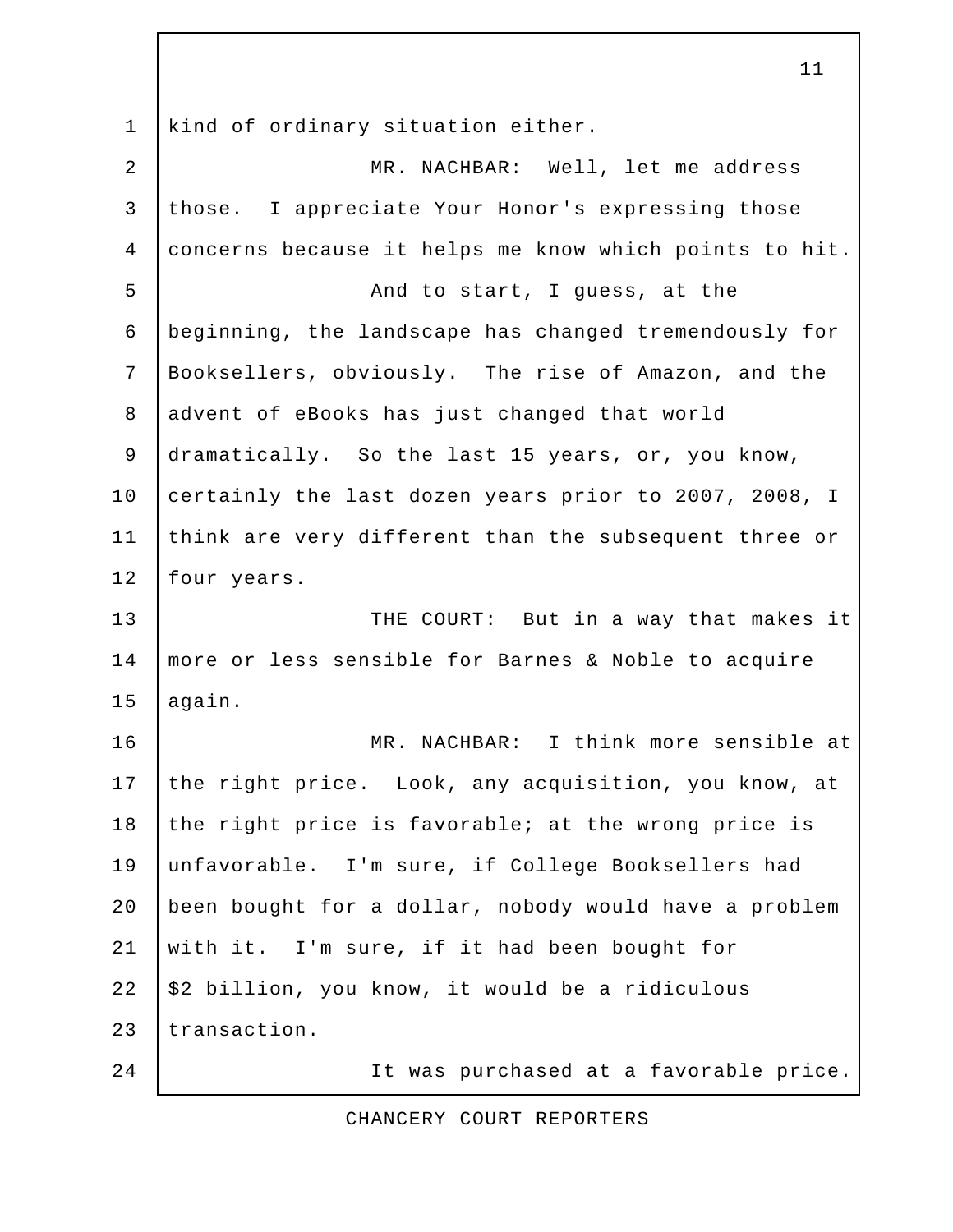1 There's no question about that. There is a 2 question -- reasonable minds, as I say, can differ -- 3 did it make strategic sense? And the idea behind it 4 is that the College Booksellers is very different than 5 the bricks and mortar, freestanding bookstore down in 6 Christiana. You've got a captive audience. You've 7 got a monopoly. A lot of these stores are leased 8 operations. And the idea is that it's somewhat 9 countercyclical. Yes, in the broadest sense of the 10 word, you're doubling down on books because bookstores 11 sell books. Although a minority of their revenue is 12 from books, a lot of it is tee shirts, apparel, all 13 the other things. 14 THE COURT: And how many of the stores 15 do they own the bricks and mortar of? 16 MR. NACHBAR: I don't know the answer  $17$  to that. 18 THE COURT: Are there a large number 19 of them leased? 20 MR. NACHBAR: I believe a large number 21 are leased. 22 | THE COURT: You're saying, if they do, 23 like the Penn bookstore, which I believe they do, all 24 the Penn athletic tee shirts that they get the sales

CHANCERY COURT REPORTERS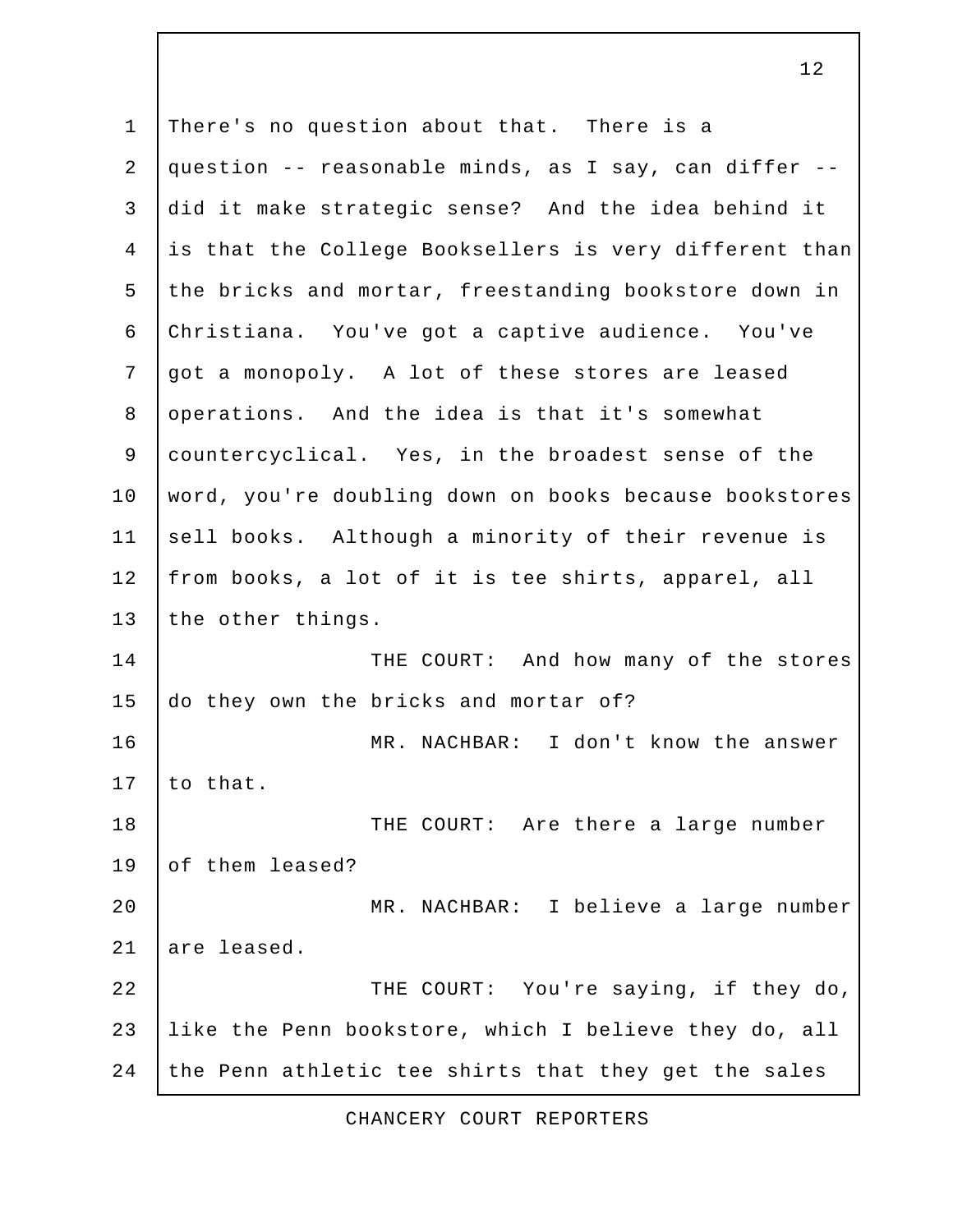1 out of, they're on campus, they have a coffee cafe, 2 the students go there. They have an e-technology 3 center, and students with computers and stuff use 4 | them. 5 MR. NACHBAR: Exactly. 6 So the idea is that it's not cyclical, 7 and that it's a sort of counter to the traditional 8 bookstores. You know, the limited record that we 9 have, the committee minutes show that that was all 10 discussed. That was all -- you know, it's not like 11 somebody -- Len Riggio -- came in and said, "Do this." 12 You know, and the special committee said, "How high do 13 I jump?" That's not what the record shows. So the 14 last 15 years, you know, I think two things. One, the 15 world has changed; two, you know, Len Riggio has to be 16 willing to sell. 17 Now it's fair to say, well, did 18 anybody ask him to sell? You know, as far as I know, 19 the record doesn't indicate that anybody did. But the 20  $|$  record also doesn't indicate that he was willing to  $21$  sell. 22 | CHE COURT: I understand that. But 23 that's -- you know, there's a razor's edge here on a 24 few points, which is one of the points to make. This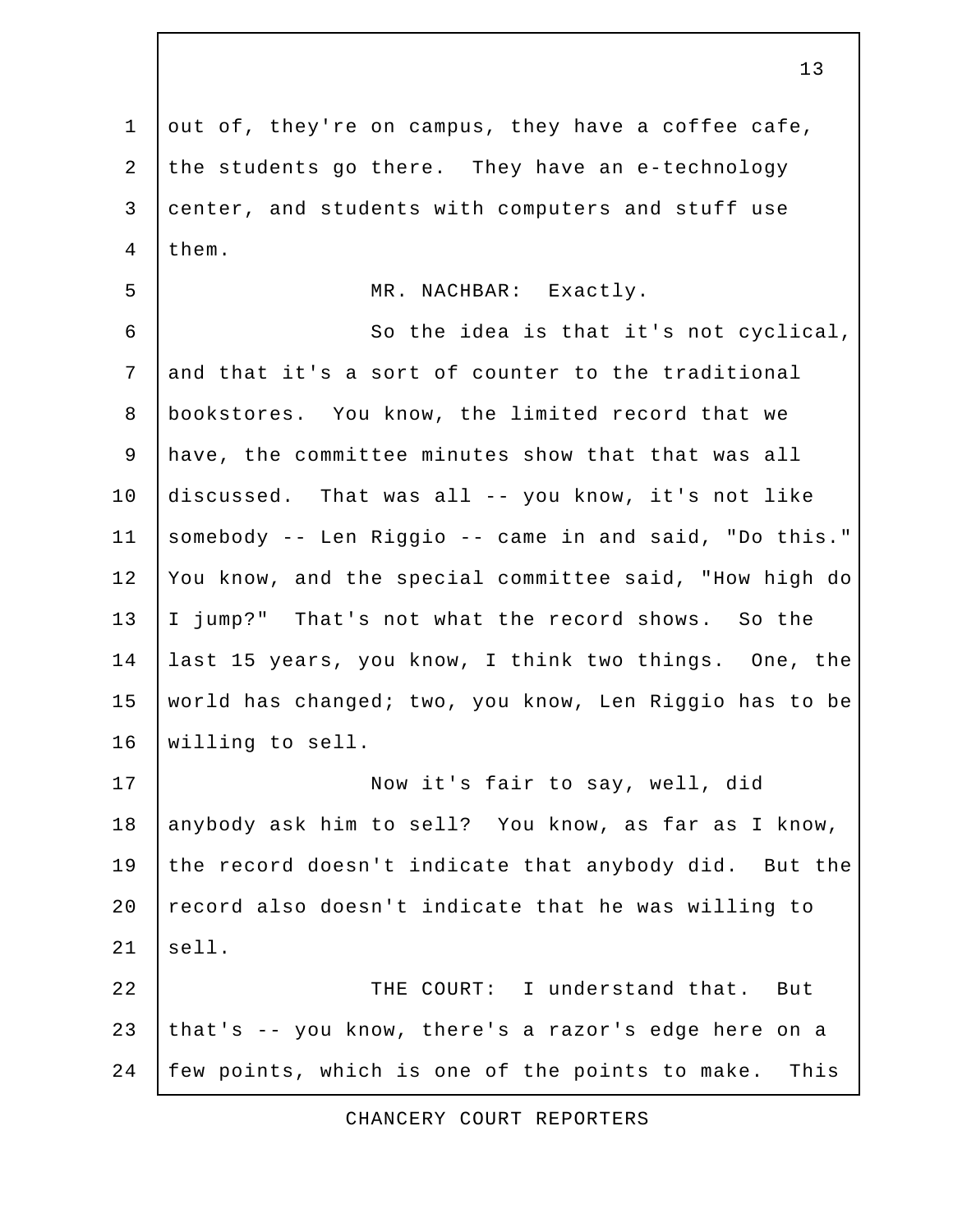1 was an opportunity for the public company to get its 2 trademark. 3 MR. NACHBAR: Right. 4 THE COURT: The flip side of that is, 5 this is a dude who was smart enough, when he took 6 these companies public, to do the rather 7 self-interested act of retaining the trademark in the 8 company, whose retail face in some ways -- retail face 9 to the public -- is often less about Barnes & Noble. 10 | I believe there's some of those College Bookstores 11 where, from the outside, you would not even know that 12 it was Barnes & Noble. It's when you get inside and 13 you realize the texture of the relationship between 14 the university and the book stores that Barnes & Noble 15 comes across. But you'd be thinking you're going into 16 the Penn, or the Auburn, or the Delaware book store; 17 right? 18 MR. NACHBAR: Right. 19 THE COURT: But Len Riggio, who 20 everybody, you know, on your side, kind of dances 21 around, whether he's in control or not, he got the 22 trademark; right? 23 MR. NACHBAR: He set it up that way a 24 long time ago.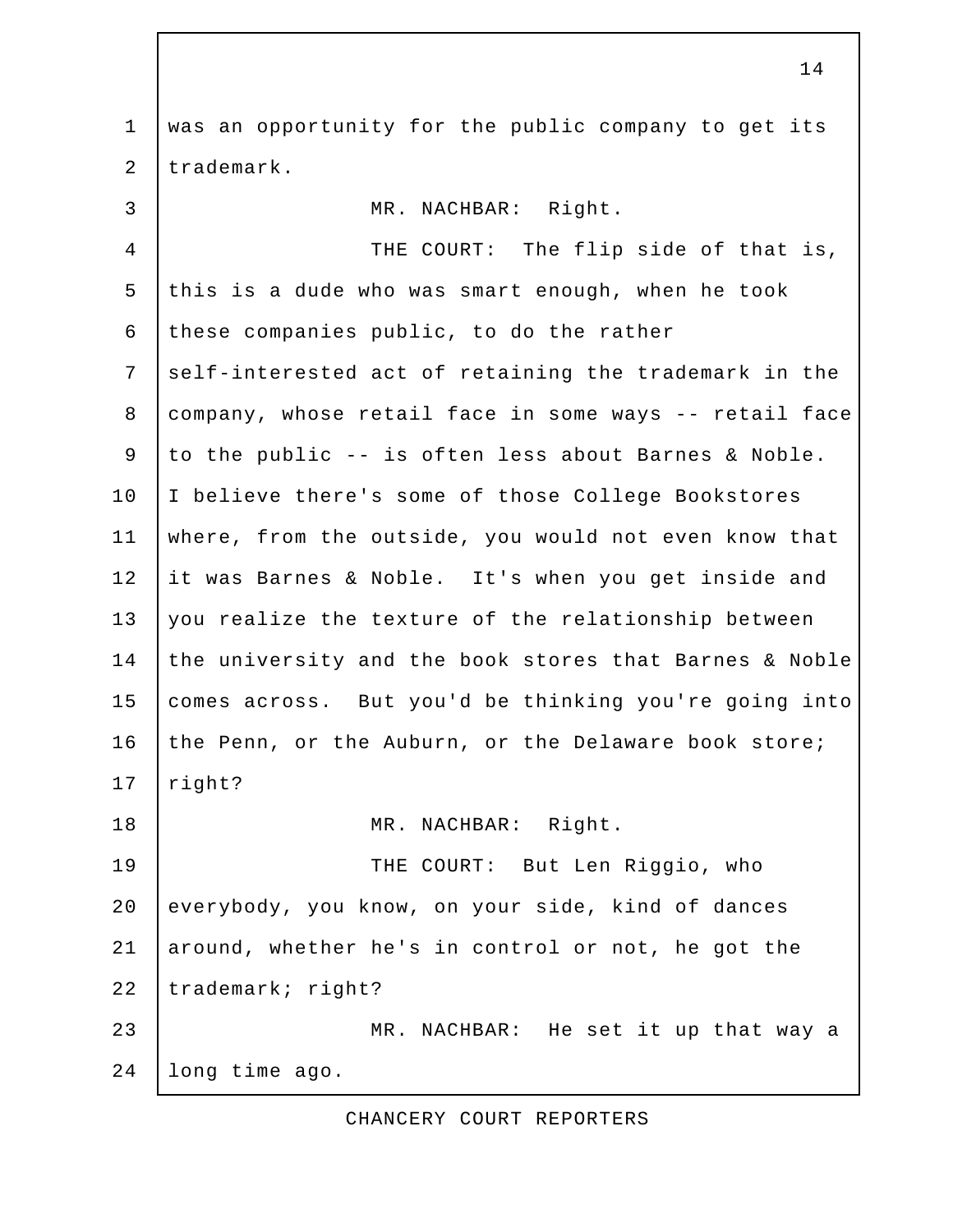1 | THE COURT: Right. What you're saying 2 is, until he wanted to relinquish this, nobody, you 3 know -- you couldn't make him. But that's the flip 4 side of when he wants to relinquish it. You have to 5 wonder: he kept it all these years and he kept it for 6 himself. And he may be a good man, but we're in the 7 area of commerce. So there's an assumption that maybe 8 he did it for his own benefit to keep it to himself 9 when it's his own benefit. And when he wants to 10 unload it, perhaps there ought to be a healthy measure 11 of skepticism about whether it's in the interest of 12 | Barnes & Noble to let him unload it; right? 13 MR. NACHBAR: I think there was a 14 healthy level of skepticism. That's why this took 18 15 months. That's why there were arm's-length 16 | negotiations. That's why the price dropped 17  $\vert$  significantly, that's why the amount of cash in the 18 deal changed significantly. 19 THE COURT: I quess what I'm getting 20  $at$  is, I'm saying those are really good arguments. We 21 haven't moved up to the number in the rules that 22 begins with five. We're down in the -- 23 MR. NACHBAR: The ones and twos. 24 THE COURT: In the teens and in the

## CHANCERY COURT REPORTERS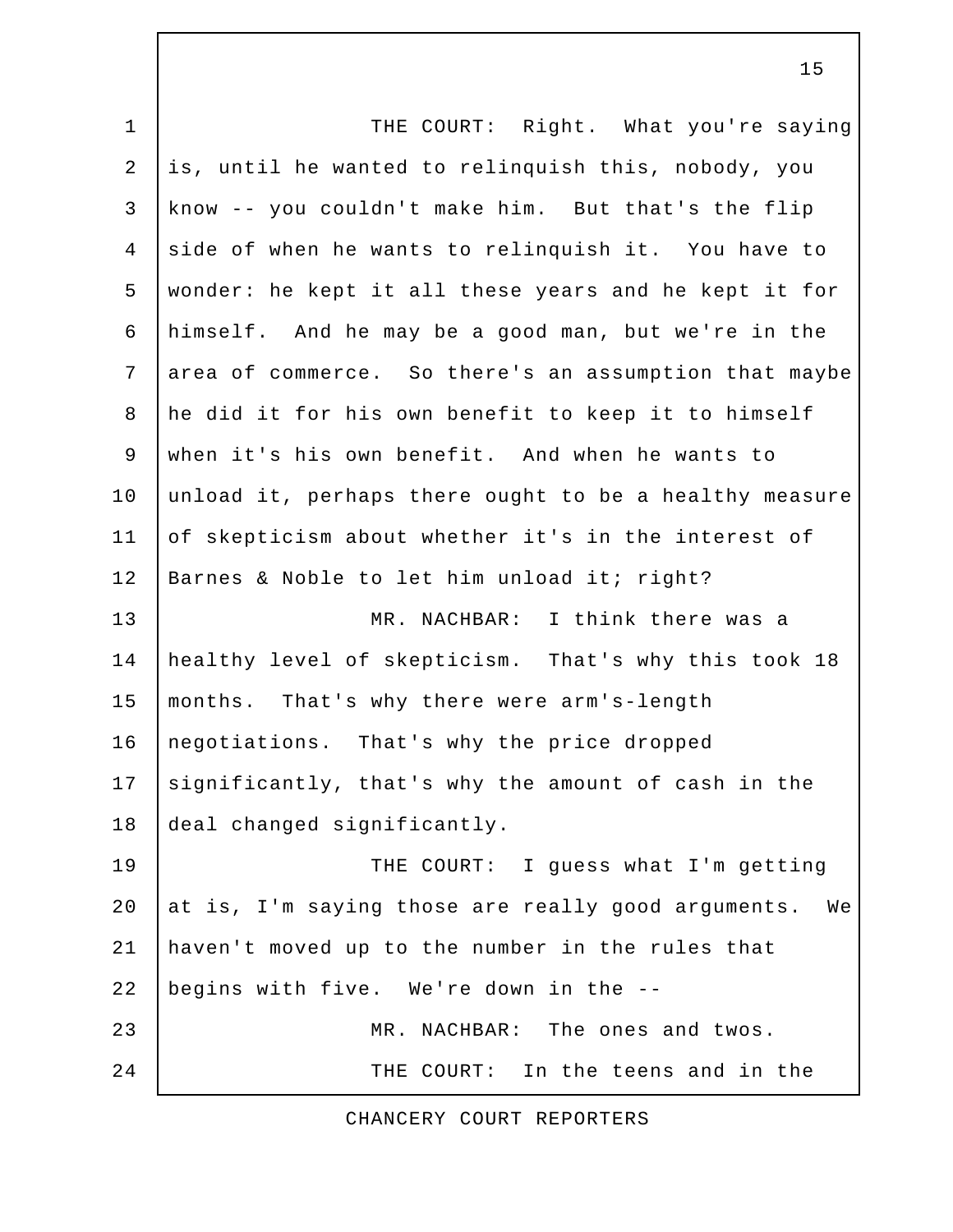1 twenties; right? You may be right. But isn't it 2 premature? 3 NR. NACHBAR: Well, I think not. And 4 I guess that sort of segues into who the directors 5 were and if they're independent. Because I certainly 6 agree. If the directors are not independent, if the 7 majority of them aren't independent, then, first prong 8 of Aronson, Your Honor is going to deny a motion to 9 dismiss. We all understand that. So let's talk about 10 that a little bit. 11 You know, we had a trial in the 12 Yucaipa case. And Your Honor found, after an 13 evidentiary record, that five of the six independent 14 directors were indeed independent, and the sixth, 15 Mr. Del Giudice, Your Honor had doubts about, which 16 | Your Honor expressed. 17 | Five is a majority of nine, for sure. 18 What's alleged about the four special committee 19 members, in particular, extremely thin. Mr. Campbell, 20 for example, he's president of Cooper Union. 21 | THE COURT: In the interest -- they 22 haven't laid a level camp. I mean, even the one who 23 is the newer edition to the board, who is on the  $24$  special committee  $-$ 

CHANCERY COURT REPORTERS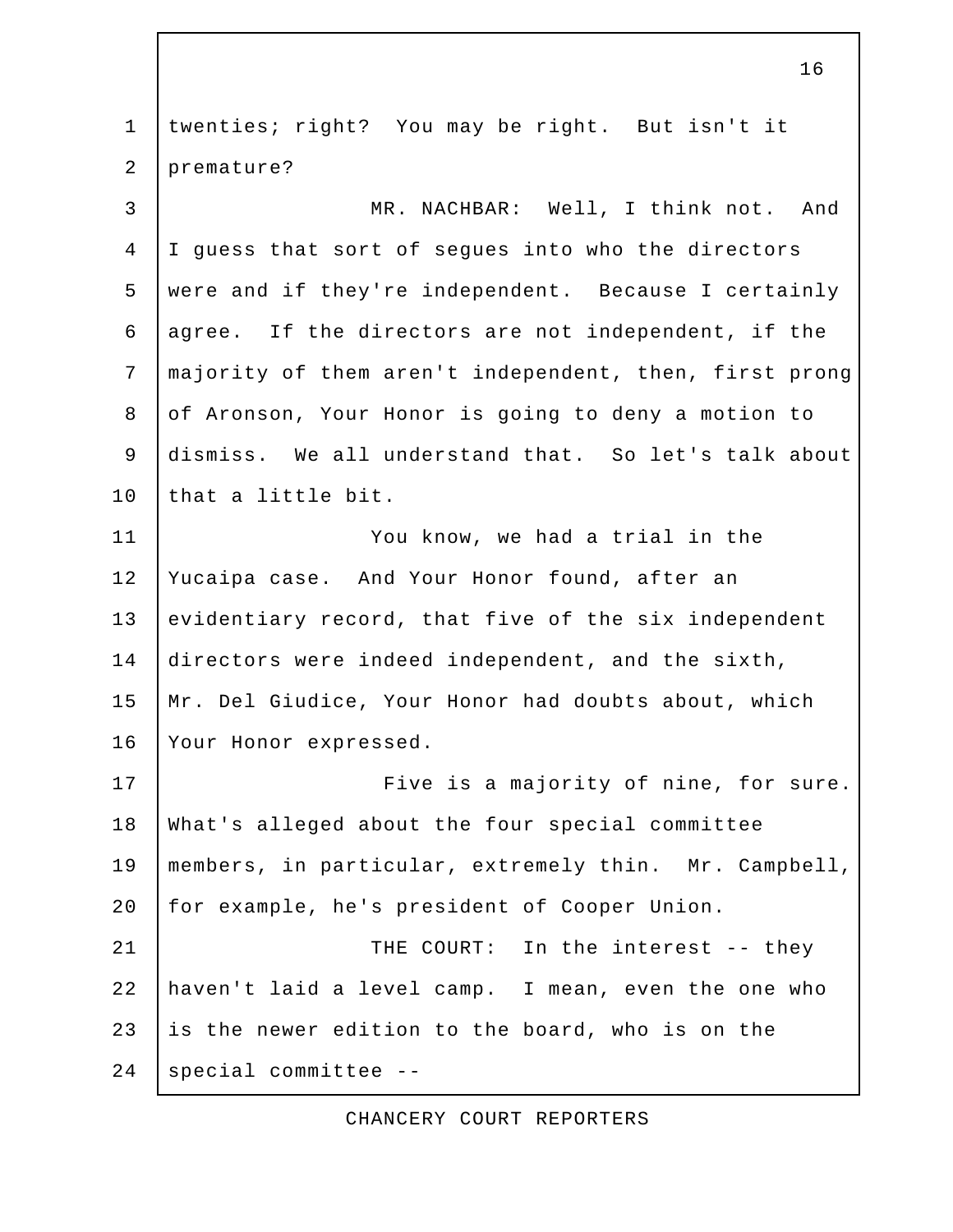1 | MR. NACHBAR: Patricia Higgins. 2 | THE COURT: Right. Who is basically a 3 professional director, it appears, at this point. 4 They own the game. 5 MR. NACHBAR: So that leaves us with 6 Dillard, Monaco and Miller. 7 | THE COURT: Yeah. 8 | MR. NACHBAR: Right. Mr. Dillard is 9 an independently wealthy man. He's been a friend of 10 | Len Riggio's for a long time. But Beam v. Stewart 11 says that friendship alone isn't sufficient. And I 12 think that's all they have got here. 13 | THE COURT: Wait a minute. He's been 14 on this board -- you know, it's like the guy, when 15 they talked about Enron. One of the weirdest things 16 about Enron, when professionals write things like 17 Enron had model corporate governance, the man had been 18 on the audit committee chair for 17 years. That's a 19 | long period of time to be resolutely independent. 17 20 years. You bring in that fresh mindset of  $-$  it's  $-$ 21 he's alleged to be a close friend who regularly 22 socializes with Mr. Riggio. He's been on his board 23 since the 1990s. All this time College Bookstores has 24 been maintained separately. Never proposed the

17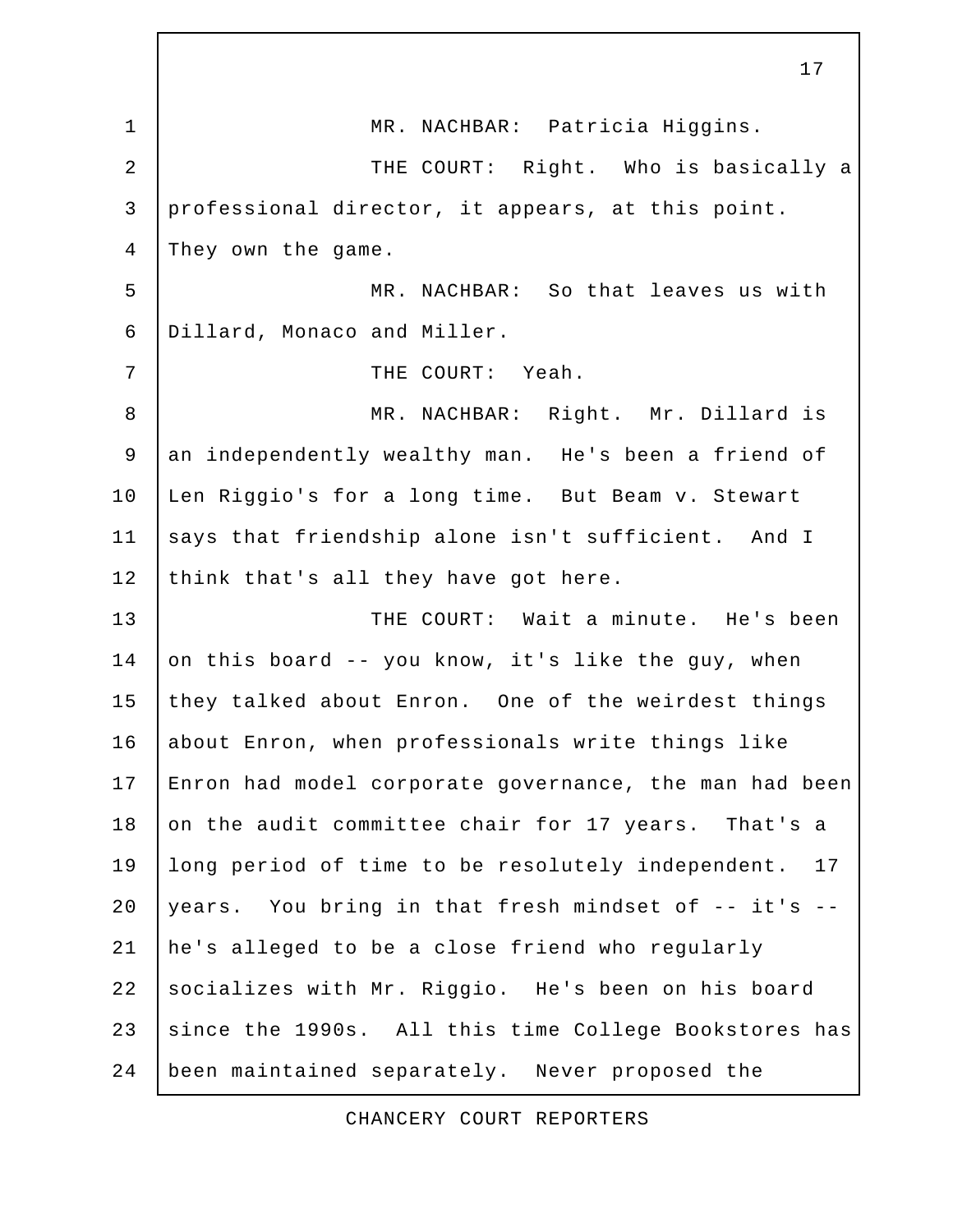1 transaction, from what I can tell. When Len Riggio 2 wanted to do it, it did it. There's no question here. 3 He's financially beholden. 4 But there's also an issue, again, of, 5 you don't have to be financially beholden. And he's 6 in the controllers club. And then you got the other 7 one who has been on the board and is a friend -- the 8 friends club of 15 years -- chaired by the protege, 9 one of whom was the protege is your special committee. 10 Why would anybody do this? 11 | MR. NACHBAR: Well, again, you know, 12 the allegations about friendship are extremely vague, 13 extremely nonspecific, and were disproved in the 14 Yucaipa case. I mean, these are not -- they played 15 golf once a year. These are not people who are best 16 buddies. They don't live -- you know, Mr. Dillard 17 doesn't live in New York. He doesn't see Mr. Riggio 18 often. Yes, he's been on the board, you know, since 19 1993. That's a fact. 20 THE COURT: What you're telling me is, 21 there's stuff about Dillard in the other record? 22 | MR. NACHBAR: Yes. 23 THE COURT: Okay. 24 MR. NACHBAR: And Your Honor made

CHANCERY COURT REPORTERS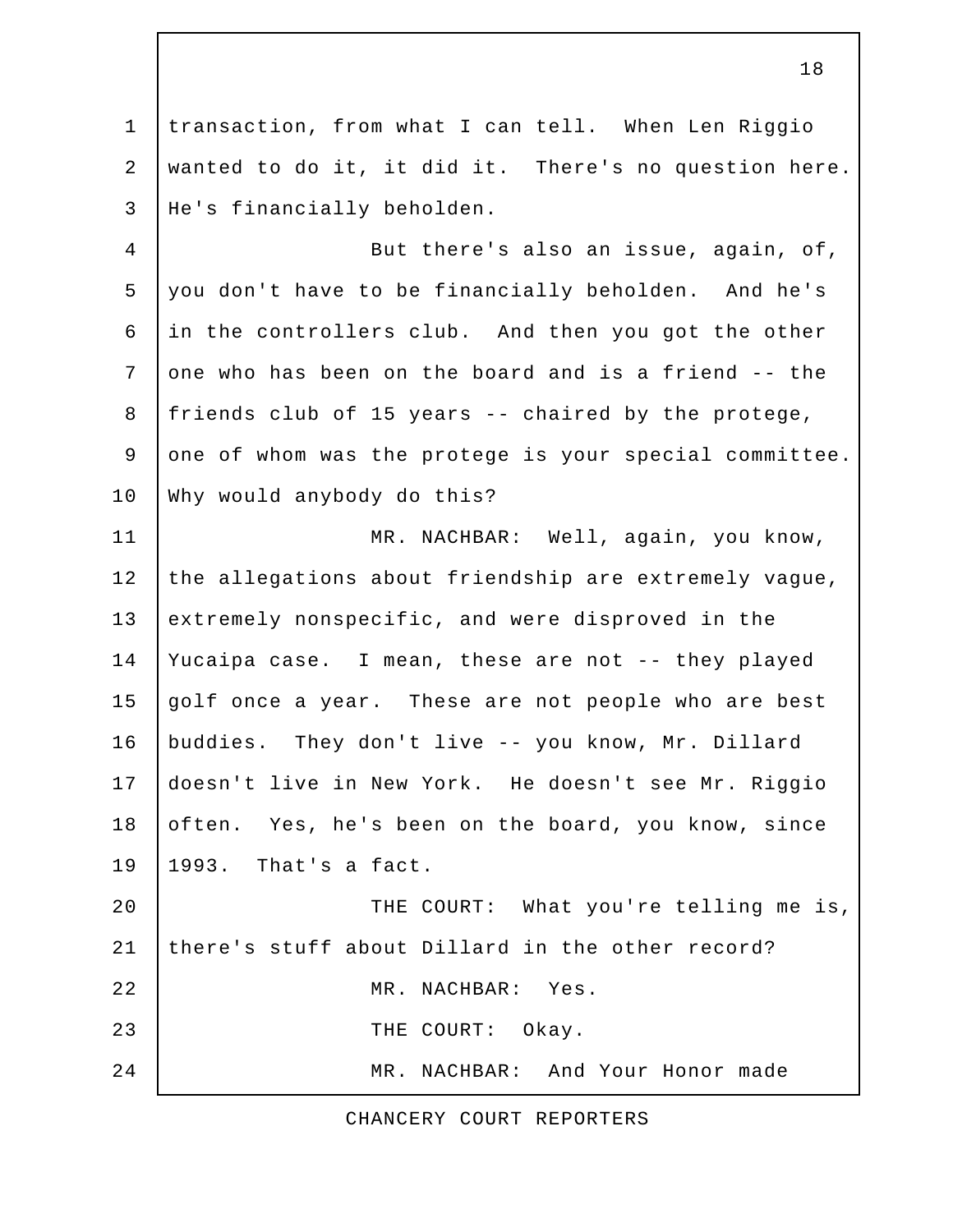1 factual findings based upon that record. And they 2 really -- you know, if they had contrary allegations 3 in this case, we would need to, I suppose, accept them 4 as true and move on to that higher number rule some 5 day. But they don't have those types of specific 6 allegations. They have conclusory allegations of 7 friendship that, you know, we know they won't be able 8 to prove because we had a trial that addressed those 9 issues.

10 The only other thing they say about 11 Mr. Dillard is that he is on the national advisory 12 board -- two national advisory boards for JPMorgan. 13 THE COURT: I don't care about that. 14 That overstates it. I'm trying to be helpful to 15 everybody. If they were actively -- and I get the one 16 about the former. She used to be at Merrill Lynch. 17 She's not at Merrill Lynch now. If they are each at 18 JPMorgan now, or Merrill Lynch, that might matter. 19 MR. NACHBAR: That's the point. It's 20 Margaret Monaco, who is the former affiliation with 21 Merrill Lynch. You know, again, as to Miss Monaco, 22 what do they say? Well, she was on the compensation 23 committee. But, again, there was testimony about

24 that. There was a report that was done  $-$  an

CHANCERY COURT REPORTERS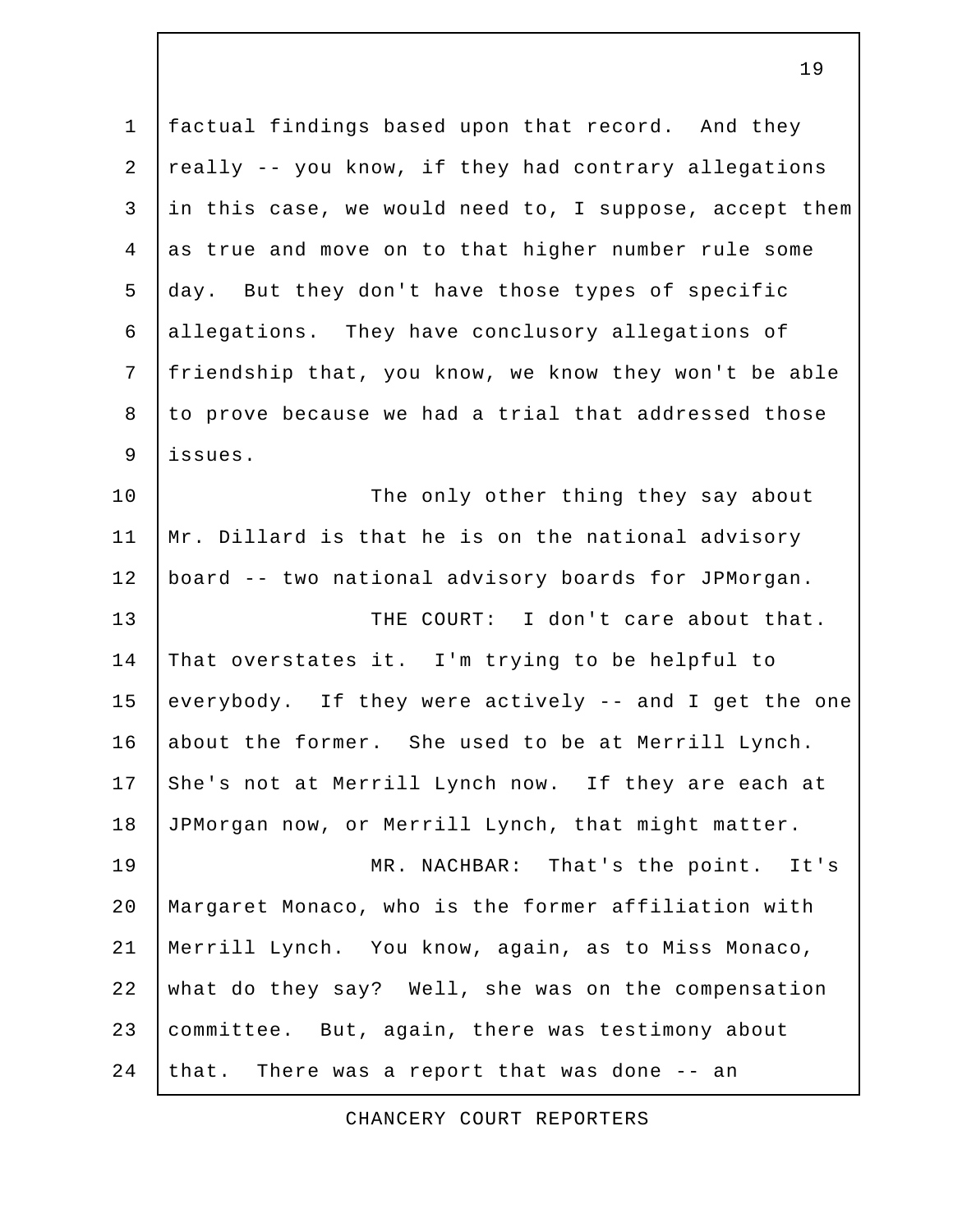1 independent report. There was no wrongdoing. What 2 happened was there was some inadvertent and pretty 3 trivial options backdating that were not options that 4 went to Mr. Riggio, or any other senior management 5 people. They went to, you know, relatively low-level 6 employees. 7 | There was some sloppiness within the 8 managerial ranks, like happened to a lot of companies. 9 It was corrected. You know, there was -- there's no 10 implication of Margaret Monaco in that in any way. 11 The only other thing they say about her is that ten 12 years ago she and Mr. Riggio supported Bill Bradley 13 for president. 14 THE COURT: Yeah. 15 MR. NACHBAR: But that's the type of 16 allegations we have. That's the level of the 17 allegations that they're making here. You know, you 18 roll your eyes at some of those. I do, too. But 19 that's what they're alleging. 20 THE COURT: It was a very small group 21 that ultimately supported senator Bradley.

22 | MR. NACHBAR: In the end, that was 23 true, I suppose.

24 THE COURT: He was one of the least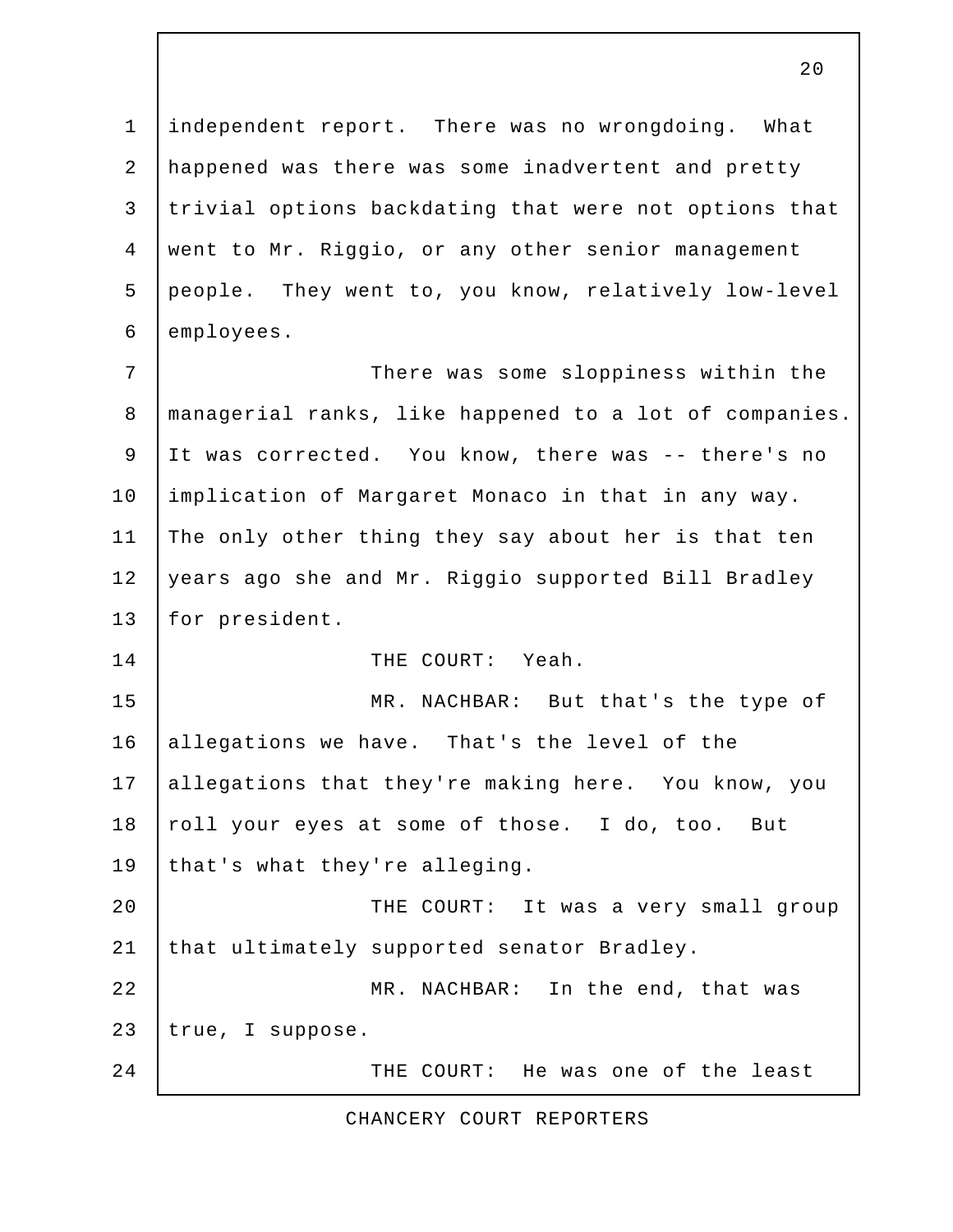1 exciting great basketball players and one of the least 2 exciting presidential candidates. Even his basketball 3 game had a relentless efficiency. Almost so 4 relentless, you couldn't watch it after a while. 5 MR. NACHBAR: They were talking about 6 choosing leadership positions in the new senate one 7 year and he suggested jumpshots from the top of the 8 key. 9 | THE COURT: That would be his thing. 10 MR. NACHBAR: Irene Miller, finally. 11 Obviously was a former employee of Barnes & Noble, but 12 her employment ended in 1997. The New York Stock 13 Exchange rules, as Your Honor knows, provide for a 14 three-year cooling off period. Miss Miller had a 15 13-year cooling off period. 16 THE COURT: But she never -- here's 17 the thing I was thinking about. Again, our law is 18 contextual. When you think of -- when you set up 19 these rules, you tend to think that somebody, who was 20 somebody's superior, will continue on the board. What 21 you have here is a situation where a person was a 22 subordinate and protege, continued on the board. Am I 23 supposed to ignore that? 24 MR. NACHBAR: Well, I don't think that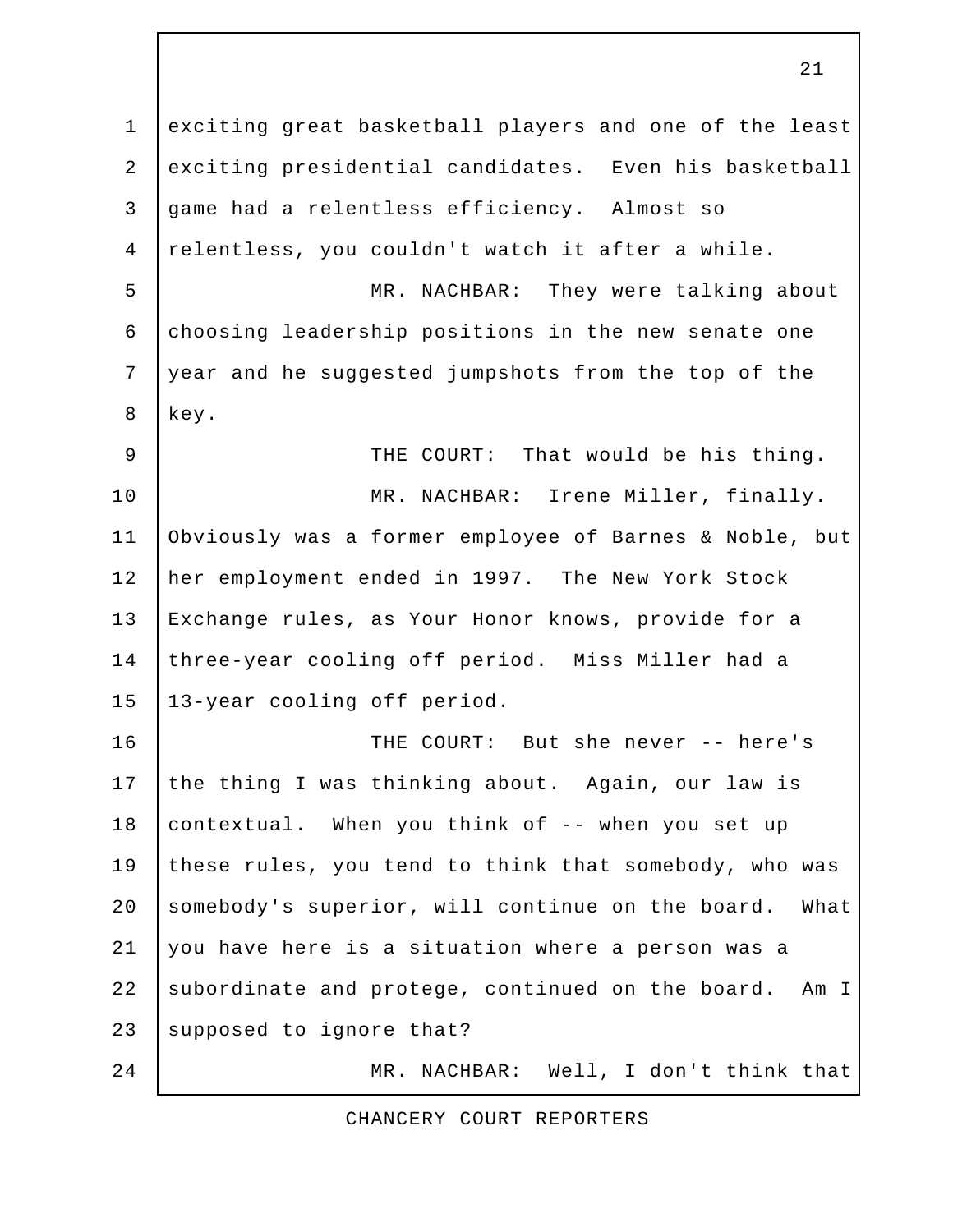1 the fact that somebody was a subordinate or a protege 2 affects their judgment. I mean, Your Honor hears 3 cases, you know, where some of your former superiors 4 or proteges are representing a party. And I don't 5 think Your Honor's -- 6 THE COURT: You said a very, very 7 important thing -- "representing a party" -- because 8 we do. I mean, you know, you can't help -- any judge 9 who ignores their own experience or ignores -- it does 10 affect things. 11 | One of the things that all of us do, 12 who are judges, is there are a lot -- I'm pleased to 13 have -- you know, I'm proud of the fact, and I know 14 members who in our profession that just say something 15 about -- you know, I could probably say that close to 16 a majority of the people I care about most in this 17 world, who aren't family members, are lawyers. 18 Through all kinds of firms in Delaware, and stuff like 19 that. I mean -- and if the idea was that people on 20 our court could not hear cases because friends of ours 21 were doing their job, our system of justice would shut 22 down. That's very different. Like somebody 23 representing a client. 24 This is not a situation where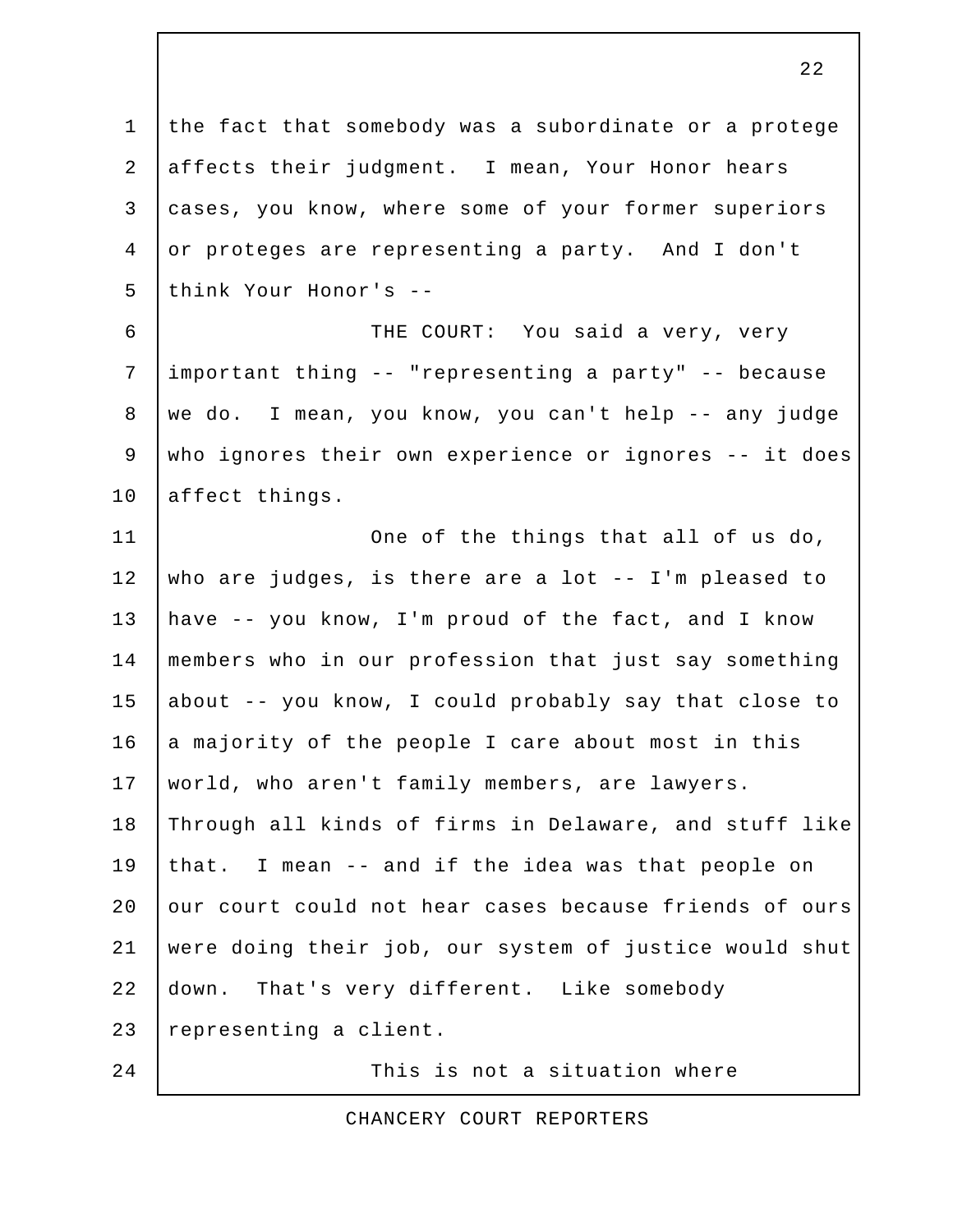1 Miss Miller has to rule on whether Len Riggio's client 2 gets something. This is a situation  $-$ - this would be 3 more analogous to me as a judge, or one of my 4 colleagues as a judge, having someone who we had 5 worked with, and who we had a continuous relationship, 6 be a party in the case. Now, we wouldn't do that. 7 | Now, I'm not saying that the rules of 8 litigation apply in the business world. Obviously 9 it's not as strict. There's a reason why you set up a 10 transactional committee, and it's designed to create 11 | something like arm's length. 12 Here you have a situation where it's 13  $\vert$  really pled -- it may be unfair, I agree. They 14 haven't had discovery. That Miss Miller -- really, 15 this is a very important personal and professional 16 relationship with her that has been going on for more 17 than a generation. And that if she got an award from 18 some national association and she stood up and thanked 19 the people who have been most important to her career 20 as an executive, Len Riggio would play a prominent 21  $|$  role in that speech. And that's  $-$  why would someone 22 like that be put in the place to being a chair of the 23 special committee? You know, that's what I'm 24 struggling with on a pleading stage. I'll give you a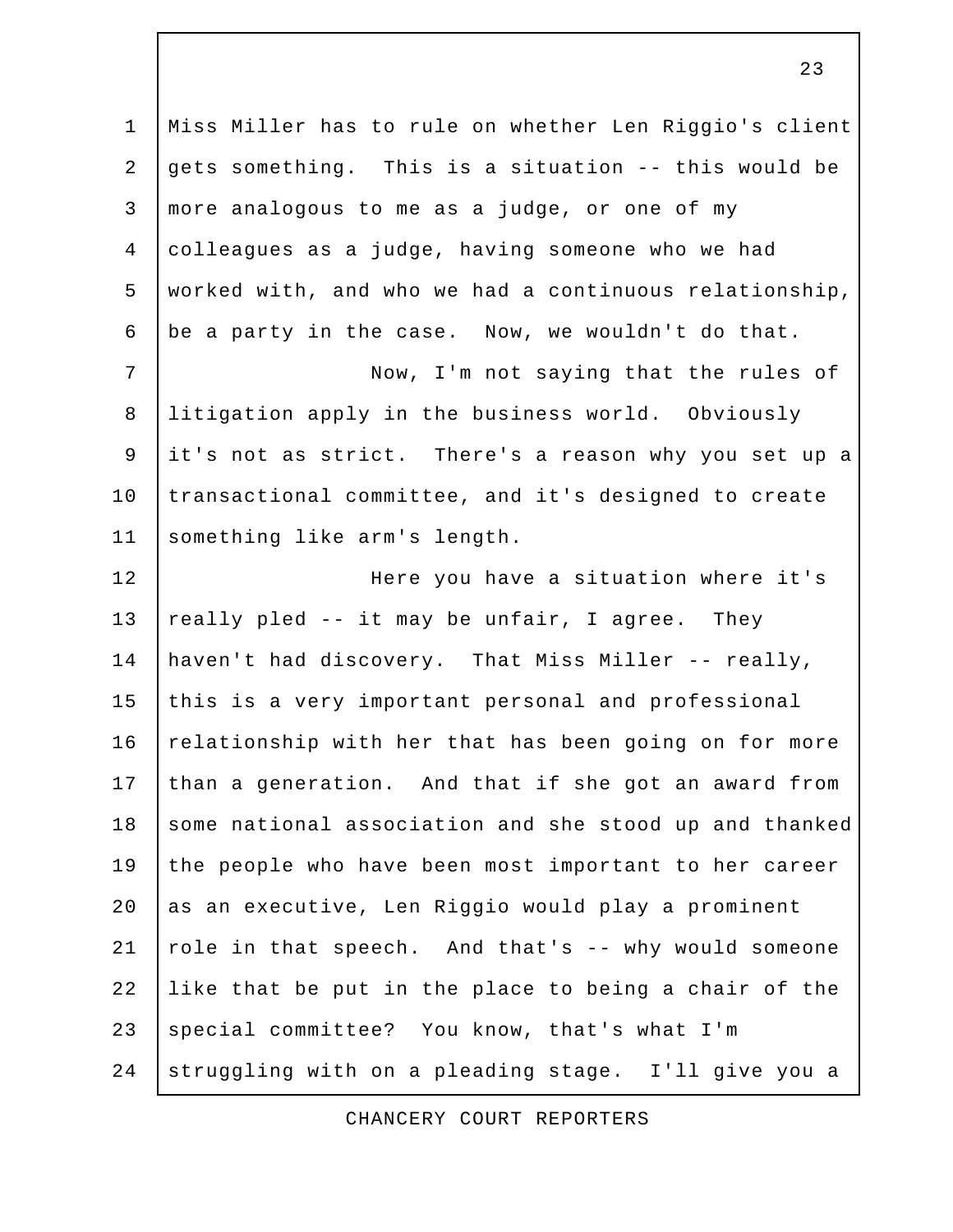1 chance to answer. That's what's on my mind. It's not 2 a case like Len Riggio is appearing before her, she's 3 a judge, he's a lawyer. It's Len Riggio is the party. 4 | And this is her mentor. 5 MR. NACHBAR: Well, again, I think the 6 record here speaks for itself. I mean, you know, Your 7 Honor could read the minutes. There was -- the ones 8 that are in the record -- there was 18 months. There 9 was arm's-length bargaining. These things were 10 considered. The transaction -- you know, Len Riggio, 11 at a certain point, made demands. The special 12 committee said no. 13 So it's hard to understand how, if the 14 members of the committee -- and Miss Miller in 15 particular -- weren't independent, if they were 16 somehow beholden to Mr. Riggio -- not in the position 17 | to say no  $-$  how did they say no? 18 THE COURT: Well, they didn't 19 ultimately say no. The fact that they said no to some 20 things are bargained doesn't mean they got to a level 21 that was consistent with what would have been done if 22 it was a disinterested transaction; right? 23 MR. NACHBAR: Well, we -- 24 | THE COURT: I remember going -- I went

CHANCERY COURT REPORTERS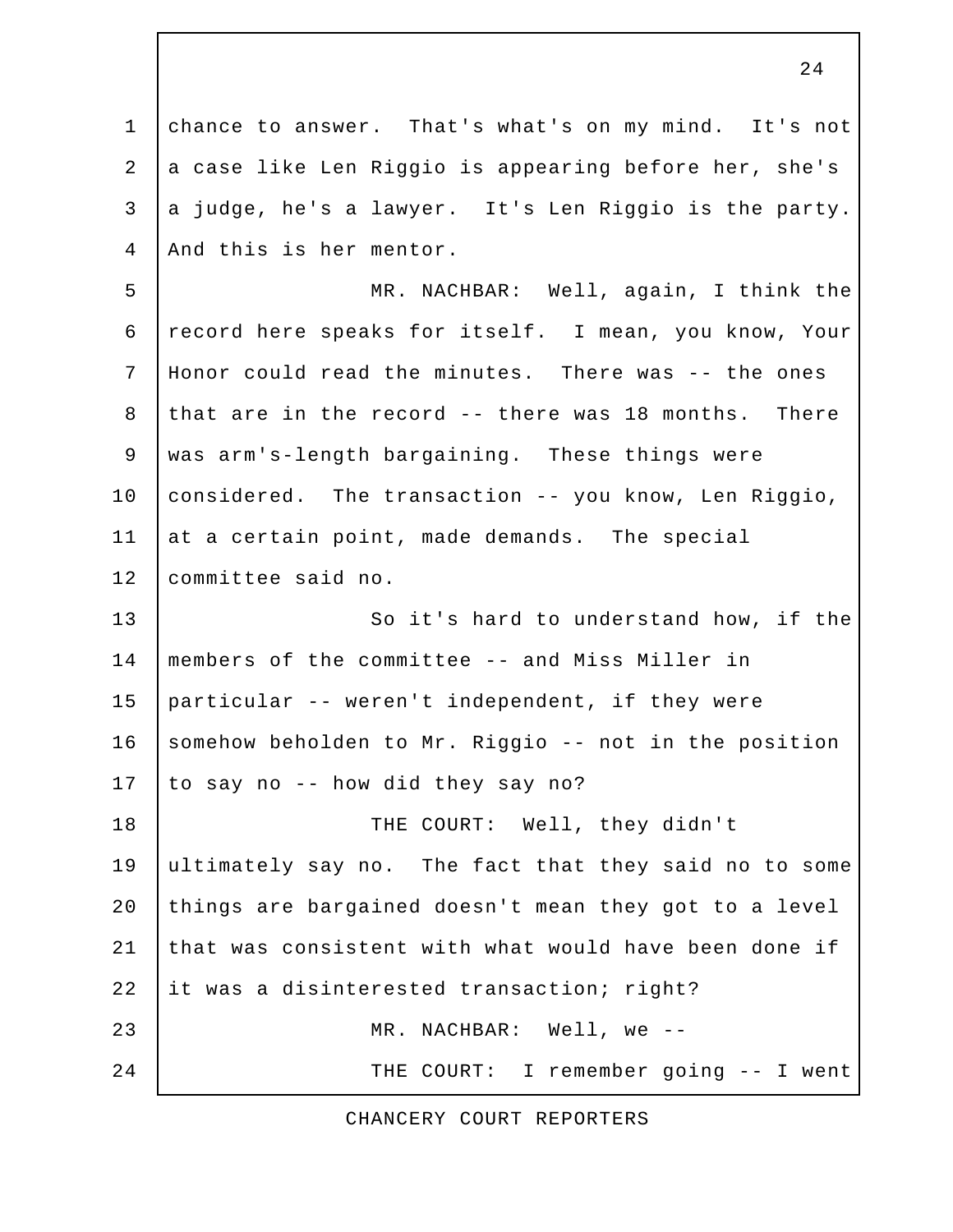1 to a directors session. It was really interesting. A 2 bunch of directors, a professor/moderator. The 3 professor said, "Do any of you knowingly overpay a 4 CEO?" They said no. Come on. Didn't you ever have a 5 situation where you knew it was too much, and it 6 started to come out? And no one had ever knowingly 7 overpaid a CEO by more than a million, but virtually 8 everyone had knowingly given more than they were 9 really comfortable with, and most was in the half 10 million to a million dollar range. And part of it 11 was, "Well, the CEO needs to feel loved. You know, we 12 were afraid it's going to affect his moral." Did they 13 have another opportunity? No, not really. 14 That's what I'm struggling with here. 15 I understand they can say no. But part of the dynamic  $16$  is, did they get themselves in a situation where, 17 honestly, they wouldn't be behaving this way if it 18 weren't for Len Riggio? They wouldn't even be 19 thinking about this. Then they -- but they go down 20 this road and they do kind of the best they can. But 21 it's still not what they would have done with someone  $22$  lelse. 23 MR. NACHBAR: Well, that's a 24 tautology, I think, in the sense that, if you posit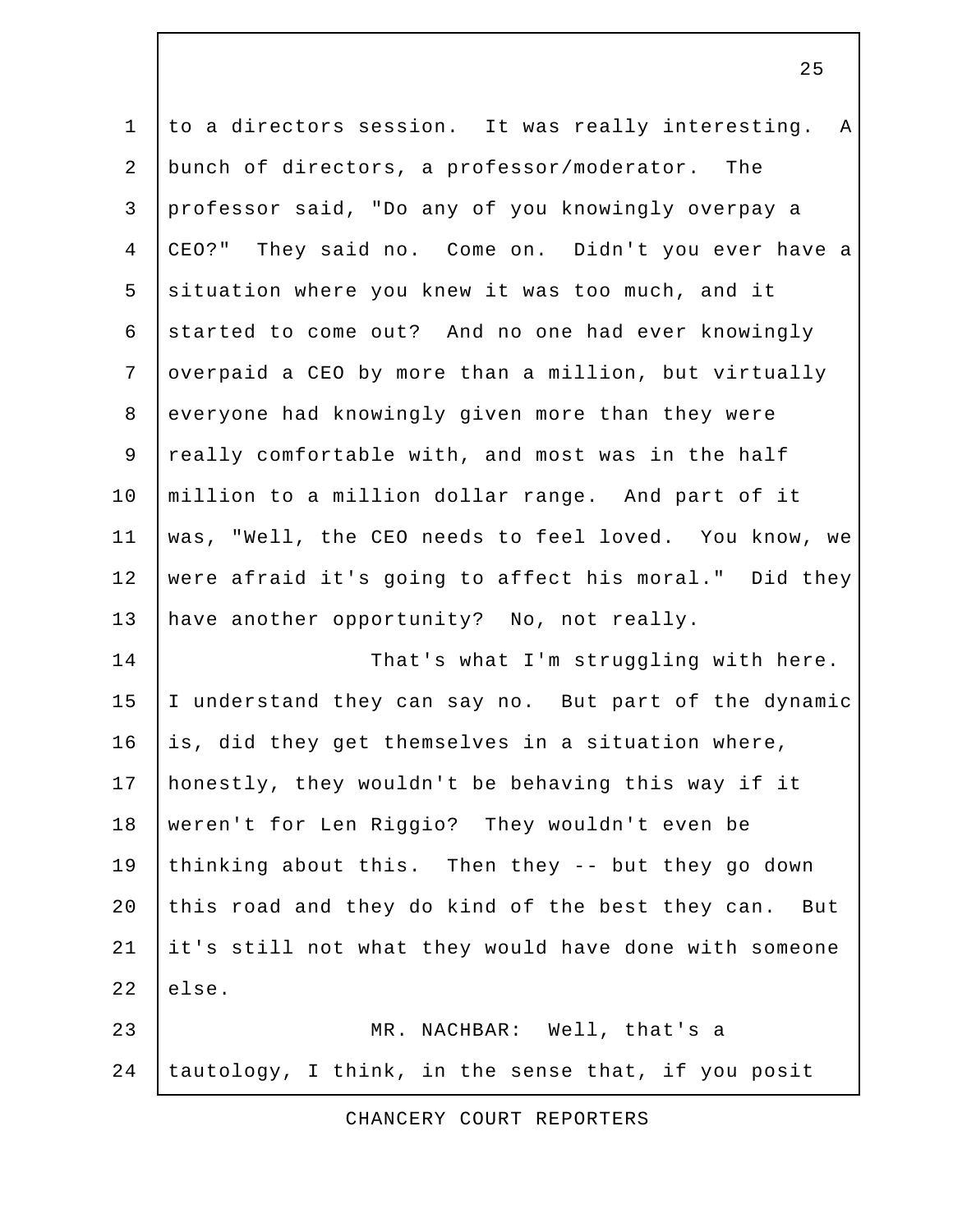1 that people who have a relationship that these people 2 had, are not independent, are not fully independent, 3 and that it would be different with arm's-length 4 people who had no relationship. Then there's no way 5 at a pleading stage, or any other stage, that you 6 could ever prove that they got the best deal and the  $7$  same deal  $-$ 

 8 THE COURT: See, that's the 9 difference. At another stage you have more 10 information. You hear people and you make a fully 11 contextual determination. Admittedly because it's 12 made by humans: imperfect. But you're asking me to 13 foreclose that and to conclude that it's indisputable 14 that this was an independent committee, because the 15 | fact that three of the four members had these deep, 16 long-standing relationships with Len Riggio could not 17 have possibly influenced their approach to this 18 transaction. Right? That's what I have to conclude. 19 MR. NACHBAR: That the types of 20 relationships were ones that did not preclude the 21 committee members from exercising independent -- 22 | THE COURT: You just did not preclude. 23 MR. NACHBAR: Right. 24 THE COURT: I have no doubt that

CHANCERY COURT REPORTERS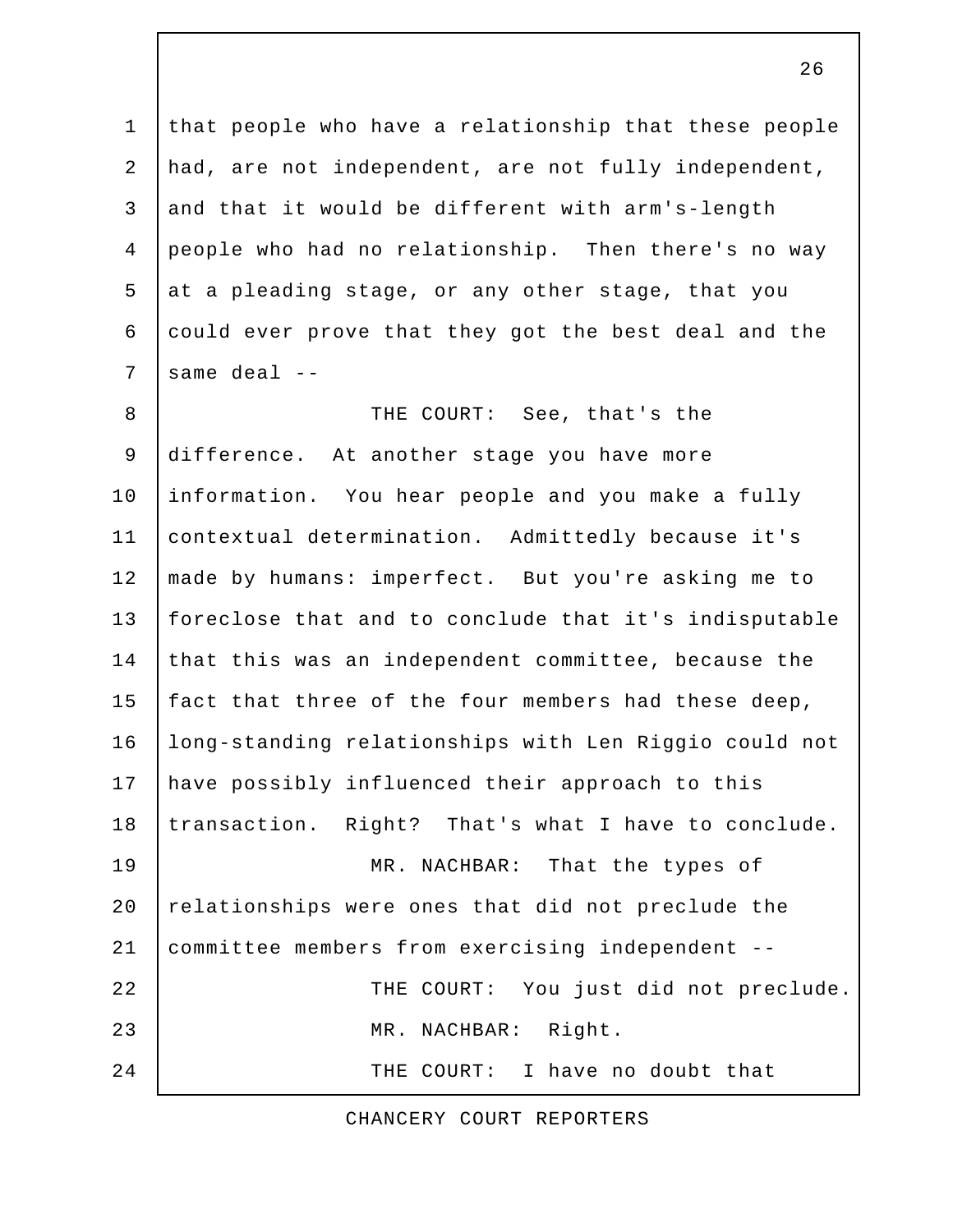1 someone like Miss Miller could act independently. 2 Could. I don't know Miss Miller. Could. But I 3 also -- we all have mentors in our lives; right? I 4 could probably think of some of yours. You could 5 probably think of some of mine, you know, where you'd 6 have to say, "If it was on your mind every day that it 7 was blank, when you're doing your job, one of the 8 things you have to ask yourself is, should I be doing 9 this." Because if it's on my mind that it's blank, 10 I'm trying to put it aside and I'm trying not to let 11 it -- it's, frankly, on my mind. And I don't know how 12 it's making me act. There's that possibility. 13 There's the possibility -- there's the 14 possibility on the other side you actually make 15 them  $-$  it could be that the deal is way, way more 16 | favorable to Barnes & Noble precisely because 17 | Miss Miller, Miss Monaco, and Mr. Dillard were a 18 little uncomfortable, and tightness rules. That's a 19 possibility. But I'm on a complaint. 20 MR. NACHBAR: Well, again, I can only 21 go back to the law and the legal standards in cases 22 like Beam v. Stewart. 23 THE COURT: But somebody went to 24 Martha Stewart's wedding.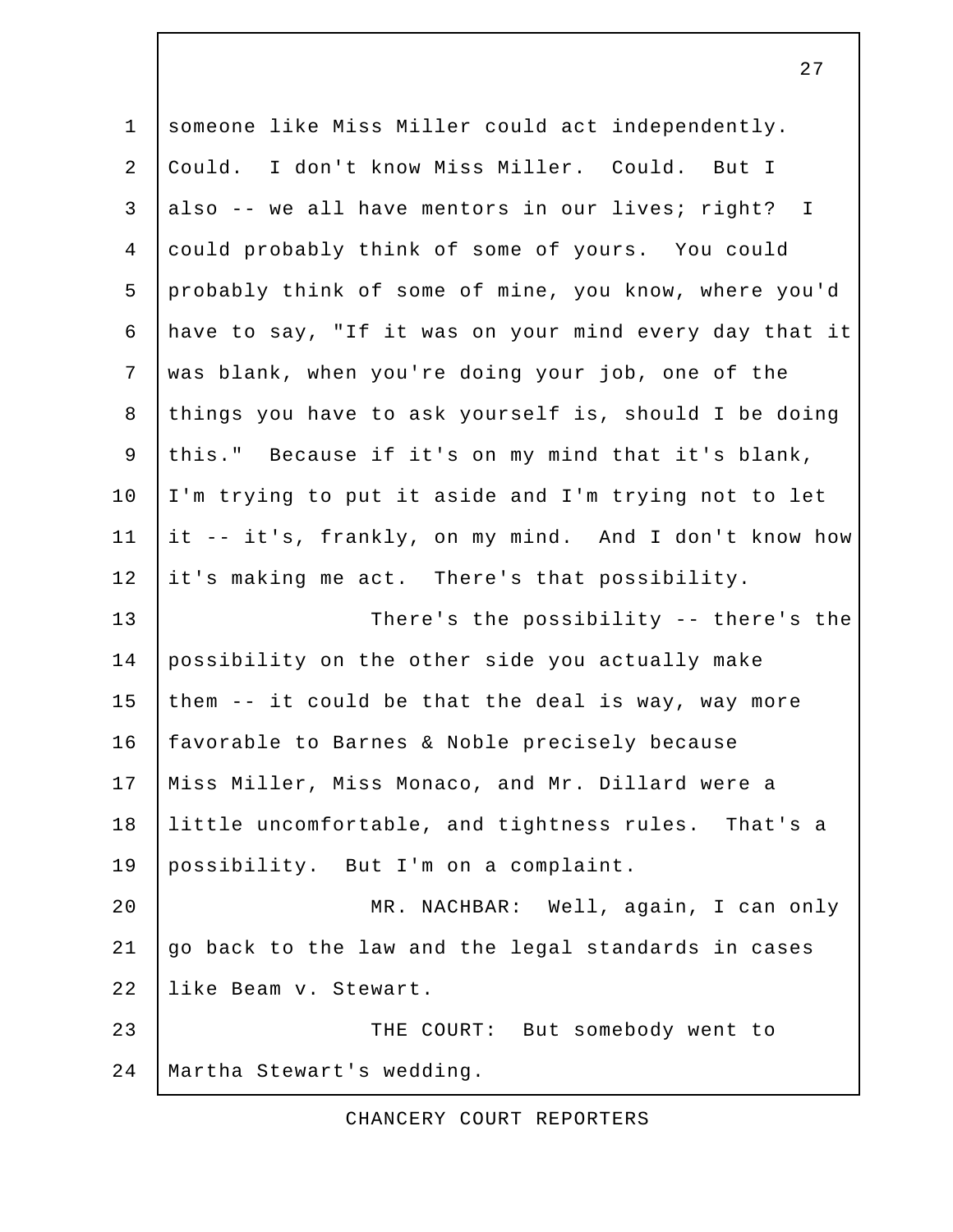1 | MR. NACHBAR: That's possible. 2 | THE COURT: Her daughter's wedding. 3 Had they been on the board for 15 years with Martha 4 Stewart? 5 MR. NACHBAR: What was alleged was 6 long-term friendships, exactly of the type we have 7 here. You know, the exact same type of allegations. 8 And if those are now going to be disabling, I think we 9 have turned a page in the law and we basically -- I 10 think that, in special litigation committees, there's 11 been a very high standard because you're terminating 12 litigation that was properly brought. And that was 13 controversial, certainly in the Oracle case, in 14 particular. 15 THE COURT: Yeah. Oracle had 16 | nothing -- had very little to do with personal 17 friendship. It had to do with, you know, being on -- 18 | MR. NACHBAR: There were independent 19 direct connections through Stanford University. 20 THE COURT: Not indirect. I know the 21 case. The Lucas Conference Center at the Stanford 22 Research Institute. Lucas was a target of the special 23 committee. The two special committee members were 24 board members at the Lucas Conference Center -- at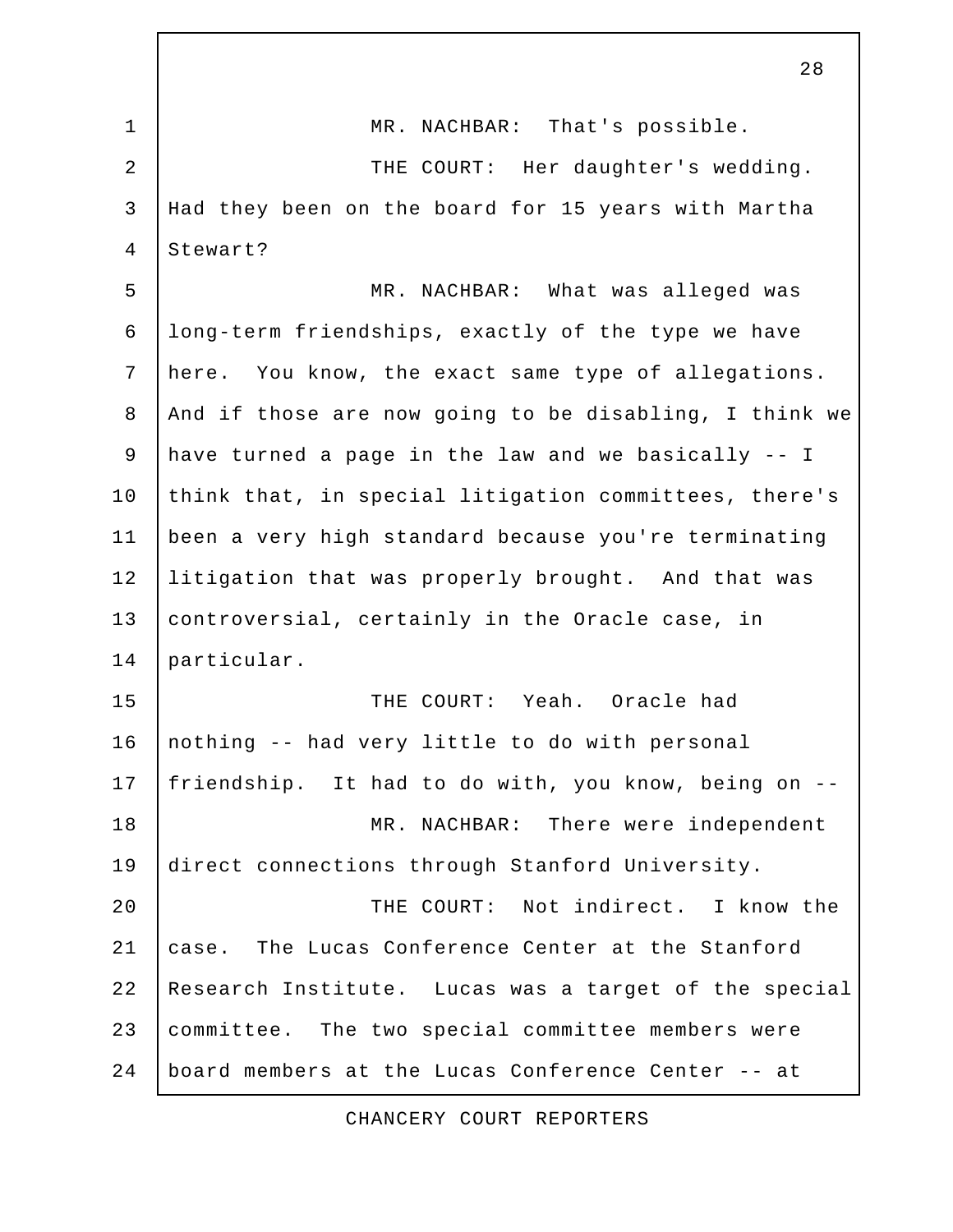1 that facility. Lucas was the principal economic 2 contributor to that. Larry Ellison had expressed 3 publicly he was leaving his house to Stanford. His 4 house was worth hundreds of millions of dollars. 5 | The other target of the committee was  $6$  a fellow board member at the Economic Research 7 Institute, who was a fellow professor at Stanford. 8 The fellow target of the committee, the guy Lucas had 9 given money, a specific thank-you gift to Stanford, 10 half of which went into one member of the special 11 committee's research fund. This had very little to do 12 with golf. It had everything to do with cardinals. 13 It had everything to do with dollars. It had 14 everything to do with, you know, universities. I 15 react to that because people -- oh, the fact that one 16 of them made like one walk through Stanford? No. It 17 | was -- this was real money, real stuff. 18 In Beam, people were in the same 19 social circle, ran in the same thing. Not that they 20 had been friends for 15 years. Not that they were the 21 managerial protege of the controller -- such a protege 22 that they got to stay on the board for 15 years; 23 right? That wasn't the case in Beam, was it? 24 MR. NACHBAR: No. That specific fact

CHANCERY COURT REPORTERS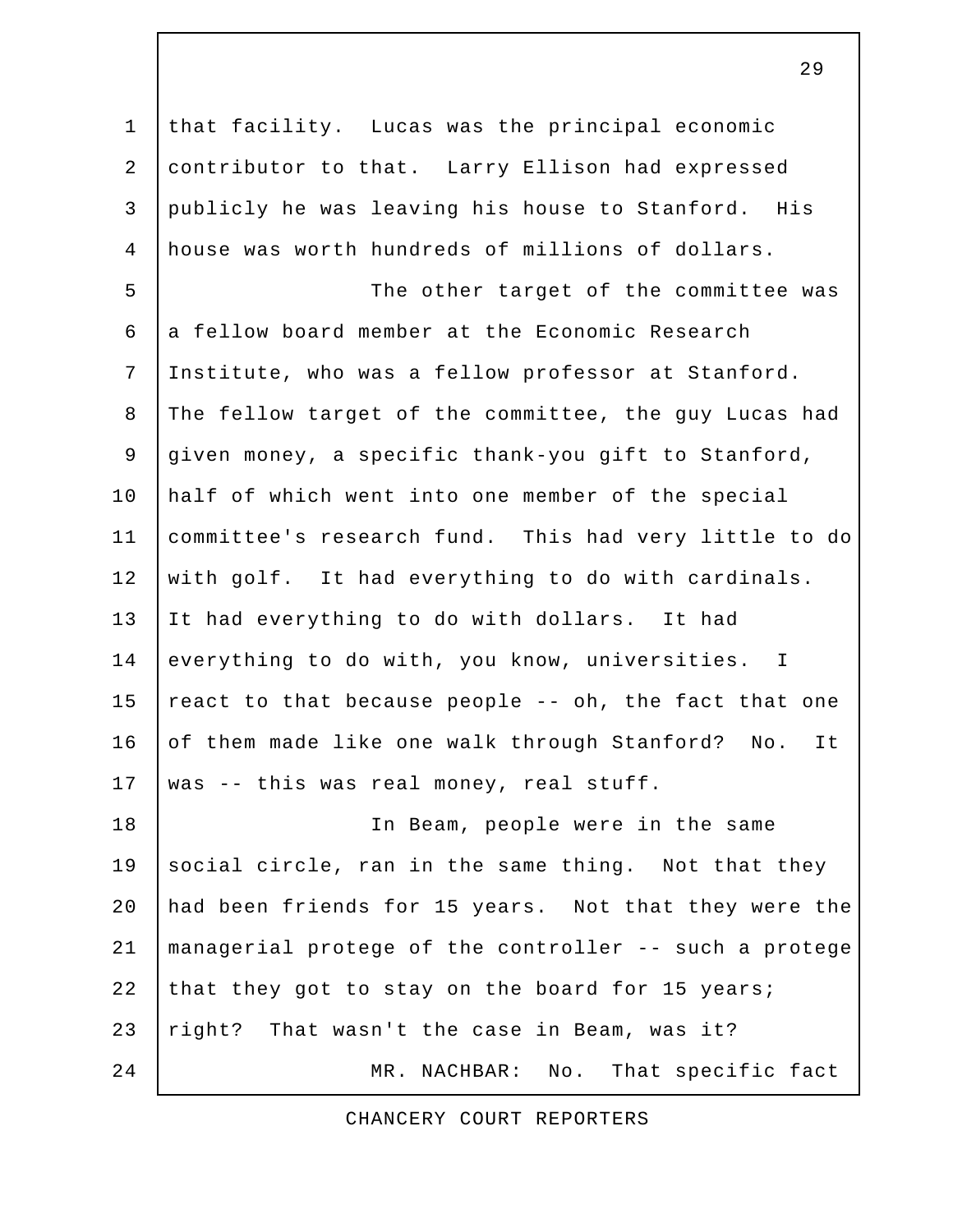1 was not.

| $\overline{a}$ | THE COURT: Wasn't it Beam was                          |
|----------------|--------------------------------------------------------|
| $\mathsf{3}$   | basically these are the types of people who like to    |
| $\overline{4}$ | appear in that Sunday part of the New York Times where |
| 5              | they show the charitable balls, and that there was a   |
| 6              | picture five years ago and it showed Martha Stewart at |
| 7              | the Met's Annual Ball next to these people?            |
| 8              | MR. NACHBAR: I think there was more                    |
| 9              | than that. I think there was close, personal           |
| 10             | friendship, and there were other cases with golfing    |
| 11             | buddies and things that, frankly, rise on a personal   |
| 12             | level to much higher levels than is the case here.     |
| 13             | These are business associates, to be sure, but they    |
| 14             | are not people who are house guests at each others'    |
| 15             | houses or vacationing together frequently. That's      |
| 16             | just not the level that we have here.                  |
| 17             | So if the law is going to say that                     |
| 18             | those types of relationships are going to be           |
| 19             | disabling, I think what it eventually gets to, before  |
| 20             | too long, is term limits for directors. Because, if    |
| 21             | the fact that you've been a director for five years or |
| 22             | ten years, or even 15 years, makes you nonindependent, |
| 23             | then I think it leads logically to term limits for     |
| 24             | directors. Maybe that's a good idea. But that's        |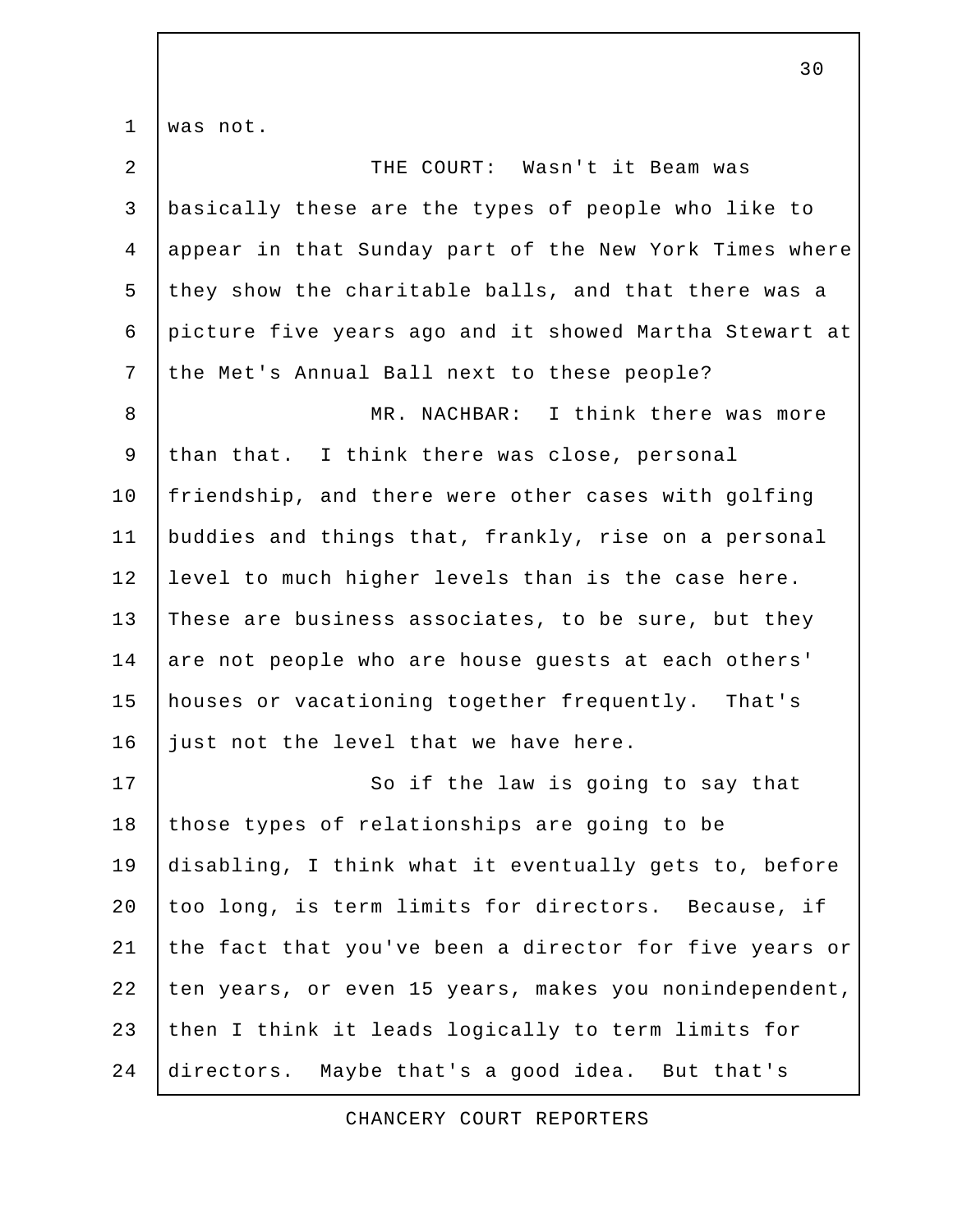1 certainly not where our law is or has been. 2 | THE COURT: I get that there are 3 difficulties. I mean, it's also one of the 4 difficulties with using boxes about one of the things 5 I don't like really particularly about the NYAC rules, 6 you're either nonindependent or independent for all 7 purposes, and you put a label on somebody. 8 We also have the strength of our law. 9 The weakness of it is it's contextual sometimes. The 10 fact that you've been 15 years -- right? --if there 11 had been five CEOs -- not five. That would probably 12 suggest you're on a terrible board. But assume that 13 there had been three CEOs and that there was a 14 management development program, a regular program of 15 managerial succession that this was Johnson & Johnson 16 and you'd been independent for 15 years, and during 17 that course  $-$ - frankly, this is the third year. She's 18 on her second year as CEO. It would be expected in 19 probably six years she'll go. It may be a different 20 situation than when you're a friend and been on the 21 same board for 15 years, with the same dude in charge 22 and, when he doesn't want to be a CEO himself, he 23 says, "Make my bro a CEO." 24 | MR. NACHBAR: Well, Barnes & Noble has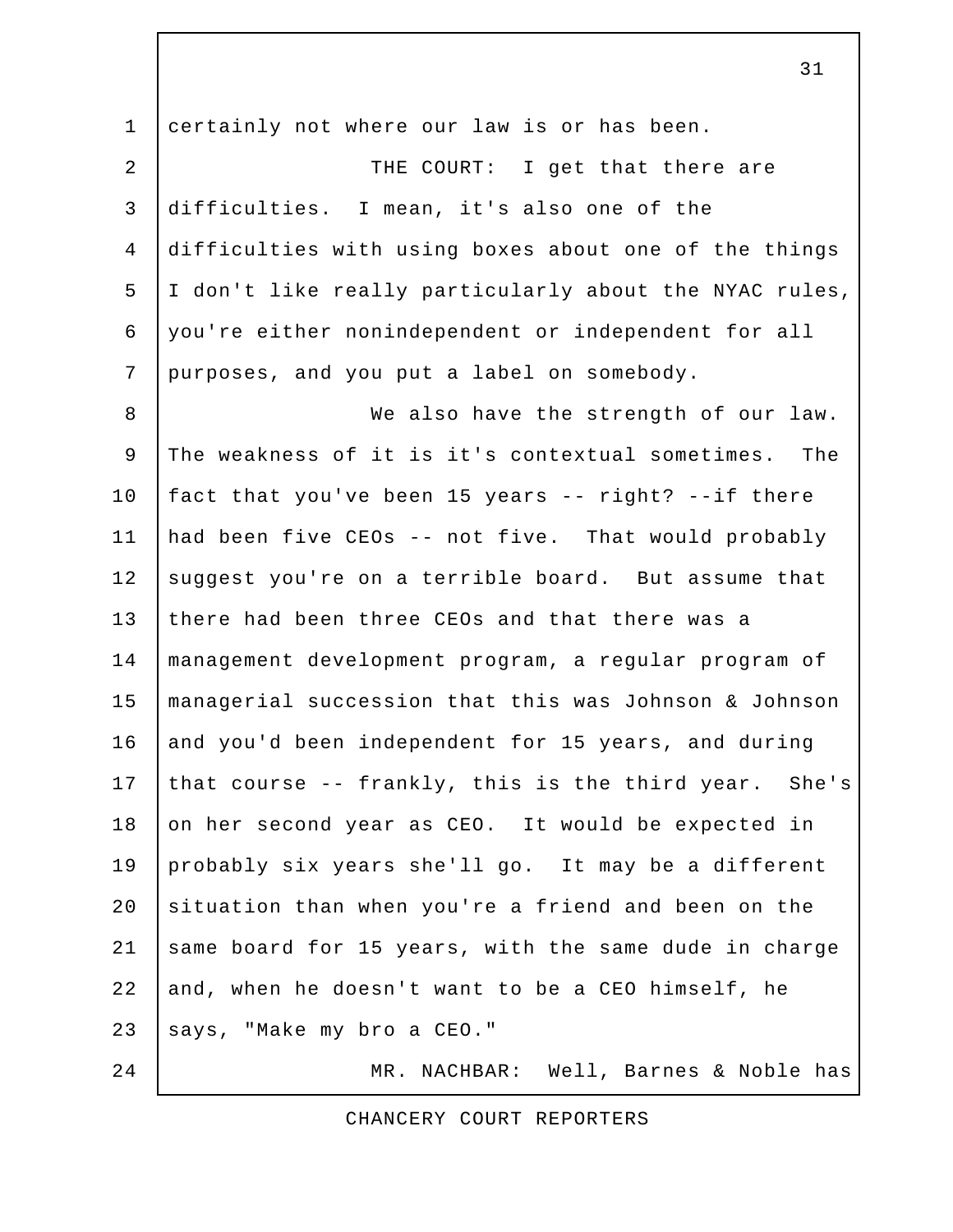1 a nonRiggio CEO currently. 2 | THE COURT: Currently. Under an 3 atmosphere of externally increased barometric 4 pressure; right? 5 MR. NACHBAR: I think the barometric 6 pressure rose somewhat before the new CEO was chosen, 7 but it rose a lot more after he was chosen. 8 THE COURT: I think it was already 9 rising; right? 10 | MR. NACHBAR: It was rising a little 11 bit. 12 | THE COURT: This lawsuit had been 13 filed? 14 MR. NACHBAR: Yes, this lawsuit had 15 been filed. 16 | THE COURT: The Yucaipa insurgency had 17 begun to emerge? 18 MR. NACHBAR: I don't think it was 19 viewed as quite the same insurgency when they had 20  $\vert$  8 percent as when they had 18 percent. 21 | THE COURT: I understand. But some 22 letters had been written of a disquieting nature? 23 MR. NACHBAR: Yes. 24 THE COURT: Are you the one to ask

32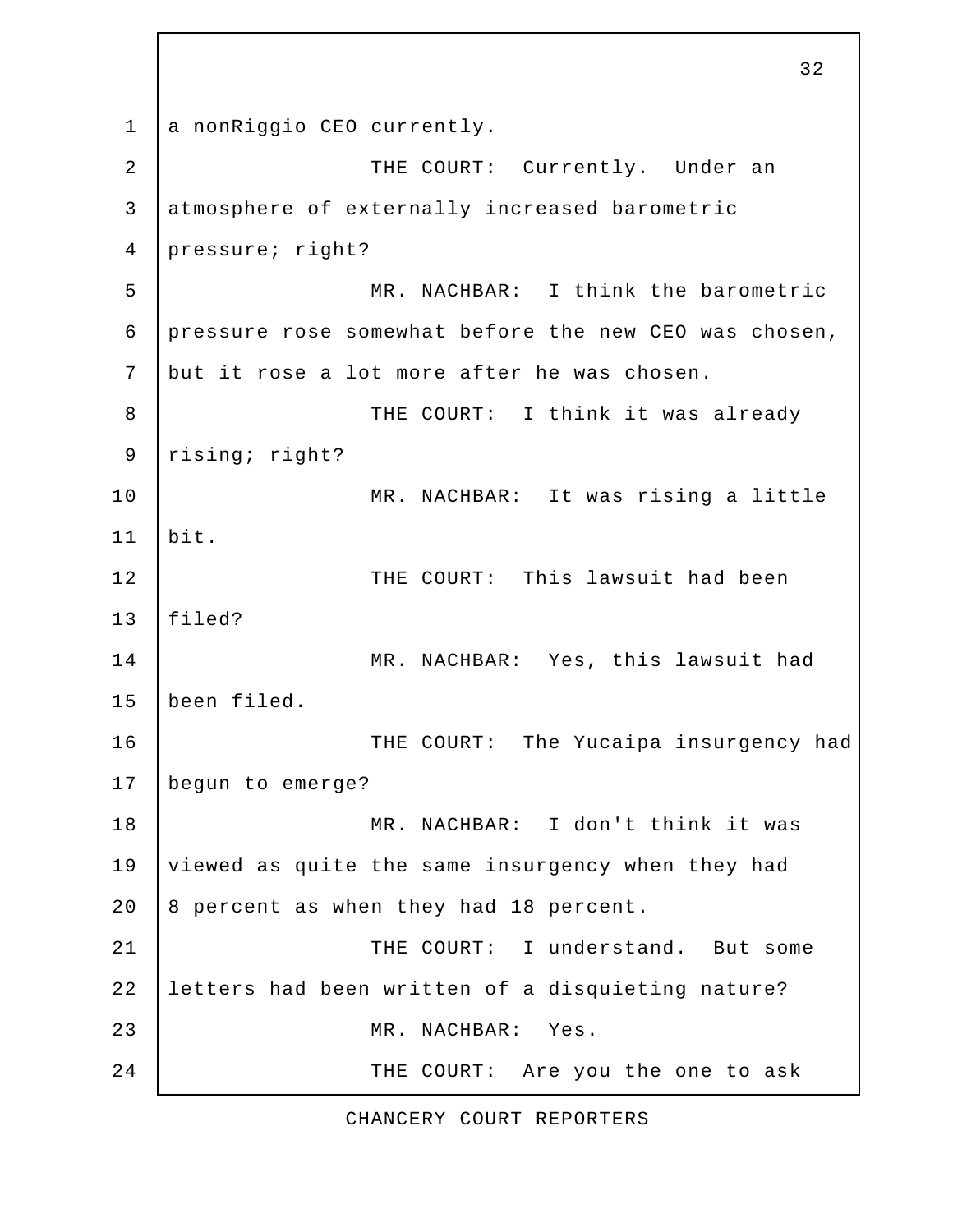1 about Steve Riggio, or is someone else representing 2 him? 3 MR. NACHBAR: Someone else is 4 representing him. 5 Unless Your Honor has more questions 6 about the independence prong, I'll move on to the 7 second prong of Aronson. 8 THE COURT: Sure. I understand they 9 actually kind of relate to each other in some ways. I 10 know I've asked you some questions that are probably 11 in that realm. 12 MR. NACHBAR: Right. The second prong 13 of Aronson, as I understand it, is implicated when 14 directors are not in a position to pass upon the 15 merits of a demand because there's a threat of 16 personal liability that would interfere with their 17 ability to function with respect to such a demand. 18 **Aronson expressly holds that the mere** 19 threat of personal liability for approving a 20 questioned transaction standing alone is insufficient, 21 but it holds that there are rare cases in which a 22 transaction may be so egregious on its face that, 23 quoting from page 815 of the opinion, ". . .board 24 approval cannot meet the test of business judgment and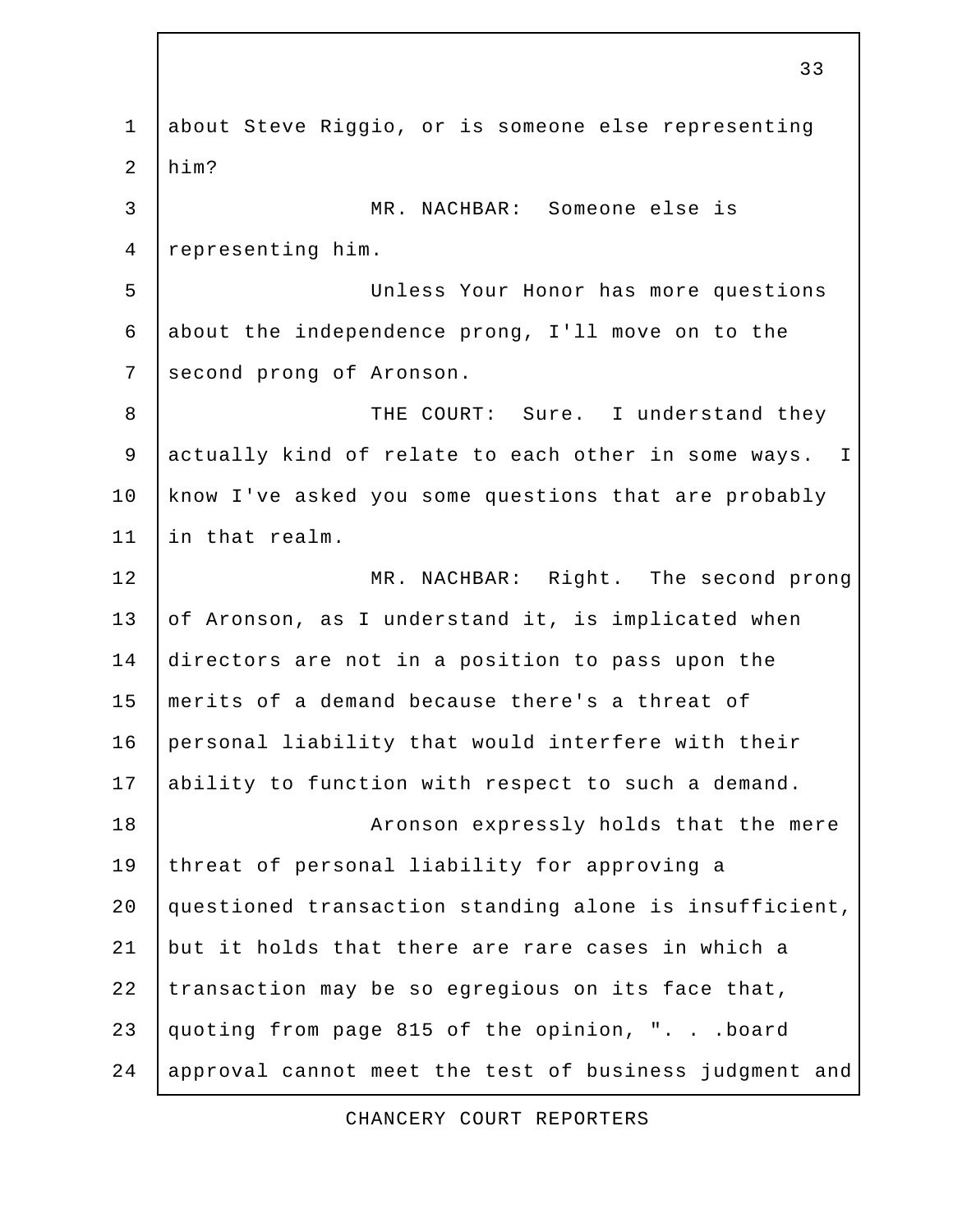1 a substantial likelihood of director liability 2 therefore exists." 3 I think the threat of director 4 liability is the key to the second prong of Aronson. 5 I think numerous cases recognize that and they say, to 6 | survive a Rule 23.1 motion, plaintiff must plead a 7 nonexculpated claim of breach of duty. 8 THE COURT: That's true. You don't 9 have to plead that as to every member of the board; 10 right? 11 | MR. NACHBAR: A majority. 12 THE COURT: You have to plead that a 13 | majority face a nonexculpated claim? 14 | MR. NACHBAR: Yes. I believe that's 15 | correct. 16 THE COURT: What case stands for that? 17 | MR. NACHBAR: I think that's the whole 18 underpinning of Aronson. 19 THE COURT: So that, if two of them 20 face nonexculpated claims, you get rid of the claim 21 against all of them? 22 MR. NACHBAR: You have a demand 23 requirement. Let's take the prototypical case. Let's 24 say you have a nine person board and you've got eight

34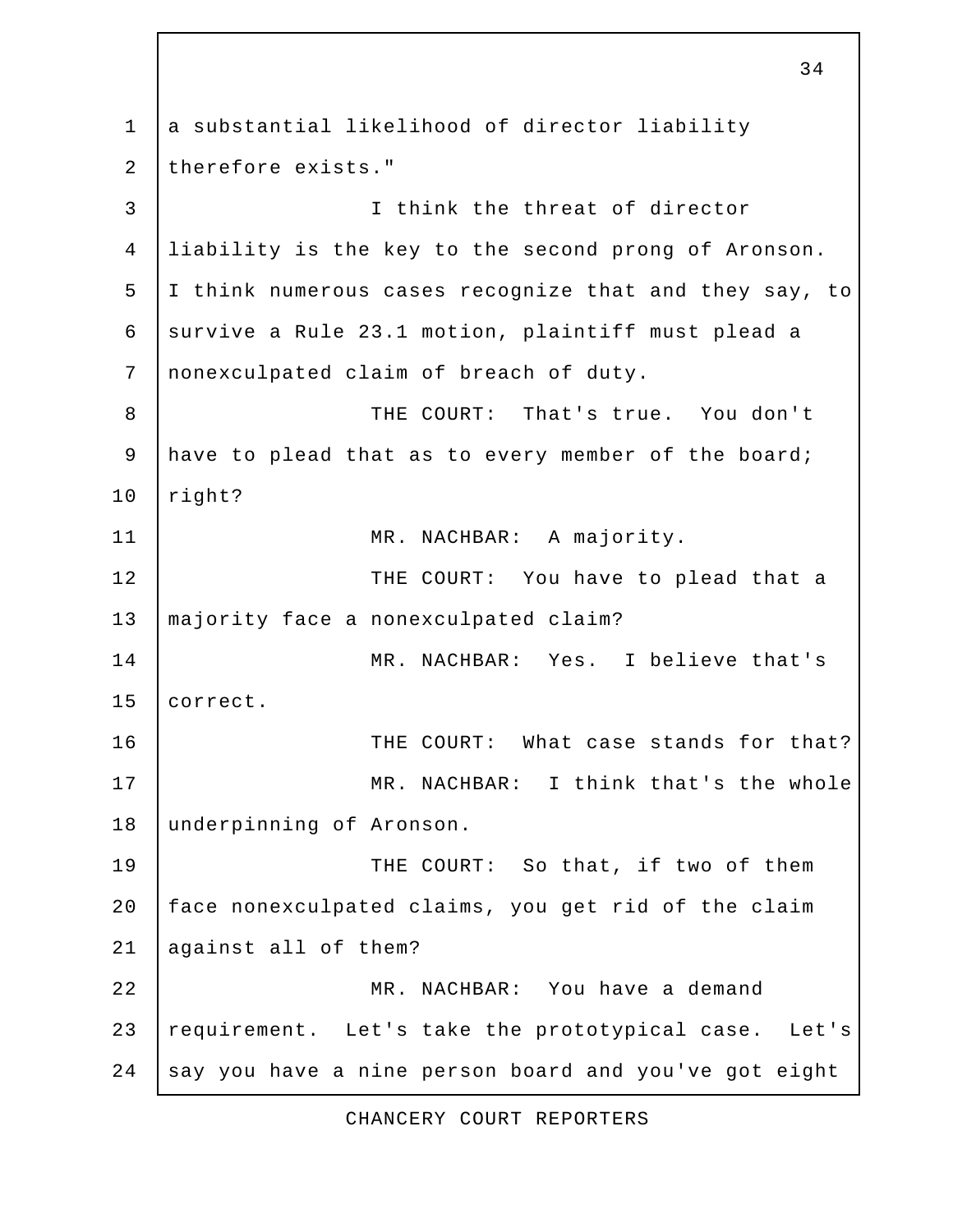1 independent outside directors who are just added 2 yesterday and are just wonderful people, and the 3 ninth person is accused of having, you know, stolen 4 money from the company. Do you get to sue on that or 5 do you have to make a demand? I think you have to 6 make a demand.

 7 THE COURT: That's an unusual 8 situation, obviously, because in that -- because the 9 stealing  $-$ - the one person steals, then there's no 10 question it's really alleged that he stole. Then why 11 isn't anybody doing anything about it? I thought 12 Disney said -- and I thought a legion of other cases 13  $\vert$  say -- if you state that's a breach of fiduciary duty 14 and you have a nonexculpated claim against someone, it 15 goes forward. Yes, it is the liability. I agree with 16 you -- part of it. Part of it is Aronson is also 17 dealing with this structural bias issue by saying you 18 don't need to be so binary about the determination 19 about indepedence because we've got this safety valve. 20 The safety valve would seem to me in Aronson, if you 21 plead facts that suggest that the deal with the 22 interested person was a breach of fiduciary duty, such 23 as in Aronson, when a person had 46 percent, if you 24 plead that under a particular pleading standard, then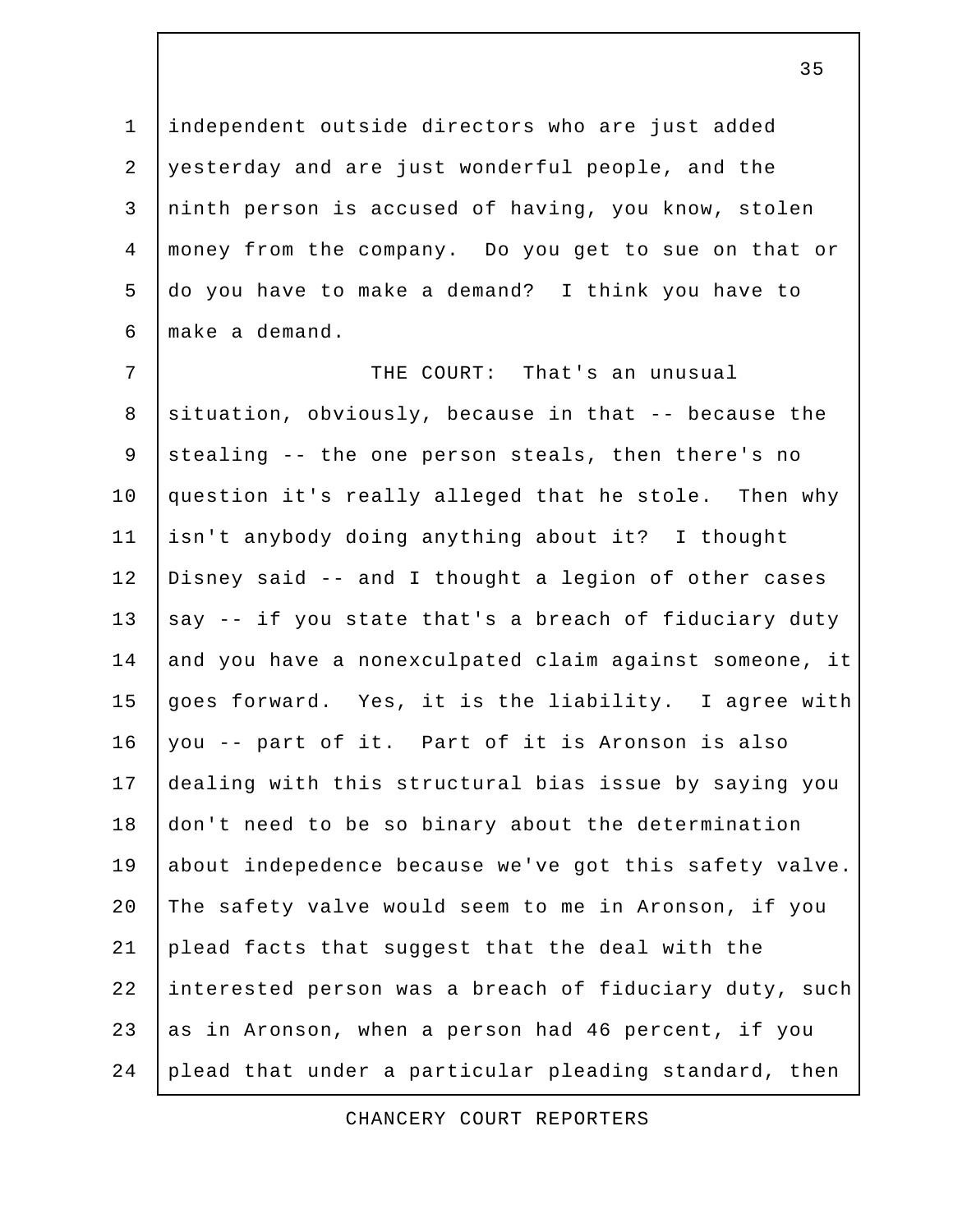1 you get by, regardless of the fact that a majority of 2 the board is not interested in the transaction or 3 lacks independence.

 4 Remember, under the first prong, it's 5 both. So how would they face liability under the 6 second prong? Except what it is  $-$ - you're trying to 7 show a particularized team. Why it is you think it's 8 suspect? And we'd be turning  $102(b)(7)$  -- I doubt -- 9 I'm one of the members of the court, fairly assiduous 10 about respecting the 102(b)(7) provision. We had 11 Emerald Partners dust up for a while. But here you're 12 talking about a safe harbor for people like 13 | Mr. Riggio, where it may be, for example, that 14 directors are exculpated because they only screwed up 15 in terms of their duty of care. 16 | Rut I thought, when you screwed up in 17 terms of your duty of care in approving an interested 18 transaction, that left one person still on the hook. 19 | MR. NACHBAR: I think it does. 20 | THE COURT: Well, but what you're 21 saying is that it doesn't. 22 MR. NACHBAR: Well, no. You have to 23 make a demand. Just because you make a demand doesn't 24 mean that Mr. Riggio is off the hook. I mean, the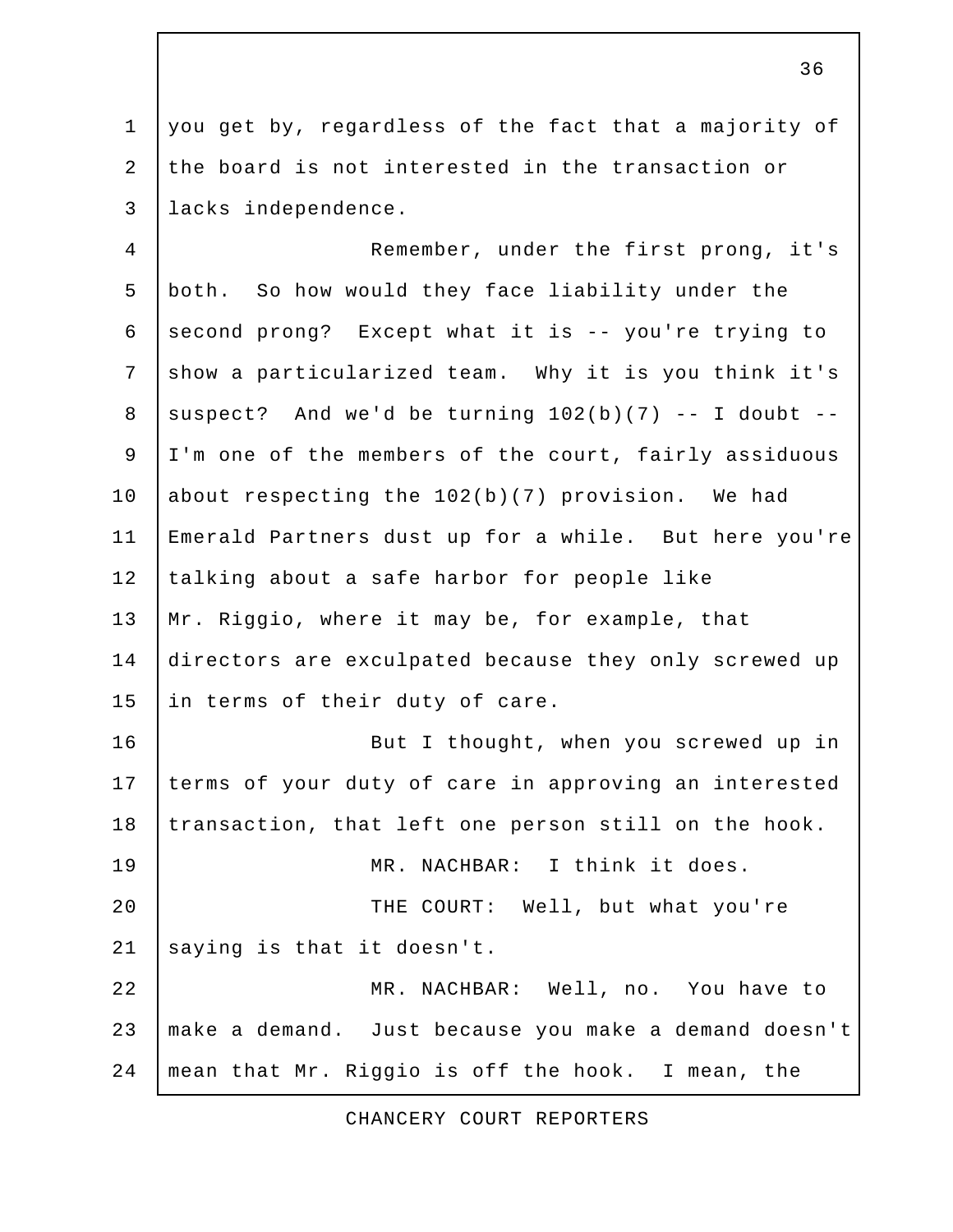1 board has to then function with respect to the demand 2 and may well take remedial action. And, you know, the 3 board may also have changed in the interim. You know, 4 board's do change. 5 THE COURT: There's also a 6 psychological -- you're putting down -- I do think it 7 is one of the things -- and I've written it. You're 8 probably citing in part things that I've written -- 9 that there's a sufficiently real threat of liability 10 when someone meets a particularized pleading standard 11 that people have to weigh the personal consequences. 12 There's also, for all the reasons you 13 talk about, reputational things at stake. And when 14 somebody survives a particularized pleading standard, 15 the board  $-$ - whether you have a  $102(b)(7)$  clause or 16 | not, you don't want litigation against you proving 17 that you were not a very good monitor. 18 | MR. NACHBAR: Right. 19 THE COURT: If they passed the 20 gateway, so basically they're going to accuse 21 themselves of having let a big one slip by? 22 MR. NACHBAR: Well, again, our law 23 looks at personal liability. That's the underpinning 24 of Aronson. To go back to the question of whether one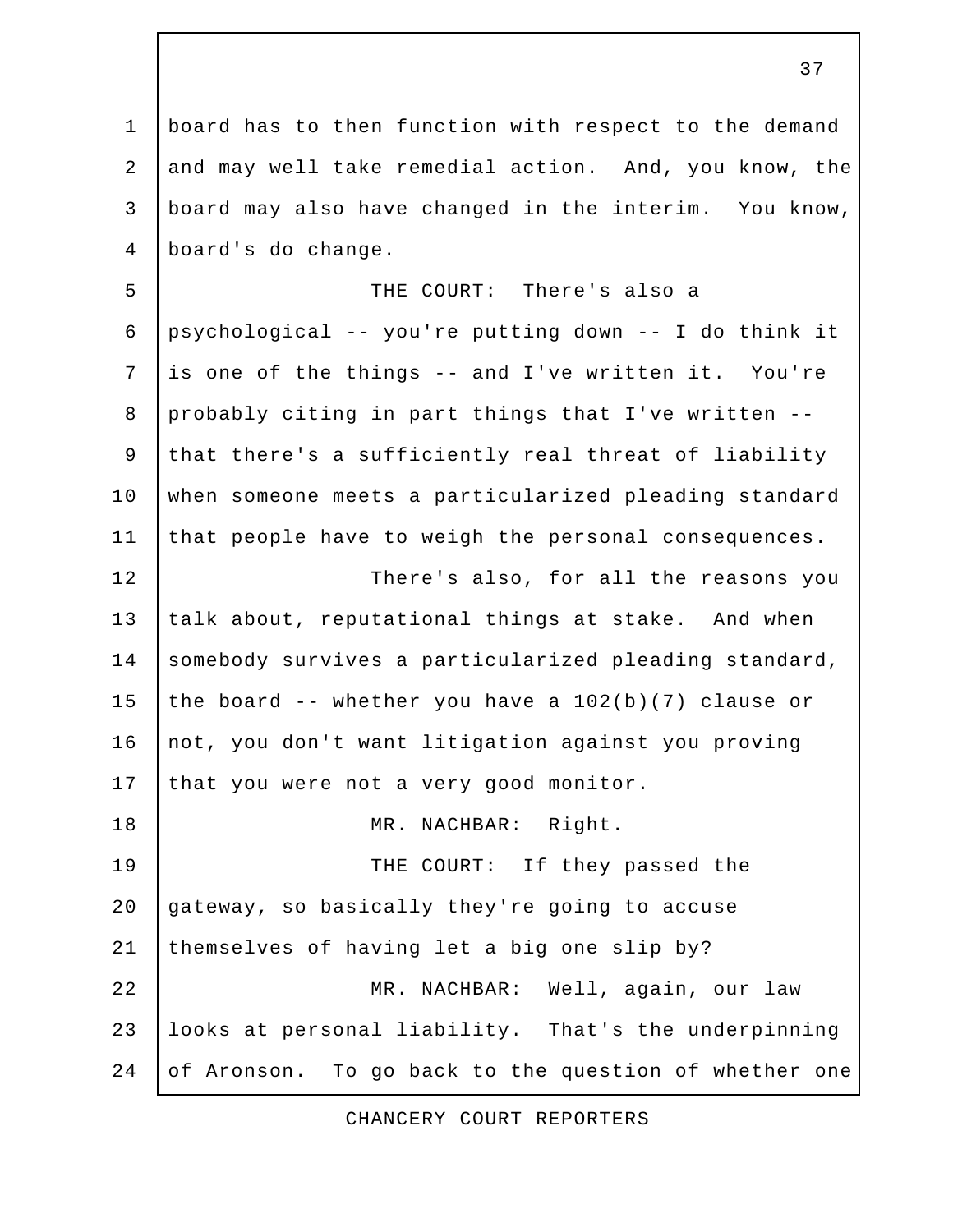1 person's -- 2 | THE COURT: What you're saying -- I 3 know of no place in Aronson where it suggested, by the 4 way, we have this really major stockholder -- 46 5 percent -- the transaction is with him. 6 MR. NACHBAR: That's the facts of 7 Aronson. 8 THE COURT: Yes. But that if -- that 9 the second prong only has teeth if you have a claim 10 against a majority of the board that is pled with 11 particularity and that is nonexculpated. It doesn't 12 seem like much of a safety valve, because how does it 13 act as a safety valve? It's basically a reduplication 14 of the same analysis with this overlay that, frankly, 15 if they can't be held liable -- a majority can't be 16 held liable -- the fact that someone else could, in 17 particular the interested party, that doesn't matter. 18 They just sue him. 19 MR. NACHBAR: Yes. That is --20 | THE COURT: Has it ever been applied 21 that way? 22 MR. NACHBAR: Well, let's look at the 23 logic of it. 24 | THE COURT: I'm asking, though, more,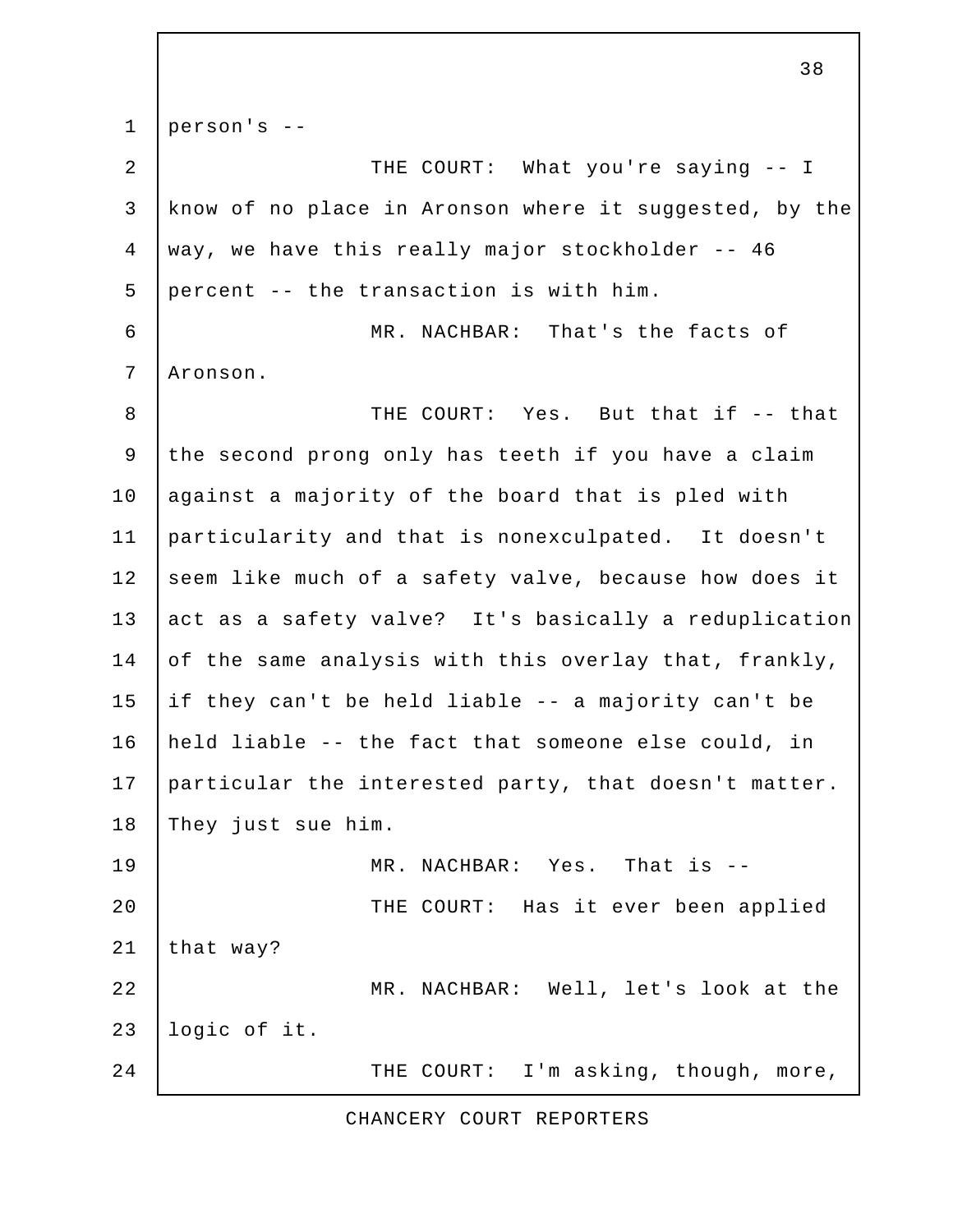1 has it ever been applied that way, even by some of the 2 more persnickety of us on courts in terms of reading 3 complaints? 4 MR. NACHBAR: I don't know that 5 there's a particular case that comes out either way on 6 that issue. 7 | T do know this. If a nonexculpated 8 claim against one director is sufficient to excuse 9 demand, then all breach of duty of loyalty cases are 10 demand excused cases because, by definition, there's a 11 non-- you can't exculpate a breach of the duty of 12 loyalty claim. So all transactions attacking 13 self-interested transactions, no matter who is on the 14 board, are demand excused. 15 THE COURT: Only if you meet a 16 particularized pleading standard. 17 | MR. NACHBAR: Right. But still --18 | THE COURT: But there are plenty of 19 cases where loyalty claims have been brought and 20 dismissed under 12(b)(6). 21 | MR. NACHBAR: Right. But they're also 22 dismissed. 23 THE COURT: Your friends on the 24 plaintiffs bar will say, "Mr. Nachbar, you slight your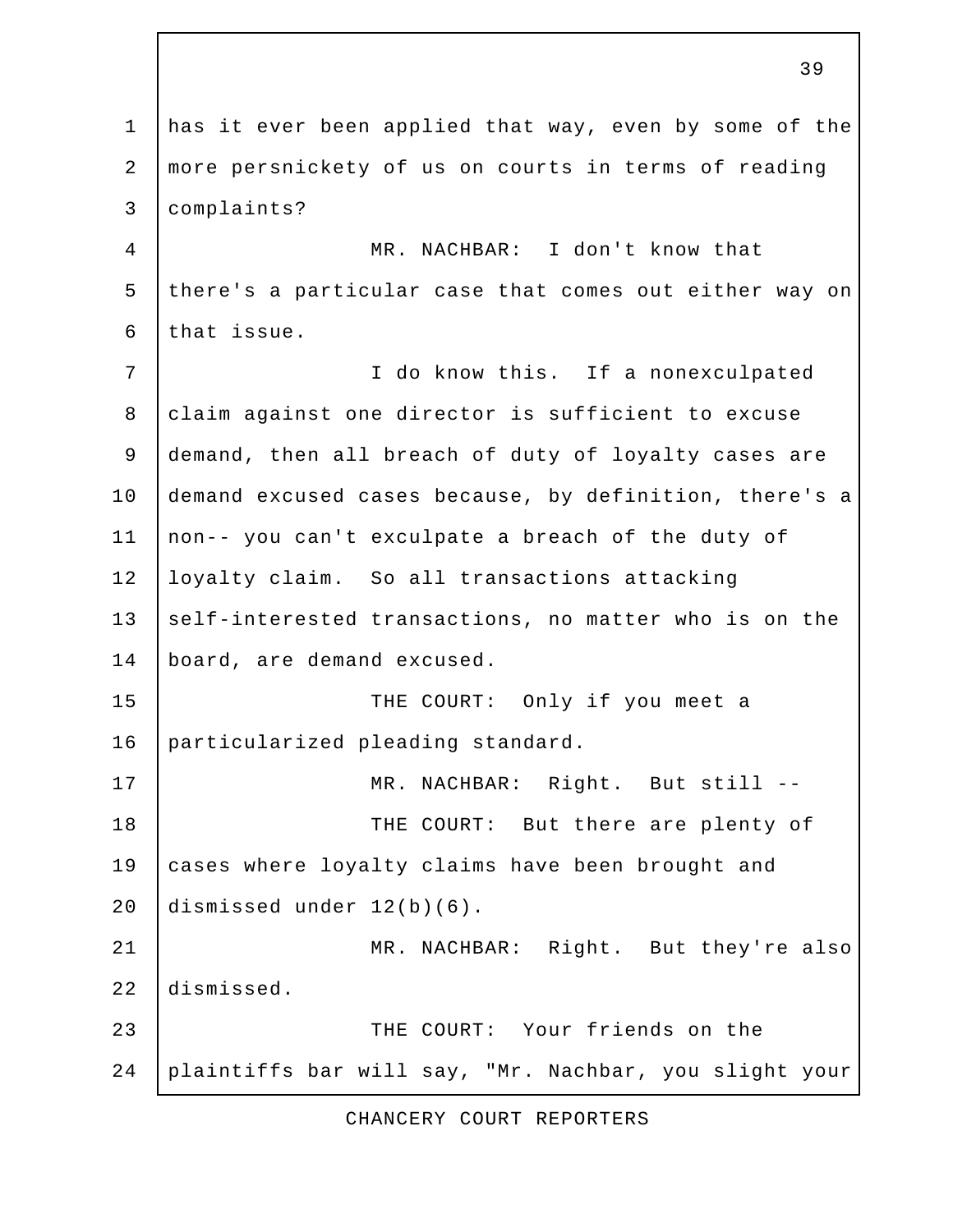1 own record of obtaining dismissals of our complaints. 2 You've done it many times." 3 MR. NACHBAR: They're also dismissed 4 under 23.1. 5 | THE COURT: That's the point. If 6 they're dismissed under 23.1, they have been dismissed 7 on both prongs. 8 | MR. NACHBAR: Right. 9 THE COURT: So what I'm saying is, 10 it's not so toothless, as you suggest, because the 11 plaintiffs still have to lay -- they have to plead a 12 nonexculpated claim. Because there's so many cases 13 where they never -- that's why I'm asking. You're in 14 a situation where, if there was no exculpatory charter 15 provision, the judge would conclude that there was a 16 due care claim against the independent directors. 17 It's an interested transaction, thus the interested 18 party is, frankly, always reliant upon how good is 19 that cleansing mechanism. If it's not good, and it's 20 unfair: loyalty claim. Then you overlay 102(b)(7). 21 You have the same factual paradigm. Six of the 22 members: you have concerns about whether they acted 23 with gross negligence. But they're exculpated. 24 There's two interested members. So there's a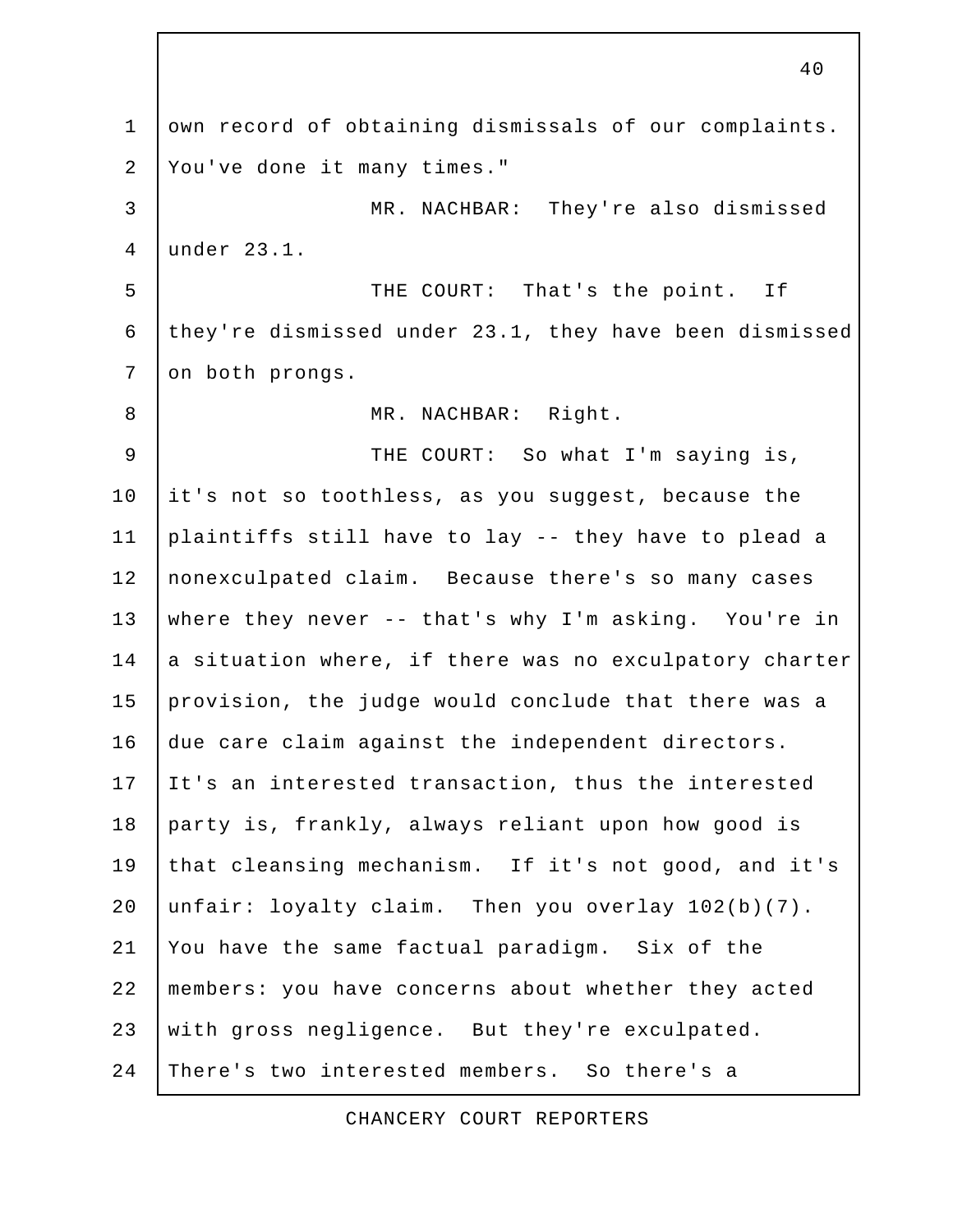1 nonexculpated claim against two. You're saying the 2 second prong of Aronson: tough. The board gets to 3 decide. 4 What I'm asking: is there a case to 5 tell that? I thought Disney, for example, held -- 6 wasn't there an exculpatory charter provision in 7 Disney? 8 MR. NACHBAR: Yes, there was. 9 | THE COURT: Didn't the Supreme Court 10 hold in Brehm, if you pass muster on the second prong, 11 the case goes forward? 12 MR. NACHBAR: Yes. But the reason, I 13 believe, was because if -- there was a nonexculpated 14 claim against every member of that board is what the 15 Court found. There was enough pled to allege that the 16 entire board had breached its duty of good faith. 17 | THE COURT: If there was enough pled 18 in a case where you were hiring an outside executive, 19 who was giving up his control of the hottest talent 20 agency in Hollywood to go into a messed up company 21 that needed a dealmaker, and give up controlling his 22 own company and riding in limos with Gwyneth, how can 23 you win here? 24 MR. NACHBAR: Well, because the

41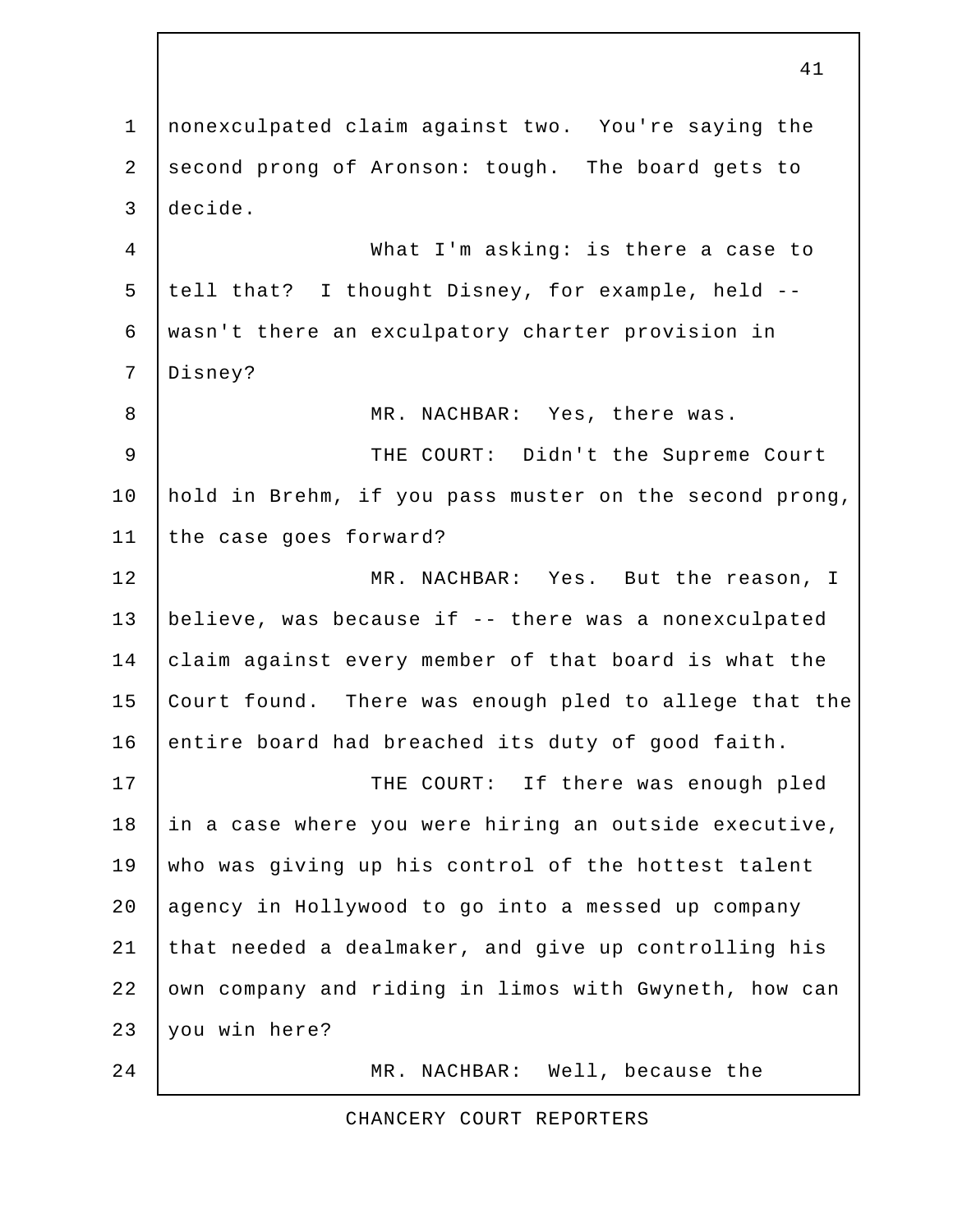1 specific allegations were that they had received 2 particular advice, or I guess had not asked for advice 3 from their -- they had a compensation expert. 4 THE COURT: I understand. They seized 5 the day; right? 6 MR. NACHBAR: They also didn't win 7 that case in the end. 8 THE COURT: I know. Again, you're 9 asking me to foreclose the great legal drama -- 10 | MR. NACHBAR: There were specific 11 facts pled in that case that said that all of these 12 board members -- each of them has breached his or her 13 duty of good faith because, for example, they never -- 14 they had the compensation person there and they never 15 asked A, B, C, D. 16 THE COURT: To me that makes no 17 inference -- that's entirely a care issue. They had 18 no relationship with Ovitz. 19 | Thever -- admittedly, it's a case I 20 always had -- it's a situation I always had issues 21 with because it never seemed to me that the outside 22 directors had any reason, and if anybody -- if there 23 was anybody to be concerned about, it would have been 24 Eisner, and, frankly, undermining Ovitz or whatever.

42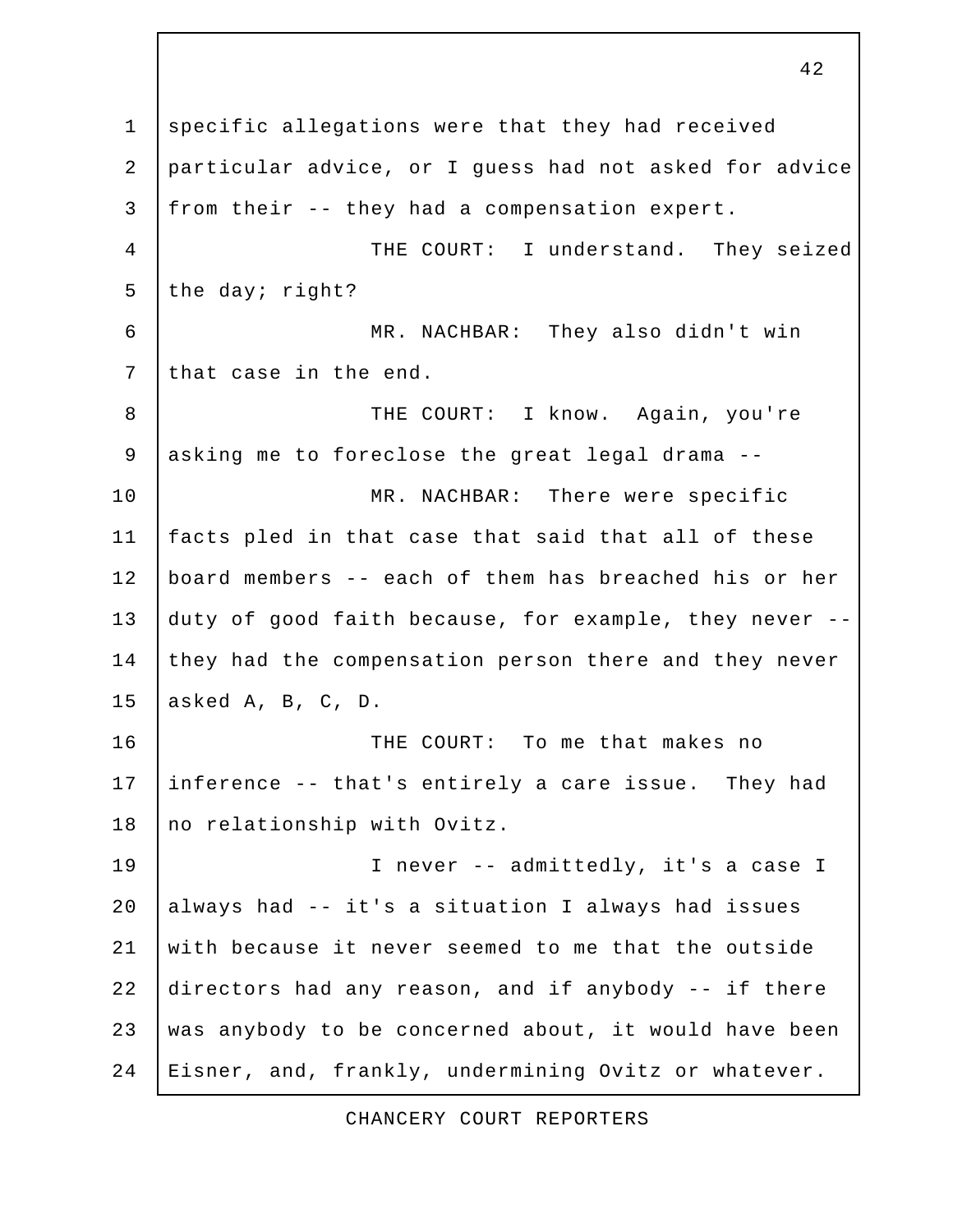1 | But, you know, what I'm saying is, if 2 it's a situation like that, where in a nonconflict 3 transaction it goes forward, how would in this case I 4 say, "Oh, well, yeah, there's nonexculpated claims as 5 to Riggio and Zilavy, but, you know, because everybody 6 else is potentially protected by  $102(b)(7)$ , it's okay, 7 and they'll be happy to sue Riggio over this"? 8 MR. NACHBAR: I believe that's where 9 the law is because otherwise --10 THE COURT: Where is there a case for  $11$  | that? 12 MR. NACHBAR: Every case that has 13 dismissed on 23.1 grounds, a claim alleging a 14 breach -- a self-interested transaction -- 15 THE COURT: No. I'm asking, very 16 precisely, where you were past the second prong of 17 | Aronson on its own terms, but where, because the 18 suspected breach of fiduciary duty by a majority is at 19 most a duty of care violation that you then dismiss 20 all the claims, including the loyalty claim against 21 the interested party. That's what I'm asking for  $-$  a 22 case that specifically holds that. 23 MR. NACHBAR: I would have to go back 24 and look. I think Lear may so hold or be read to so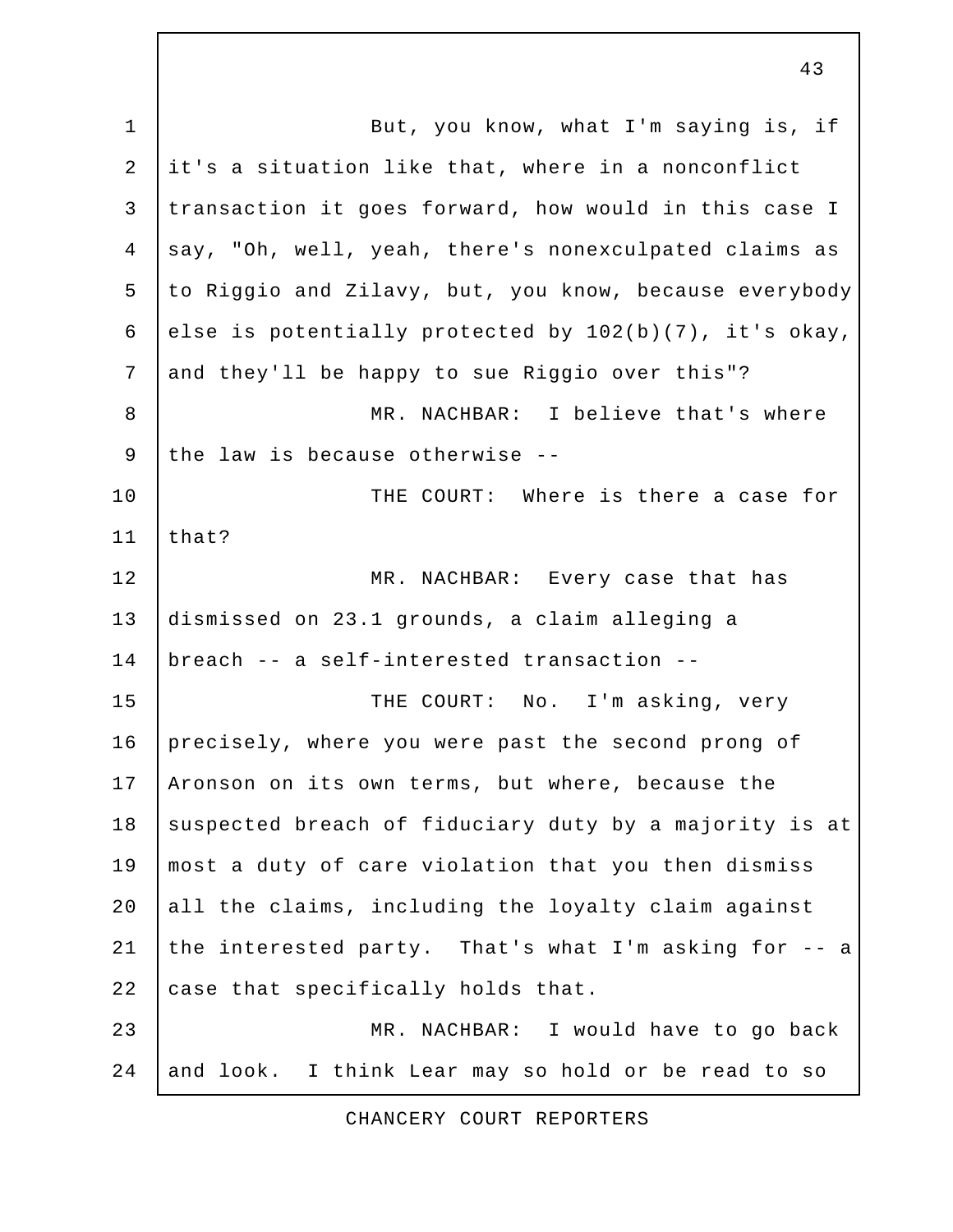1 hold. I would have to go back and look at it again. 2 | The whole purpose --3 | THE COURT: I thought Lear said -- 4 maybe it didn't. I mean, I wrote them, but it doesn't 5 mean I remember them or what they say. I thought Lear 6 also said there wasn't any pleading of a breach of 7 fiduciary duty. Maybe it did say nonexculpated. 8 | MR. NACHBAR: I believe it did say 9 nonexculpated. 10 | You know, the theoretical underpinning 11 is that people -- directors -- either are or aren't 12 able to exercise business judgment with respect to a 13 demand. If their pocketbook is on the line, then 14 they're not in a position to exercise that judgment. 15 If their mere reputation is on the line, they are. 16 That's why, for instance, the fact that the directors 17 approved the challenged transaction isn't, by itself, 18 sufficient to excuse demand. 19 | So the question is: do they face a 20 threat of liability? And I think the answer here is 21 no. You know, interestingly, what the plaintiffs 22  $\vert$  say  $\vert$ - there's two aspects to this. The first aspect 23 is because it's a self-interested transaction it's 24 under the Lynch standard. And I'll talk about that in

CHANCERY COURT REPORTERS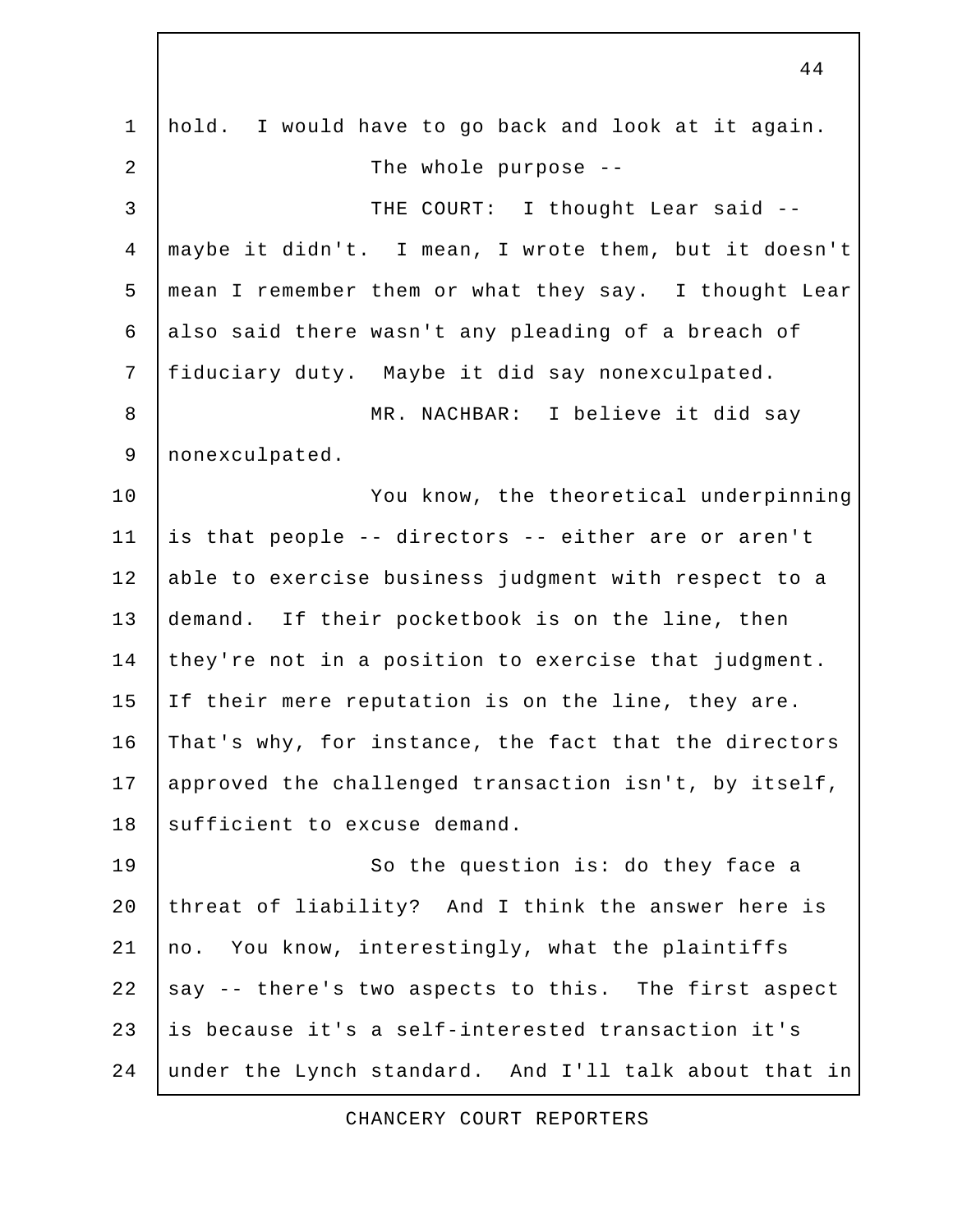1 a moment. That's what this really relates to. Then 2 they say, and it could be the product of business 3 judgment because it's a bad transaction. And they 4 have numerous flavors of that that I'll get to 5 promptly.

6 | So the first claim, whether entire 7 fairness applies. I submit that it's not all that 8 clear. First, there's got to be a controlling 9 stockholder. Mr. Riggio is alleged to own 31 percent 10 of Barnes & Noble. Certainly he's been the founder 11 and chair of the company. But it's not clear in what 12 sense he controls the company. He was obviously 13 recently subject to a proxy contest. He won, barely. 14 But I think that may have had more to do with the 15 platform espoused by the person running against him 16 than on the sheer magnitude of his ownership.

17 Indeed, if Yucaipa thought he was a 18 controlling stockholder, I don't think they ever would 19 have done a proxy contest. Certainly no Delaware case 20 has ever held that ownership of 31 percent constitutes 21  $\vert$  a control block. I suspect that had this deal been 22 structured a little bit differently and Mr. Riggio got 23 19 percent more stock and became a 51 percent 24 stockholder, people would scream that he had gotten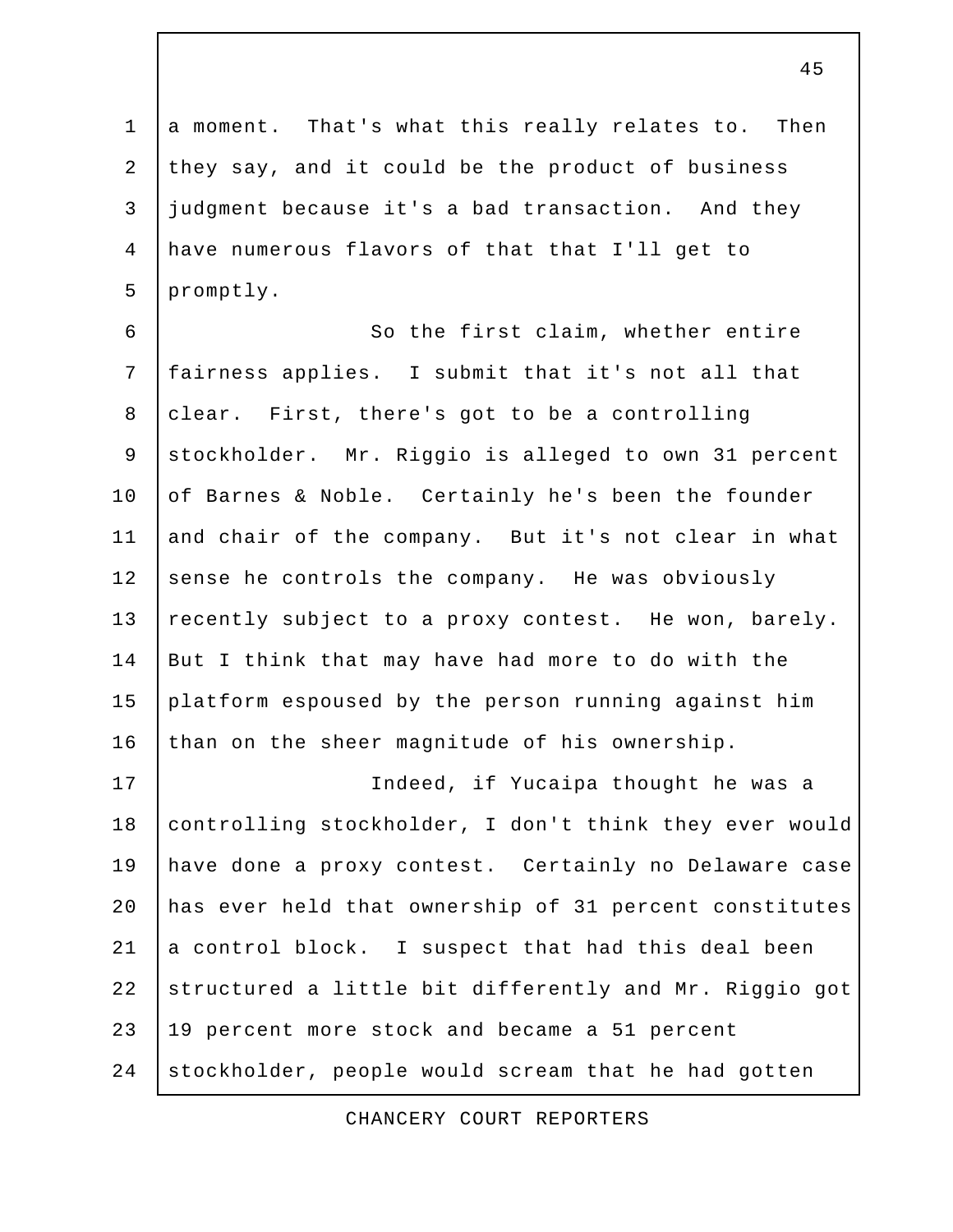1 control without paying a control premium. I think 2 it's hard to make the argument that he's already a 3 controlling stockholder, unless you're prepared to 4 | say, and if he got to 51 percent that would be fine. 5 | THE COURT: Again, it's hard to make 6 that argument, if the world is full of the more 7 simplistic choices that we expose children to in 8 elementary school math. There's obviously a 9 difference between owning 31 and owning 51 percent. 10 But there's also a difference between someone who owns 11 31 percent, and that's all they own, and they don't 12 play any day-to-day management role; and someone who 13 owns 31 percent, retains the chairmanship, when he 14 gives up the chairmanship, installs his brother, has 15 other managerial subordinates, has retained the 16 trademarks. You know, the law -- that's the good 17 thing. We're adults. But that's -- because we're 18 adults, there's more complexity. 19 | Che of the things you mentioned -- for 20 example, I don't take heart. I actually find it 21 | troubling that this appears to be  $-$  again, all I have 22 is their allegations. You know, you're attacking 23 their allegations. The allegation is that the special

46

24 committee managed the Revlon's doctrine rather than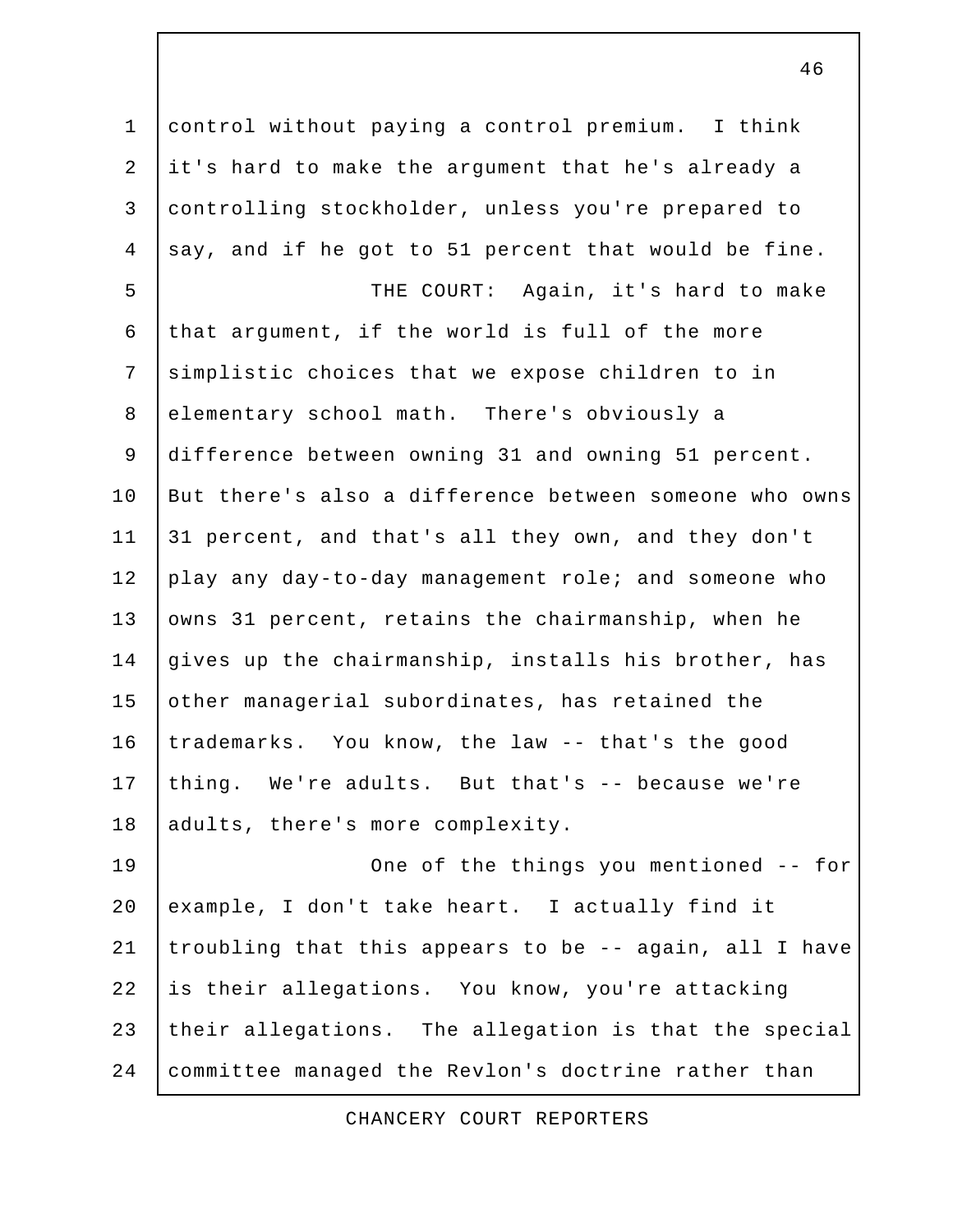1 used it as an opportunity. Right? 2 MR. NACHBAR: Well, there's no 3 evidence that there was any opportunity that Riggio 4 would have paid some control premium, which it's 5 | hard  $-$  I guess, the way  $-$  6 THE COURT: I don't mean that. I 7 mean, when you have a situation like this, where 8 there's a fairly fundamental thing on the table and 9 one of the ways you might structure it is by actually 10 using stock, considering whether he pays a control 11 premium, you also consider maybe we ought to use this 12 as a time -- if Len Riggio believes it's a good time 13 to monetize investments in retailing, perhaps it's a 14 good time for us to monetize that on behalf of our 15 public stockholders and to put Len to the test. 16 But instead there was -- the evidence 17 appears -- we wouldn't want to go down this road 18 because it could invoke upon us the requirement to 19 look at other alternatives and to make sure that we're 20 maximizing value. Or we could have a stockholder vote 21 requirement. And we wouldn't want to do that. Why? 22 MR. NACHBAR: Well, again, there's --23 this really gets beyond the Kahn v. Lynch argument. I 24  $\vert$  can turn to that or go through the Kahn v. Lynch.

CHANCERY COURT REPORTERS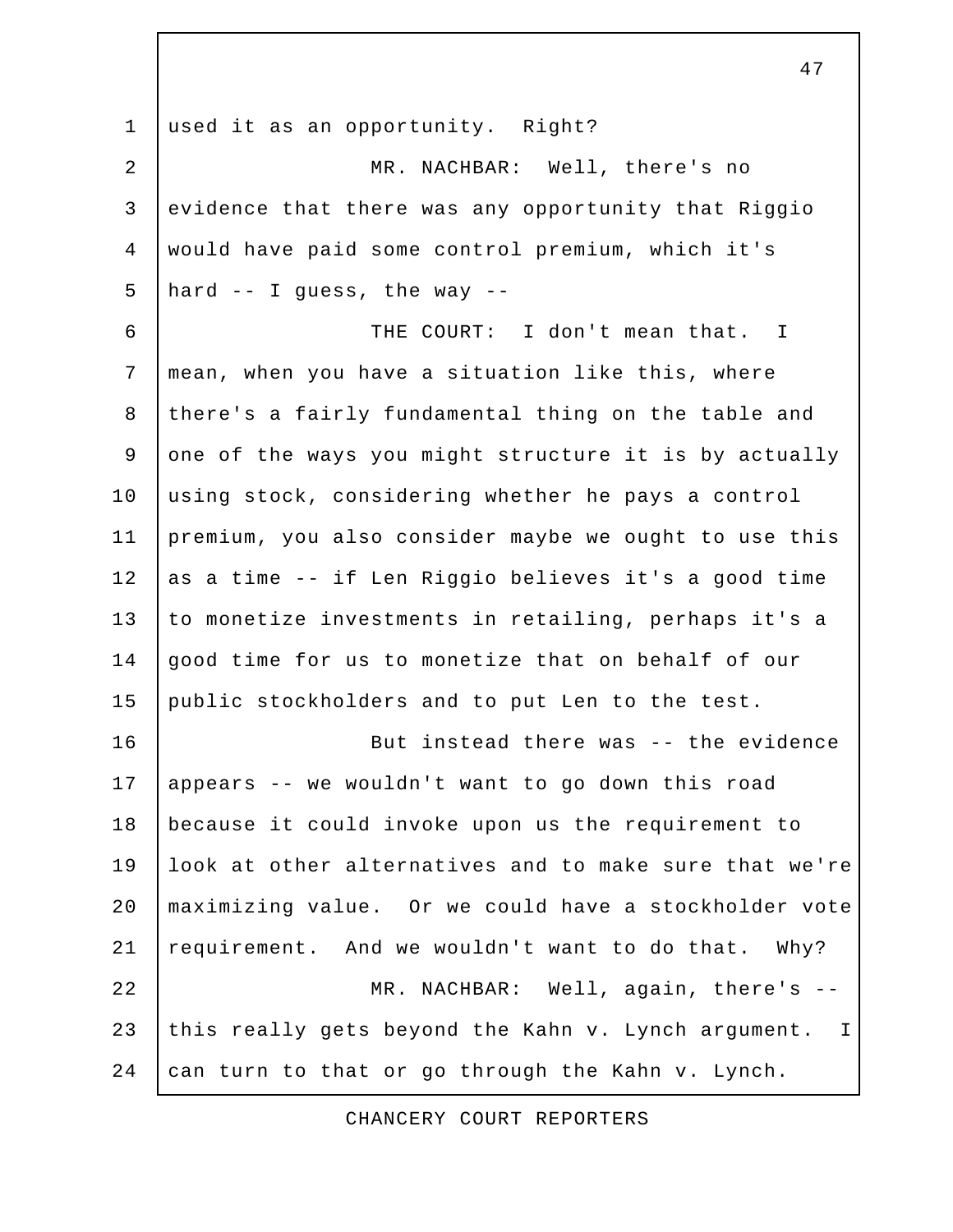1 | THE COURT: You can do both. I'm just 2 wondering: is this a case that we can neatly fit in 3 any box at this point? If I put it in Lynch  $-$  and 4 there is law I can put it in Lynch -- right? --because 5 there's a lot of loose language out there that 6 anything with the controlling stockholder is entire 7 fairness. You know, case goes on.

8 | MR. NACHBAR: That's what I would 9 | actually like to address. That's kind of where I was 10 heading. There is a lively debate as to whether Kahn 11  $\vert v.$  Lynch should be limited to its fact situations, 12 which a controlling stockholder seeks to get 13 additional shares or more control, you know, or 14 whether it applies to all transactions with a 15 controlling stockholder.

16 In considering the applicability of 17 Kahn to the present case, I think it's worth noting 18 the theoretical underpinning of that case, and that's, 19 if the controlling stockholder doesn't get its way, 20 he's going to engage in some type of retributive 21 conduct. The most obvious type of threat was the one 22 that actually occurred in Kahn. What you had there 23 was, I think, a 43 percent stockholder who said, 24 "Look, if you don't do my merger, I'm going to go out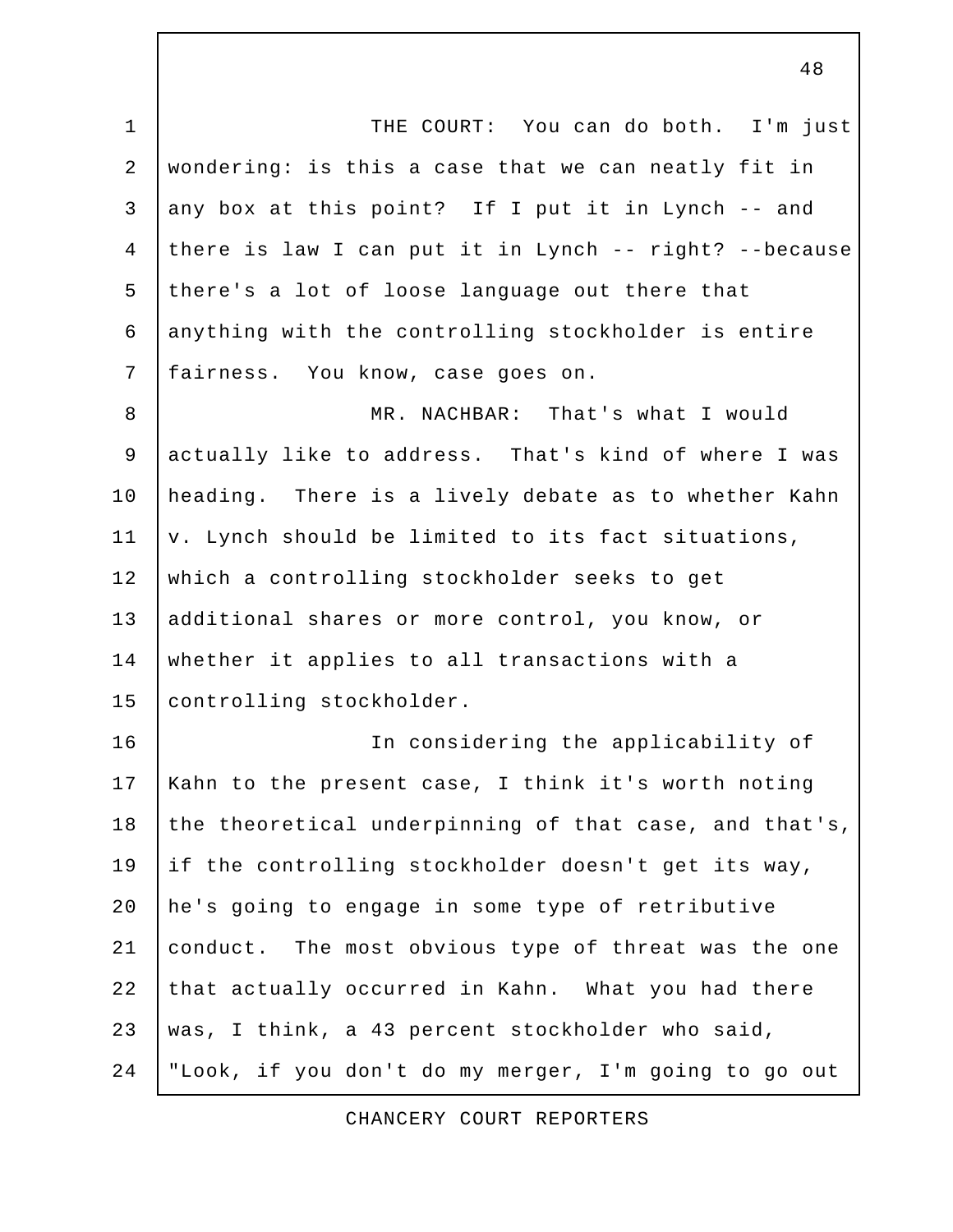1 to the public. I'm going to buy 7 percent more of the 2 stock and then I'll be at the magic 51 number. You 3 know, I could buy at the lower price." 4 It's difficult to see how that 5 rationale is implicated here. If the board said no to 6 the College Booksellers transaction, what's the 7 retributive action that Riggio could take? He 8 certainly couldn't have done the type of thing that 9 was threatened in Kahn. He couldn't go directly to 10 the stockholder and say, "You know, I have 624 book 11 stores. Would you by this one?" You know, that's -- 12 that sort of disaggregated action problem that you had 13 in Kahn simply isn't present here. He wanted to sell 14 College Booksellers. He had to go through the board. 15 | I think that's a very important distinction. 16 | Nor could Mr. Riggio easily remove or 17 replace board members. The company has a classified 18 board. He's a 31 percent stockholder. He can't 19 unilaterally do anything. He couldn't be assured of 20 prevailing at an annual meeting. And so the 21 theoretical underpinning of Kahn v. Lynch, I would 22 submit, would appear to be largely absent here. 23 | But let's bypass that. Let's say Kahn  $24$   $\sqrt{v}$ . Lynch did apply. How does that affect demand

49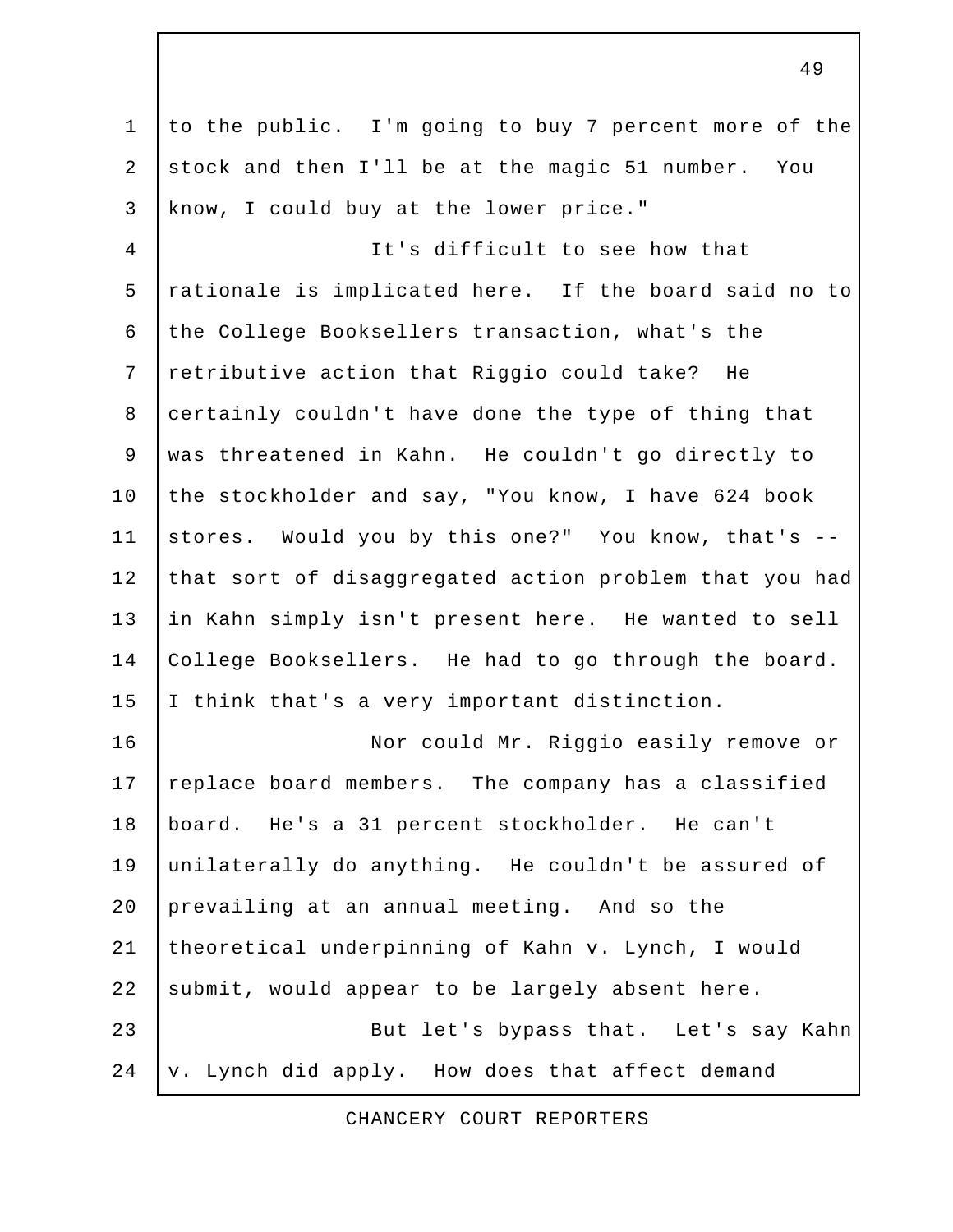1 futility?

| $\overline{2}$ | If Kahn v. Lynch were to apply, the                    |
|----------------|--------------------------------------------------------|
| 3              | most that could be said is that the transaction is     |
| $\overline{4}$ | subject to an entire fairness standard. That would     |
| 5              | mean that, if entire fairness was not shown,           |
| 6              | Mr. Riggio could face personal liability. But I        |
| $7\phantom{.}$ | think, critically, for Aronson, none of the outside    |
| 8              | directors would face any threat of personal liability. |
| 9              | To the extent that somebody said they breached the     |
| 10             | duty of care, they're protected under 102(b)(7),       |
| 11             | there's no real claim of breach of the duty of         |
| 12             | loyalty, because none of the directors are alleged to  |
| 13             | have benefitted personally in any way from the         |
| 14             | challenged transaction.                                |
| 15             | What the plaintiffs do is says they                    |
| 16             | were disloyal because they didn't --                   |
| 17             | THE COURT: The problem under Lynch is                  |
| 18             | that, if it's entire fairness -- L-I-T-E -- the burden |
| 19             | of persuasion ends up shifting to you all. At best,    |
| 20             | you get extra special -- you get an extra special      |
| 21             | dollop of creme fraiche or a slice of truffle on the   |
| 22             | analysis; right?                                       |
| 23             | I mean, that's the problem with Lynch.                 |
| 24             | Even if you layer a majority of the minority on top of |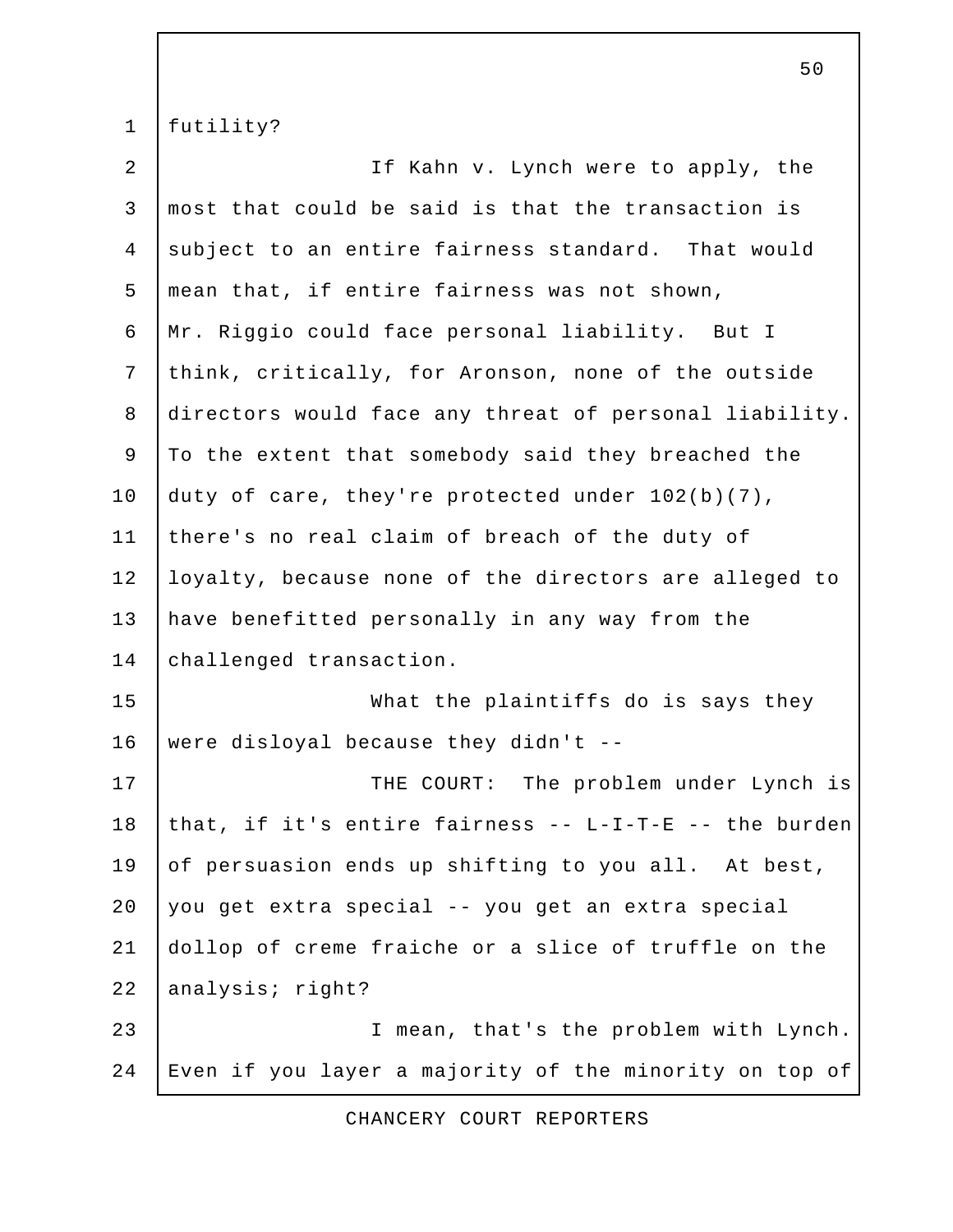1 the special committee, you, at best, get a burden 2 shift. 3 MR. NACHBAR: Right. 4 THE COURT: So how does that get you  $5$   $\vert$  -- how does that help you? Is it the layering of the 6 23.1 thing that wouldn't exist in the squeeze-out 7 merger so that you get the particularized pleading 8 standard, where you have to assume that you kind of go 9 through the whole persuasion shifting analysis all on 10 the complaint? 11 | MR. NACHBAR: Because a majority of 12 the board is in a position to function with respect to 13 the demand, in the sense that, A, they are independent 14 of Mr. Riggio. We had a lively debate here this 15 morning about that. If Your Honor rules against us on 16 that, then I guess you don't get to prong two. 17 | THE COURT: It's just always been an 18 oddment of that -- I mean, the continued coexistence 19 of that case in Aronson has always been a bit of an 20 analytical puzzle. That's why I've always been more 21 content with saying that the Lynch doctrine is some 22 squeeze-out merger doctrine because the psychological 23 intuitions are so utterly at odds with each other. 24 MR. NACHBAR: Right.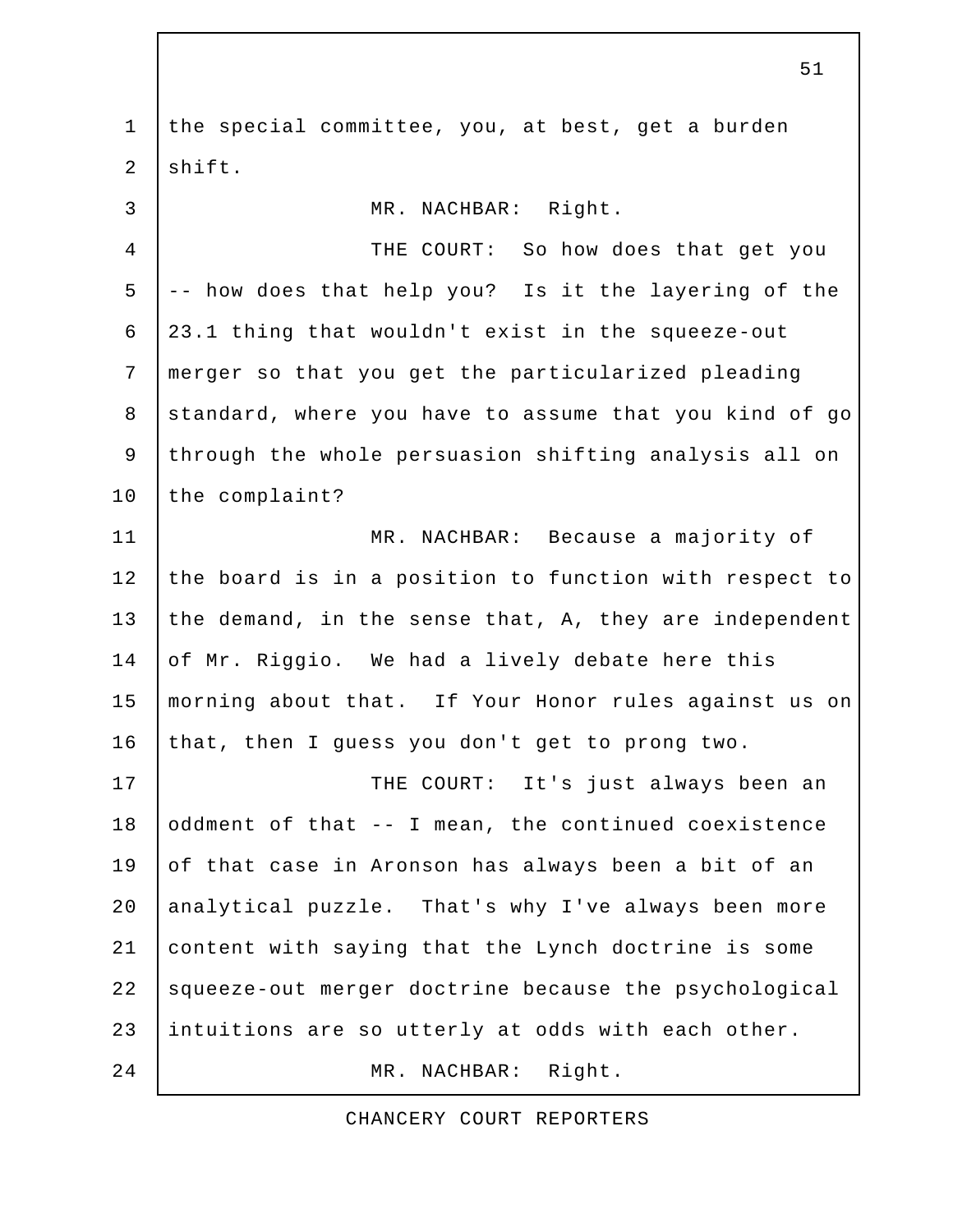1 | THE COURT: But if you assume, once 2 you're in that world of entire fairness burden 3 shifting, how you get out of that at a pleading stage 4 has never made any sense to me. 5 | MR. NACHBAR: I think the way you get 6 out of it is by saying a majority of the board is  $-$ - 7 we're assuming independence, because otherwise you 8 lose on prong one. You don't reach prong two. 9 | THE COURT: I'm saying, under Lynch, 10 even assuming you have the conditions for a burden 11 shift, under -- once you're in the entire fairness 12 | rubric, the plaintiffs have ultimately the ability to 13 show substantive unfairness and to achieve a recovery, 14 irrespective of the fact that the burden of persuasion 15 on fairness has shifted to them. Thus, I would have 16 to make an economic judgment on the complaint that 17 this transaction was economically -- or that they had 18 failed to plead any facts that suggested this was 19 economically an inadvisable transaction for 20 Barnes & Noble. 21 | MR. NACHBAR: No. I don't think you 22 need to get to that on the pleadings. I think where 23 you have to get on the pleadings is whose threat of 24 liability is it. Because, if a majority of the board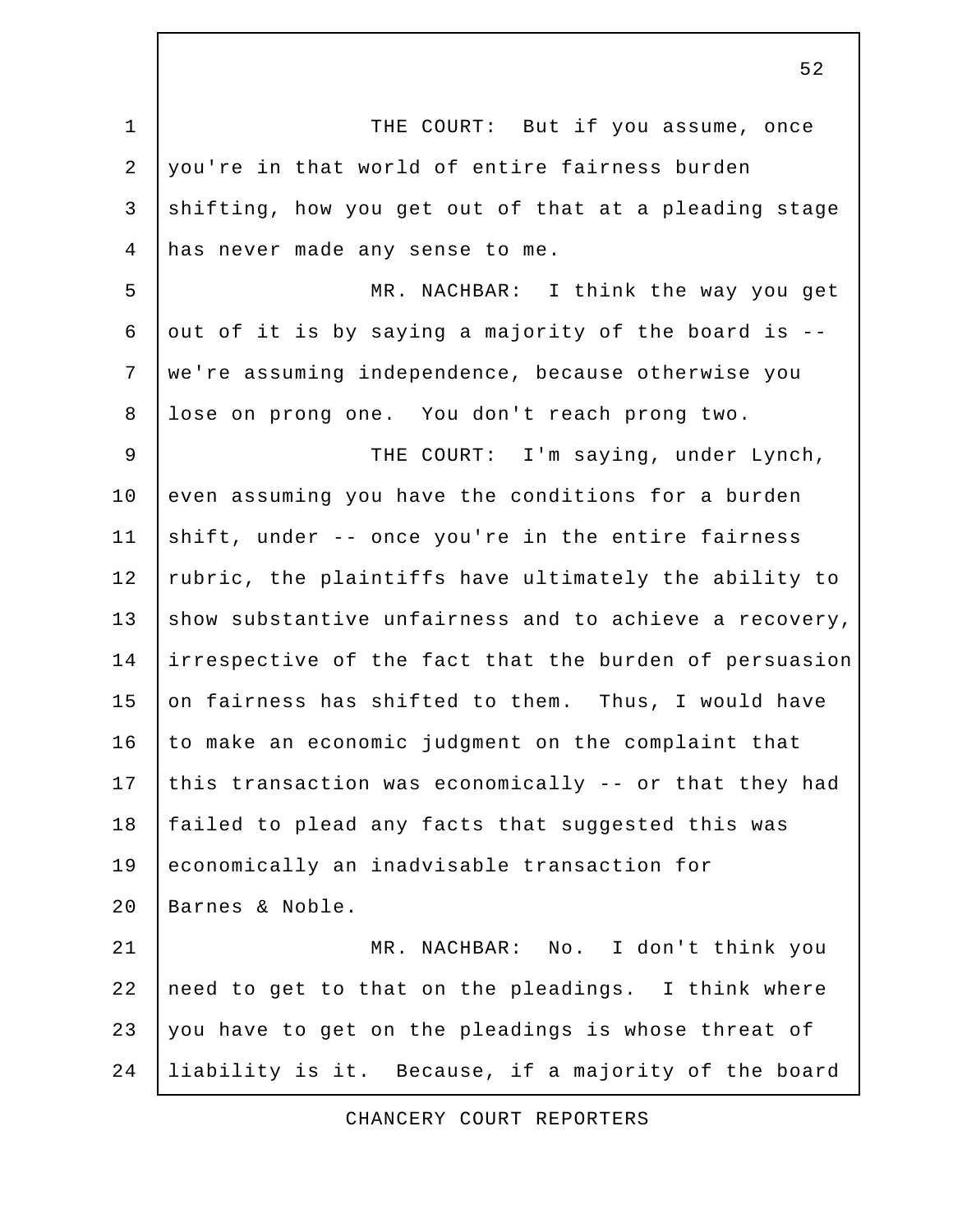1 is independent --

| $\overline{2}$ | THE COURT: This gets back to our                      |
|----------------|-------------------------------------------------------|
| $\mathfrak{Z}$ | prior colloquy about the mere fact that it's just     |
| $\overline{4}$ | Riggio and Zilavy, arguably -- certainly Riggio, who  |
| 5              | had -- are interested. Then you don't worry about     |
| 6              | that.                                                 |
| 7              | MR. NACHBAR: Right. Then the other                    |
| 8              | directors -- if it's a derivative claim -- the other  |
| $\mathsf 9$    | directors are in a position to consider a demand      |
| 10             | because they don't face any threat of personal        |
| 11             | liability. They can decide whether to sue Mr. Riggio  |
| 12             | or not, or to settle with him or whatever. And so     |
| 13             | that's -- that's how you get out of that box.         |
| 14             | Obviously, if the plaintiffs state a                  |
| 15             | direct claim, there's no 23.1 demand and you don't go |
| 16             | through that analysis.                                |
| 17             | So we believe that, even if Lynch --                  |
| 18             | we don't think Lynch applies for the reasons that     |
| 19             | we've said. Even if it did apply, we don't think it   |
| 20             | would drive the demand excusal decision.              |
| 21             | I guess finally -- well, not finally,                 |
| 22             | because there's a $12(b)(6)$ motion as well. The      |
| 23             | balance of the second prong of Aronson is the         |
| 24             | plaintiffs saying various aspects of the transaction  |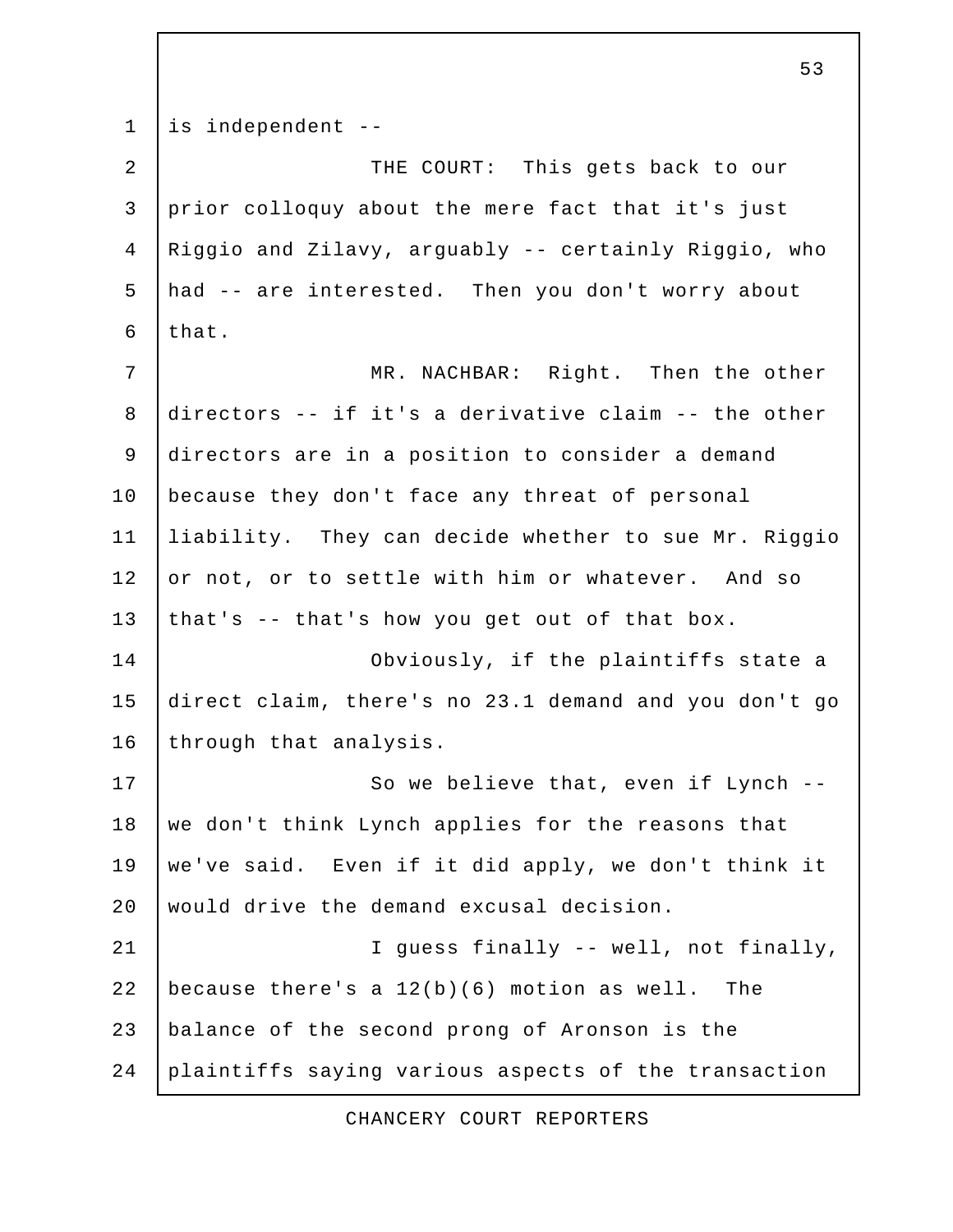1 cast a reasonable doubt on the board's judgment in 2 approving it. So the Court has noted demand excusal 3 under this prong of Aronson is reserved for extreme 4 cases where the transaction is so egregious that it 5 could not have been the product of good faith. That's 6 the Postorivo case. Sorry. Trouble pronouncing that. 7 Or it was so extreme that it warrants further review. 8 THE COURT: So extreme. Is it 9 equivalent to the waste standard? 10 | MR. NACHBAR: It's not entirely clear. 11 But I'm just -- this is what the Supreme Court said in 12 Tremont. 13 THE COURT: So extreme. But that's 14 not what they said in Aronson; right? So it's only 15 particularized pleading of an extreme breach of 16 | fiduciary duty? 17 MR. NACHBAR: I think -- 18 | THE COURT: That's like, do you take 19 seriously, like, Lyondell. I would be candid with you 20 all in a way that maybe upset my betters in Dover. I 21 don't take seriously the adverb completely in that 22 case. I take very seriously the knowingly. I think a 23 three-quarters, complete, injurious knowing breach of 24 fiduciary duty under Revlon is probably sufficient.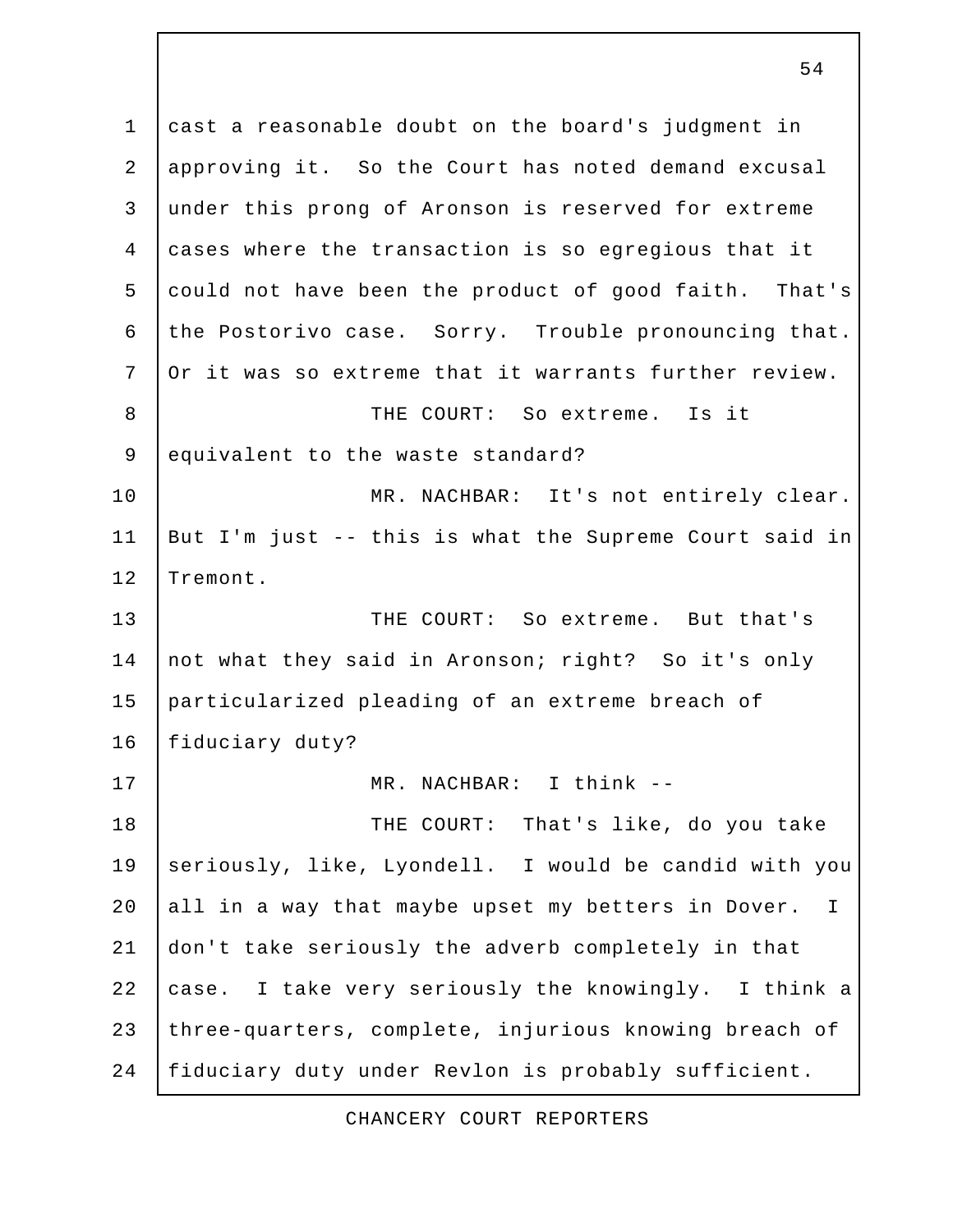1 The fact that you didn't finish the job, it's an 2 odd -- well, like, we did it. We like -- you know, we 3 could have completely eviscerated the stockholders to 4 the tune of 100 bucks. That would be the complete 5 loss. But we knowingly breached our duty -- fiduciary 6 duty -- and only took away \$80 of the value. 7 Therefore it's not a complete breach because we could 8 have taken this other step that would have been a 9 complete breach, therefore exculpated under Lyondell. 10 | I don't take Lyondell to mean that. I take that 11 completely to be a kind of rhetorical emphasis. 12 In some of these cases, what are we 13 getting at? Where if I find -- I harbor serious 14 doubt, based on the particularized facts, that this 15 was a transaction that was fair to the company and 16 that would have been approved in the absence of the 17 presence of a very influential stockholder, if I 18 conclude that particularized facts provoke that 19 inference and that the independent directors -- the 20 otherwise independent directors would not have acted 21 this way with respect to a noncontrol transaction, 22 would not have approved it, and that this transaction 23 | was unduly  $-$  there's a suspicion it was unduly fair 24 to Riggio, at the expense of Barnes & Noble, that I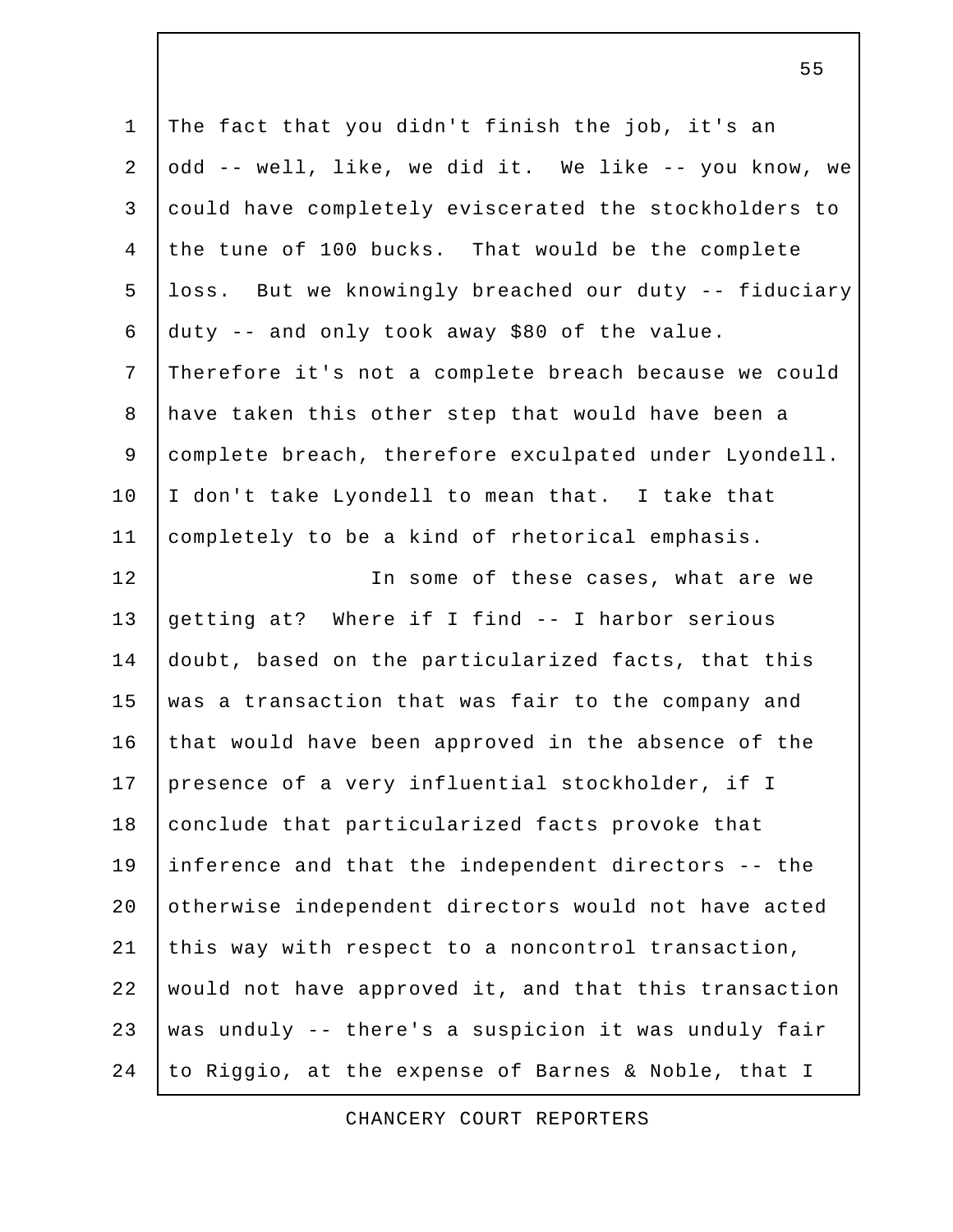1 let it go because it's not extreme, because it could 2 have been even worse, because it's not the most 3 shocking thing that  $-$  because, at the summary 4 judgment stage, I might completely grant your 5 argument, once I had the facts, because I realize the 6 plausibility of putting these two businesses together, 7 even though that plausibility has existed since the 8 companies went public? That's what I'm trying to get  $9$  at.

10 MR. NACHBAR: I think the filter there 11 in what the courts are trying to get at is that we 12 don't lightly undo the business judgment of boards. 13 So, for the second prong to be implicated, there has 14 to be some pretty extreme facts. Fertitta -- if I'm 15 pronouncing it correctly  $-$  is a pretty good example. 16 They add a merger agreement. 39 percent stockholder 17 bid 21. Then he dropped it to 17. Then he dropped it  $18$  to 13. Then he went out into the market and he got 19 57 percent of the stock without paying a control 20 premium, all while the board sat by and did nothing. 21 What they ultimately did is they 22 released them from the merger agreement, in sort of 23 the final insult, so he didn't have to pay the 24 15 million-dollar reverse termination fee for not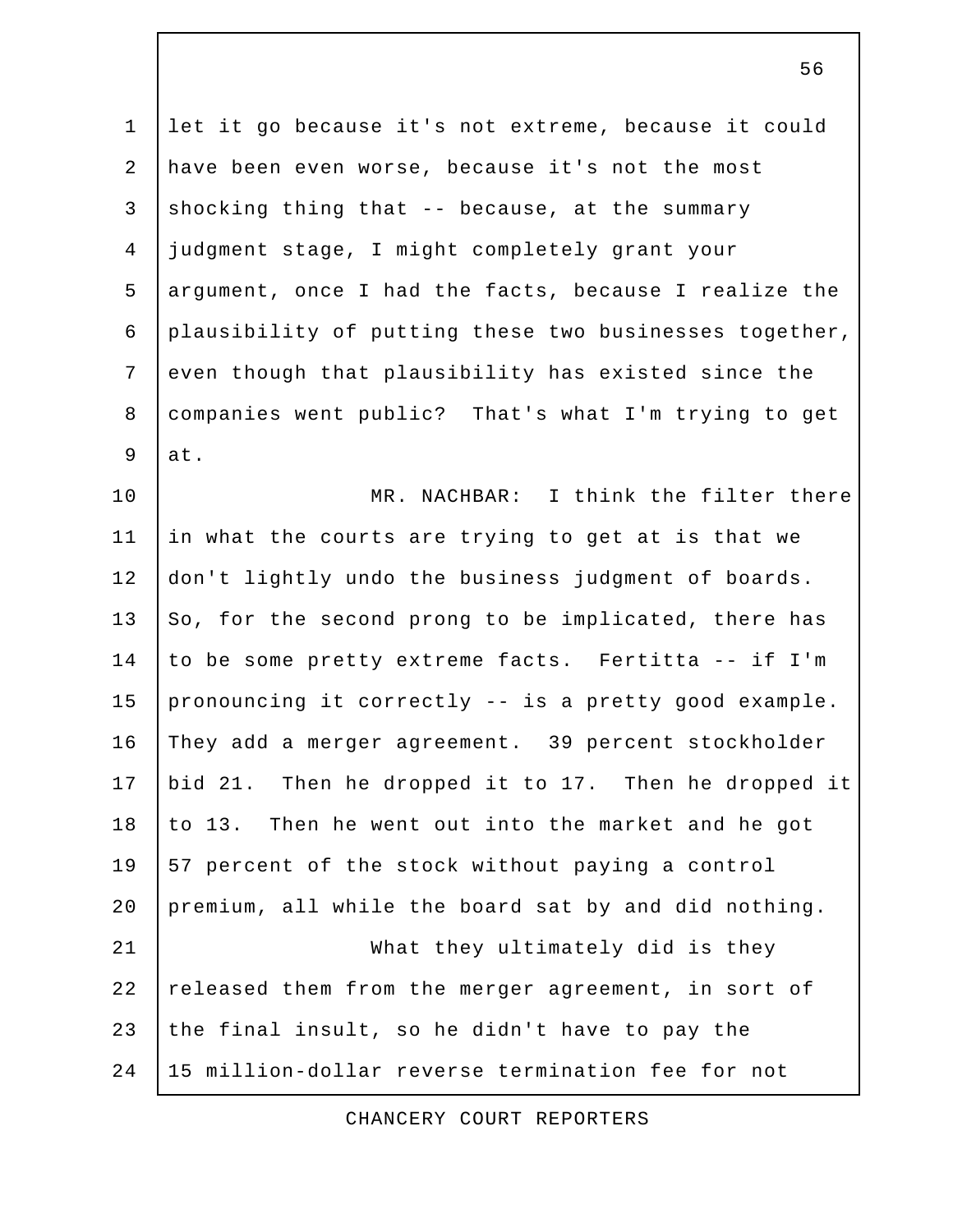1 going through with the merger agreement while he did 2 his street sweep to get control without a premium. 3 You know, you can understand why somebody would say 4 that's not the product of a valid business judgment. 5 We don't have similar facts here. We don't have 6 | remotely similar facts.

7 | The allegations -- really, the ones 8 that the plaintiffs sort of most focus on, is they say 9 that the committee ignored negative information about 10 College Booksellers, didn't quantify -- or thought 11 there were synergies and didn't quantify the threat to 12 College Booksellers from e-commerce or eBooks.

13 There's no basis for any allegation 14 that the committee or the voting directors regarded 15 synergies as an intended benefit of this transaction. 16 The record shows the contrary. They knew early on 17 that synergies weren't what was going to drive this. 18 Similarly, the complaint alleges that 19 College Booksellers was not growing, but the 20 plaintiffs' own allegations show the opposite. 21 Same-store sales growth was consistent. It was as low 22 as 1 percent for the fiscal year ended April 30, 2009, 23 in the midst of the worst recession in 80 years. So 24 actually it was growing.

CHANCERY COURT REPORTERS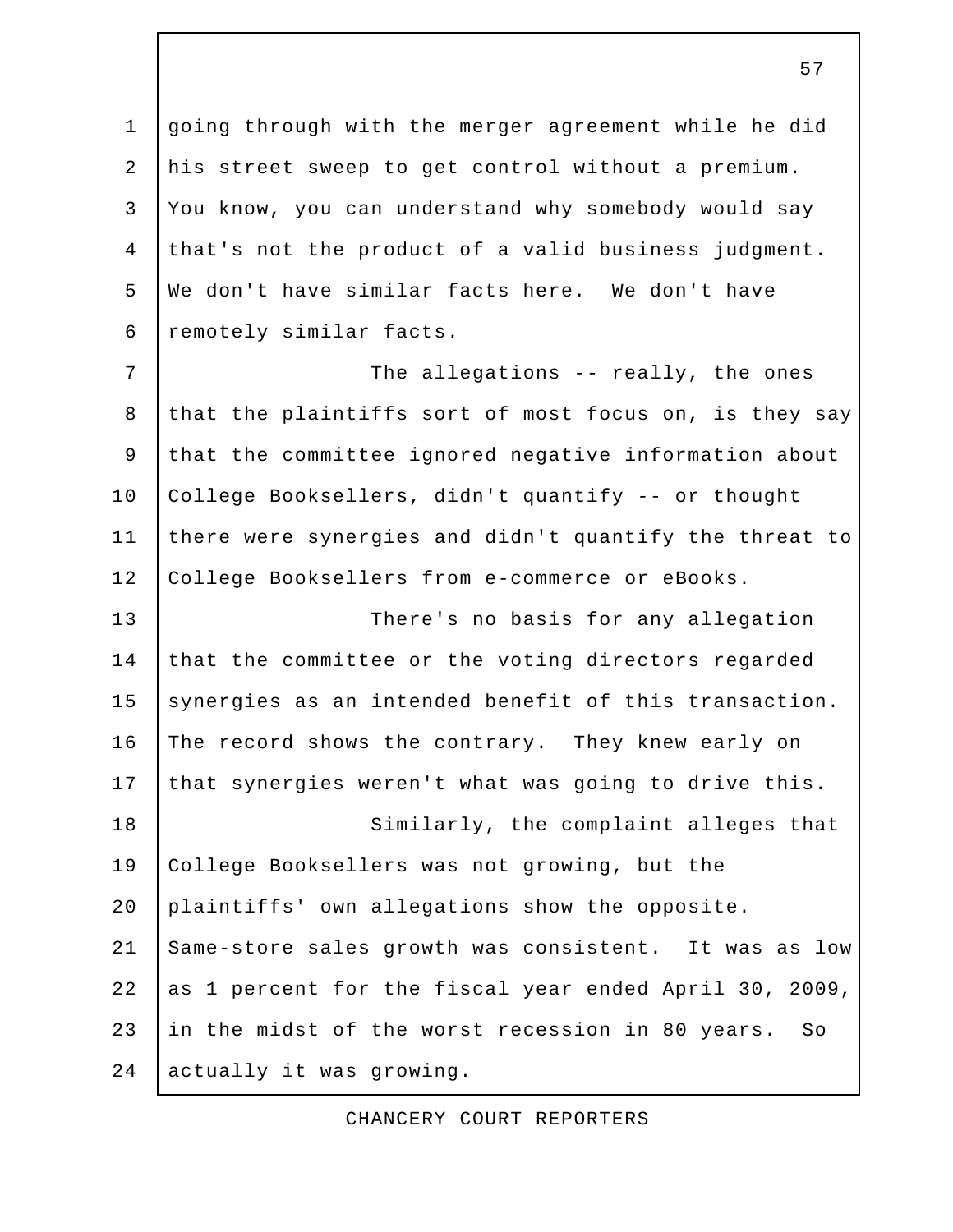1 | But, more importantly, there is no 2 basis for plaintiffs' claim that the committee failed 3 to take these alleged negative facts into account when 4 negotiating the purchase price. There's no 5 allegation, for example, that companies in this line 6 of business historically sold for ten times EBITDA. 7 This company faced unique threats, but somebody paid 8 ten times EBITDA anyway. That would be a 9 particularized allegation. 10 | You know, put differently, any 11 acquisition could be favorable at the right price, 12 unfavorable at the wrong price. We're on a motion to 13 dismiss, but the record that plaintiffs have 14 incorporated show that that this is a good price. The 15 Credit Suisse report that they trumpet --16 THE COURT: I'm -- in the interest of 17 time, I read the Credit Suisse report. I don't know 18 that it does you any good. 19 | MR. NACHBAR: This was at four times 20 EBITDA. That's a low multiple. Obviously, if this 21 company were growing at 15 percent per year and faced 22 no threats and had tremendous synergies, might have 23 been six times EBITDA, might have been eight times 24 EBITDA. It wouldn't have been four. That's the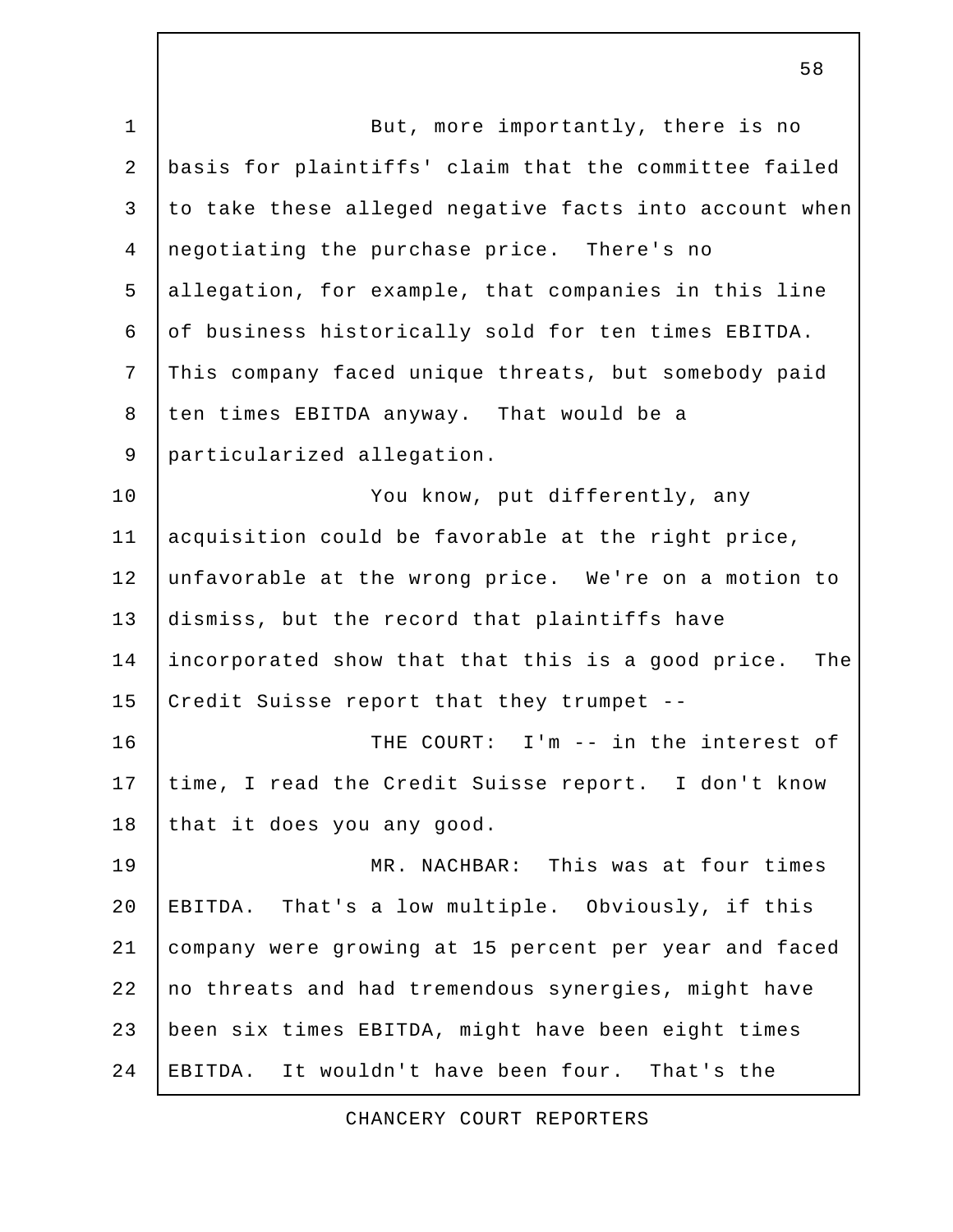1 point.

 2 It's a low-priced transaction. 3 Credit Suisse says that. The reason that it was done 4 at a low price is precisely because the committee did 5 take the negative facts into account. 6 Plaintiffs next say that paying half 7 the purchase price in notes was an unnecessary expense 8 that enriched the Riggios. Again, this is nothing 9 more than an effort to second-guess the board. Fully 10 drawing one's credit facilities in a volatile economy 11 is not necessarily a winning strategy. It's one that 12 the committee here chose to avoid. In fact, the 13 record that is before the Court shows that Mr. Riggio 14 wanted significantly more cash -- 470 million. That's 15 Waesco Affidavit Exhibit 11. The committee pushed 16 back. It reduced the overall price, but it also 17 reduced the cash component by \$130 million. That 18 wasn't Mr. Riggio forcing the board to do something. 19 That was the board forcing Mr. Riggio to do something. 20  $\vert$  So the fact that there's more notes and less cash is 21 something that cuts in favor of the independence and 22 functioning of the committee, not against it. 23 THE COURT: Yeah. Although I've seen 24 cases -- I had a case where someone asked -- the fact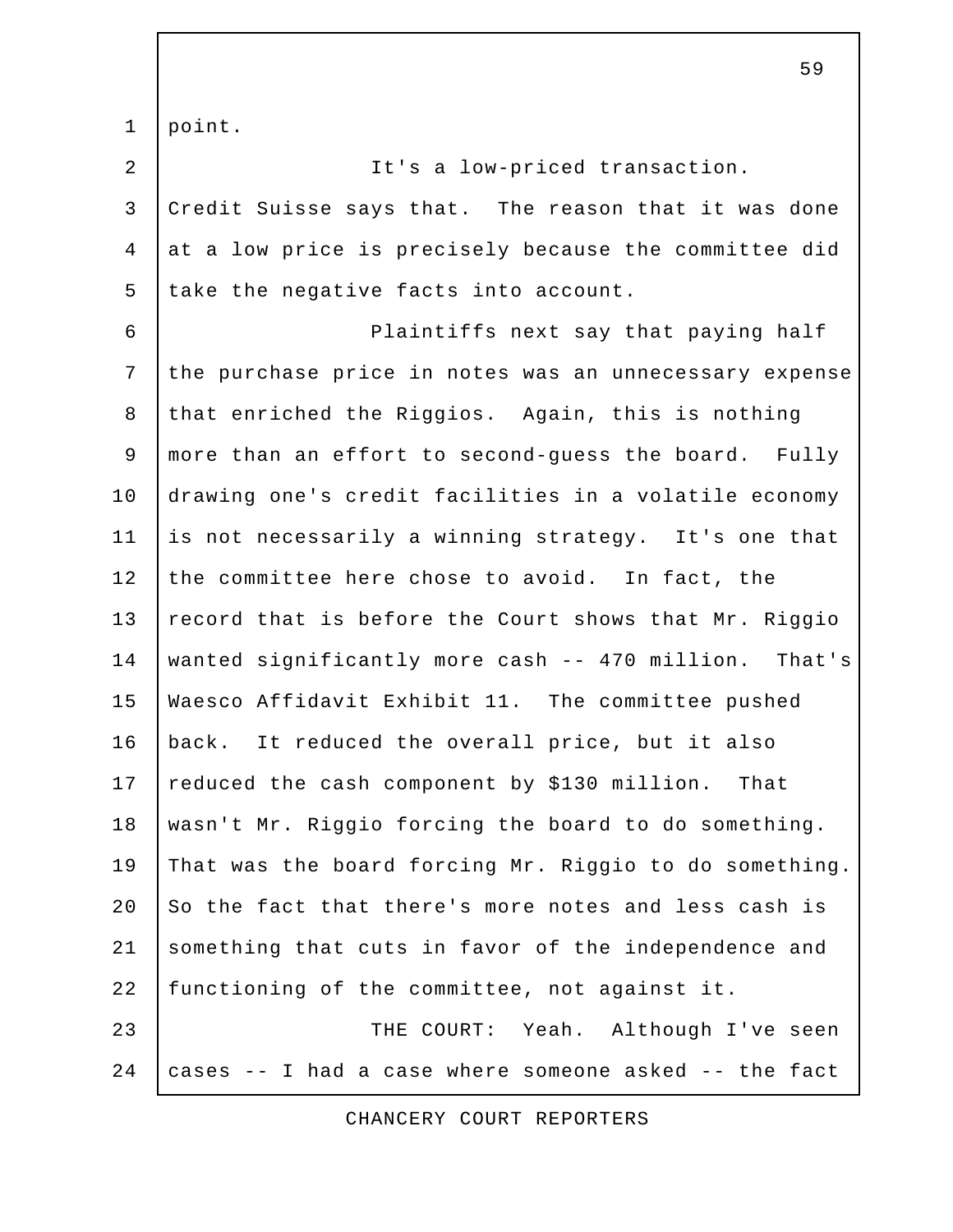1 that the controller asked for an outrageous price, the 2 people said, "Well, see, we approved a less outrageous 3 price."

 4 MR. NACHBAR: The only evidence here 5 is that the price is not only not outrageous, it's 6 inexpensive. Four times EBITDA. You know, people can 7 have reasonable differences of opinion as to whether 8 long-term strategically this makes sense or not. 9 Those are the types of things that I think business 10 judgment comes into play.

11 But I don't think reasonable people 12 can disagree about whether it was a high price to pay 13 for these assets. It's four times EBITDA. It simply 14 is not a high price. You know, Credit Suisse, who 15 they rely on, expressly says it's a favorable price. 16 It's 30 percent accretive to earnings in the 17 short-term. They question the long-term soundness of 18 the strategy. You know, time will tell if they're 19  $r$ ight or if the committee is right and the board is 20  $right.$  But that's business judgment. 21 | THE COURT: Mr. Riggio did it as a 22 favor? 23 MR. NACHBAR: No. I mean, I think 24 Mr. Riggio did it because he's a 31 percent

CHANCERY COURT REPORTERS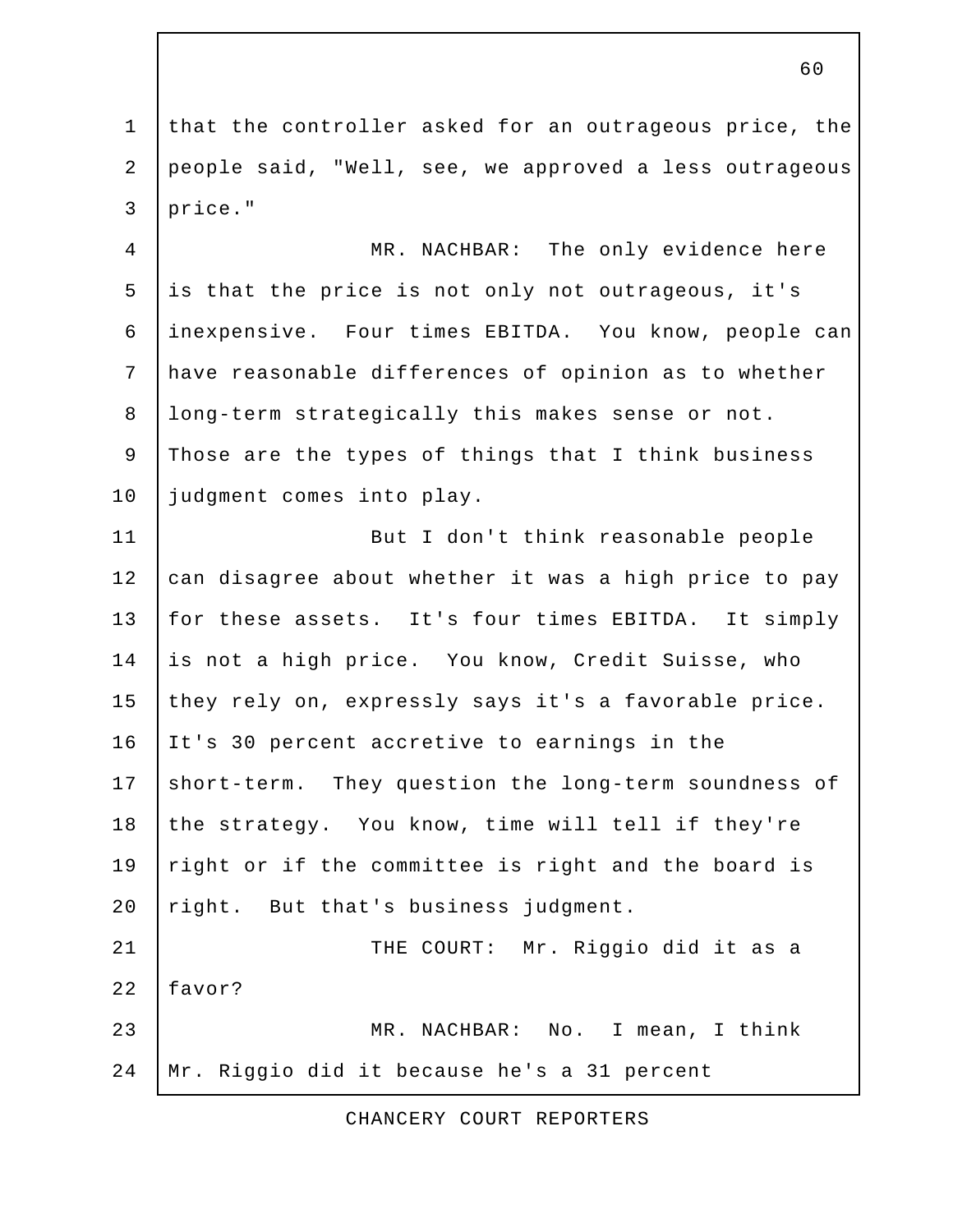1 stockholder of Barnes & Noble and he wants to see 2 Barnes & Noble succeed. And he felt that putting 3 these two together at this time made economic sense. 4 And I think he got a low price for College 5 Booksellers. There's no question about that. If it 6 succeeds in the long run, Mr. Riggio will profit 7 enormously, as will all the other stockholders. If it 8 proves not to be a favorable transaction in the long 9 run, Mr. Riggio will suffer along with everyone else. 10 THE COURT: With whatever the 11 transactional situation is in his bank account. 12 MR. NACHBAR: Sure. But there's no 13 allegation and no claim of any particularized claim 14 that the price that was ultimately paid was a high 15 price for this. It wasn't. I mean, again, the only 16 record we had shows that it was a very, very low 17 price. Again, you know, four times EBITDA. 18 30 percent accretive. 30 to 35 percent accretive 19 immediately. That's not overpaying for an asset. You 20 know, strategically, is it a good asset for this 21 company to acquire? You know, time will tell. But 22 that's a business judgment. 23 **THE COURT:** I don't want to cut you 24 short. On the other hand, I think you have -- do you

## CHANCERY COURT REPORTERS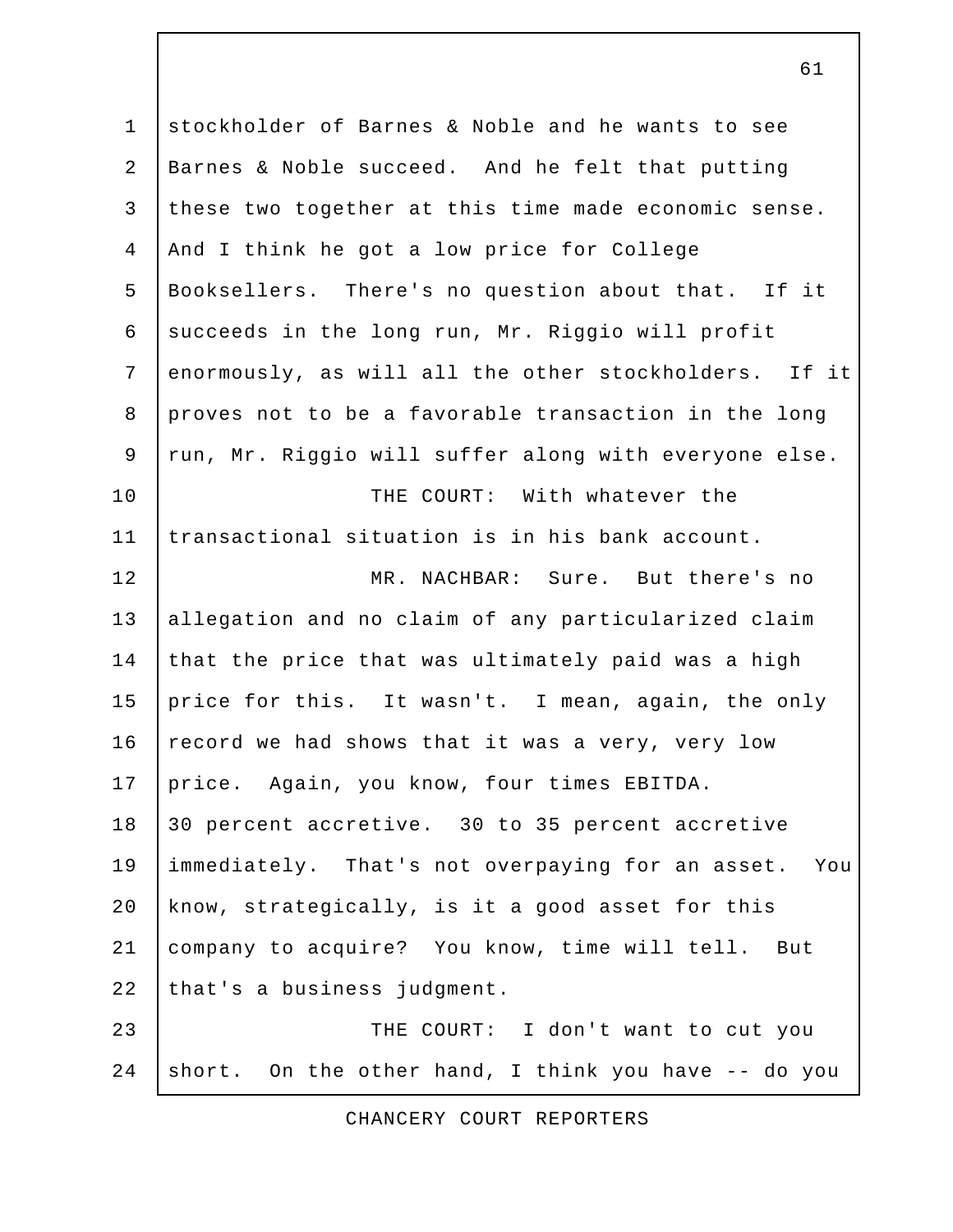1 have friends who want to talk about the other 2 directors? 3 MR. NACHBAR: I do, and I will yield  $4$  to them. 5 | THE COURT: Thank you, Mr. Nachbar. I 6 appreciate it. 7 MR. RIEDER: Good afternoon, Your 8 Honor. I'm Eric Rieder from Bryan Cave. And as 9 Mr. Nachbar indicated, I represent the nonvoting 10 directors -- that's Leonard and Stephen Riggio and 11 Lawrence Zilavy. I'm not going to address Rule 23, 12 except to say we join in Mr. Nachbar's arguments 13 concerning why demand is not excused here. 14 | Constructure T just want to address the 15 Rule  $12(b)(6)$  issues with respect to the claims 16 | against the nonvoting directors. There are multiple 17 claims against them, but I think there's one important 18 question to focus on, which is this. About the case 19 against the Riggios and Mr. Zilvay, what did they do? 20 What are they alleged to have done in this amended 21 complaint? I think the answer is nothing that states  $22$  a claim against them. 23 THE COURT: Even as to Leonard Riggio? 24 MR. RIEDER: That's correct. When you

## CHANCERY COURT REPORTERS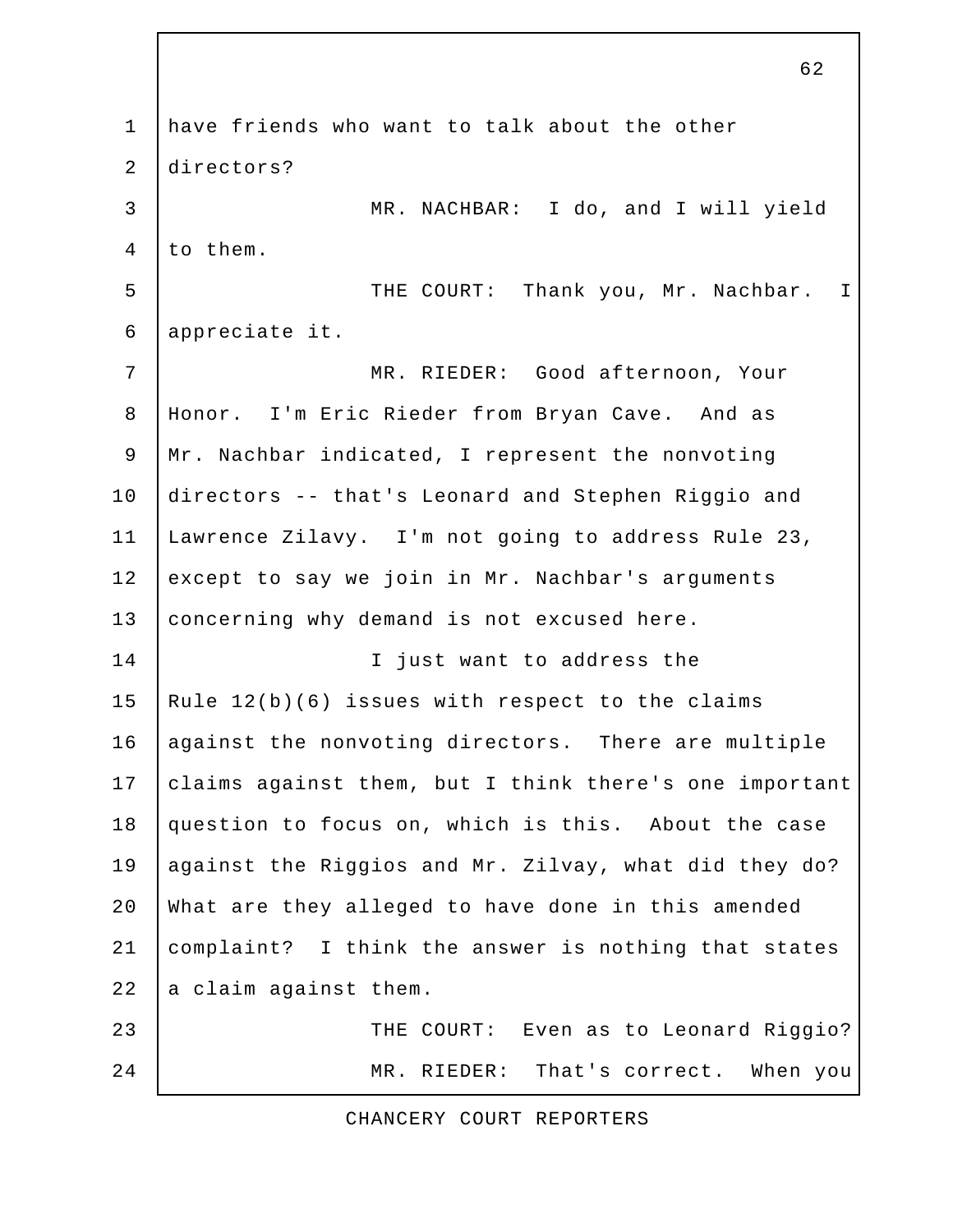1 look at the complaint, and what it is that's really 2 alleged about Mr. Riggio, it doesn't fit within the 3 categories of liability that they're seeking to invoke 4 here. And in some sense this is really shown by even  $5$  the cases that the plaintiffs cite.

 6 The Fertitta case that Mr. Nachbar 7 mentioned, or the LNR case, those are cases -- those 8 are the closest analogies in the view of the 9 plaintiffs that they have. Those are cases where the 10 alleged controller did much more than simply propose a 11 transaction with the corporation and then say, "I've 12 got to abstain, allow a special committee to be 13 appointed and have that special committee function," 14 which is really the only inference to be drawn from 15 the facts pleaded here.

16 THE COURT: In your view, if a 17 controller proposes, you know, buy a quarter of -- he 18 says a quarter million, I want a quarter billion. 19 Special committee set up. Controller says, you know, 20 I have my negotiators to do it. Negotiates it down to 21 | 225. All I did was negotiate it. I stepped back. 22 The facts suggest that the special committee is a 23 joke. It didn't really study it. It made no economic 24 sense to do it. Then so long as the controller, all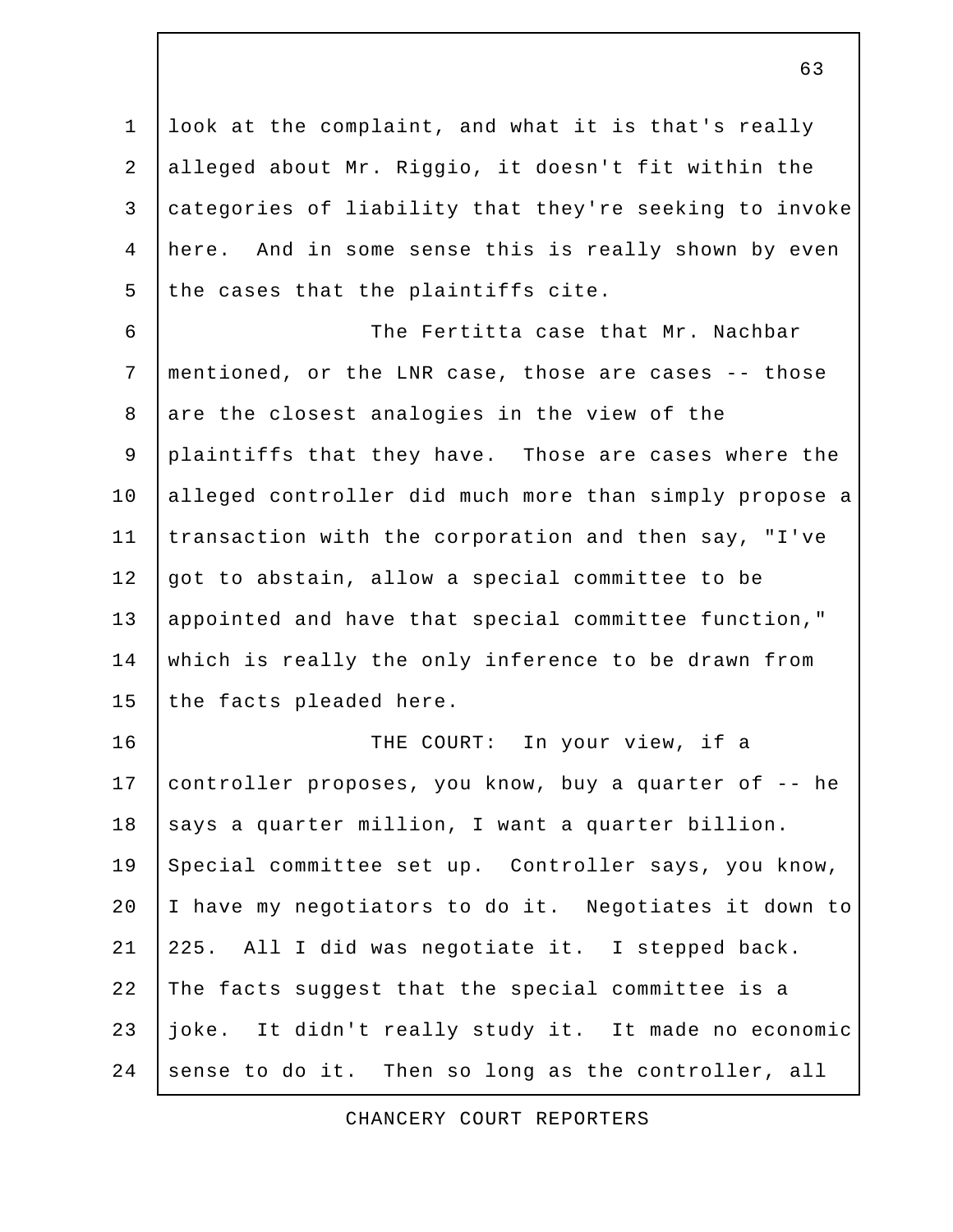1 he did was put this price on the table, agree to the 2 thing, he's not liable even if the transaction is 3 substantively unfair? 4 MR. RIEDER: That introduces an 5 element: the special committee is a joke. That isn't 6 present here. 7 | THE COURT: But you introduced a stark 8 argument under 12(b)(6), which I think would 9 revolutionize the classic paradigm of addressing 10 interested transactions. I always thought, when you 11 were interested, unless ultimately the business 12 judgment rule applies to protect the transaction, if 13 the transaction is unfair to the company and thus 14 unduly beneficial to you, the difference between what 15 was fair and not comes out of your hide. And it's not 16 a matter of your subjective good faith. It's just: we 17 | just didn't even allow these kind of transactions. 18 And it's an indulgence to allow them. And if they're 19 tainted by a fiduciary breach, you got to pay back the 20 difference. 21 MR. RIEDER: But -- 22 | THE COURT: Now you're telling me, 23 because Mr. Riggio stepped aside and all he did was 24 negotiate this, even though he's the major strategic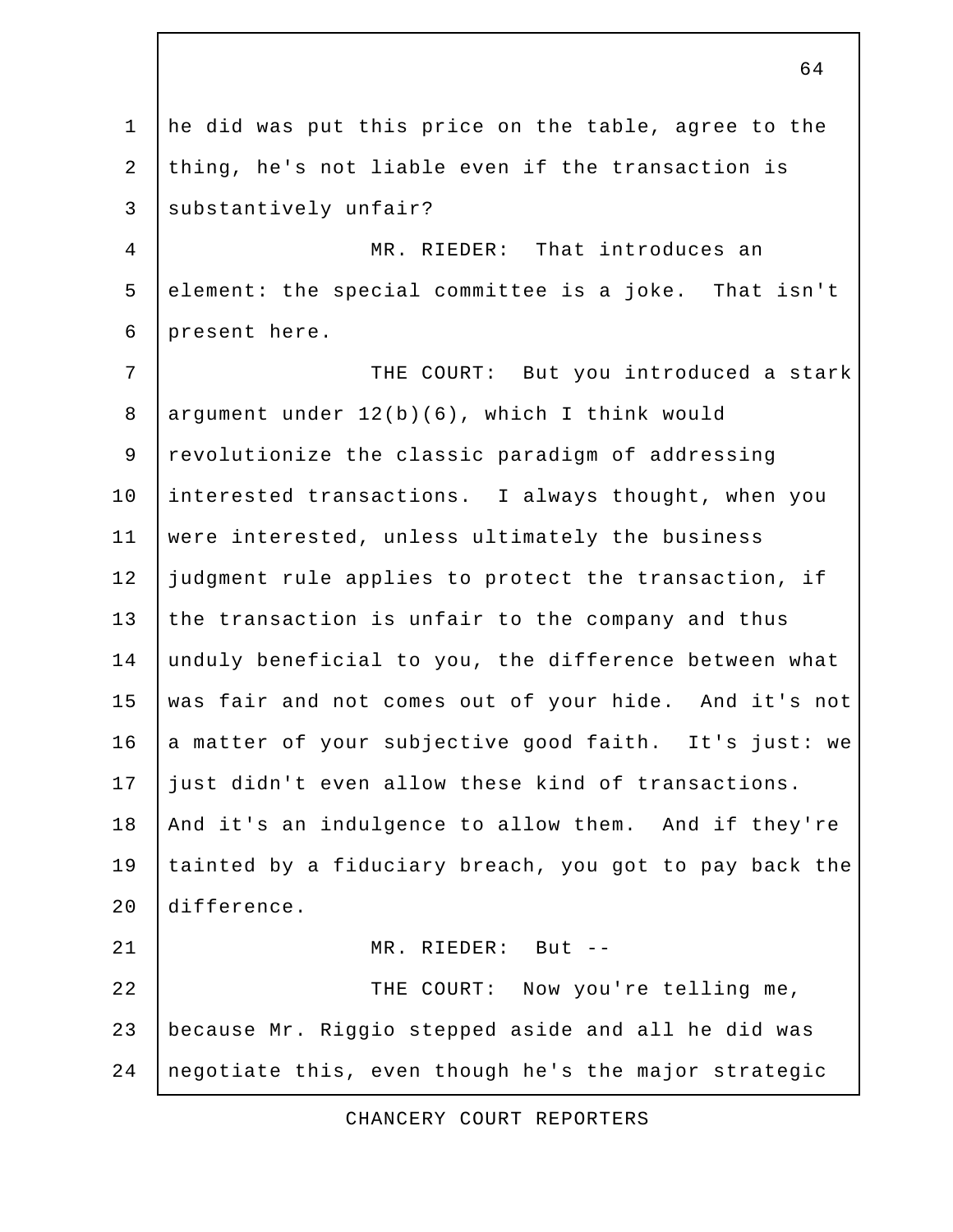1 thinker at Barnes & Noble, he's scot clear. 2 MR. RIEDER: Well, there are other 3 elements, though. The fact is that what the complaint 4 doesn't plead is a failed independent process. That's 5 the variable that's missing. And it's present in the 6 cases that they cite. Some specific allegation that 7 the alleged controller actually interfered with or got 8 involved in or controlled the independent process. 9 | And that really isn't pleaded in the complaint. 10 I mean, when you look at the 11 paragraphs that the plaintiffs cite where they do 12 purport to say they made specific allegations that 13 Mr. Riggio controlled the process, but when you look 14 at those  $-$ 15 THE COURT: I am not -- look, there's 16  $\vert$  a lot about this complaint that is loose, like the 17 whole part about the committee couldn't say no. It's 18 not really buttressed in the complaint. In case 19 you're concerned, I read the complaint. I marked it 20 all up. Even read the earlier one, until I realized 21 that I was reading the wrong one and then I read all 22 the changes. So I read all that. 23 But you made a fairly stark argument 24 that even Len Riggio -- I conclude, for example, that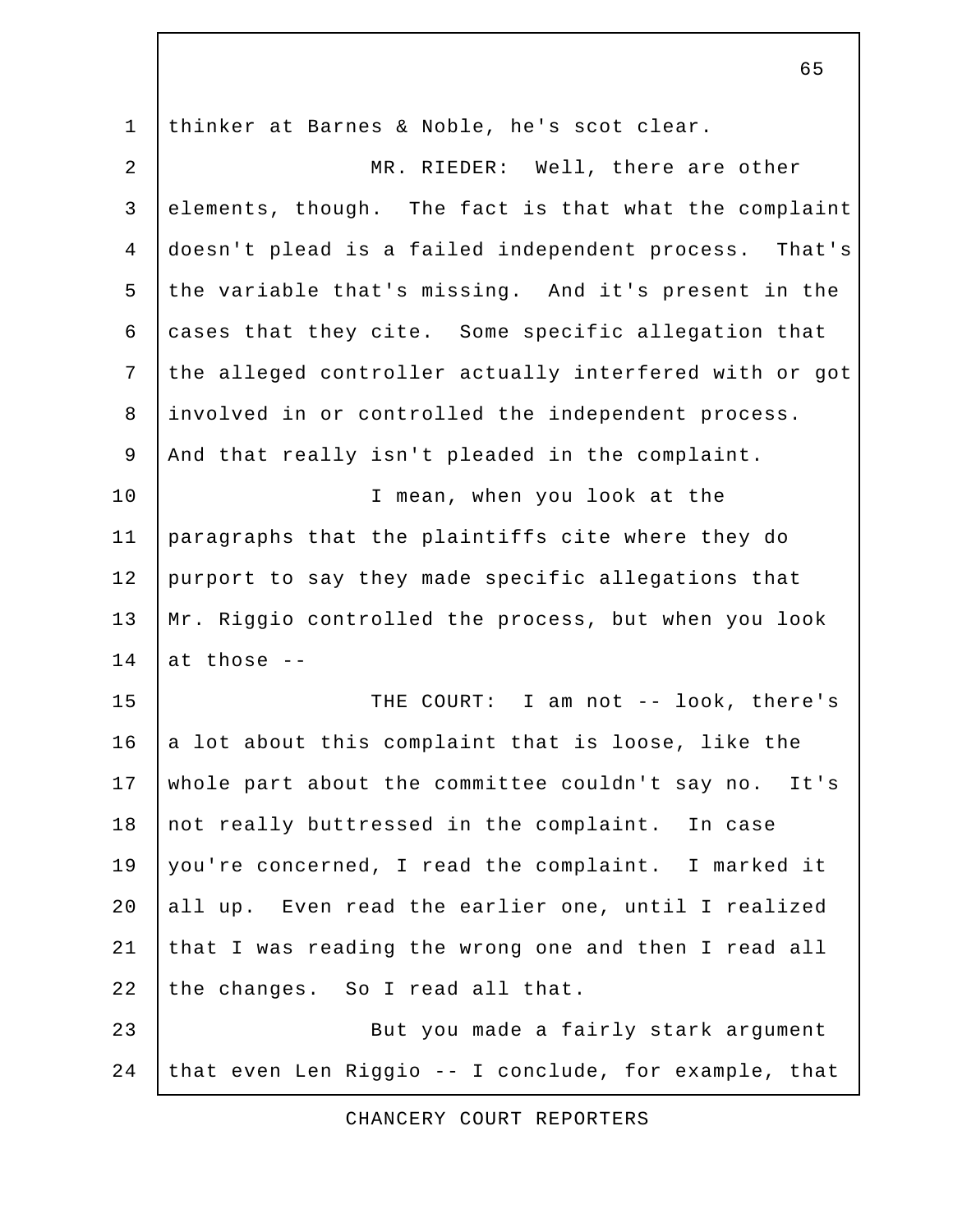1 | I harbor a doubt that the special committee process 2 was effective. You say Len Riggio didn't do anything. 3 He's out. Is that right? 4 MR. RIEDER: Well, where I would -- 5 what I would argue is that the complaint doesn't plead  $6$  a basis to infer that the special committee process 7 was not effective. 8 THE COURT: Okay. So that's an 9 argument you share with Mr. Nachbar. 10 MR. RIEDER: Correct. That's an 11 important element here. 12 THE COURT: Then let's -- I don't 13 want -- I've spent -- I'm willing always to spend a 14 lot of time. But we spent a lot of time doing that. 15 What is it you distinctly want to say  $-$ - for example, 16 tell me about Stephen Riggio. Why does it make sense 17 that the CEO can say, you know, "The way I'll deal 18 with this situation is, rather than giving any 19 strategic advice, it's my bro. He wants to propose 20 this icky situation. I can just get out of hot water 21 by not being in the management pot." 22 MR. RIEDER: Well, the whole idea of 23 abstention presupposes that senior executives or 24 senior people at companies can and should abstain in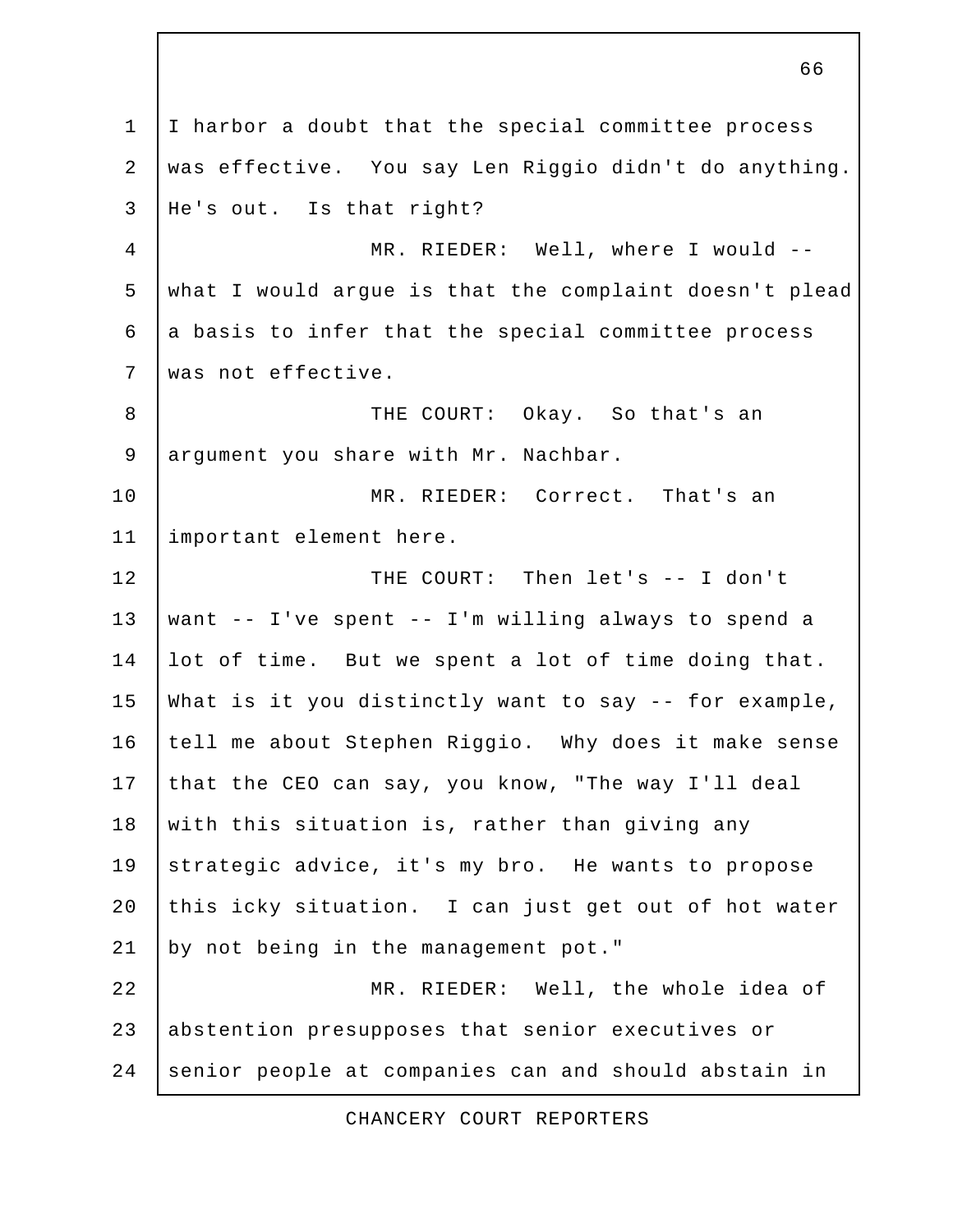1 these situations.

| $\overline{a}$ | THE COURT: Here is the problem, I                      |
|----------------|--------------------------------------------------------|
| $\mathsf{3}$   | guess. In the ordinary situation, when there's an      |
| $\overline{4}$ | abstention by the CEO, the CEO is still on the hook.   |
| 5              | Your first argument would say that he wasn't. Like     |
| 6              | the classic ex-abstention mode is Len Riggio who       |
| $7\phantom{.}$ | doesn't vote on the transaction. But he didn't really  |
| $\,8\,$        | abstain in the sense that he's actually on the other   |
| 9              | side of the transaction. What you have here with       |
| 10             | Steve Riggio is, "I'm just going to go away for this." |
| 11             | Right? He is the CEO. Can the CEO just decide to go    |
| 12             | away?                                                  |
| 13             | MR. RIEDER: I think, if we look at                     |
| 14             | most of the interested party cases, at least some of   |
| 15             | them involve CEOs or a counterparty.                   |
| 16             | THE COURT: Don't you understand --                     |
| 17             | that's what I went through. Most of those cases where  |
| 18             | the CEO doesn't vote, pretty sure it's because he's    |
| 19             | interested. What you're saying is, there's some sort   |
| 20             | of safe harbor here for being the bro of the           |
| 21             | interested party, even when you're the CEO, if you     |
| 22             | just simply step aside. When there's an affirmative    |
| 23             | aspect of the duty of loyalty that involves -- that's  |
| 24             | why I never really understand the people that          |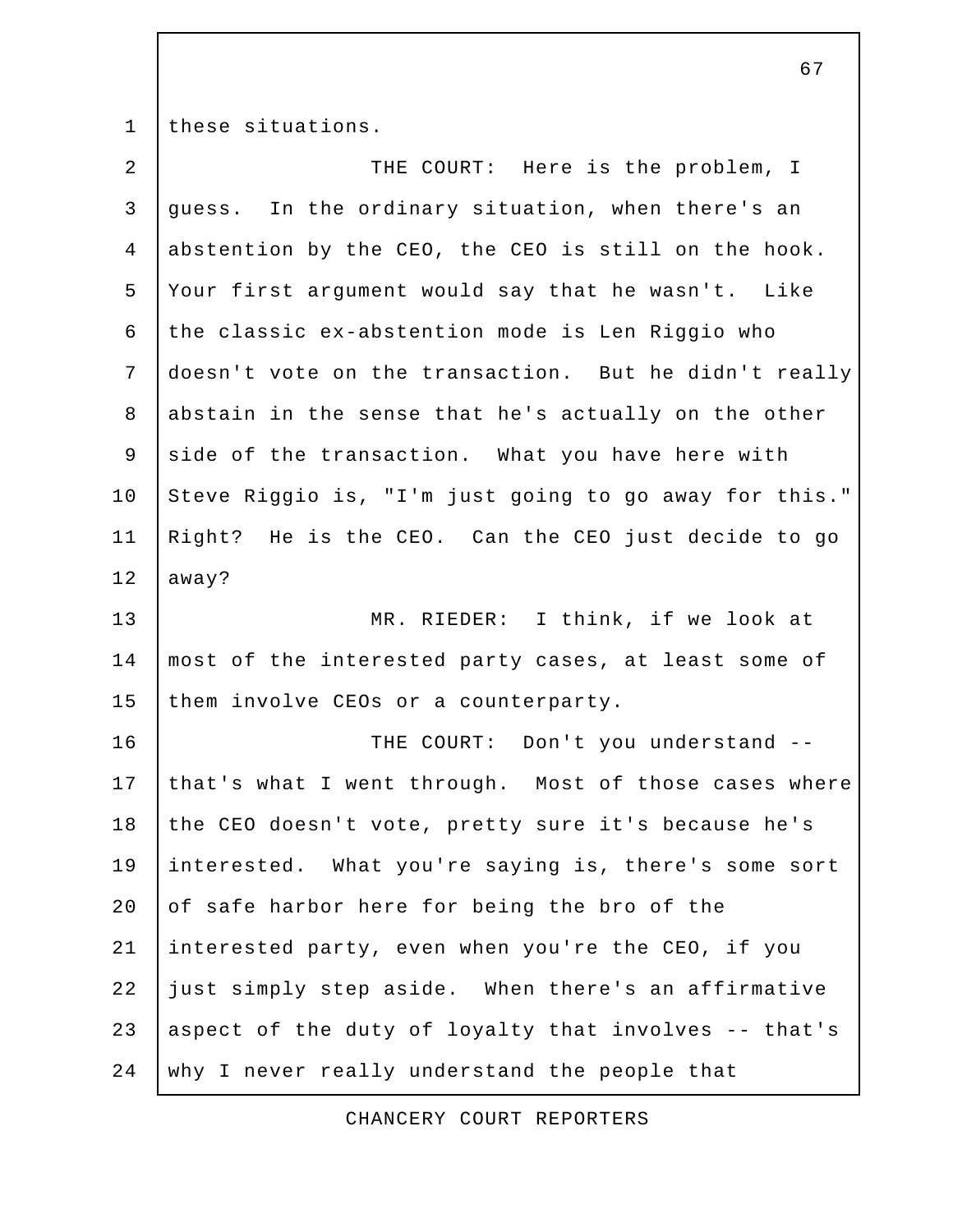1 understand the relationship of loyalty and care. You 2 have a duty to try to exercise your duty of care; 3 right? If you don't even try, it's a loyalty problem. 4 If he can't stand by and watch the 5 train wreck, if it's a preventable situation, by 6 arguing I just needed to take myself out of the 7 equation, what does it mean to be the chief executive 8 officer of a company that's engaging in a half billion 9 dollar transaction and to just take yourself entirely 10 out of the process? 11 MR. RIEDER: Well, I think my 12 understanding of the law is that there are situations 13 in which people, who aren't directors, may encounter 14 potential situations where they might arguably have an 15 interest, and that the remedy for that is to abstain. 16 That's sometimes done in the case of CEOs when they're 17 a counterparty. It might be done with outside 18 directors who are appointed by a counterparty. 19 THE COURT: You get the big salary, 20 you get the best office. Somehow I doubt Steve Riggio 21 ever had the best office. Quite. I have a suspicion 22 as who does. It's probably fairly regularly held. 23 But he had the second coolest office there. With the 24 second coolest office in a chief managerial role,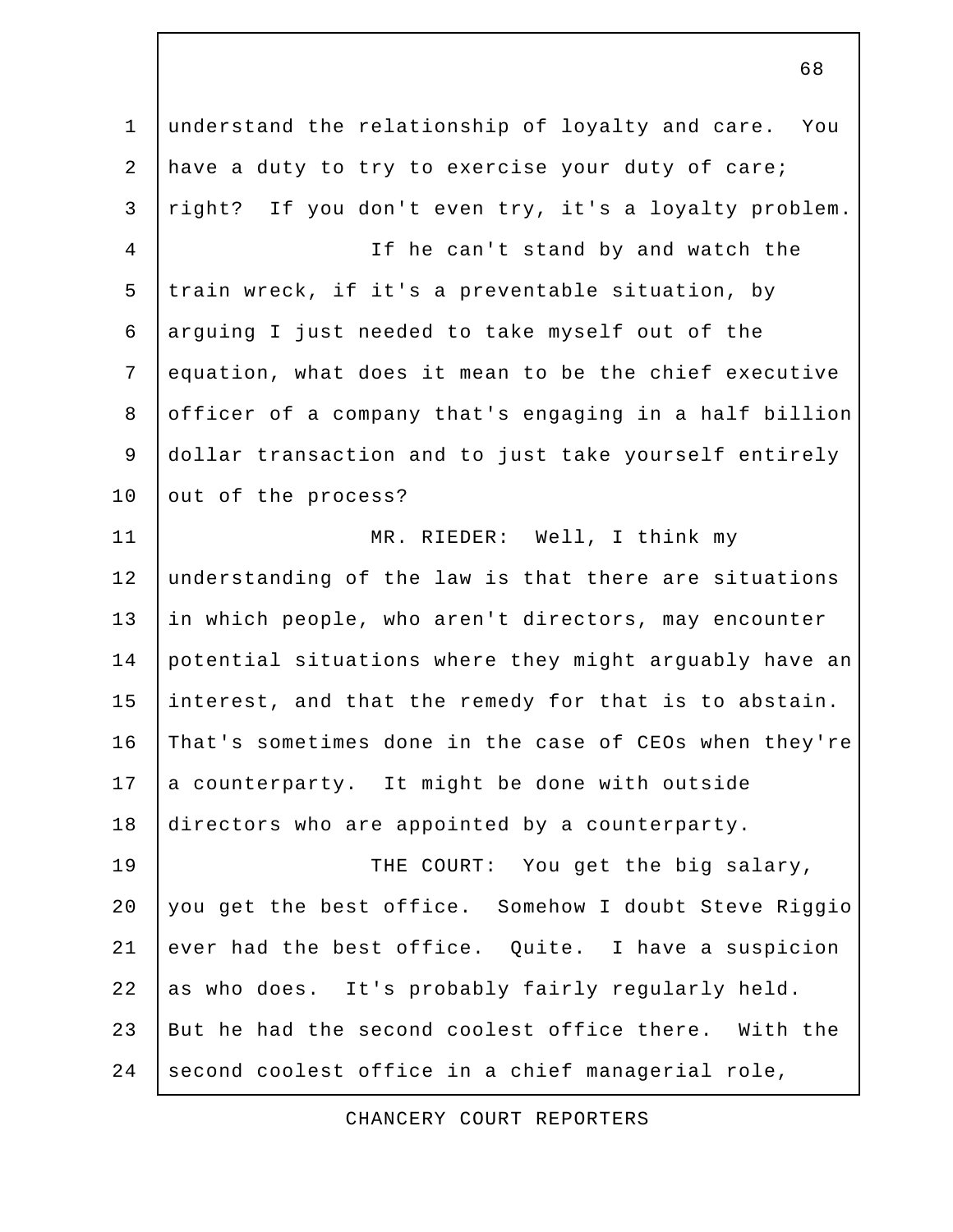1 doesn't there come some unique responsibilities? 2 | Some Basis Communication MR. RIEDER: If there's some basis to 3 believe that the special committee process isn't 4 working, that the special committee with its financial 5 advisors, accounting advisors, legal advisors, wholly 6 independent can't function, that's a different issue. 7 But here -- 8 See -- THE COURT: See -- 9 MR. RIEDER: The abstention is 10 coupled -- 11 | THE COURT: When we get to the special 12 committee, that's why the importance -- why advisors 13 are so critical. But advisors are decidedly the 14 second best thing to the normal source of information 15 for directors. And the normal source of information 16 is management. You know, now you took away the 17 founder, you took away the chairman, you took away 18 Mr. Zilvay. Bryan Cave, your firm. Your firm went to 19 the other side? 20 MR. RIEDER: Again -- 21 | THE COURT: That's just the reality, 22 sir. It's not a criticism. It's a reality. Your 23 firm went to the other side and it was allowed to do 24  $\vert$  so. What you're asking me to do now  $\vert$ - I said, if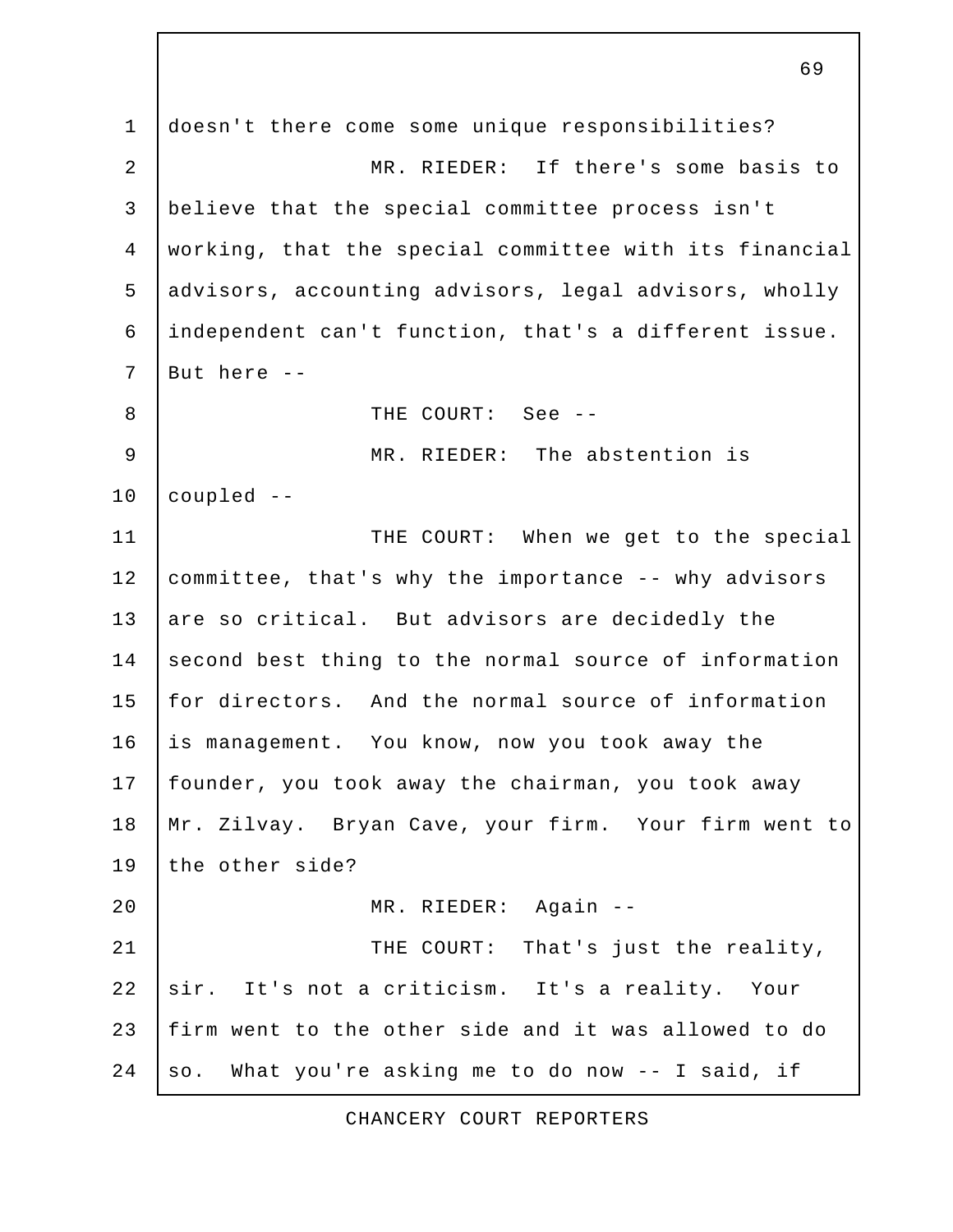1 it's all purchase and business judgment rule under 2 12(b)(6), everybody gets out. What I'm asking you 3 about is a situation where it's not that, where I find 4 that I've got some real concerns about the process. 5 | And your briefs indicate that Steve Riggio gets out 6 because he just gets this safe harbor for an ordinary 7 refusal. Right? 8 MR. RIEDER: I don't think it's an 9 ordinary refusal. He abstained, as was appropriate, 10 when confronted with a potentially interested party 11 transaction. And the company -- the rest of the board 12 independently functioned. 13 THE COURT: So if I have serious 14 doubts about whether the business judgment rule -- I 15  $\vert$  can say at this stage that, under  $12(b)(6)$ , I just 16 throw it out. Does Steve Riggio stay in? 17 | MR. RIEDER: The Steve -- with Steve 18 Riggio and Lawrence Zilavy, they're actually in a 19 somewhat different position because they are not on 20 the other side of the transaction. 21 | THE COURT: Well, no. That is 22 actually not true in the Zilavy sense. Zilavy was a 23 | fiduciary duty of Bookstores. Right? 24 MR. RIEDER: Of the College Bookstores

CHANCERY COURT REPORTERS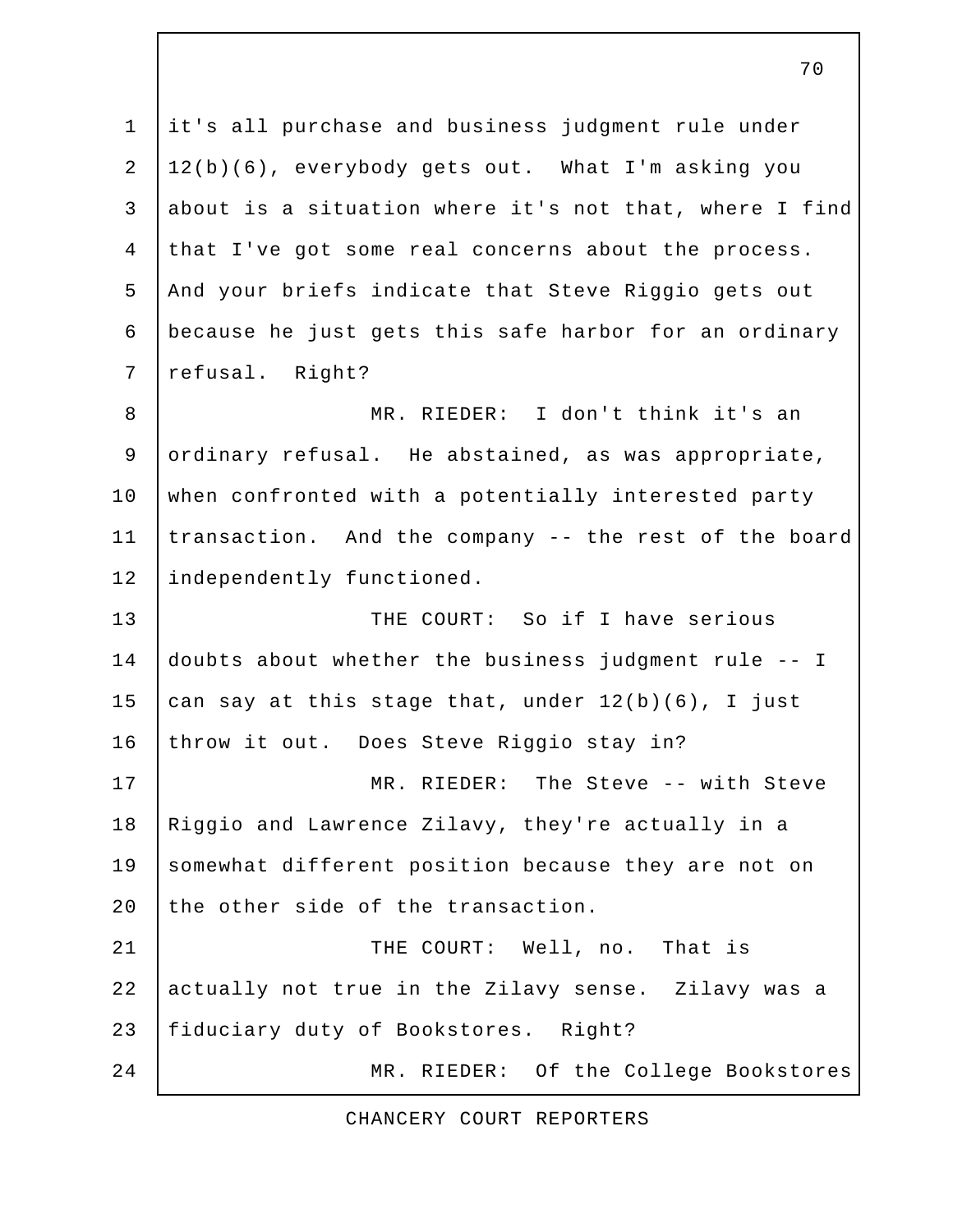1 company. He was employed by the College Bookstores 2 company. 3 THE COURT: So he's on both sides of 4 the transaction in a professional role. I have a hard 5 time inferring that the \$85 million in bonuses came 6 out of College Bookstores, excluded Mr. Zilvay, given 7 his high-ranking status. 8 | MR. RIEDER: But, he's not a party to 9 the transaction. If Mr. Riggio chose to include him 10 in the bonus group, that's a different issue. It's 11 | not something that he  $-$  it's alleged that he had 12 before him the prospect at the time of the abstention, 13 or at the time of the board process. 14 In any case, he and Stephen Riggio 15 abstained. That's the kind of conduct that the law 16 should reward on the part of directors in this 17 situation. And given the absence of anything more, 18 there is no basis for liability against them. It's 19  $|$  not -- the plaintiffs come back and argue, "Well, 20 there are cases that say it's not a per se absolute 21 bar and there may be exceptions to the law that we 22 cite concerning nonparticipation." And I think Vice 23 Chancellor Jacobs addressed that in the Tri-Star case. 24 There could be an exception, if it were alleged that a

CHANCERY COURT REPORTERS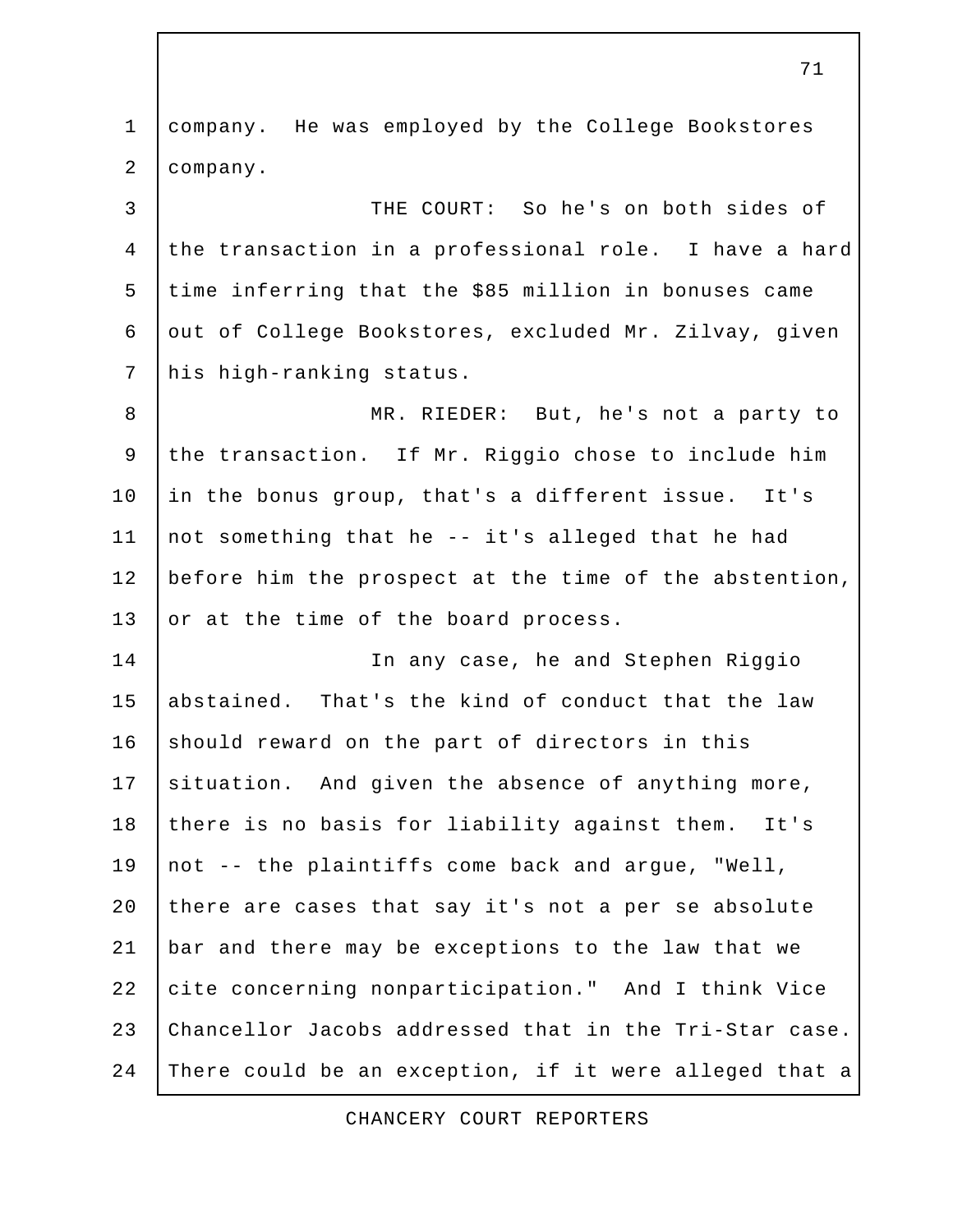1 director purported to abstain, and formally abstained, 2 but meanwhile took part in the process in some way, or 3 engaged in a conspiracy to actually engage in the 4 process that he's purporting to abstain from. 5 | But as was the case in Tri-Star, there  $6$  are really no allegations of that here. 7 | THE COURT: So what did Steve Riggio 8 do? He went and sat in his office and played with, 9 you know, fancy toys from the electronic company store 10 that he got, or something like that, while this all 11 was going on? 12 MR. RIEDER: He was the CEO of the 13 company. He had many responsibilities. He abstained 14 | from this process. 15 THE COURT: Okay. 16 | MR. RIEDER: Now, the abstention, 17 under the law that we cite -- and there really are no 18 contrary cases cited in opposition that abstention 19 defeats the claim of under the duty of care or duty of 20 Ioyalty against them. And as we've already touched 21 on, when you really look at the complaint, the claims 22 against Mr. Riggio fare no better. In the sense that 23 to trigger the kind of review that the plaintiffs --24 THE COURT: This could be unfair. I

72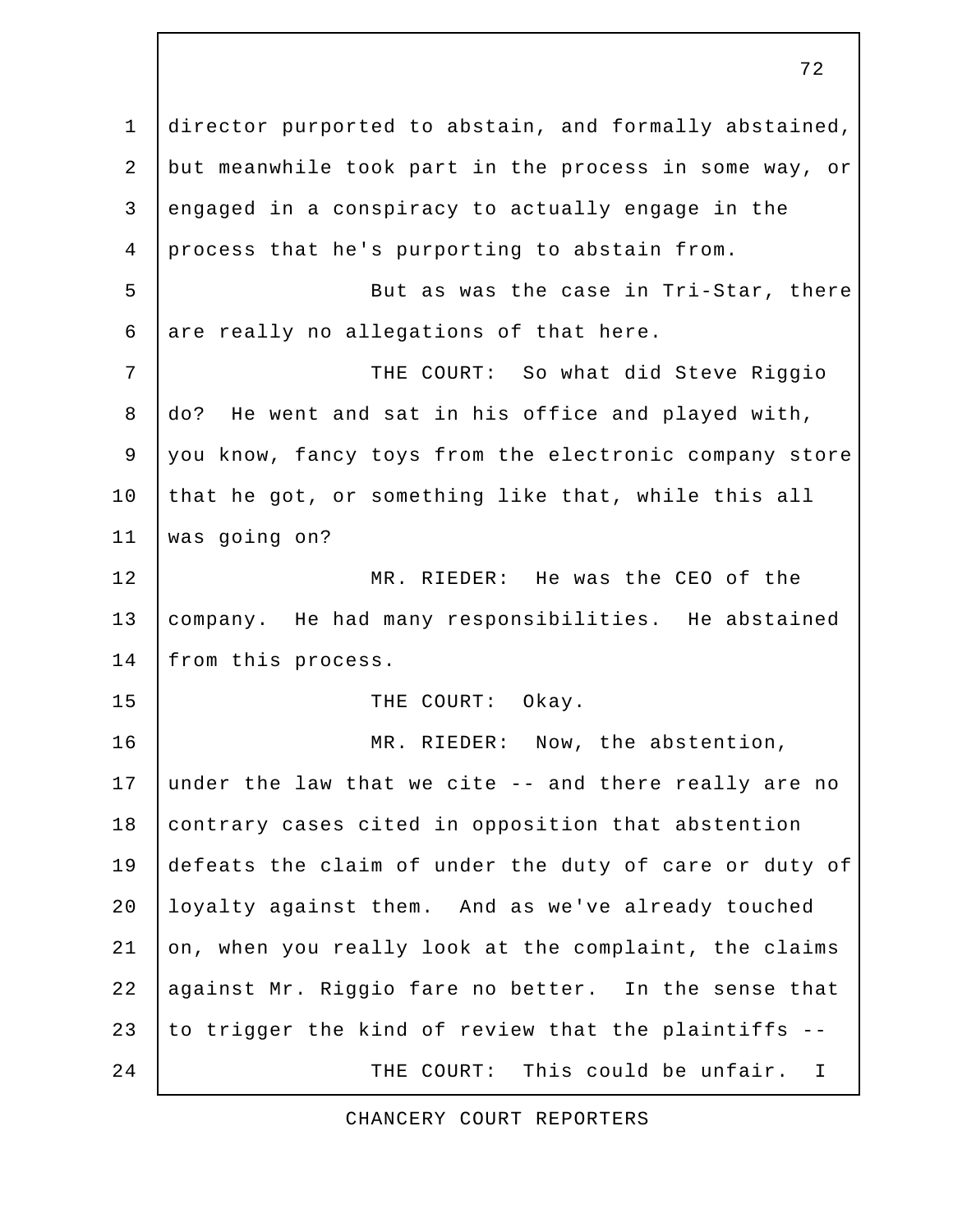1 could find, after a trial, that no -- that, frankly, 2 folks operating in a market-tested environment would 3 have paid 20 percent less -- likely wouldn't have even 4 done the deal at all but would have paid 20 percent 5 less. But Mr. Riggio, he's just -- because he just 6 put it on the table, just a good guy, given an 7 opportunity to buy something to the folks. If it's 8 unfair, you know, life's unfair and Riggio gets to 9 keep the 20 percent excess. 10 | MR. RIEDER: The plaintiffs don't get 11 | there  $-$ - don't get to that trial  $-$ - unless they can 12 plead some basis to infer that unfairness from the 13 | facts they pleaded. 14 THE COURT: I get that. But see --15  $\vert$  remember, I just had -- you got a really good team 16 | here, and one of the finest members of our bar just 17 argued longer than the entire both sides get in a 18 Supreme Court hearing; right? You got over an hour. 19 I believe it was almost an hour and a half. And we 20 just went through that. 21 I'm asking you an isolated legal 22 question. Assume I find that there's enough suspicion 23 here that this was not an effective process. Does 24 your client, Mr. Leonard Riggio, get out at this

CHANCERY COURT REPORTERS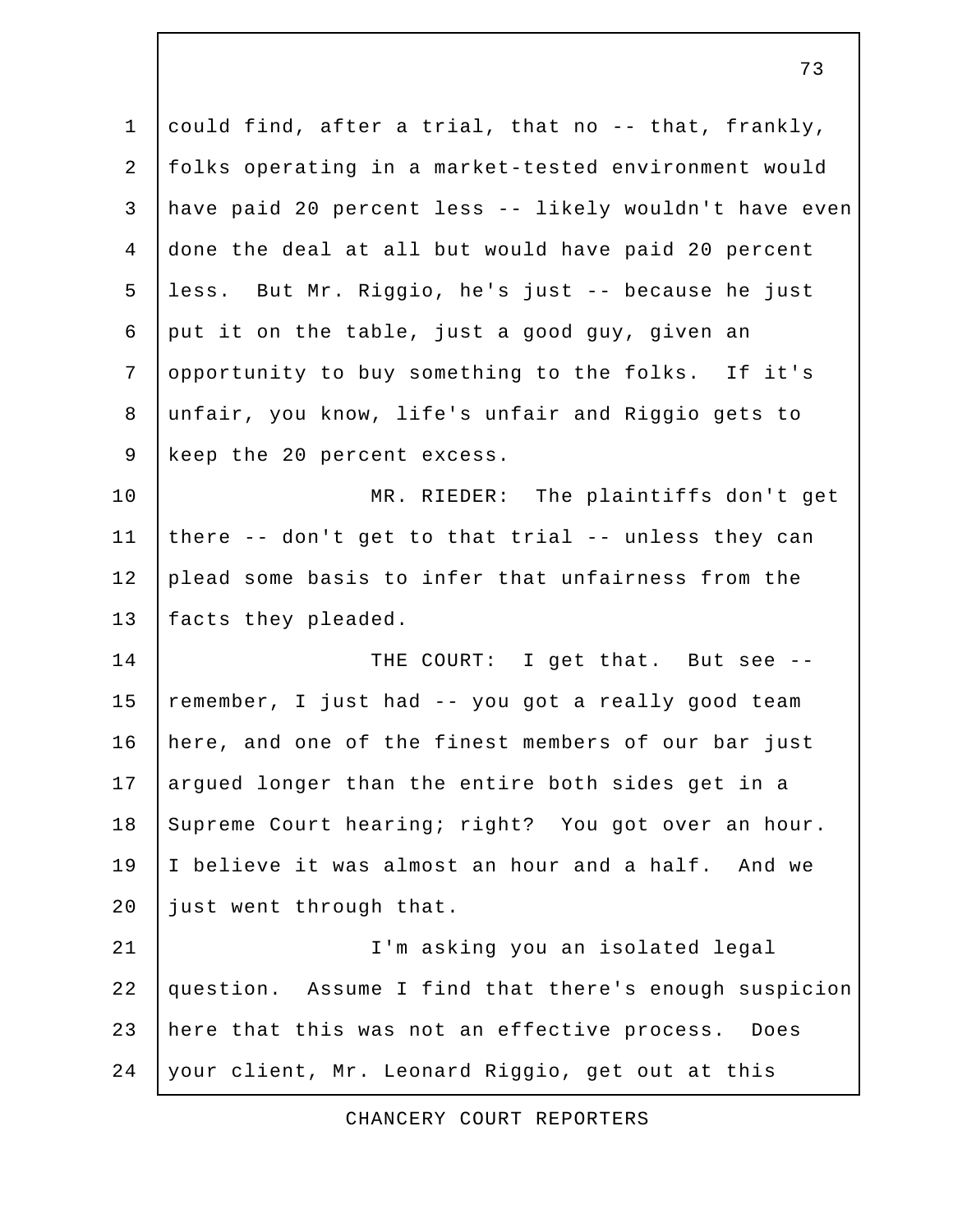1 stage? 2 MR. RIEDER: I mean, I've said that 3 the special committee and the lack of pleadings to 4 that are an important part of the argument if that  $5$   $5$  fails  $-$  6 THE COURT: If that fails -- 7 MR. RIEDER: -- then the argument 8 fails. 9 | THE COURT: Okay. Which is if I -- if 10 it is the case that there is concern about the 11 effectiveness of the special committee process as a 12 cleansing mechanism, then Mr. Riggio, as all 13 interested directors have always been under Delaware 14 law, at risk in the end if there is a fairness inquiry 15 of paying the difference between what the Court finds 16 is fair and what was paid back because he's the 17 interested party? Right? 18 MR. RIEDER: Where I would take issue 19 with you is only in this respect. You said "if you 20 have concerns." I think the question is, do the 21 plaintiffs plead enough to circumvent the demand 22 requirement and do they plead enough to get past  $23 \mid 12(b)(6)?$ 24 | THE COURT: I'm trying to isolate your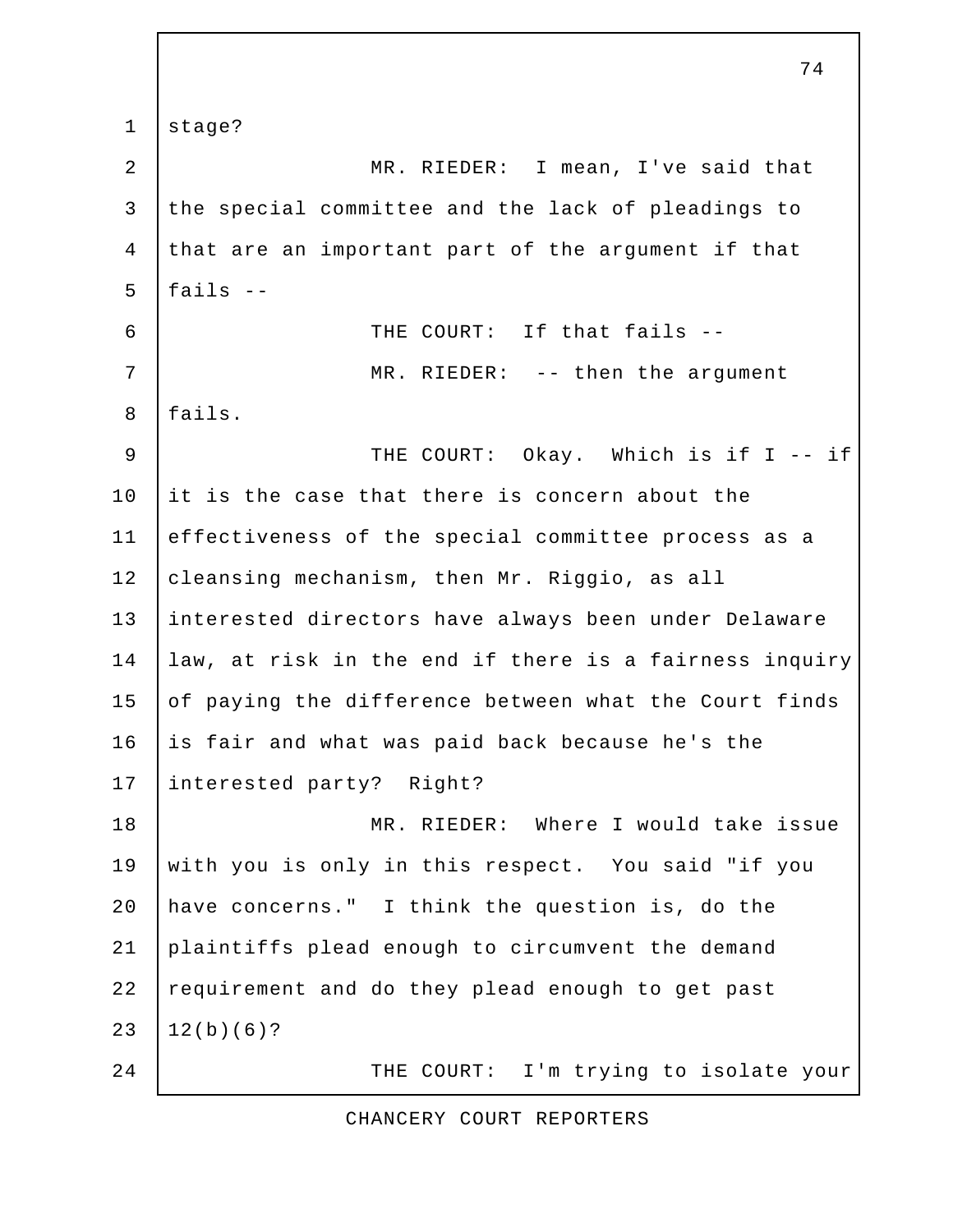1 argument. In that respect, your argument is no 2 different than what we went over with Mr. Nachbar. 3 And Mr. Riggio's fate at the pleading stage just rises 4 and falls with those same arguments; right? 5 MR. RIEDER: Correct. 6 THE COURT: Okay. What I'm trying to 7 get at is the distinction. Not that I want to 8 short-circuit this. I don't think I can be fairly 9 accused of that, given the amount of time we're 10 spending. I don't want to go over that ground again. 11 I was trying to make sure you're not making some 12 broader doctrinal shift about the fact that 13 controllers get to walk away, or interested parties 14 get to walk away simply because they didn't do some 15 sort of overt act of coercion. 16 MR. RIEDER: Well, my argument is 17 focused on Rule 12(b)(6) and why the complaint doesn't 18 state a claim. That's really  $-$ - I think on the issue  $19$  of waste, that claim clearly fails for the reasons 20 Mr. Nachbar mentioned. 21 | Let me just briefly touch on claims 22 asserted against the nonvoting directors, not 23 presently involving the other directors. There is an 24 aiding and abetting of breach of fiduciary duty.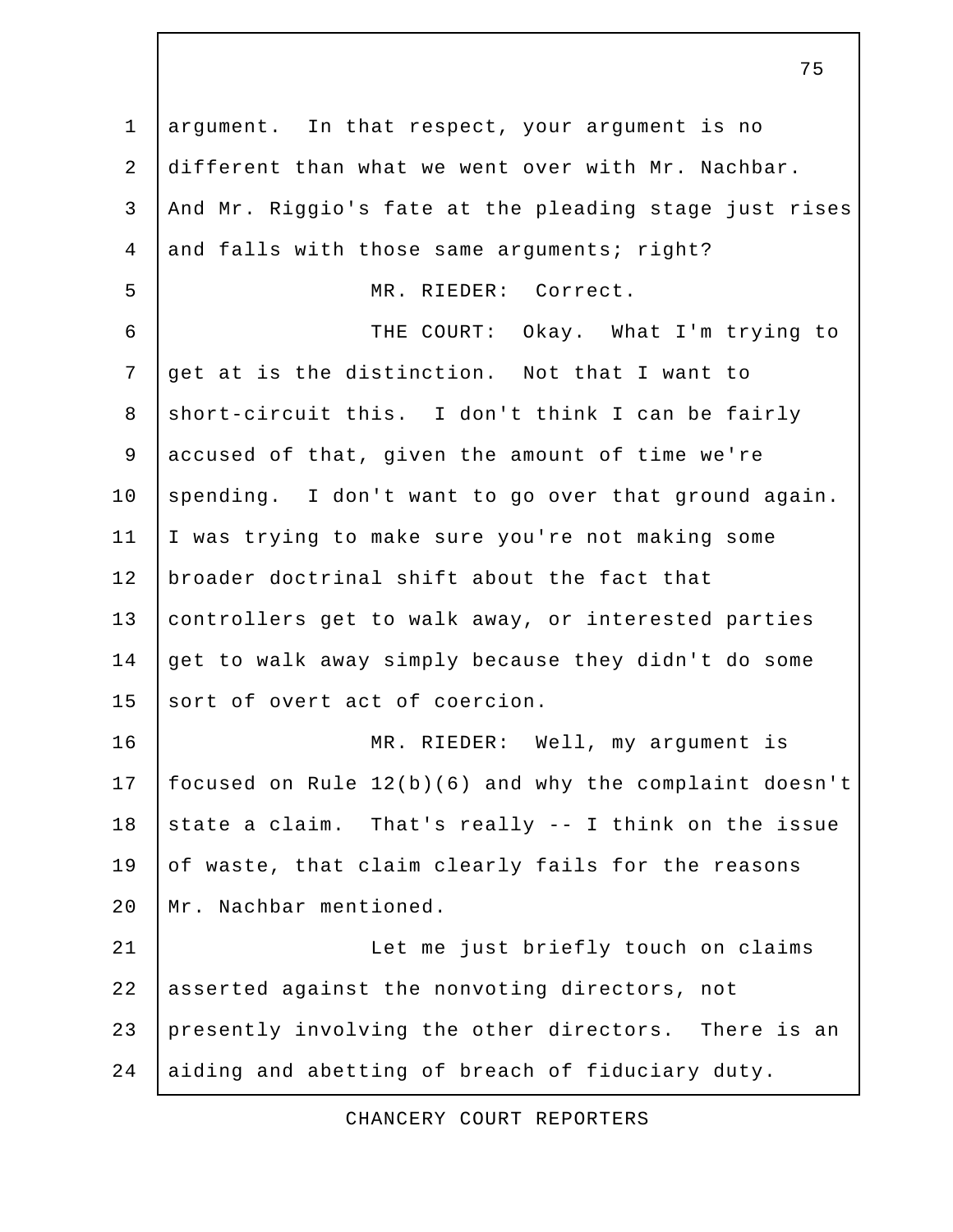1 | THE COURT: You don't even have to 2 address that. 3 MR. RIEDER: And there is also the 4 unjust enrichment claim. That's only against 5 Mr. Riggio. The issue there is that there is a 6 written contract here and unjust enrichment doesn't 7 apply. 8 | THE COURT: There's more, isn't there? 9 There's a whole body of rules we just talked about 10 that goes over  $-$ - the fact is that, if you are an 11 interested director and the transaction is tainted by 12 fiduciary breaches, then you are the warrantor of 13 fairness and you have to give back the excess gain? 14 And if it turns out, under that body of law, that you 15  $\alpha$  can't upset the contract, then there's no gap to be 16 filled by unjust enrichment? Right? Isn't the entire 17 fairness doctrine designed to prevent unjust 18 enrichment by interested parties? 19 MR. RIEDER: Well, I think that's part 20 of the purpose there. 21 | THE COURT: I know we like to layer 22 claims because it's really interesting and stuff like 23 | that. What I'm saying is, I don't believe -- I 24 understand your argument and I don't think you need to

CHANCERY COURT REPORTERS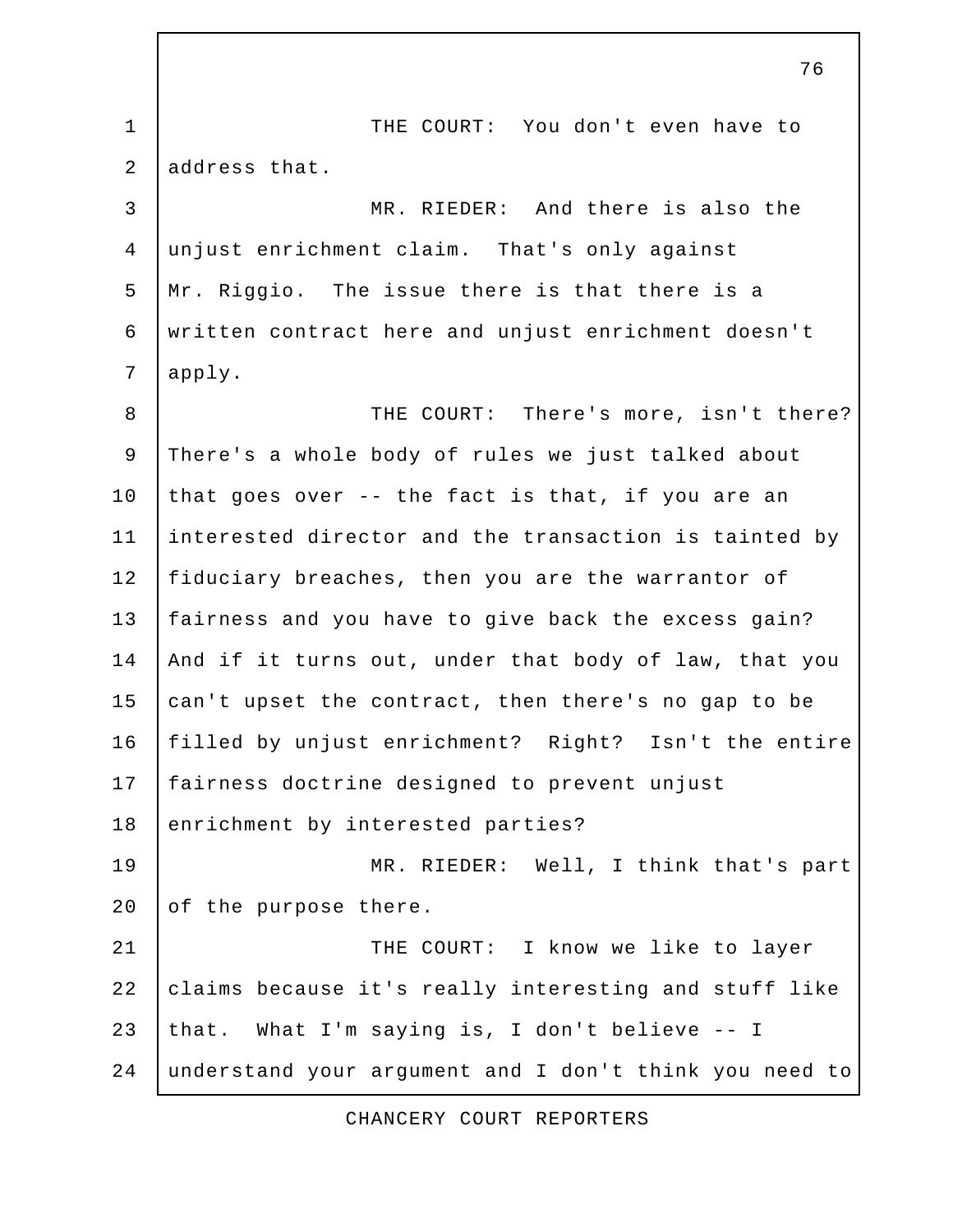1 press the point. I understand it.

 2 MR. RIEDER: Beyond that, I think we  $3$  just come back to the point that the complaint fails 4 to state a claim against them, when you really look at 5 what's alleged against these defendants.

 6 THE COURT: Okay. Here's what I 7 suggest, gang. I do not want to sit  $-$ - this is an 8 important thing. We are up against lunch time. Would 9 you like to take a half hour and come back at 1:05? 10 You may have to go to the delicious Dunkin' Donuts 11 downstairs, but you can cool your head and come back 12 with the plaintiffs and then we'll finish up. I just 13 hate -- one, our reporter -- everybody needs a break. 14 Some of you may not who are inhuman. Those of us who 15 are human need a break at this point. Might as well 16 take a half hour. You can go down and do whatever and 17 then come back. We can take a longer break if people 18 want. I figure people may want to take something 19 shorter. I really will do what everybody's preference  $20$  | is. 21 | MS. TIKELLIS: I'm fine with a half 22 hour. 23 THE COURT: Does that work for you? 24 Why don't we just do a half hour then.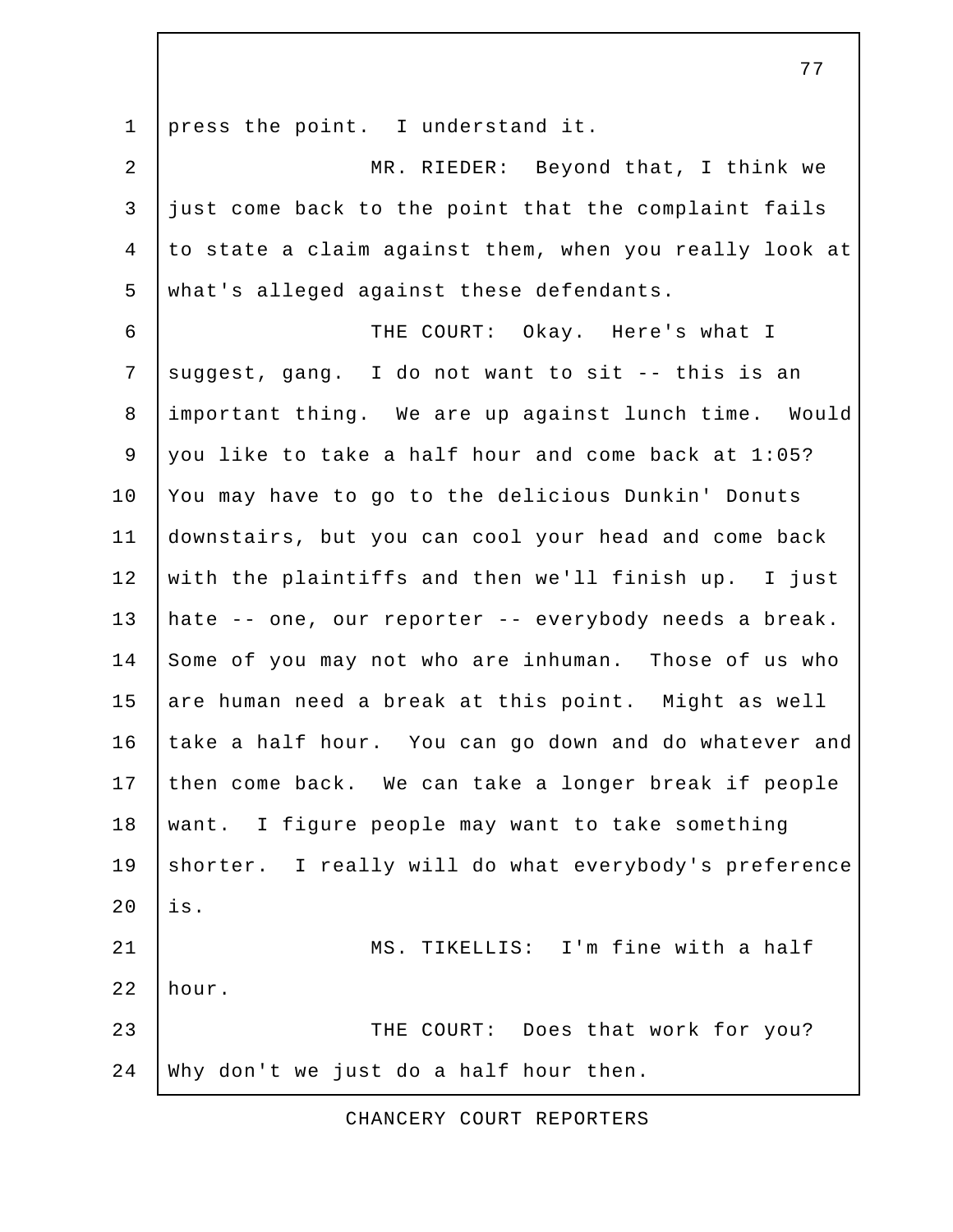78 1 (Luncheon recess was had at 2 12:33 p.m.) 3 (Reconvened at 1:12 p.m.) 4 THE COURT: You may proceed, 5 Miss Tikellis. 6 MS. TIKELLIS: Thank you, Your Honor. 7 We've been here and I know this is a little unusual 8 because Your Honor has so much background about 9 Barnes & Noble. If you would like me just to proceed, 10 or if there are areas Your Honor is interested in my 11 | addressing. 12 THE COURT: No. I think you should 13 proceed. I guess one of the things on my mind is why 14 are there so many kind of loose allegations here and 15 what is the real attack on the financial fairness of 16 this transaction that this complaint mounts? 17 | MS. TIKELLIS: Why don't I address 18 that point. I'm going to proceed and I'm prepared to 19 make the argument. We believe with respect to the 20 second prong of Aronson that entire fairness does 21 apply, that there is precedent for applying that 22 analysis in situations outside of the squeeze-out 23 merger. So we've analyzed it, Your Honor, under the 24 unfair dealing and the unfair price. I think I wasn't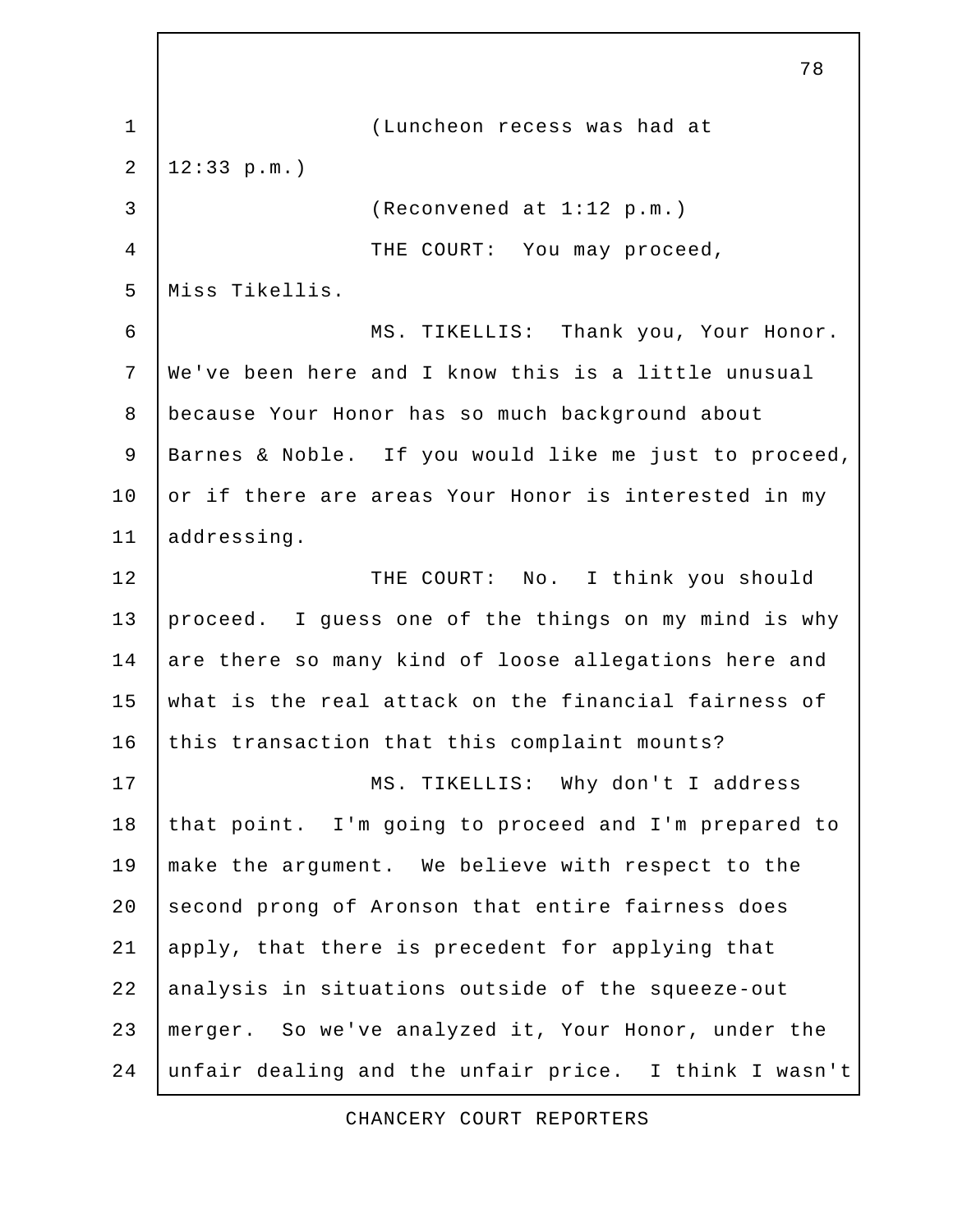1 quite sure I caught what Your Honor said to 2 Mr. Nachbar, but I know that Mr. Nachbar was referring 3 to the Credit Suisse report, which I don't know how he 4 takes comfort in. Your Honor said you read it. 5 | THE COURT: I read parts of it. I'm 6 increasingly getting more persnickety about devoting 7 my limited mental capacities to reading volumes of 8 documents that are not incorporated in complaints. 9 | MS. TIKELLIS: I understand. 10 THE COURT: I think I looked at the 11 front page or something. 12 MS. TIKELLIS: I think the 13 Credit Suisse was referred to, I believe, in our 14 complaint. Miss Cramer will get me the reference. 15 There were some snippets that Mr. Nachbar relied on. 16 But I think if Your Honor looks at it -- 17 | THE COURT: It says "Deal looks good 18 on paper." 19 | MS. TIKELLIS: Exactly. Exactly. I 20 don't think that that helps on fair price, and I think 21 that's the only attempt that defendants have made in 22 their papers to say that the price is fair. 23 THE COURT: What do you say about why 24 the price is unfair?

79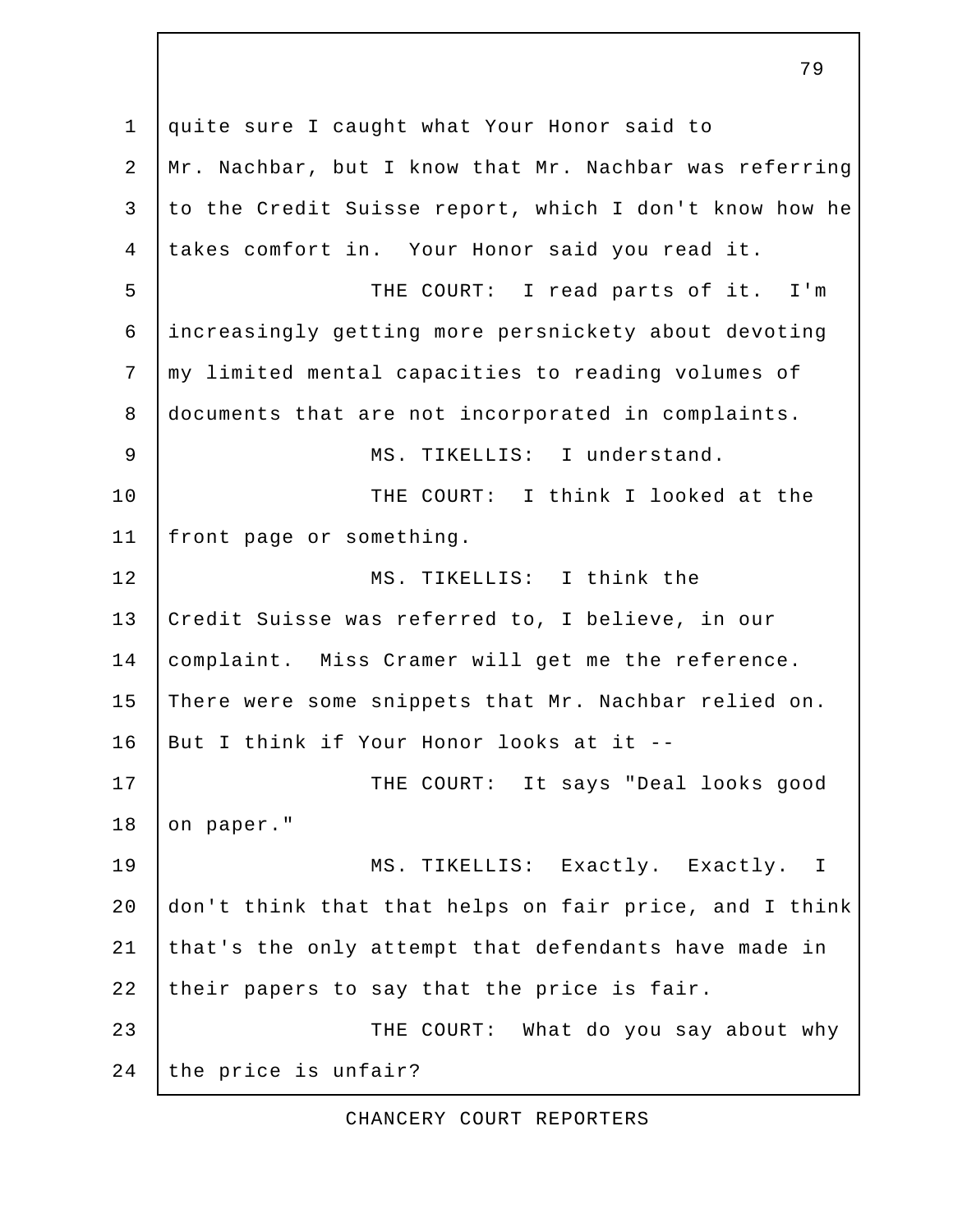1 | MS. TIKELLIS: A number of things. 2 Let me start with this. I want to start with this 3 because, if there's a difference and we're all talking 4 about ranges of fairness and this and that, and at 5 this point of the pleadings, I think it's a little 6 unfair to ask us to engage in a battle of the experts. 7 But say we can agree on some range. The first point 8 of our contention is the note. That's an 9 80 million-dollar difference, regardless of whatever 10 the price is, fair, not fair. There's an 11 | 80 million-dollar payment on top of that price, 12 whether it's fair, unfair, whatever. 13 | The addition to the cash paid, the 14 transaction consisted of 250 million in seller notes. 15 | And according to the 8K that was filed in August of 16 2009, the notes were comprised of the following. The 17 senior subordinated note in the principal amount of 18 100 million, payable in full on December 15, 2010, 19 with interest of 8 percent per annum. 20 Second, a junior subordinated note in 21 the principal amount of 150 million, payable in full 22 on the fifth anniversary of the closing of the 23 acquisition, with interest of 10 percent per annum, 24 payable on the unpaid principal amount. Based on

CHANCERY COURT REPORTERS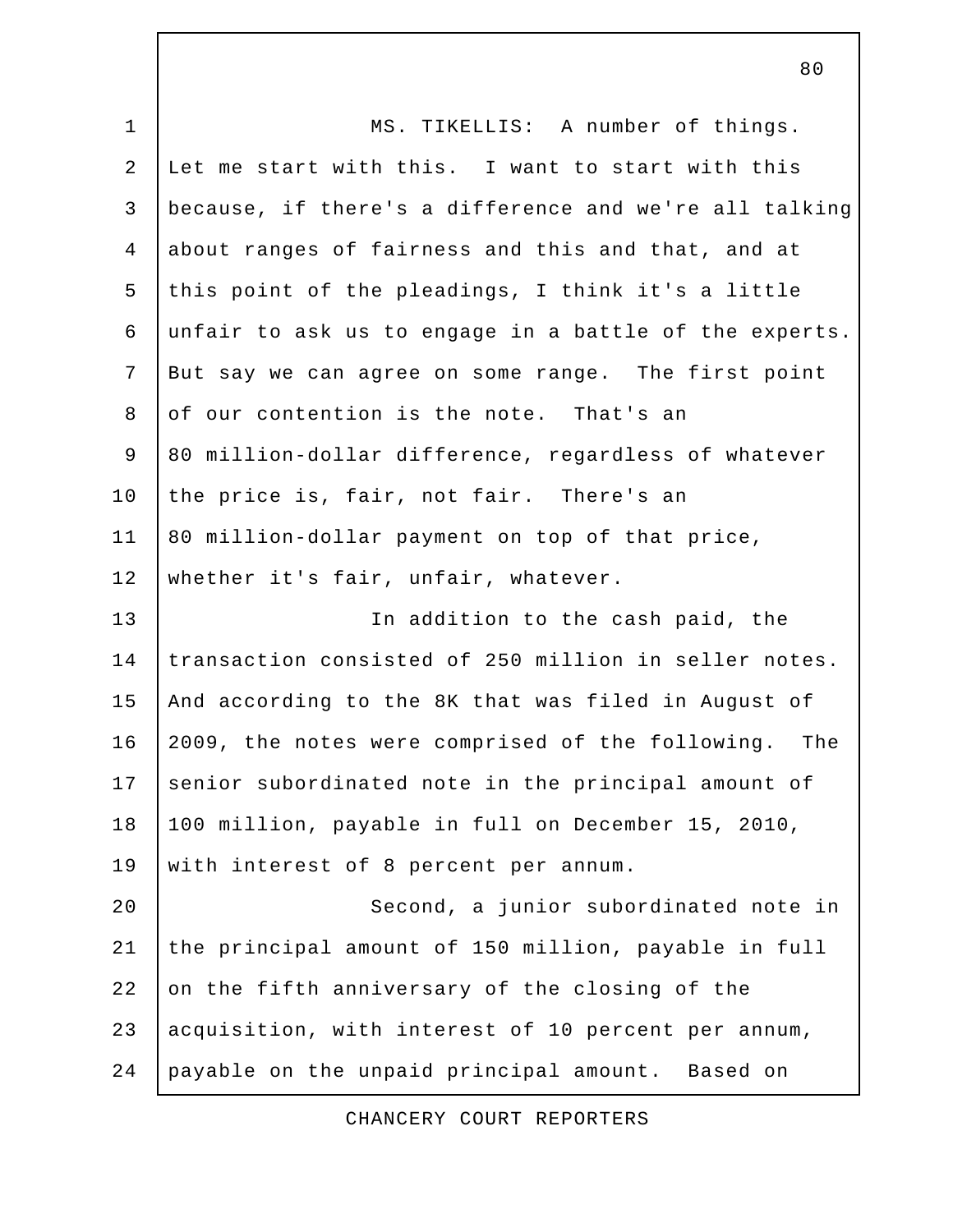1 these note terms alone, Mr. Riggio stands to receive 2 an additional \$80 million. That's our first point. 3 Our second point is the impact. And I 4 want to note for the record -- and it will be on the 5 record -- that Mr. Nachbar was very candid. He told 6 Your Honor that there's been a big change in 7 landscape. And our second contention is the impact of 8 the emerging technologies was not factored into 9 Greenhill & Co.'s analysis. 10 THE COURT: What your friends say is, 11 "Well, it wasn't mathematically baked into the 12 projections." But that doesn't mean that the 13 committee didn't consider it. They just didn't 14 quantify the effect of it on the projections for a 15 bookstore's performance, because they didn't think it 16 could be reduced to a number, as I understand it. 17 | MS. TIKELLIS: I think that's what 18 they point to. I'm not sure where they get it. I'm 19 looking at the documents that were provided in the 220 20  $\vert$  case. And it's very clear that -- and they make --21 what's important here is they make this argument about 22 reliance on Greenhill. And because they relied on 23 Greenhill, they're entitled to some protection. But 24 Greenhill is not the one that said we can't estimate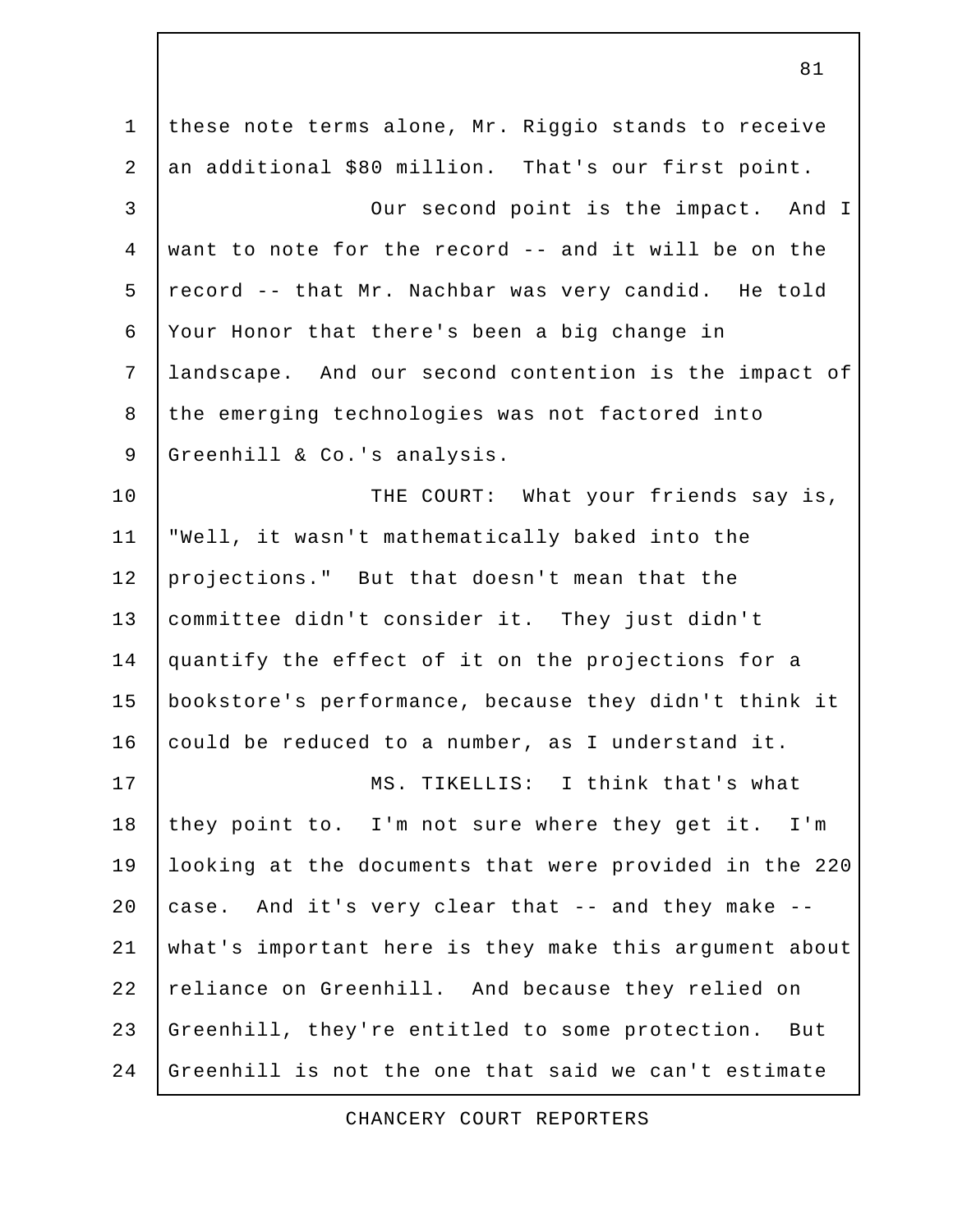1 it. It was Mr. Riggio's people. 2 | THE COURT: That's because they're the 3 ones doing the projections; right? 4 MS. TIKELLIS: They're the ones doing 5 the projections. They weren't baked in. And 6 basically, the special committee, the board relied -- 7 | THE COURT: Is it your allegation they 8 were actually baked into the projections for this 9 other company? 10 MS. TIKELLIS: Yes. And I think that, 11 from the board minutes that we've seen -- I mean, it's 12 the same time period. This is March of 2009. And 13 | Barnes & Noble is purchasing the Fictionwise, one of 14 the largest ebook sellers in the United States. In 15 connection with that purchase, the board was provided 16 with detailed estimates of the digital growth -- book 17 growth. So they not only knew that there was going to 18 be an impact when they were going to buy Fictionwise. 19 They had their advisors, and they considered what is  $20$  aoing to be the impact and give us some estimate of 21 that. That wasn't done here. 22 **COUL CALCE IS UP UP TO A 22 OUR** OUT other point that goes to unfair 23 price. Very early on -- and I think Your Honor put 24 your finger on it -- there are people that have sat on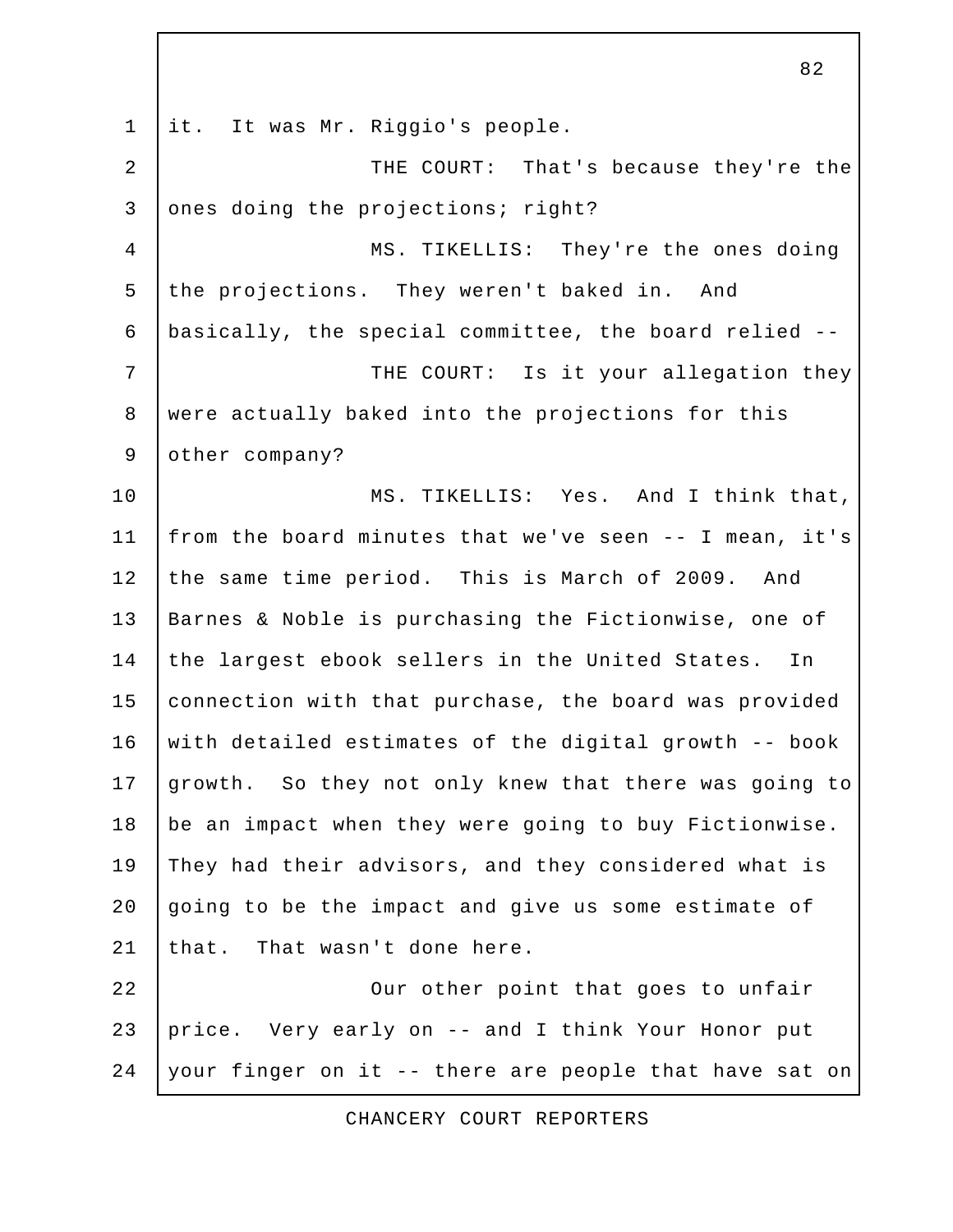1 this board for a long time. And Mr. Riggio -- and we 2 have the minutes from December 18th, 2007 -- 3 Mr. Riggio -- and I don't think those minutes were 4 included in the affidavit that defendants submitted, 5 but they're referenced in our complaint. It was 6 Mr. Riggio that proposed the purchase. No one has 7 ever suggested that before. And when he suggested it 8 | to the board, he said, "So now let's talk about the 9 synergies and the growth that this combination is 10 going to bring to Barnes & Noble." So let's talk 11 about the synergies and the growth. 12 | The transaction clearly had to be 13 negotiated without regard to synergies and growth. In 14 fact, the special committee disregarded the advice 15 | from its advisors. The transaction provided little or 16 | no synergies and disregarded Barnes & Noble's College, 17 missed projections for fiscal 2007, 2008, and the 18 projection for dismal growth in 2010. 19 In Greenhill's first presentation to 20 the special committee, the committee was told that a 21 number of potential synergy opportunities had already 22 been leveraged, and it was unclear whether there was 23 any synergy potential left. 24 | The CFO, though, of Barnes & Noble

CHANCERY COURT REPORTERS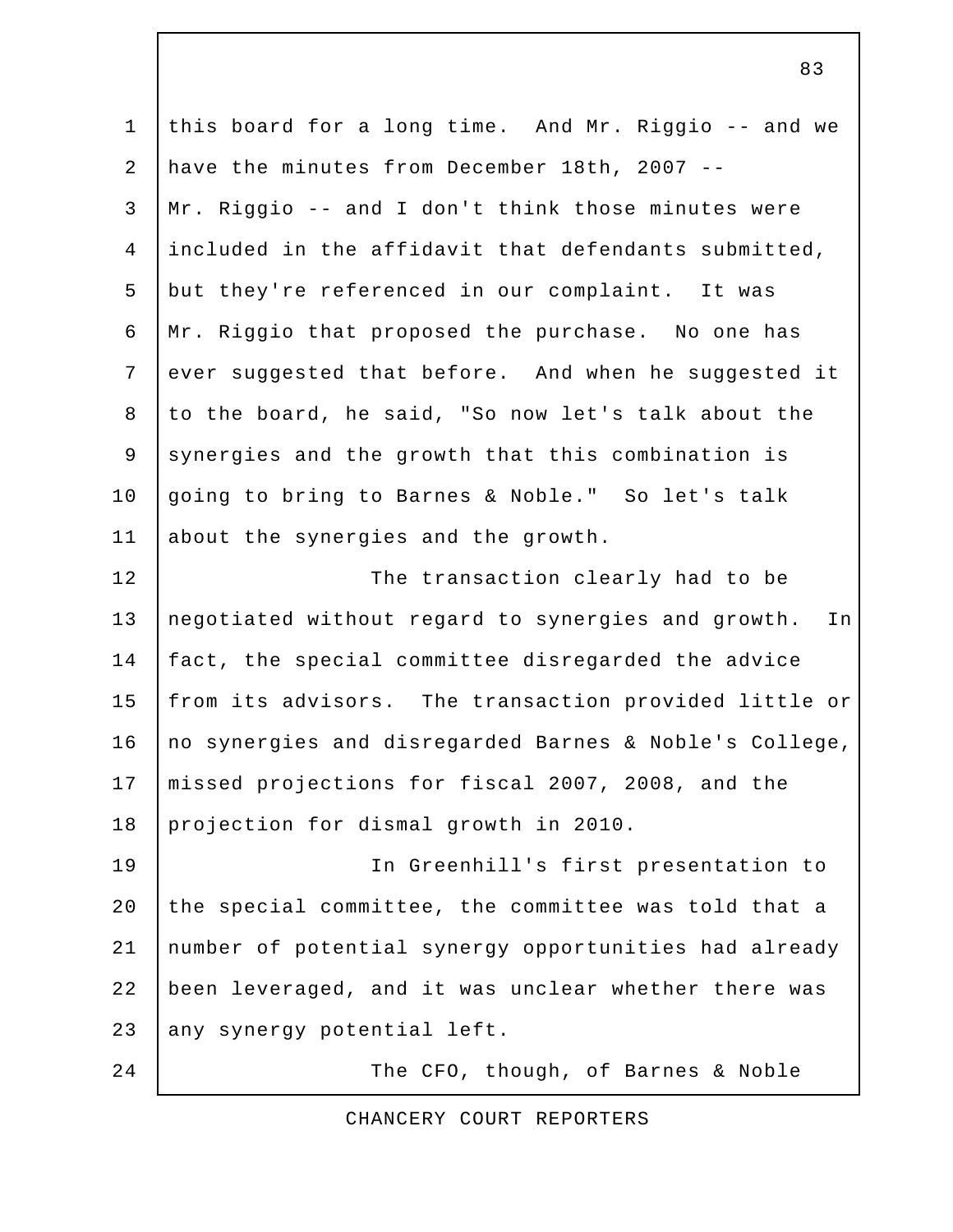1 would later confirm: "Synergy's just really not what 2 this transaction's about." Likewise, the special 3 committee ignored the missed projections for fiscal 4 year 2008. They missed revenues by 80 million. Net 5 income was lower by 20 percent. For fiscal 2009, 6 again, revenues missed by 150 million, net income by 7 25 percent, and a forecasted drop in profitability in 8 2010. 9 The defendants -- and Your Honor heard 10 them -- tried to blame the general poor economy. But

11 Barnes & Noble's own CFO, Mr. Lombardi, recognized -- 12 Your Honor probably knows this, it's in this record, 13 too, from the prior trial that related to 14 Barnes & Noble -- Mr. Lombardi recognizes, as early as 15 July 2008, when the Borders situation came about, that 16 the industry of Barnes & Noble College was a steadily 17 declining retail marketplace. 18 THE COURT: Where does it say this in

19 the complaint? 20 MS. TIKELLIS: Paragraph 49. Am I

21 | right? Yes. Paragraph 49.

22 So we have complaints about the note 23 that go to unfair price. We have complaints about the 24 lack of consideration of the emerging technology. And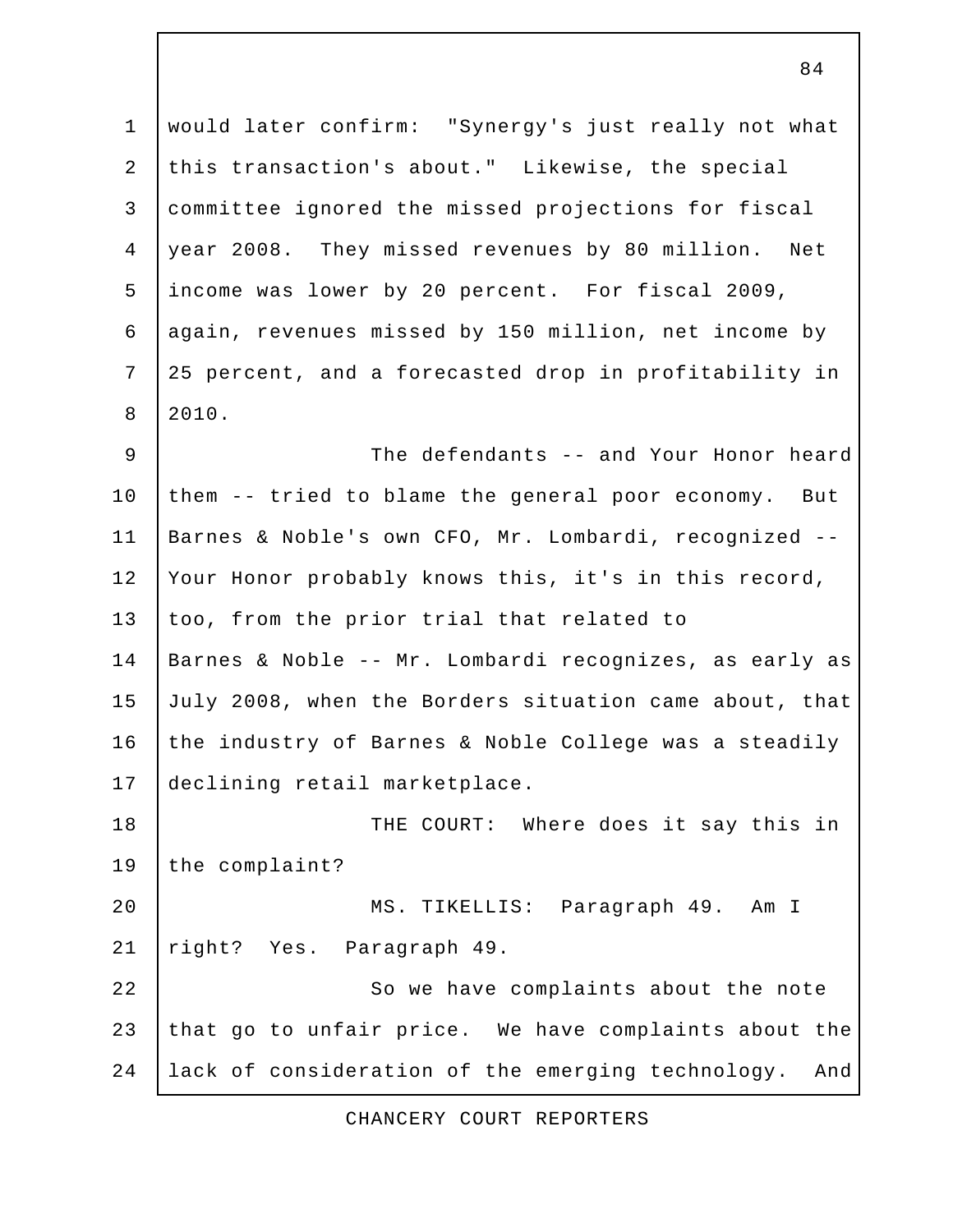1 we also have -- 2 | THE COURT: Isn't the argument that 3 the College Bookstores business is more than -- is 4 different bricks and mortar? You have the ability  $5$  to -- there's going to be, even with respect to 6 eBooks, there's going to be a place where people are 7 going to go -- if you actually need to get your 8 student at a university, you have to get your reading 9 for physics. He might be doing it electronically. 10 | But there's still going to be a place where that's 11 available and it's going to be the College Bookstores. 12 MS. TIKELLIS: Probably. In near term 13 | I suspect that's right. I've gone to the Kindle. And 14 I apologize to the Ninth Street Bookstore, but the 15 Kindle has now come out with the large Kindle.  $16$  Students will be downloading  $-$ -17 | THE COURT: Don't you have a conflict 18 of interest representing Barnes & Noble and you're not 19 using the Nook? 20 MS. TIKELLIS: I'm not doing the Nook. 21 Yes. Not the Nook. You know, I would agree with Your 22 Honor: it's not going to be unlimiting totally. 23 **THE COURT:** Must be going for a nerd 24 niche because kindle has probably weakened up. I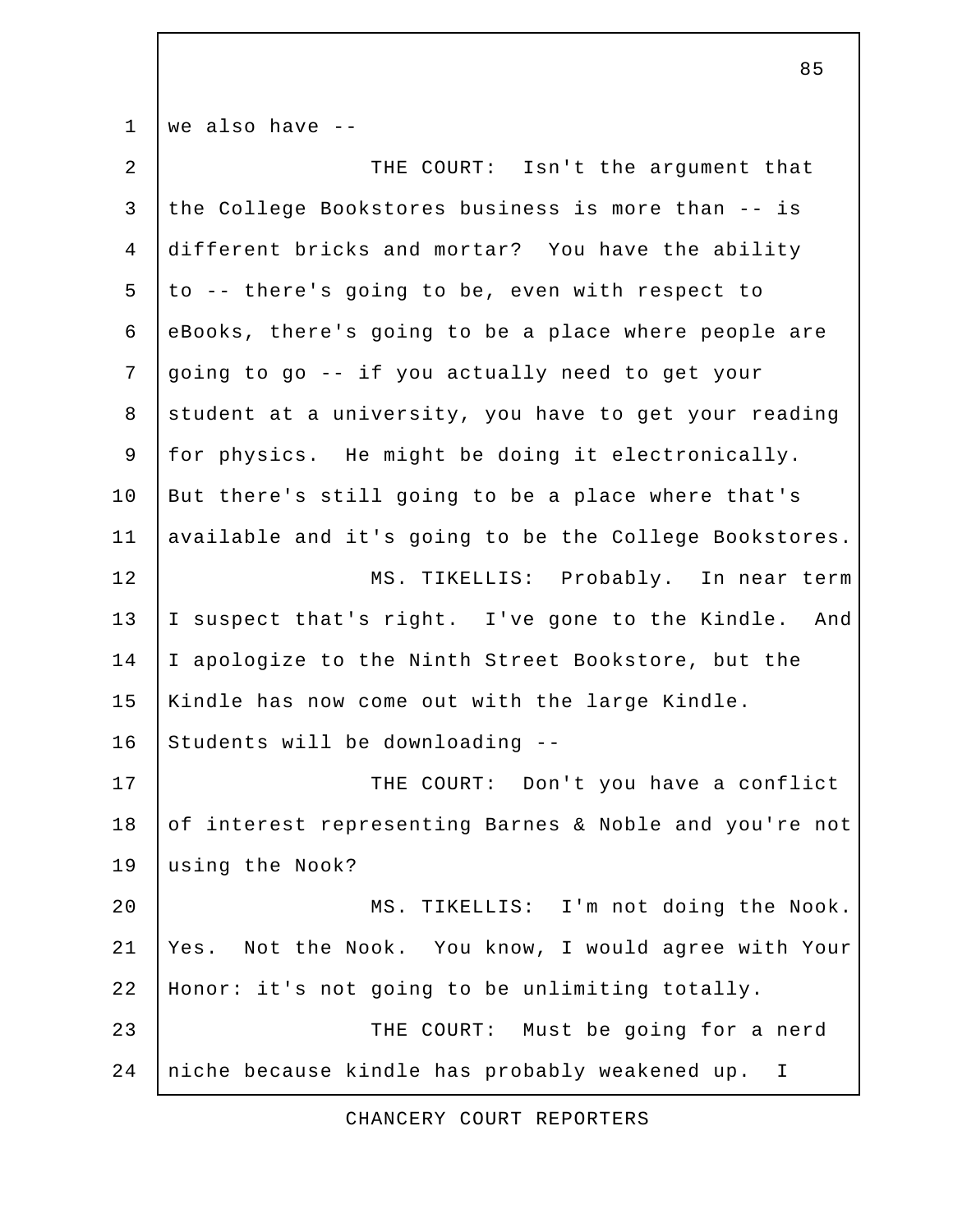1 can't see Mr. Walsh, who is like -- you know, you 2 could go 100 days without food or water and still 3 probably trek the Alps. Can't say, "Got my Nook 4 here." Just sounds a little odd. 5 | Mr. Nachbar potentially. Rohrbacher 6 for sure. But Mr. Walsh? No. 7 Isn't it arguably a different platform 8 because they do have this kind of built-in 9 constituency? 10 | MS. TIKELLIS: A different platform? 11 | THE COURT: Than Borders. 12 MS. TIKELLIS: Yeah. I don't think 13 you can make that an apples and apples comparison. I 14 | would agree with that. 15 THE COURT: Isn't that what you say? 16 You used the "not looking at Borders" as an example of 17 why they couldn't rationally look at this; right? 18 MS. TIKELLIS: I think it was more of 19 a recognition. I'm sorry if I said it that way. My 20 point was more that there was a recognition in-house 21 at Barnes & Noble, as early as July 2008, that this 22 was a declining market. And I think I read maybe in 23 Your Honor's opinion that there was some discussion 24 where Mr. Burkle and Mr. Riggio at some point over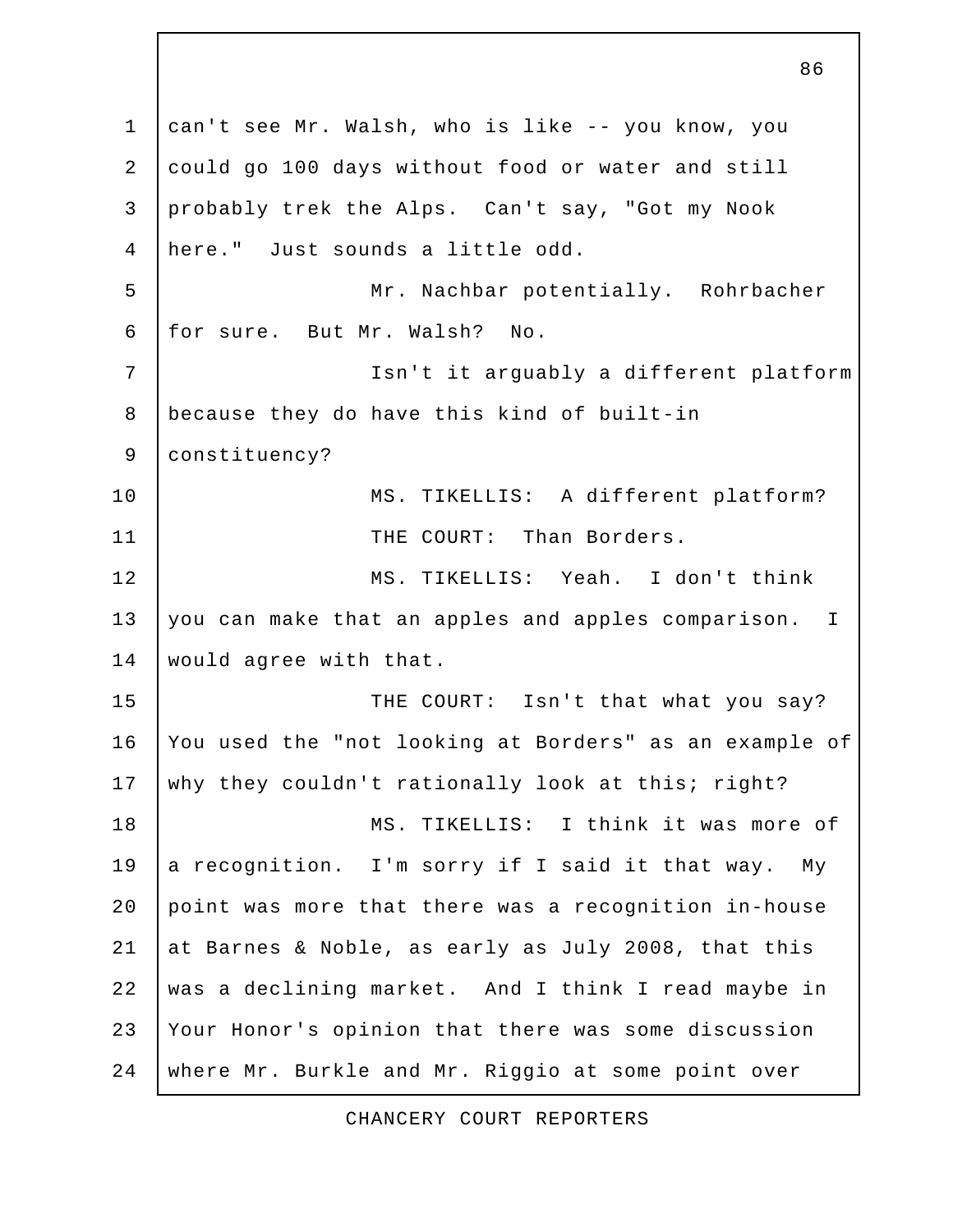1 purchasing Borders or a piece of it, and I think 2 Mr. Riggio had the same type of observation there, and 3 I think that led to some context. But that's another 4 case. 5 My point was, in-house, they certainly 6 saw that and recognized it in 2008. I hope that 7 answered Your Honor's question. 8 | THE COURT: So it's principally the 9 note and the fact that this was -- what Mr. Nachbar  $10$  says is, in some ways, you're attacking the strategy. 11 | Like, why did they double down on retail; right? 12 MS. TIKELLIS: Well, that's what he 13  $|$  says. I think this is -- I think this is all about 14 timing. And some people -- I never seem to be in the 15  $right$  place at the right time. I suspect Mr. Riggio 16 has good luck on that. I've looked at past 17 transactions he's done. I think he's a smart quy. 18 He's got -- he owns all of Barnes & Noble College. 19 Yeah, people may say, well, why? He's 31 percent 20 stockholder of Barnes & Noble Bookstore. Why would he 21 want to buy this dog? Why would he want to do this? 22 Well, my answer to that is, he's getting out. He's 23 getting out with his money and he's spreading the 24 risk, going forward with the rest of the public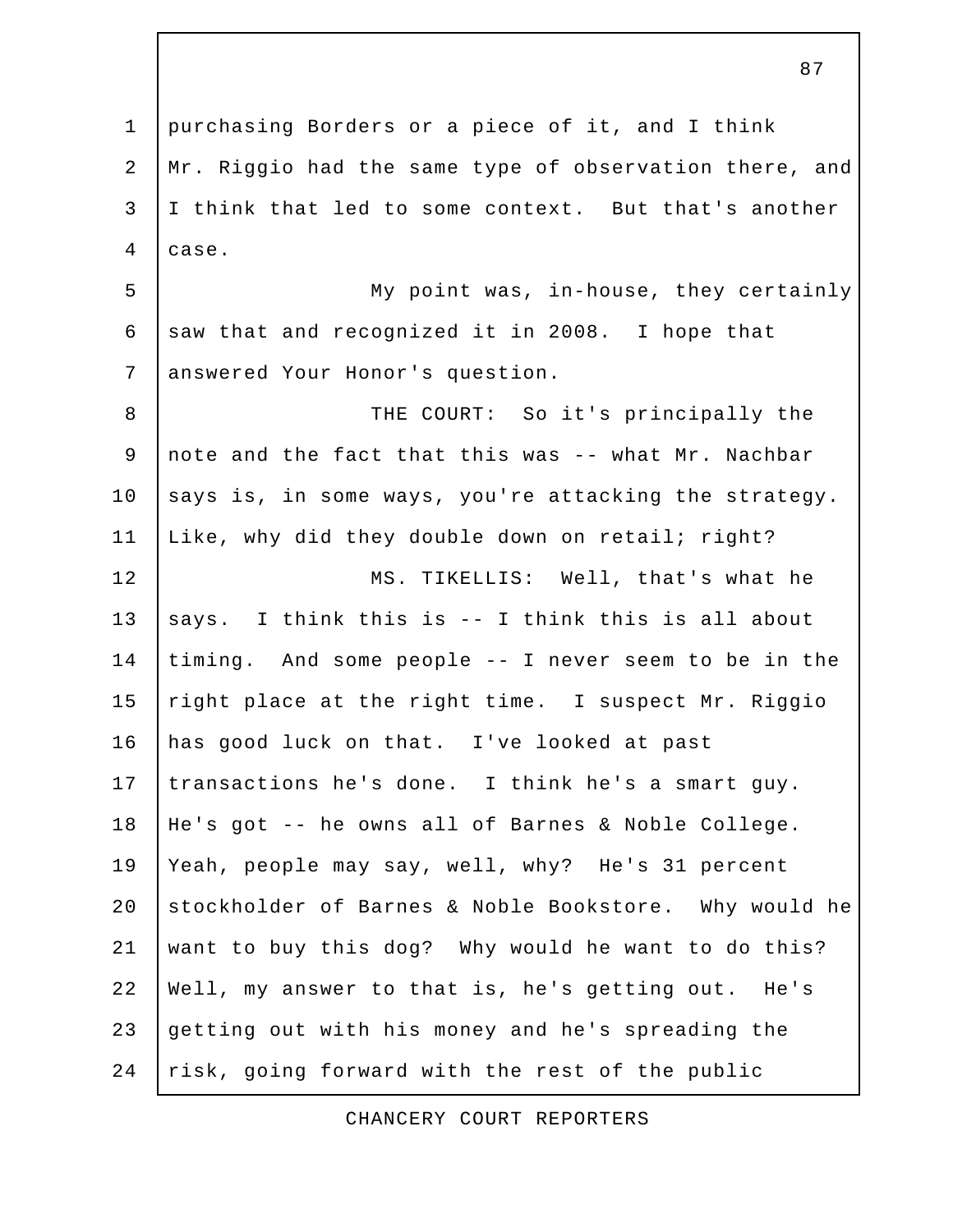1 stockholders.

 2 I'm prepared to -- one thing I would 3 like, if Your Honor doesn't have any more inquiries on 4 that aspect, I wanted to talk a little bit about the 5 special committee. 6 THE COURT: Yes. Please do. 7 MS. TIKELLIS: Your Honor had raised 8 with Mr. Nachbar, maybe at the beginning of the 9 hearing, "Gee, I wonder, why, when plaintiffs' counsel 10  $\vert$  saw my opinion, why didn't they amend their 11 complaint?" I have an answer. And we thought about 12 it. Mr. Berry and I talked about it. But we had 13 already amended under the 15(aaa). We were aware of 14 Your Honor's opinion. We thought that there were some 15 points that could be made and would apply to our case 16 in terms of interestedness, and particularly 17 Mr. Del Giudice. I don't know if I'm saying that 18 correctly. But we thought it was Your Honor's opinion 19 it was in the public domain. It was certainly 20 something we took notice of, and Your Honor can take 21 notice of. And quite frankly, to engage in another 22 motion to amend or -- which is where we would have 23 been. We had already had a big go-around with Cravath 24 on whether or not we had to move to amend on 15(aaa)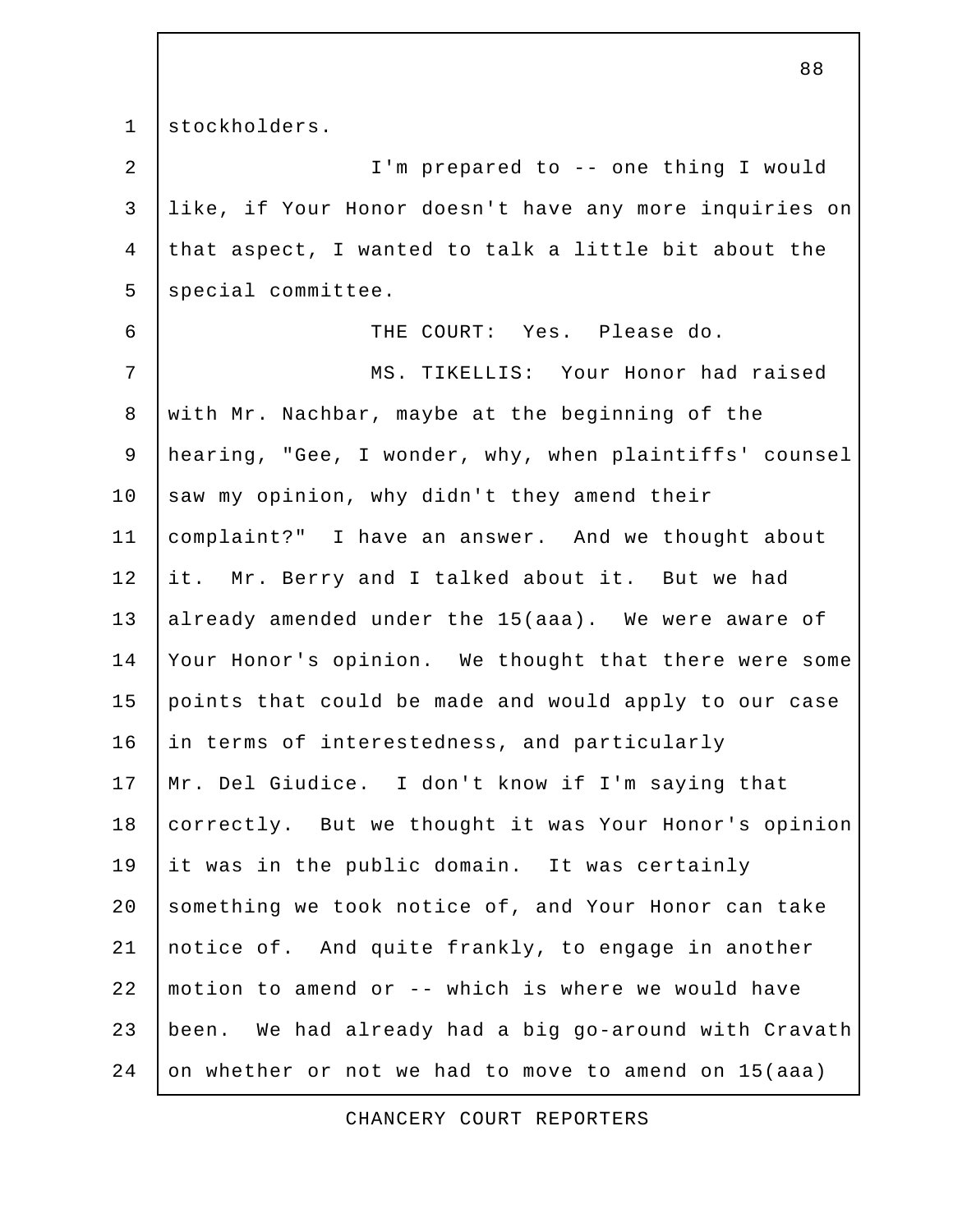1 the last time. They finally relented and said, "Go 2 ahead and amend your complaint." 3 That's a long way of saying yes, we 4 recognize we didn't do it and, for some practical 5 reasons, we do not have in our complaint the same 6 detail. 7 THE COURT: I guess what Mr. Nachbar 8 reminded me of, it may go both ways. You have some 9 things that are stronger for you than perhaps -- I 10 | mean, was that part of the equation? That it gets 11 stronger as to Mr. Del Giudice, potentially weaker as 12 to others? Like you have a specific allegation about 13 close personal friendships. I think close and 14 frequent socializing with Dillard. 15 MS. TIKELLIS: Correct. 16 THE COURT: What's the basis for that? 17 Confidential caddy informant at an exclusive New 18 Jersey based golf club regularly covers the every 19 Tuesday 10 a.m. tee time for these two, or something 20 like that? Did they share a cigar locker at an 21 upscale steakhouse? I guess they may still have the 22 lockers. You just can't use them anymore. 23 MS. TIKELLIS: They'll find me the 24 source.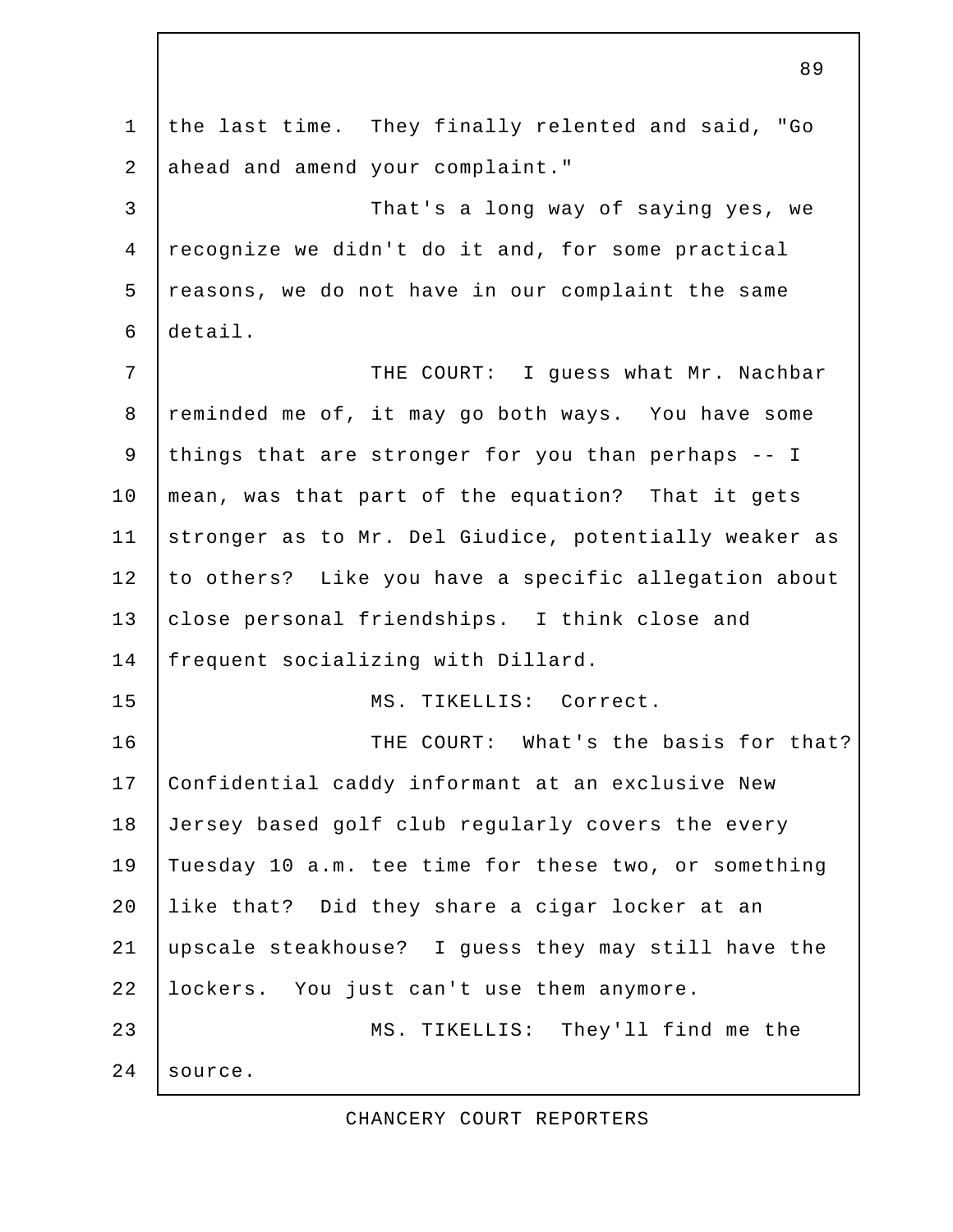1 | By the way, Your Honor, I was the 2 losing party in the Beam case -- Martha Stewart case. 3 I can tell you that I do believe that the allegations 4 here with respect to interestedness are a lot stronger 5 than in that case. And there were -- and at the time 6 I thought they were strong enough. Both courts 7 disagreed with me and basically said, just, you know, 8 mere friendship without anything more is not going to 9 be enough to do it. And I think we've alleged a lot 10 | more here. 11 | THE COURT: What is the more, like, 12 with respect to Mr. Dillard? Is it the close -- is it 13 the close friendship, plus the length of service? 14 MS. TIKELLIS: Plus the length of 15 service. Plus the fact  $-$  and we do believe, and I 16 think if you look at the cases of Cysive and other 17 cases in this court -- I believe Mr. Riggio, if you 18 get beyond the mathematical equation, he's a 19 controlling stockholder. And I think that there's a 20 | history here. I'm not just pointing to related 21 | transactions. There's a history here, Your Honor. 22 And just 2007, 2006, and 2007 alone -- and this has 23 not been disputed -- \$1 billion of Barnes & Noble's 24 money has been spent and being directed to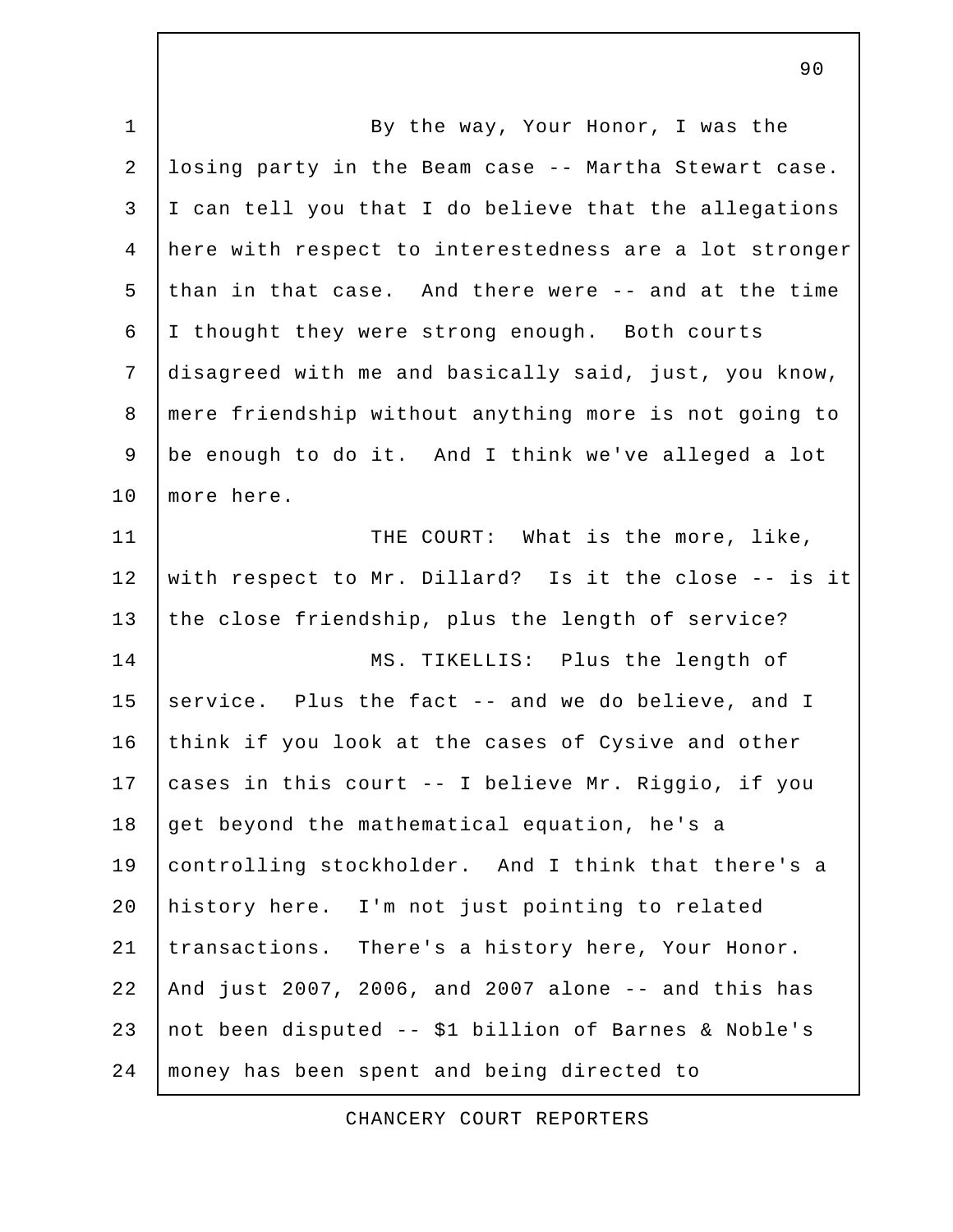1 | Mr. Riggio's other businesses.

| $\overline{a}$ | THE COURT: That doesn't mean that                      |
|----------------|--------------------------------------------------------|
| $\mathbf{3}$   | those transactions weren't fair to Barnes & Noble.     |
| $\overline{4}$ | MS. TIKELLIS: No, it doesn't. But it                   |
| 5              | does mean that all the freighting business goes to     |
| 6              | Mr. Riggio's company. All other businesses go. And     |
| $\overline{7}$ | they point to things like, well, they're at market     |
| 8              | prices. Well, there are ranges in market prices. And   |
| 9              | when we say that there are available lower and         |
| 10             | discounted prices -- to tell me there's market prices  |
| 11             | doesn't dispute that. The point is that there is a     |
| 12             | pattern. I'm not saying that's the only connection.    |
| 13             | But I think, to take friendship, service in isolation, |
| 14             | sitting by and saying, okay, instead of being more     |
| 15             | competitive with what companies you're dealing with,   |
| 16             | you have to look at them collectively. It doesn't      |
| 17             | make sense not to.                                     |
| 18             | THE COURT: Well, that's a sort of                      |
| 19             | separate -- his controlling status and what it is      |
| 20             | about Dillard is the length of service, the            |
| 21             | friendship, and what you're saying is a pattern of     |
| 22             | running this company as essentially a family           |
| 23             | controlled company by inner company transactions,      |
| 24             | other sorts of things?                                 |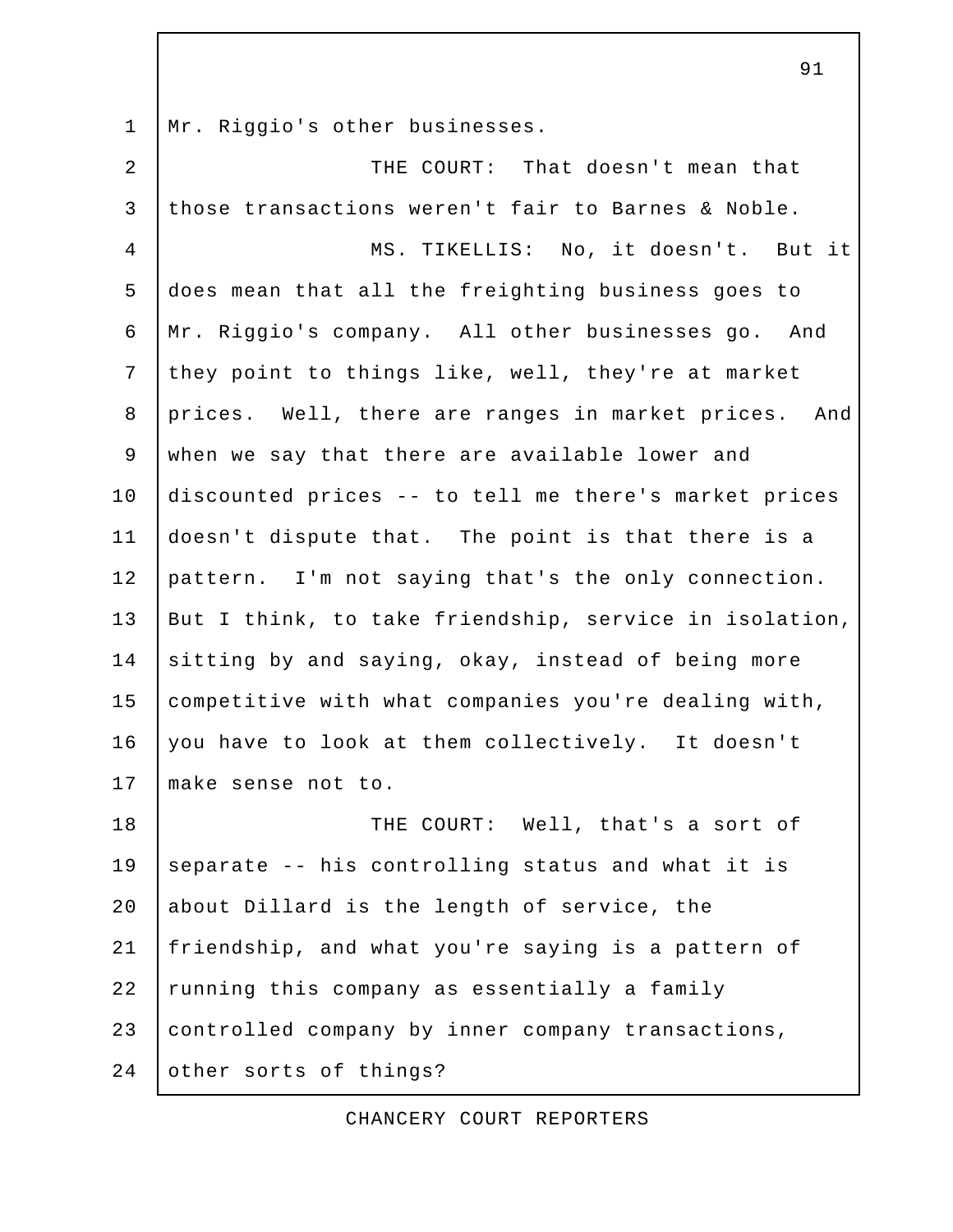| $\mathbf 1$    | MS. TIKELLIS: Correct. Correct. I                      |
|----------------|--------------------------------------------------------|
| $\overline{a}$ | think, as Your Honor rightfully noted earlier today in |
| $\mathfrak{Z}$ | these proceedings, I think that it is telling that --  |
| $\overline{4}$ | with the long service of some of these board           |
| 5              | members -- that this transaction was never raised      |
| 6              | before. And it was only initiated by Mr. Riggio. And   |
| $7\phantom{.}$ | Miss Miller -- you know, Your Honor had one case that  |
| 8              | dealt with the poison pill. This is a different case.  |
| 9              | This is a different fact. We had the same people.      |
| 10             | But you've got to look at their roles in connection    |
| 11             | with what they're being asked to do. And I don't       |
| 12             | think you can just put one on top of the other.        |
| 13             | I really thought about it and I said,                  |
| 14             | I don't know if I'm going to be able to convince Vice  |
| 15             | Chancellor Strine to hear anything more on             |
| 16             | Miss Miller, because I read Your Honor's opinion and   |
| 17             | you said her service was pretty distant. She's had     |
| 18             | the cooling off period and, you know, I just don't see |
| 19             | it, or at least I don't see it in this context.        |
| 20             | THE COURT: I didn't see it in the                      |
| 21             | context. But my job is to keep thinking and to deal    |
| 22             | with this case. And it's a different sort of           |
| 23             | situation.                                             |
| 24             | MS. TIKELLIS: Agreed.                                  |

CHANCERY COURT REPORTERS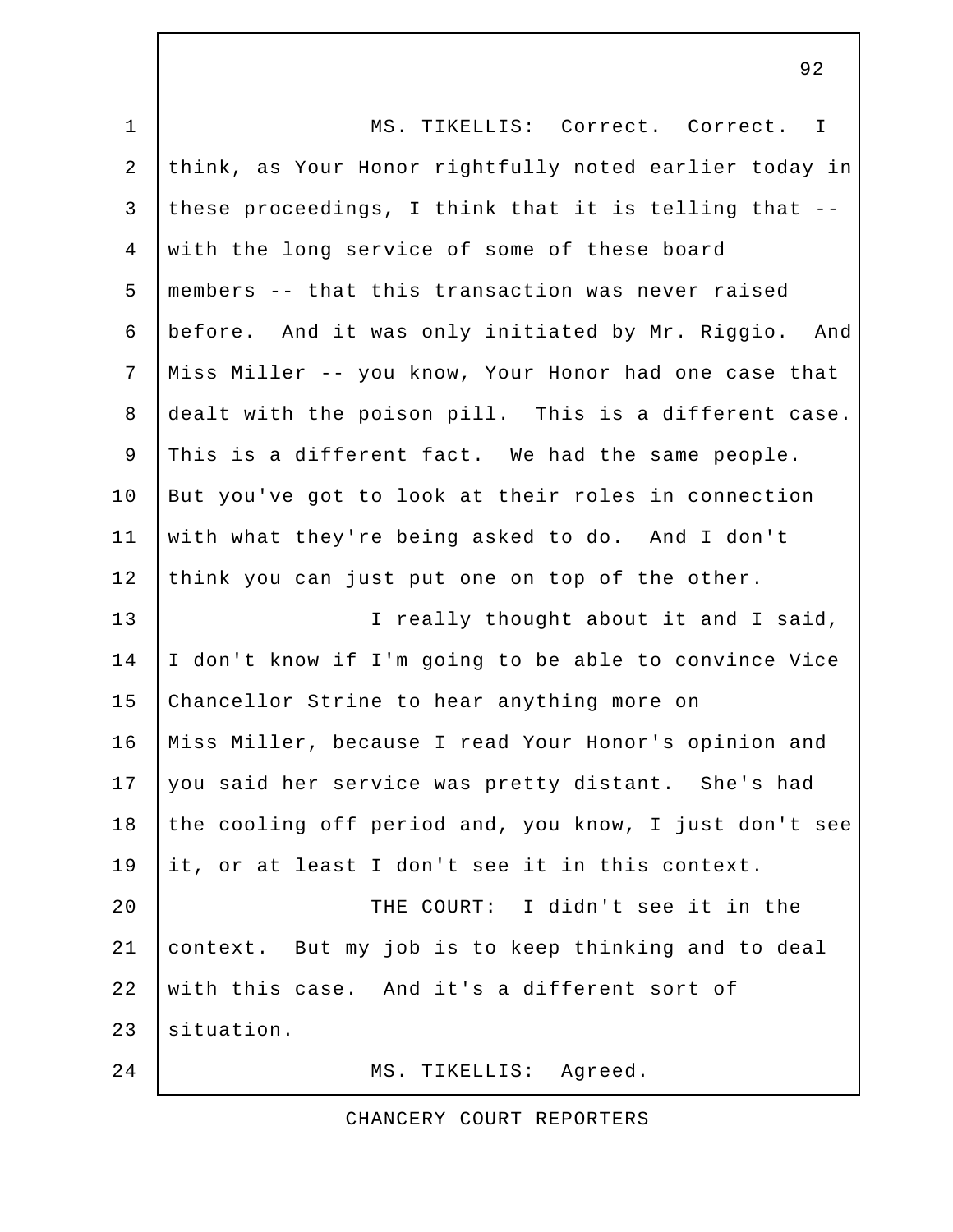1 | THE COURT: I am concerned. Maybe it 2 goes with what remaining hair I have. But that I 3 increasingly -- gray has always been something I try 4 to see and not avoid. What you have -- I mean, she  $5$  was  $-$  it has been a long time since she was 6 | technically his subordinate; right? 7 | MS. TIKELLIS: I agree with that. 8 Since 1997. 9 | THE COURT: So, I mean, what is it 10 about her? Except I think you do allege that she's a 11 friend. You know, it really -- this idea that she's a 12 protege of this dude -- 13 MS. TIKELLIS: Exactly. He was her 14 mentor. And even though her service, in terms of 15 executive positions, may be back a bit in time, she's 16 still reaping the reward of that. 17 | THE COURT: One of the things you're 18 saying is, this has been a fairly lucrative board to 19 be an independent director on. But she's the CEO of 20 Coach. Is that like a high leather goods kind of  $21$  thing? 22 MS. TIKELLIS: Yes. I'm not saying 23 that everything but -- you do well in one arena, you 24 do well in another. It's all about what we all bill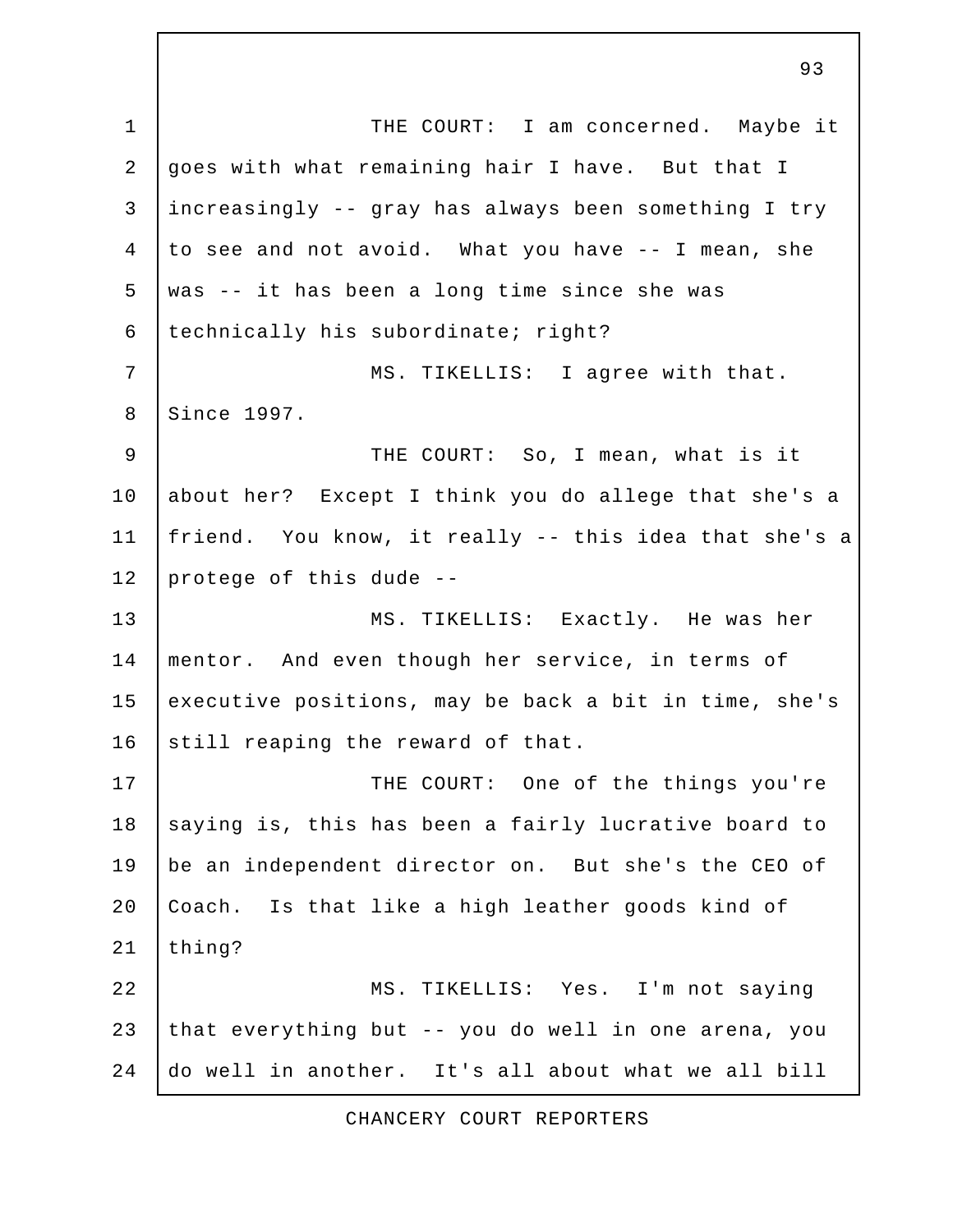1 as professionals. And I think she's done that and 2 done it with the help of Mr. Riggio. 3 I also think it's interesting -- and 4 the 8K -- I talked to Your Honor a little bit about -- 5 I'll call it the promise of Leonard Riggio that, boy, 6 this combination will have synergies and growth. And 7 I walked through the statistics, Your Honor, that it 8 showed they missed a lot of projections, and they're 9 not projecting growth and profitability. 10 | Miss Miller -- I thought it was 11 interesting, because I think it's Tab 1 to the 12 affidavit that defendants submitted, and it's the 8K 13 dated August 10th 2009. At page two, at the very 14 bottom, Miss Miller tells -- as Your Honor knows, 15 there's been very little transparency about this. It 16 was structured so stockholders wouldn't vote on it. 17 So they're stuck being told what special committee was 18 charged to take care of their interest is going to 19 tell them. 20 What does she tell the public 21 stockholders? She tells the public stockholders that 22 the B&N College purchase was an acquisition of a 23 profitable and growing company at a very attractive 24 valuation. I don't know how she says that,

CHANCERY COURT REPORTERS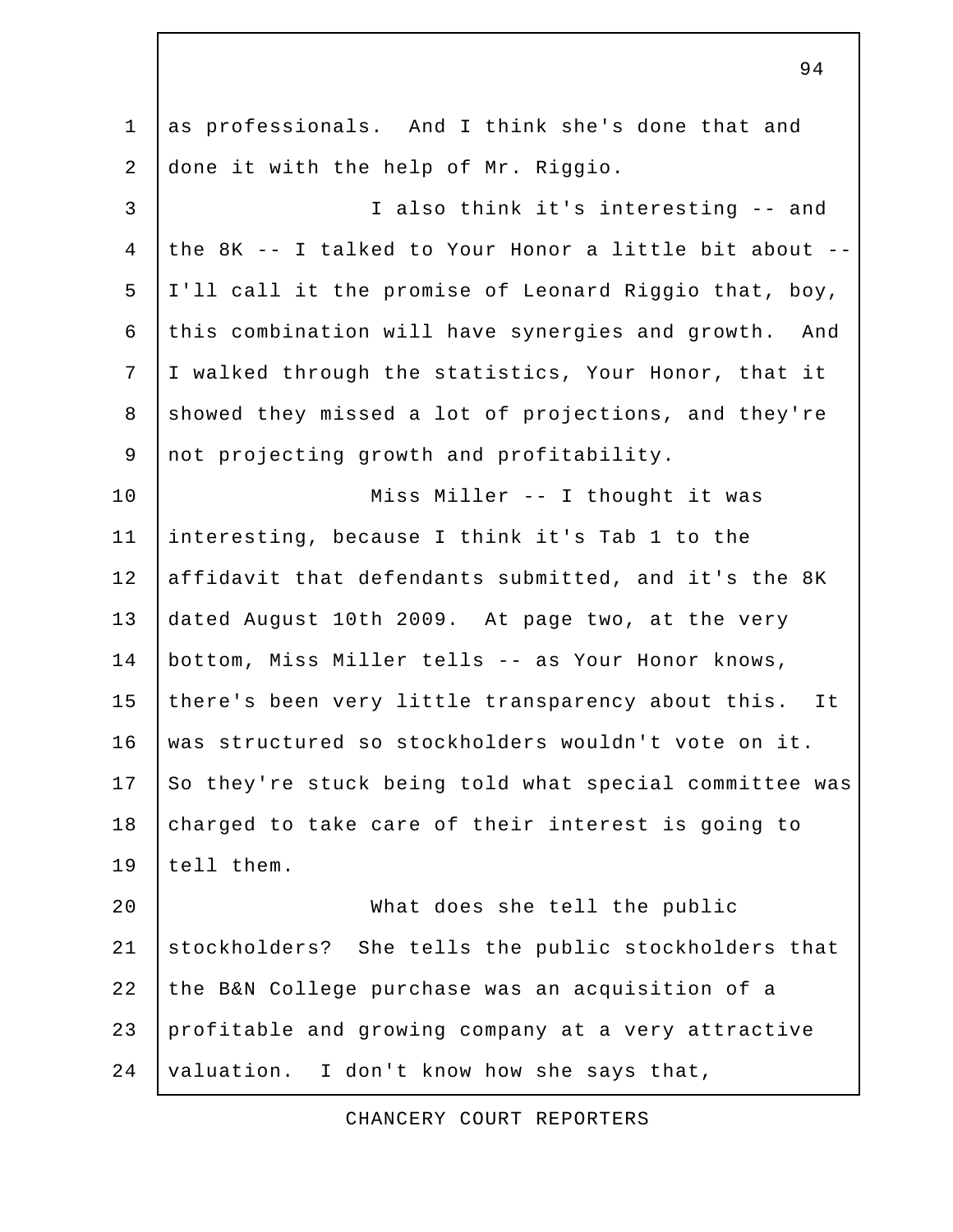1 notwithstanding her direct knowledge that fiscal 2008 2 and 2009 projections were significantly missed and 3 that the 2010 forecast was bleak. 4 THE COURT: She also says reuniting 5 these has long been a top priority. 6 MS. TIKELLIS: Exactly. 7 THE COURT: Which I get could cut a 8 | few ways. 9 | MS. TIKELLIS: Given all the points we 10 talked about, even if the service itself was 11 distanced, the rewards that come with that -- she sat 12 on the special committee. The statement that they 13 make to the stockholders that weren't asked to vote, 14 and it wasn't structured for their vote for 15 consideration. I think that, taken together at this 16 stage, Your Honor -- and I think you said it right 17 during Mr. Nachbar's argument -- it's not that the 18 Court needs to definitively decide now that at this 19 stage a pleading  $-$ - to raise a doubt about the 20 independence of this chair, the special committee. I 21 | submit it does. 22 | COURT: What about Monaco? 23 MS. TIKELLIS: I thought -- and I 24 heard Mr. Nachbar and I must have missed it in the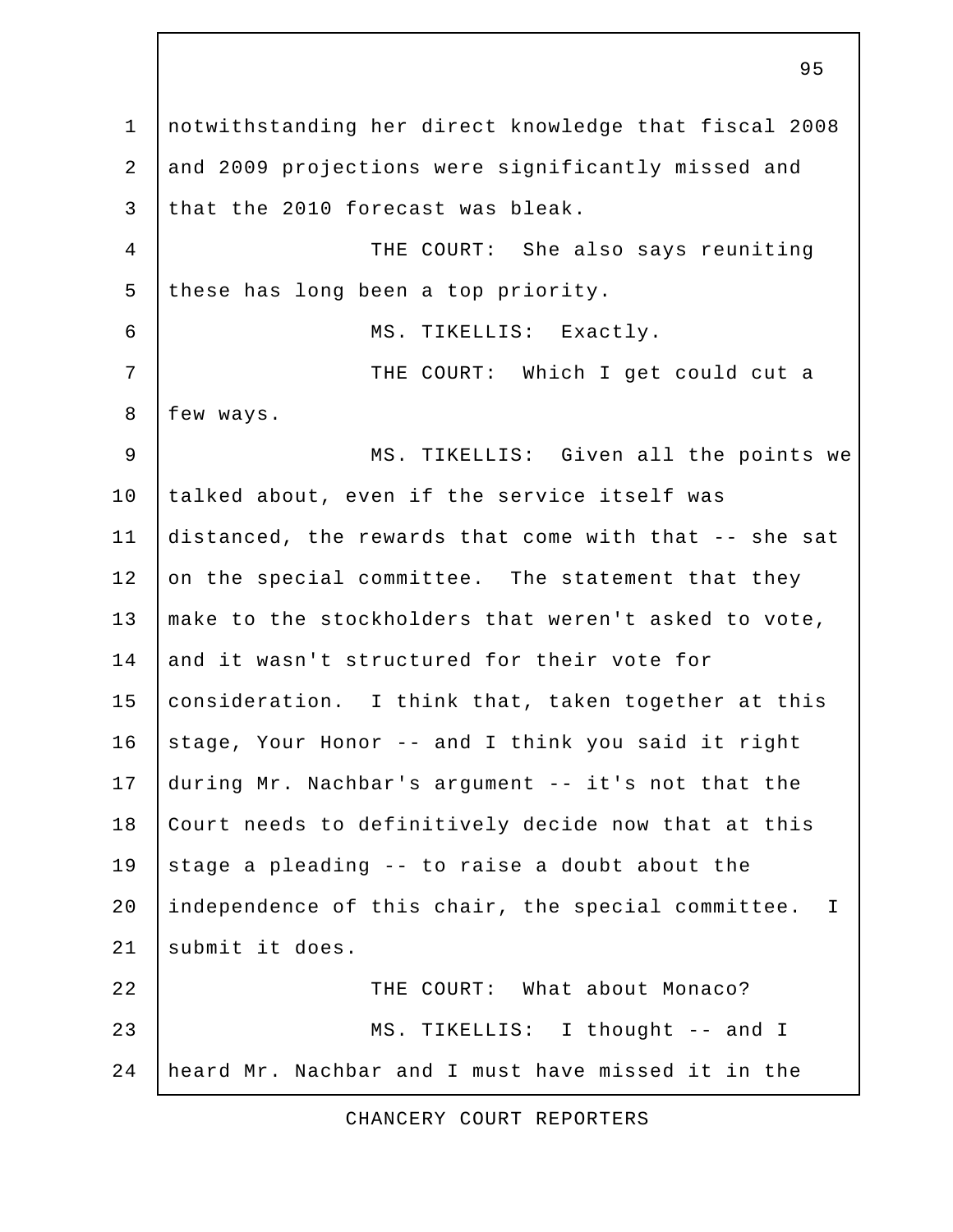1 proceedings. I didn't see it. But if it's in there, 2 Your Honor will see it in the transcript and 3 Mr. Nachbar will point it out. I thought our 4 allegations were pretty strong against her. I'm 5 focusing again -- 6 | THE COURT: What was strong about it? 7 MS. TIKELLIS: The 15 years, again, of 8 service. 9 | THE COURT: So it's the years of 10 service. It's the service on the comp committee. 11 | MS. TIKELLIS: Service on the comp 12 committee. 13 THE COURT: Which blew the options 14 | backdating issue; right? 15 MS. TIKELLIS: And she was removed. 16 That was the remedial action. I believe they were all 17 removed that sat on that committee. 18 THE COURT: I think there's an 19 allegation of friendship later in the complaint. 20 | MS. TIKELLIS: Right. 21 THE COURT: And then she was for Bill 22 Bradley. Is it something you guys have against Bill 23 | Bradley that you think, if you're for Bill Bradley, 24 inadequate judgment? He's a pretty sound guy, I have

96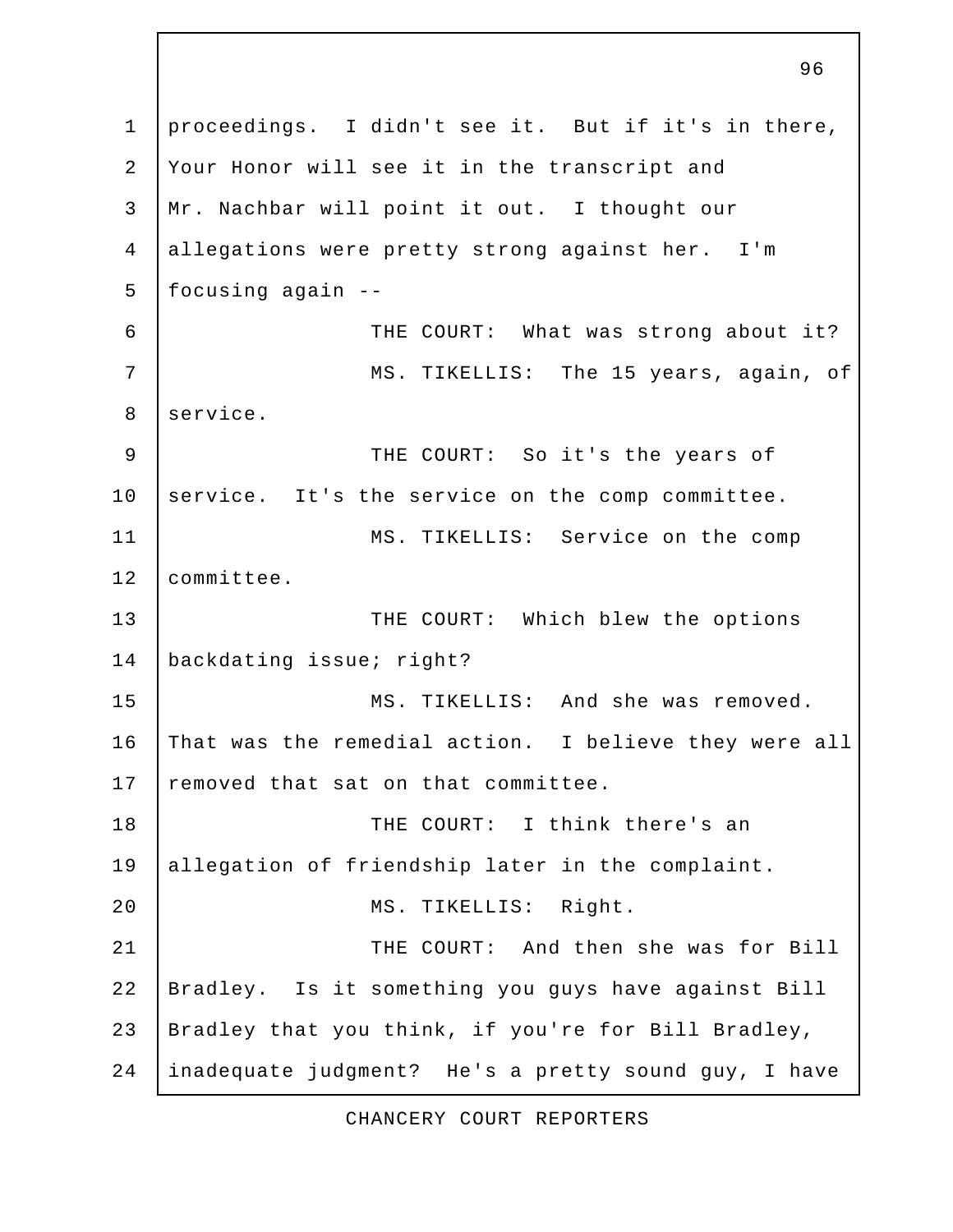1 to say. 2 MS. TIKELLIS: He's pretty tall, too. 3 THE COURT: He's definitely tall. He 4 wasn't a tall NBA player, but he's tall -- he's no 5 Lowell Weicker, but he's tall. 6 MS. TIKELLIS: In and of itself, Your 7 Honor, I would say that's, come on. But you know 8 what? We're trying to point -- and it's difficult, 9 and even in a 220 demand we're not going to get 10 documents that are going to show all these various 11 things that people do outside of the boardroom. 12 They're friendships, but also political connections 13 and big fundraisers, and people that go beyond -- the 14 point is, you got Mr. Riggio, Mr. Del Giudice -- and 15 I'm looking at some fellow down here who told me 16 that's how to pronounce it -- and Miss Monaco that are 17 all -- the only one I know is Bill Bradley. There 18 could be others. I haven't alleged that and I'm not 19 | telling Your Honor that. 20 I think it's just, again, the 21 collective facts. And Mr. Nachbar said that there was  $22$  a lot in the record about the compensation. And if 23 it's there and if it's something different, Your Honor 24 will take it into consideration. But I thought her

97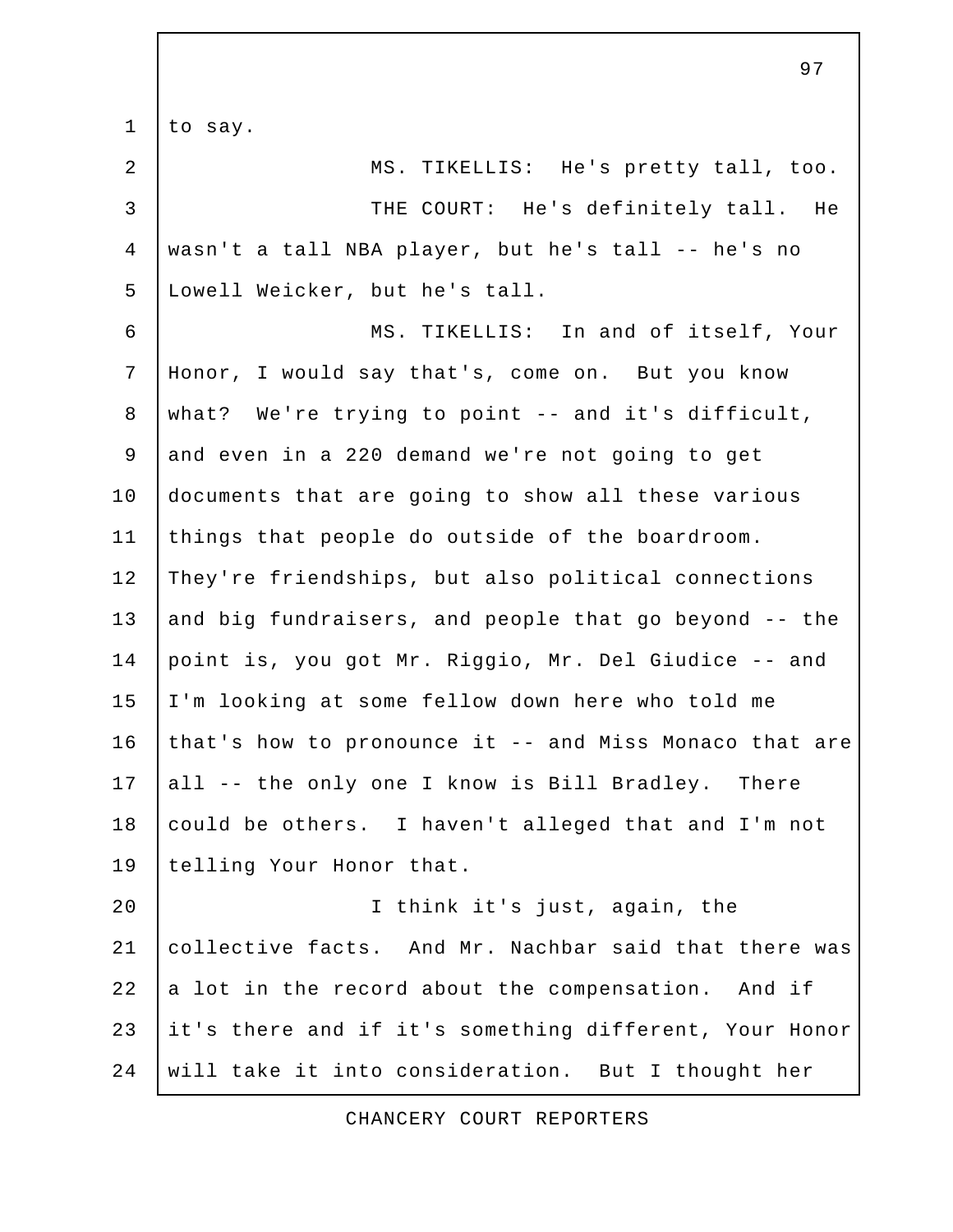1 allegations were pretty good with respect to why she 2 was an impaired member of the committee. I'm looking 3 through my notes to see if there's anything else that 4 Your Honor raised or if you want to raise. I hate to  $5$  just sit here  $-$ 

 6 THE COURT: How is this waste? Things 7 can be unfair and not waste. Waste has been basically  $8$  a transaction that no -- when you plead facts, a 9 transaction that no person acting in good faith could 10 conceive of as fair. Right? It's easy to think of a 11 person in good faith conceiving that this should be 12 done. Maybe it was too late. Maybe it should have 13 been done earlier. They should have never been 14 separate.

15 But be that as it may, sometimes 16 things come less than optimal, but they're still the 17 right thing to do under the circumstances.

18 MS. TIKELLIS: Right. I have two 19 responses to that. One goes back to the conversation  $20$  we all have been having today about the wisdom of 21 getting in and the timing of this, which seems to be 22 more to the benefit of Mr. Riggio than to 23 Barnes & Noble and the stockholders.

CHANCERY COURT REPORTERS

24 | But my second response is, as part and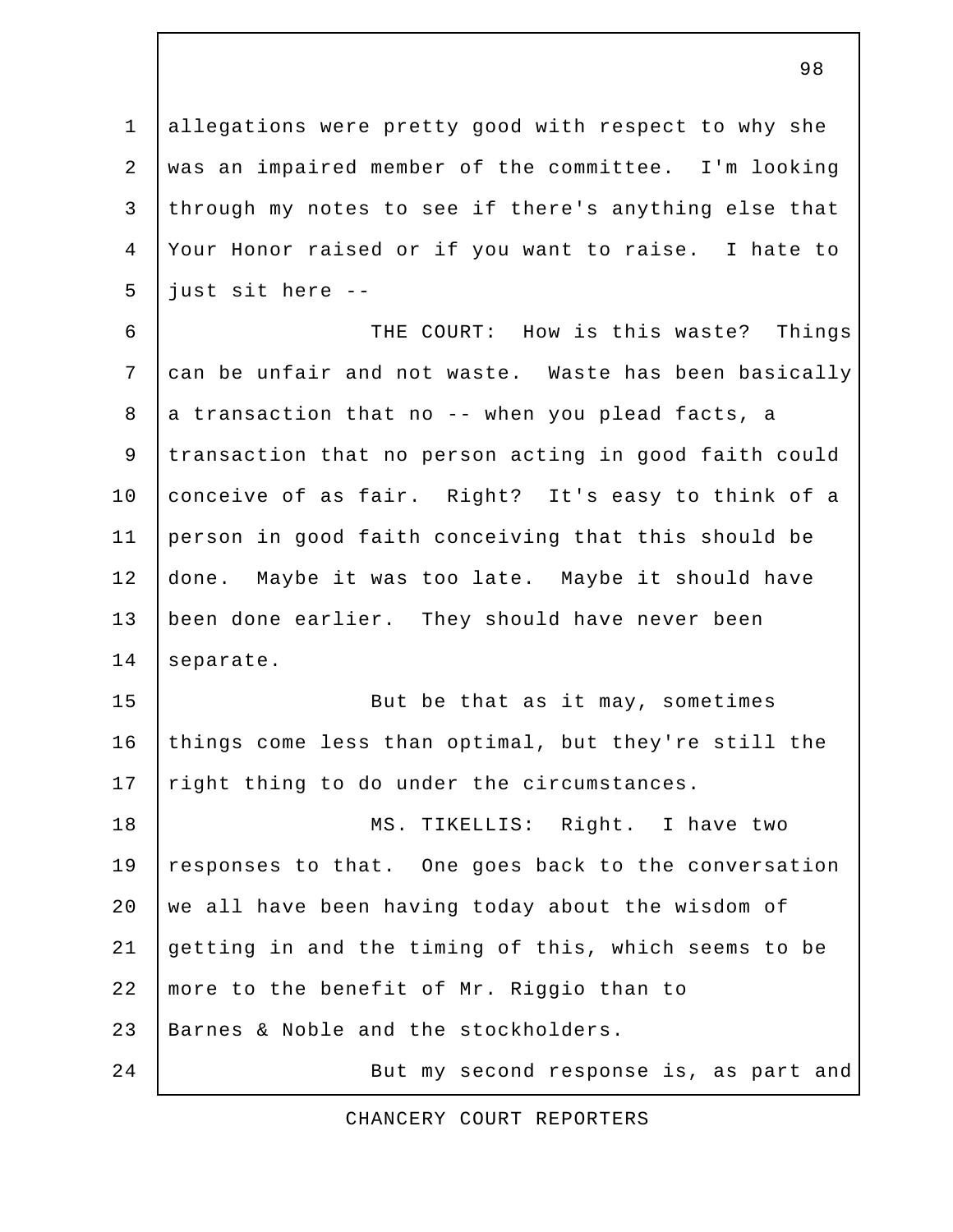1 parcel -- and I think I told Your Honor -- whether you 2 look at this price, and we don't agree or we do agree, 3 I think there is an 80 million-dollar lay on top of 4 that. And I think that component is wasteful. 5 THE COURT: You don't look at the 6 component. What you have to show is that the 7 transaction, structured as it was, with the 8 consideration coming partially in the form of cash and 9 in the note, that that is such an outrageous 10 transaction. Let's face it. No person acting in good 11 faith could conceivably sanction it as fair. 12 Where in the complaint really is there 13 any kind of pleading to that effect? I get the point. 14 What you're saying is, there's a dollop of creme 15 fraiche or the shave of truffle. And that might still 16 | be enough for an award; right? Eighty million dollars 17 is not trifle. But waste is like a hinkiness factor. 18 When you see something so ridiculous -- you don't know 19 why it's so ridiculous, but on it's face it is 20  $ridiculous -- that you get to state a claim. In mean,$ 21 it's not even clear to me why we have waste claims 22 separate from fiduciary duty claims. What is a waste 23 claim? But an example of a breach of fiduciary 24 duty -- like you did something that was wasteful of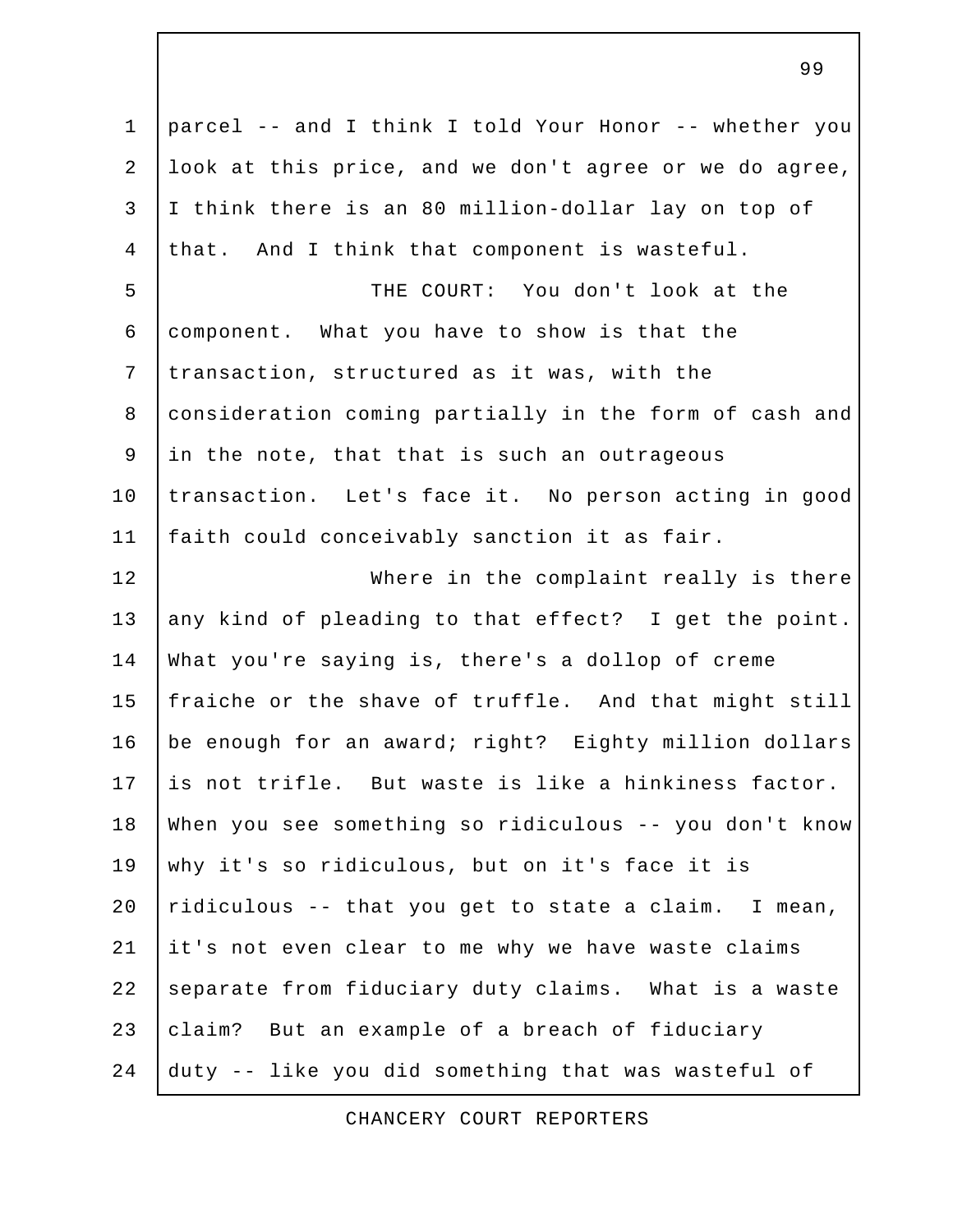1 corporate assets. Like you threw a party for the 2 CEO's nieces. Bar mitzvah, bat mitzvah. You got the 3 Flava Flav. And who is the dude who has the heart 4 problems? Bandanna man? I forget. He's one of these 5 hair rock guys. Bret Michaels. You got both of them. 6 And it cost the company \$5 million. So it's not like 7 wasteful. It's an ascetic atrocity and you did it on 8 the company dime; right? 9 | MS. TIKELLIS: To answer Your Honor's 10 question, other than the allegations we have that go 11 to unfair price, we don't have anything separate and 12 | apart that would go to waste. 13 THE COURT: Aiding and abetting. What 14 does it mean, if you are a fiduciary already and you 15 knowingly assisted in other breach of fiduciary duty? 16 Isn't it another way of saying you committed a breach 17 of fiduciary duty? 18 MS. TIKELLIS: It is. And we're not 19 pressing that count, Your Honor. 20 | THE COURT: Like unjust enrichment. 21 If it turns out that the transaction is ultimately a 22 valid business judgment, such that the contract 23 stands, how can you get a remedy for unjust enrichment 24 when the controller isn't liable for breach of the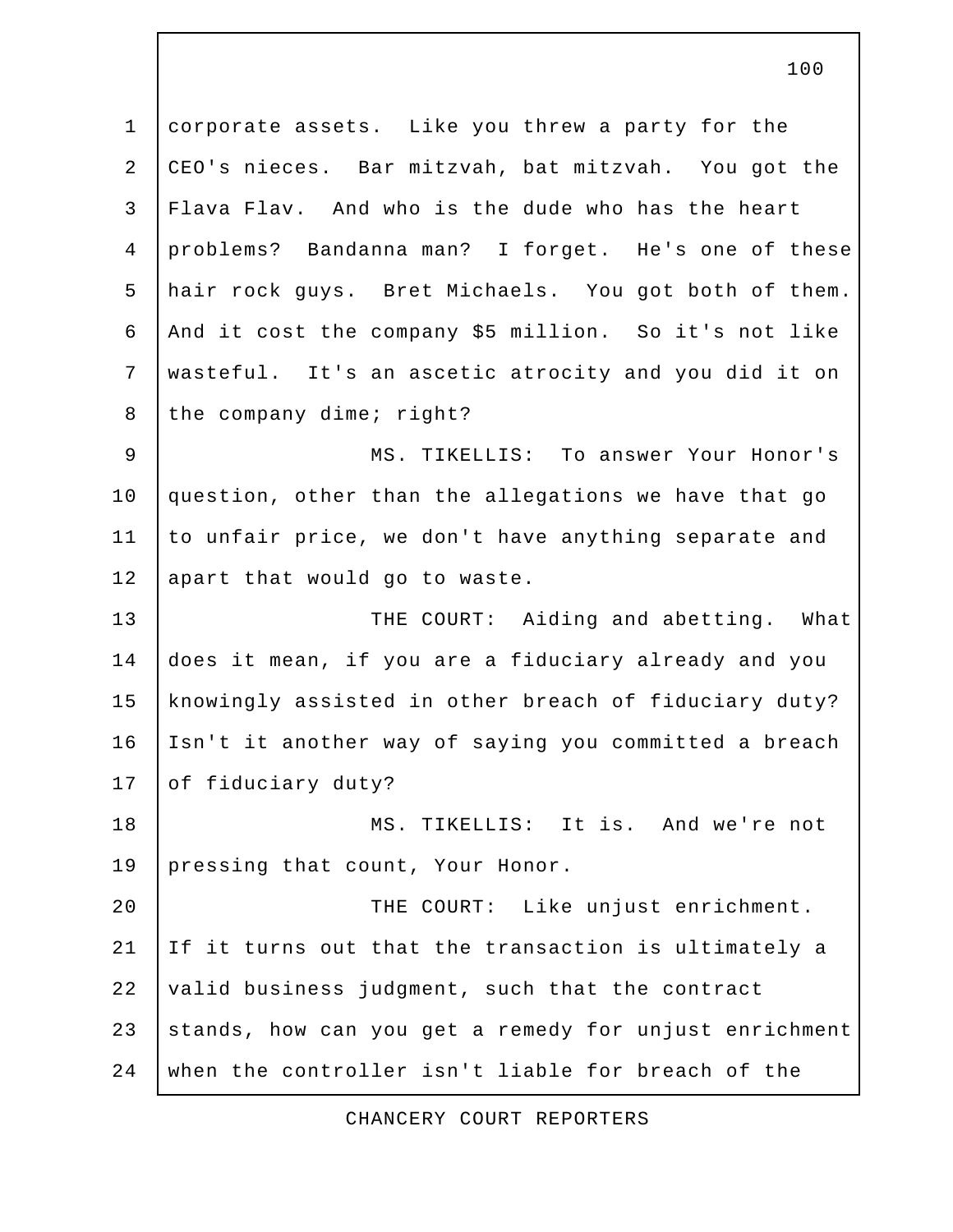1 fiduciary duty of loyalty? 2 MS. TIKELLIS: If he's not liable, you  $3$  can't. 4 THE COURT: If he's not liable then  $5$  you  $-$  6 MS. TIKELLIS: If he's not liable you 7 can, if all the other directors are also not liable. 8 THE COURT: What I'm saying is, if 9 he's not liable for breach of fiduciary duty, the 10 contract stands and you can't use unjust enrichment; 11  $right$ ? I mean, isn't the entire  $--$  isn't the whole 12 idea of the interested party being on the hook 13 essentially the way the common law corporations 14 already specifically dealt with the possibility of 15 unjust enrichment? 16 MS. TIKELLIS: In the context of 17 entire fairness? 18 I THE COURT: Yeah. 19 MS. TIKELLIS: Yeah. I think the 20 reason our thinking on the unjust enrichment that if, 21  $|$  for instance  $-$  and I don't think this is the case. 22 Your Honor found that everybody breached a duty but 23 maybe it was -- everybody breached a duty. But 24 because Mr. Riggio -- and if you follow our friend's

101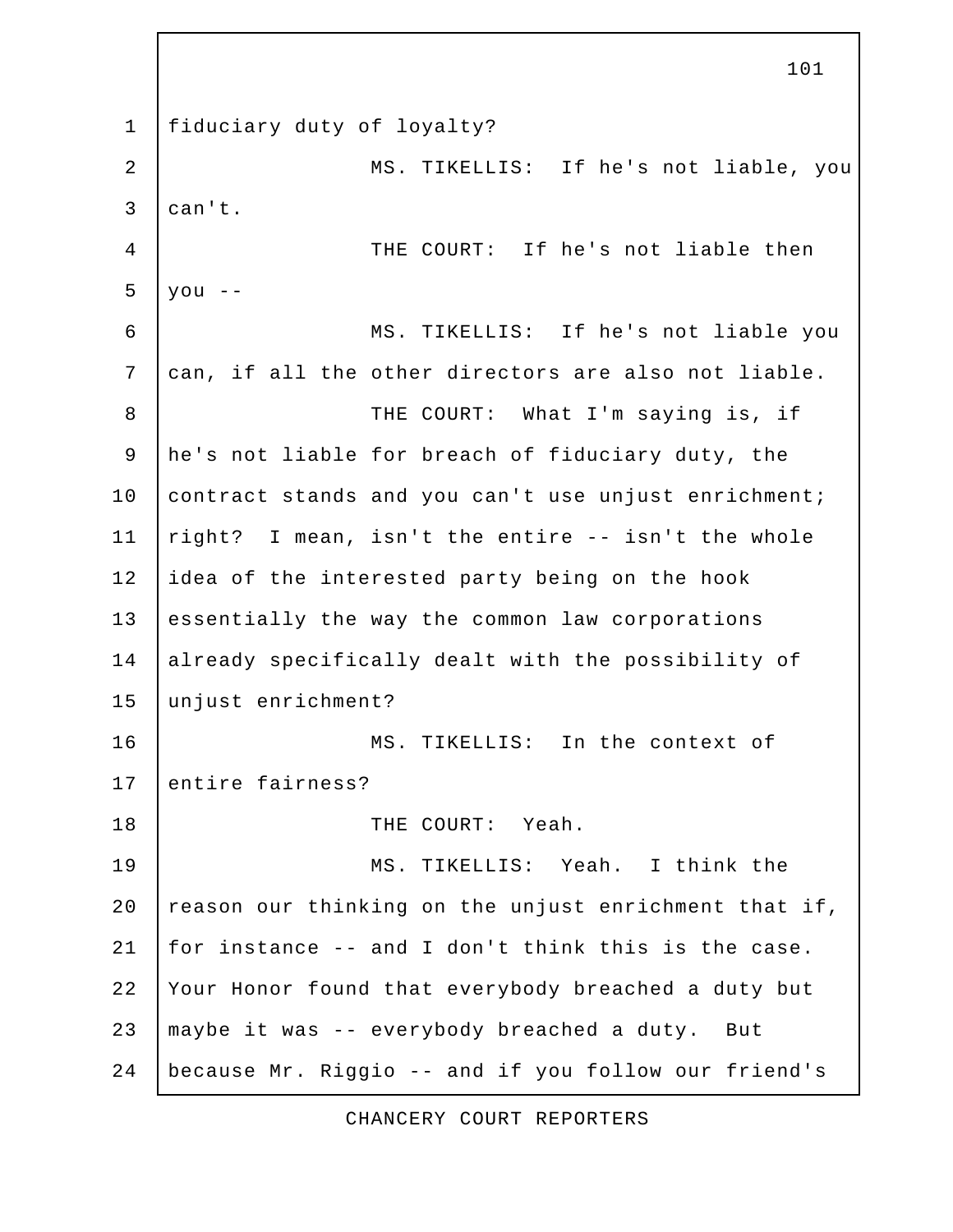1 argument here, he's off the hook because he took 2 himself out of the mix and he didn't do anything. I 3 don't believe that's the law and I don't believe 4 that's what the facts show. Then we got a problem 5 because he's got the goods. How do we get them back? 6 | THE COURT: How about Steve Riggio. 7 What did he do? What did Steve do? He already has to 8 be the younger brother, and that's a hard enough role 9 in life. And now you want to hold him liable when he 10 abstained? You don't have any allegations of him 11 injecting himself in this to put pressure on the 12 committee or anything like that, do you? 13 MS. TIKELLIS: We don't have 14 allegations that he's put pressure or interfered. I 15 think, probably a fair reading of the allegations is, 16 he excepted himself. He abdicated. He didn't join 17 in. 18 | THE COURT: You don't plead in those 19 terms an abdication claim; right? 20 MS. TIKELLIS: No. And we don't have 21  $|a|$  specific fact against him that he interfered, unlike 22 Mr. Riggio who, as Your Honor noted, you change hats. 23 He goes from one side to the other side, and he's the 24 negotiator for Barnes & Noble College.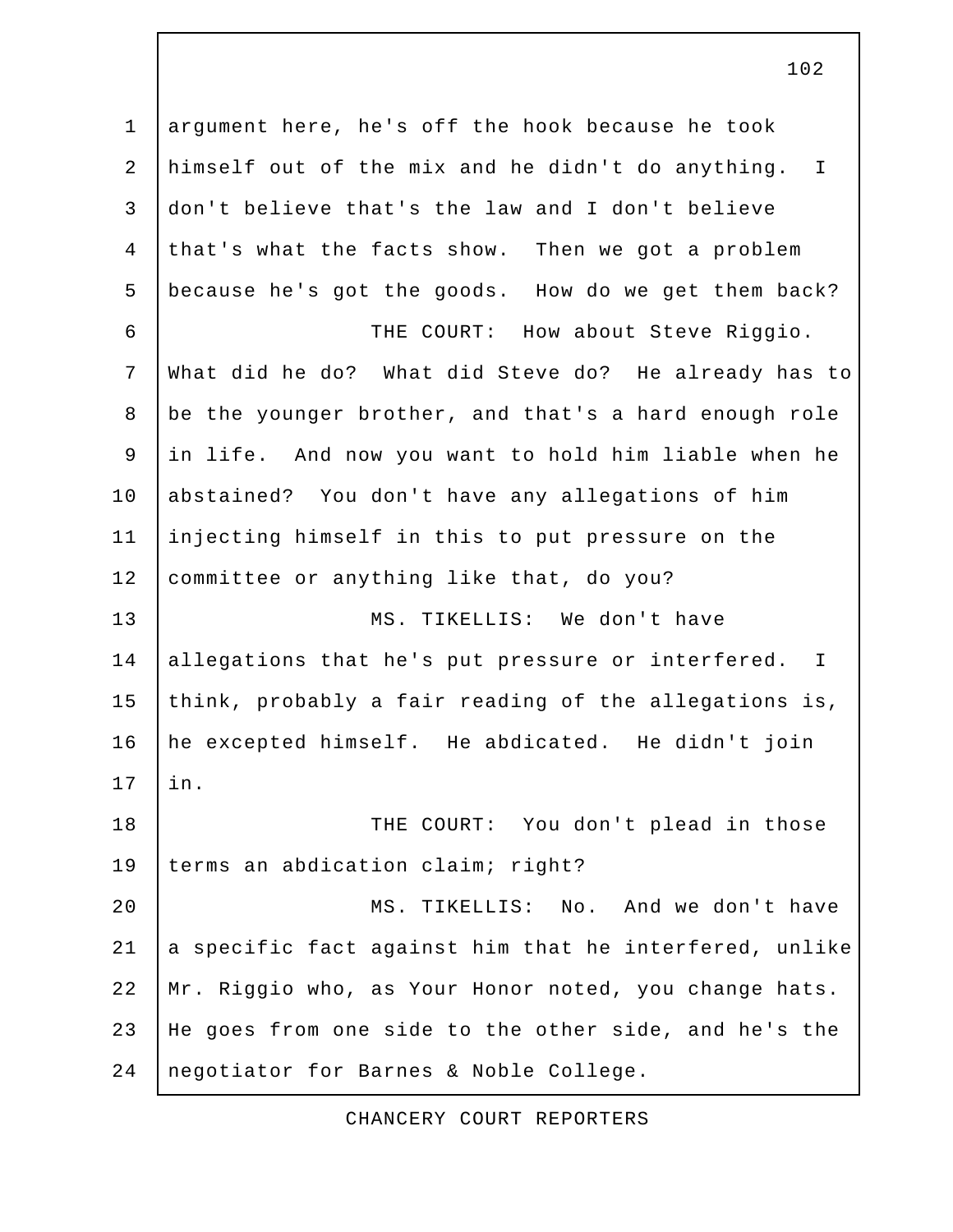1 | THE COURT: And Zilavy? Is it Zilavy, 2 Zilavy? 3 | MS. TIKELLIS: We do not have any 4 direct allegations of wrongdoing. 5 | THE COURT: Actually now have links 6 where you can get the transcript and it will have 7 links of select audio highlights. 8 | MS. TIKELLIS: Now, he will -- 9 Mr. Zilvay, I mean -- he's a director of 10 Barnes & Noble and he also stood to profit and benefit 11 | from the  $-$ -12 | THE COURT: Am I to infer -- you're 13 suggesting in the complaint that he was part of the 14 bonus pool? 15 | MS. TIKELLIS: Yes. Yes. 16 | THE COURT: Why is this -- why would I 17 Lynch this situation? 18 | MS. TIKELLIS: Pardon me? 19 THE COURT: Why would I Kahn v. Lynch 20 the world? Is it your position that every transaction 21 with someone who is a controlling stockholder is under 22 the Lynch standard, and therefore you can't ever get a 23  $clain$  dismissed at the pleading stage because, even if 24 you used the majority of the minority vote, plus a

103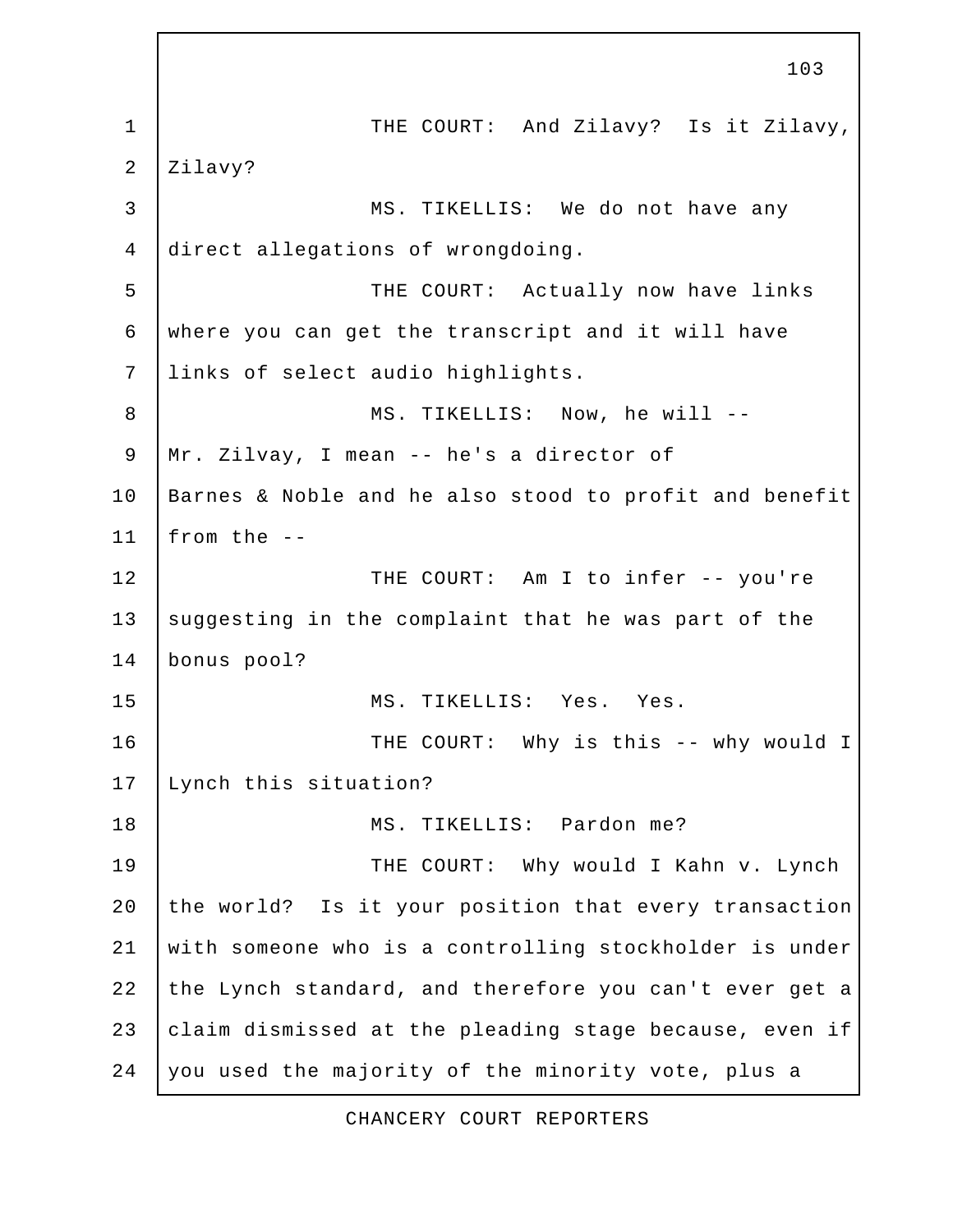1 | special committee of Warren Buffett, Bill Gates and 2 the reincarnation of Gandhi, that that wouldn't work? 3 MS. TIKELLIS: I think -- one thing I 4 want to put on the record. I don't think we ever 5 said, and certainly didn't intend to say, that just 6 because we're saying entire fairness applies that all 7 of a sudden, poof, we get to live, and, poof, demand 8 is excused. We're not saying that. We know we need 9 to show. If entire fairness is going to apply, and I 10 think it can apply, and the Chancellor applied it 11 | recently in a case, Monroe versus Carlson, and that 12 was not a squeeze-out, I think that's precedent for 13 applying it in this purchase of an asset -- a 14 substantial asset. We pled our unfair dealing. We 15 pled our unfair -- 16 | THE COURT: That's what I was going to 17  $\vert$  say. Is it that the entire fairness standard -- I 18 guess the Supreme Court has used the ab initio word. 19 I call it from the get-go. That's more a Mayberry 20 R.F.D. version of it. If it's an interested 21 situation, and even on it's face it looks like a 22 majority of the people who approved are independent, 23 if the plaintiff can plead facts which suggest that 24 the independent approval process is tainted, then that

CHANCERY COURT REPORTERS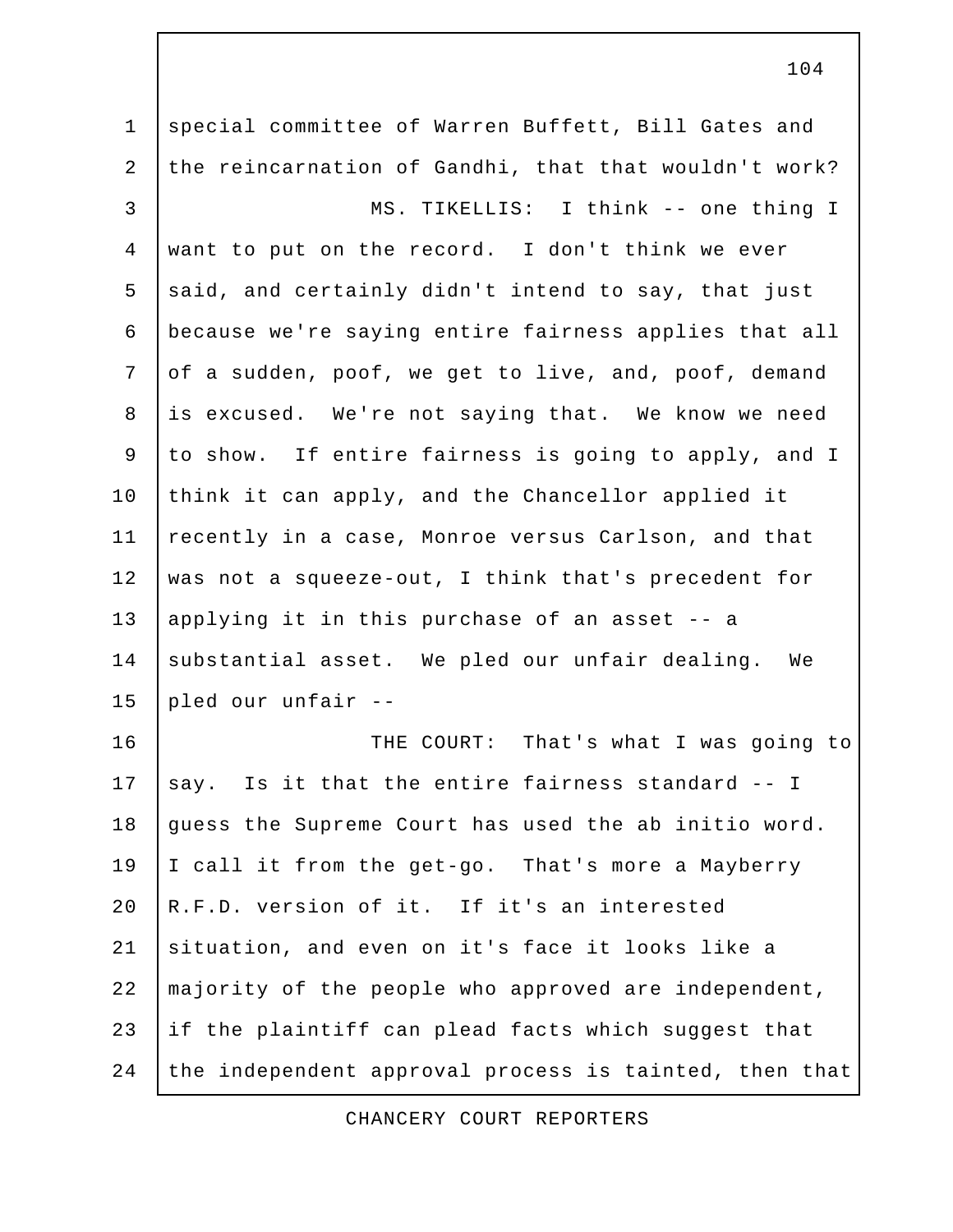1 can invoke the entire fairness standard, particularly 2 under -- when you get to this Technicolor doctrine, 3 even in a situation where there's nobody conflicted, 4 it says you don't have to plead damages. If you prove 5 a breach, there's some sort of burden to show no 6 damages. In a situation with a controller or another 7 interested party, if you plead that the approval 8 process, which would invoke the business judgment 9 standard, is tainted, then the entire fairness 10 standard can come into play. Is that what you're 11 | suggesting? 12 MS. TIKELLIS: Yes. 13 THE COURT: That means that Lynch 14 doesn't apply. What I mean is, that's not a formal 15 invocation of Lynch. Lynch says from the get-go, or 16 ab initio, in a particular context, the entire 17 fairness rubric is the rubric. And even if you have 18 both cleansing mechanisms together -- the committee 19 and the vote  $-$ - you still don't leave the land of 20 entire fairness. And if the plaintiffs show 21 | substantively that the transaction is mispriced, then 22 they win, which means that's why no one's ever -- I 23 know there's an academic -- she wrote something about 24 how every one of you in the Delaware bar for a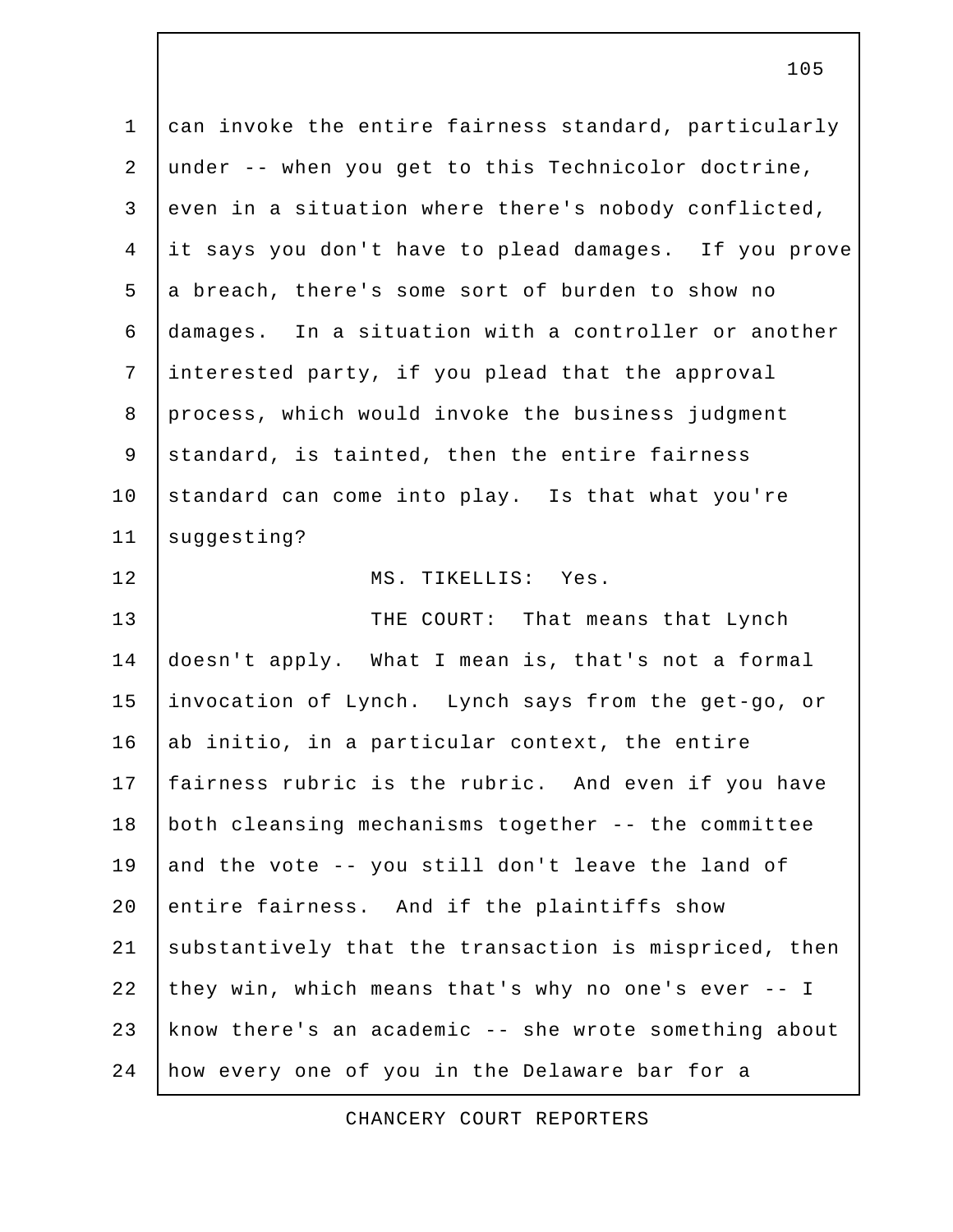1 generation missed the meaning of Lynch and that 2 Morris Nichols and Richards Layton and Potter Anderson 3 have had low hanging dismissal to be picked by their 4 out-of-town counsel and themselves in Lynch cases and 5 have just failed to recognize that they could just 6 smack these things out under  $12(b)(6)$  so easily. I 7 don't really think that's the case. I think people 8 read the case. Look, wait a minute, if all we get is 9 a burden shift from a preponderance standard, we're 10 still in fairness land and courts can't at the 11 complaint stage deal with fairness. You're not saying 12 we're in that rubric, or are you pushing that point? 13 | Essentially, whenever you have someone 14 called a controlling stockholder, it does not matter 15 what the transaction is. It could be simply the use 16 of the company car. It could be anything like that. 17 You could have -- you start with entire fairness and 18 you end with a fairness of inquiry. It's just a 19 question of who has the burden and it's never a 20 question of the business judgment rule applying. 21 | MS. TIKELLIS: No, I'm not saying 22 that. I don't think you can build in that kind of a 23 blanket rule. As Your Honor said today several 24 times -- and I agree -- texture is really what we're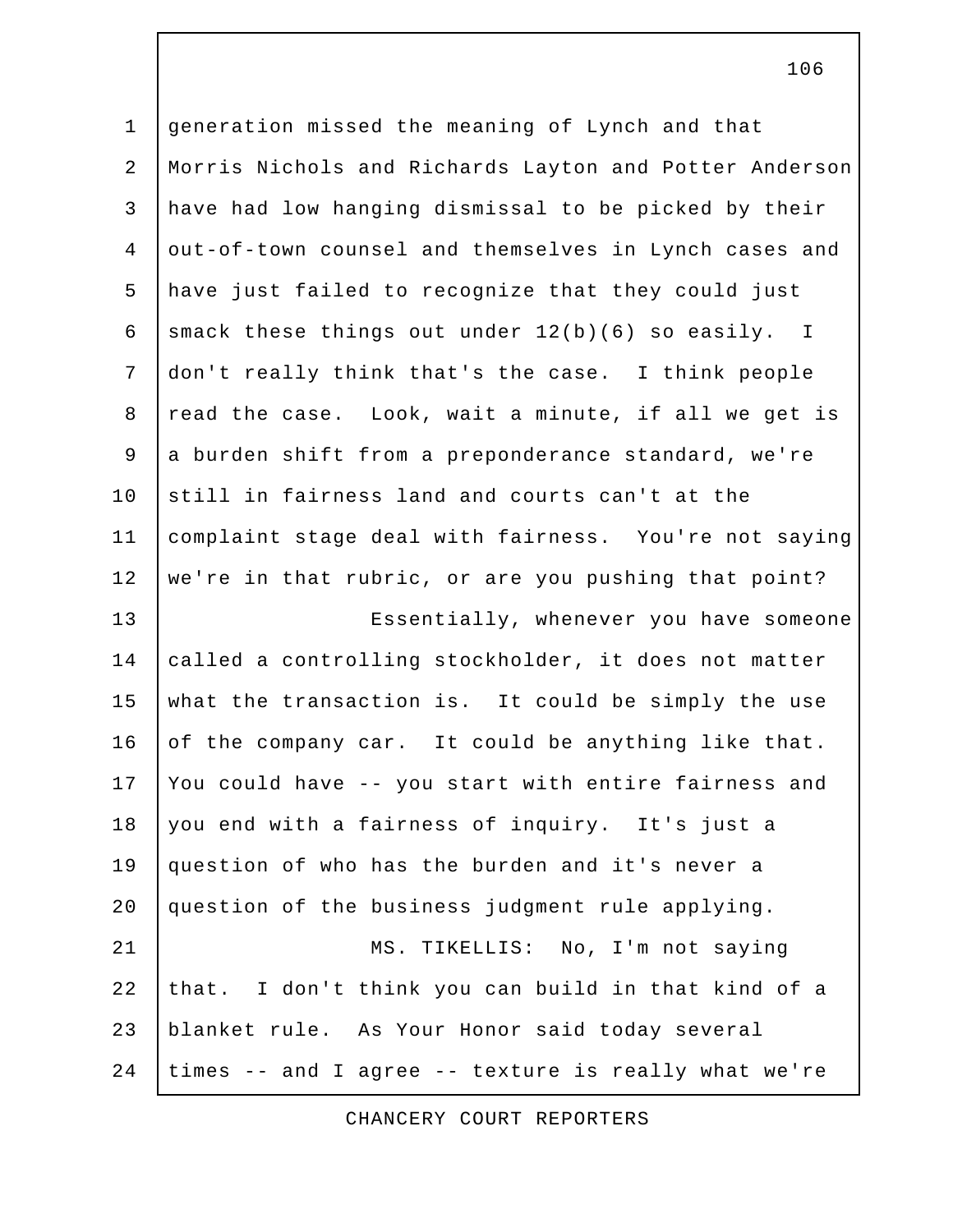1 looking at in a lot of these factual situations. 2 | THE COURT: Do you have anything else? 3 | MS. TIKELLIS: Nothing, if Your Honor 4 has nothing more. 5 Supersman Line The COURT: Mr. Nachbar. 6 MR. NACHBAR: Just very briefly a 7 couple of discrete points. 8 Your Honor asked about fairness and is 9 the transaction fair. On this record it is. We've 10 got low multiples. I didn't hear plaintiffs  $-$ -11 | THE COURT: Where does the complaint 12 say it's a multiple? 13 MR. NACHBAR: It incorporates the 14 Credit Suisse report which says it's a low multiple. 15 I didn't hear plaintiffs say anything to the contrary. 16 THE COURT: If I incorporate the 17 Credit Suisse report, it said this is a dumb, bad 18 deal. 19 | MR. NACHBAR: It does say that. 20 THE COURT: If I incorporate it, how 21 does it help you? 22 MR. NACHBAR: Because that's a 23 business judgment that people are entitled to make 24 about whether, in the long run, this is strategically

107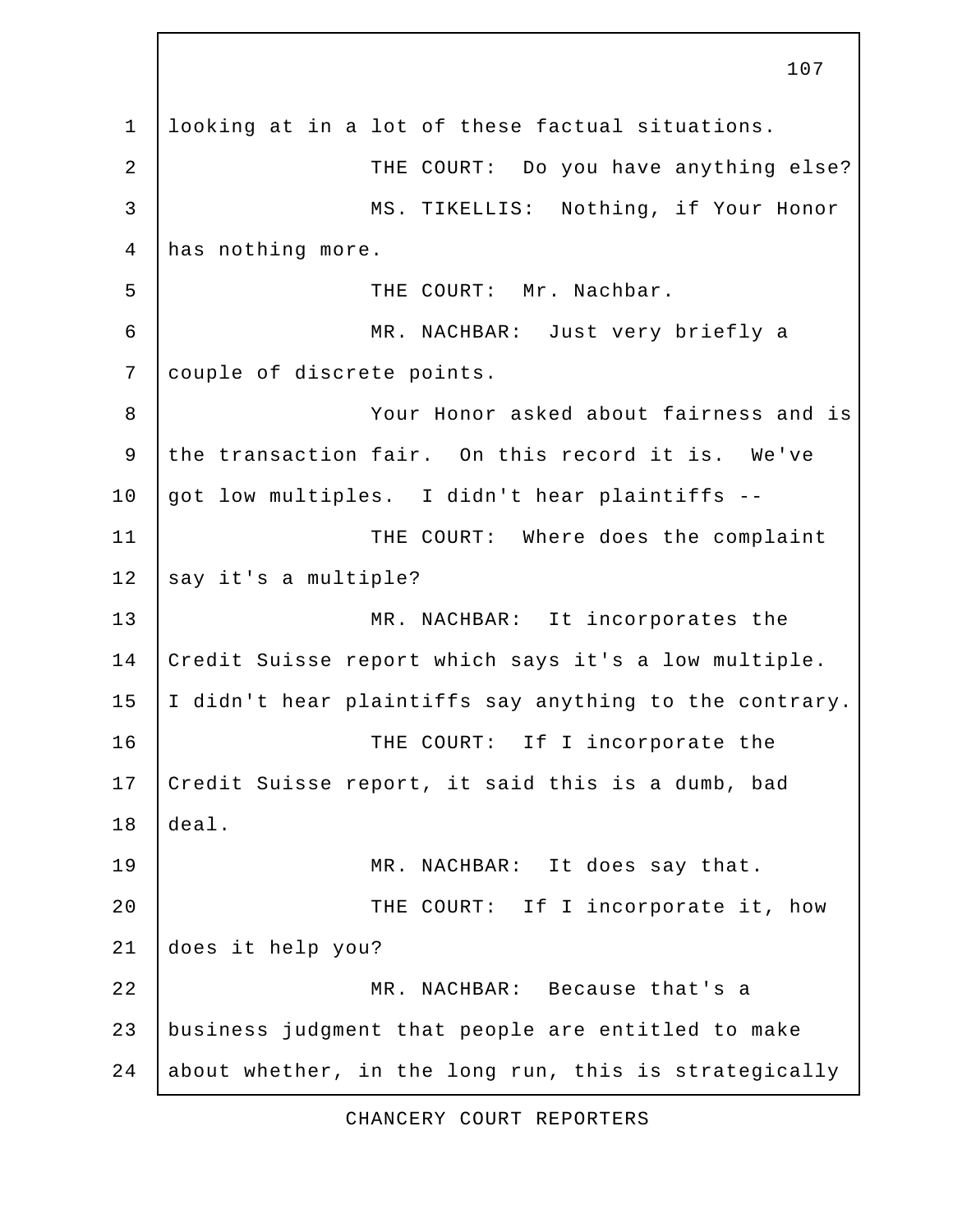1 good or strategically bad. It's not a high price. 2 It's a low price. Credit Suisse says that and says 3 that in words of one syllable.

 4 THE COURT: We also note that 5 Len Riggio has had good timing on past purchases and 6 his decision to sell the College Bookstores here has 7 to raise a red flag. He had kept the College 8 Bookstores private until now. At a time when it cuts 9 Mr. Riggio's exposure by about half, it doubles the 10 technology exposure for the rest of BKS stockholders. 11 MR. NACHBAR: Sure. That's their view 12 of the strategic -- the long-term strategic benefit or 13 detriment.

14 THE COURT: I think it's an 15 understated way of saying I think it's the kind of 16 smelly deal that is so strategically fallen, that it 17 seems to be the product of Len Riggio trying to 18 diversify his wealth profile by sloughing off 19 Bookstores on to the public company, over which he 20 maintains a good amount of control, at a time when 21 it's favorable for him to do so, and that it increases 22 the risk profile for the public company in a big way 23 that seems to be difficult to rationally understand. 24 | MR. NACHBAR: Again, it's a question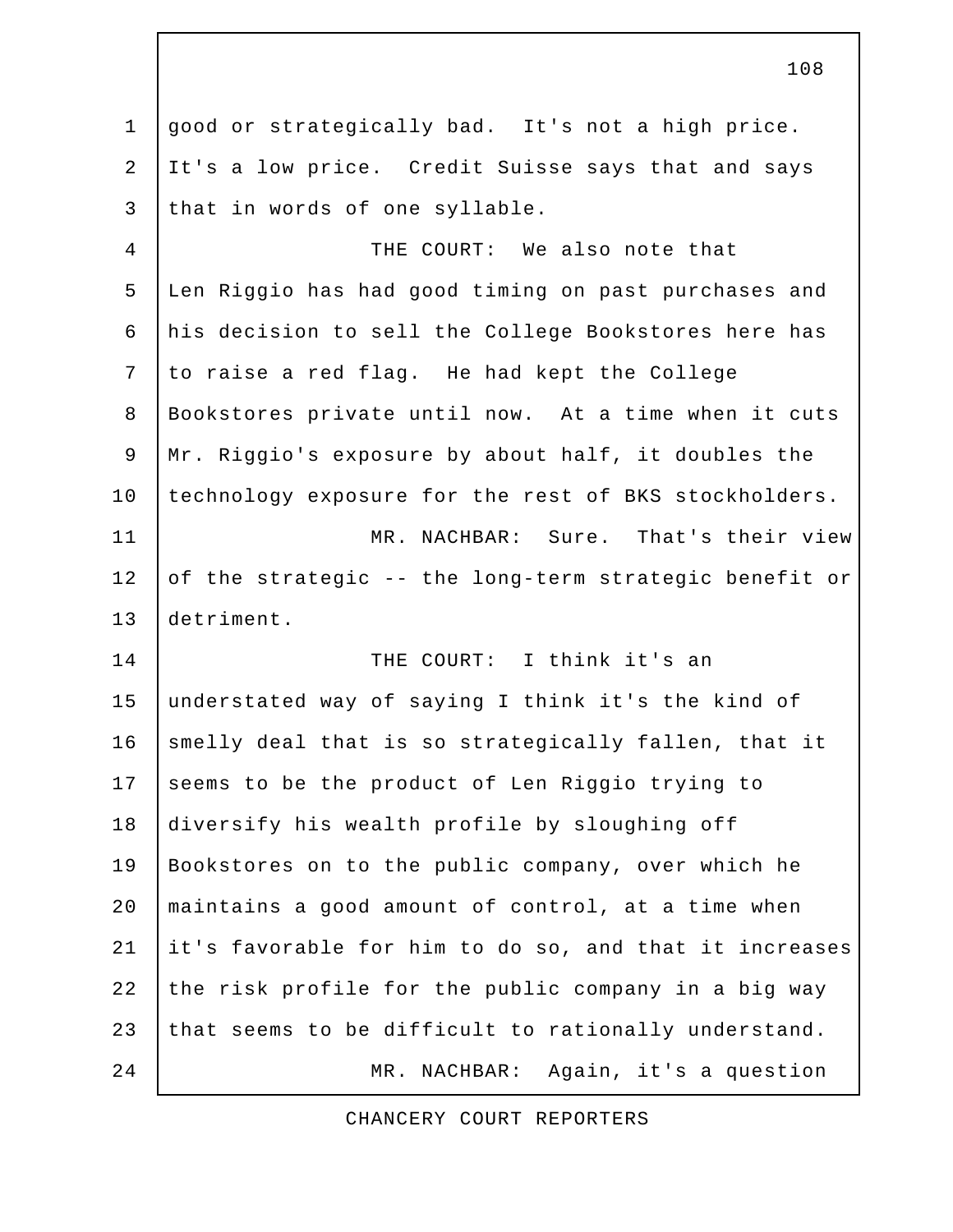1 of price. If they had paid a dollar for it, we 2 wouldn't be having this discussion. 3 THE COURT: You can buy a lot of 4 things. I'm sure you can buy -- at fair market value 5 you could have bought horse-drawn carts in 1912. But 6 if you were Ford Motor Company and you bought at fair 7 value the leading cart manufacturer and it turned out 8 to be owned by Henry Ford, that people might think 9 that that's odd; right? Buying pong, I'm sure, has 10 some fair value to it. But it may not make any sense; 11 right? 12 MR. NACHBAR: Again, it's a question 13 of price. I mean, there are a lot of people --14 THE COURT: Unlike the paradynamic 15 business judgment rule case, we can ignore the reality 16 of the conflict of interest. I mean, I get the 17 business judgment rule. I agree, it's cool. I would 18 hate to be a judge in a world without it because it 19 would be crazy to sit around and like fault people at 20 Coca-Cola because they did the New Coke. This would 21 be crazy. 22 | Cn the other hand, if they did the New 23 Coke and it turned out that the CEO had come up with 24 some idea and had patented the name New Coke and sold

CHANCERY COURT REPORTERS

109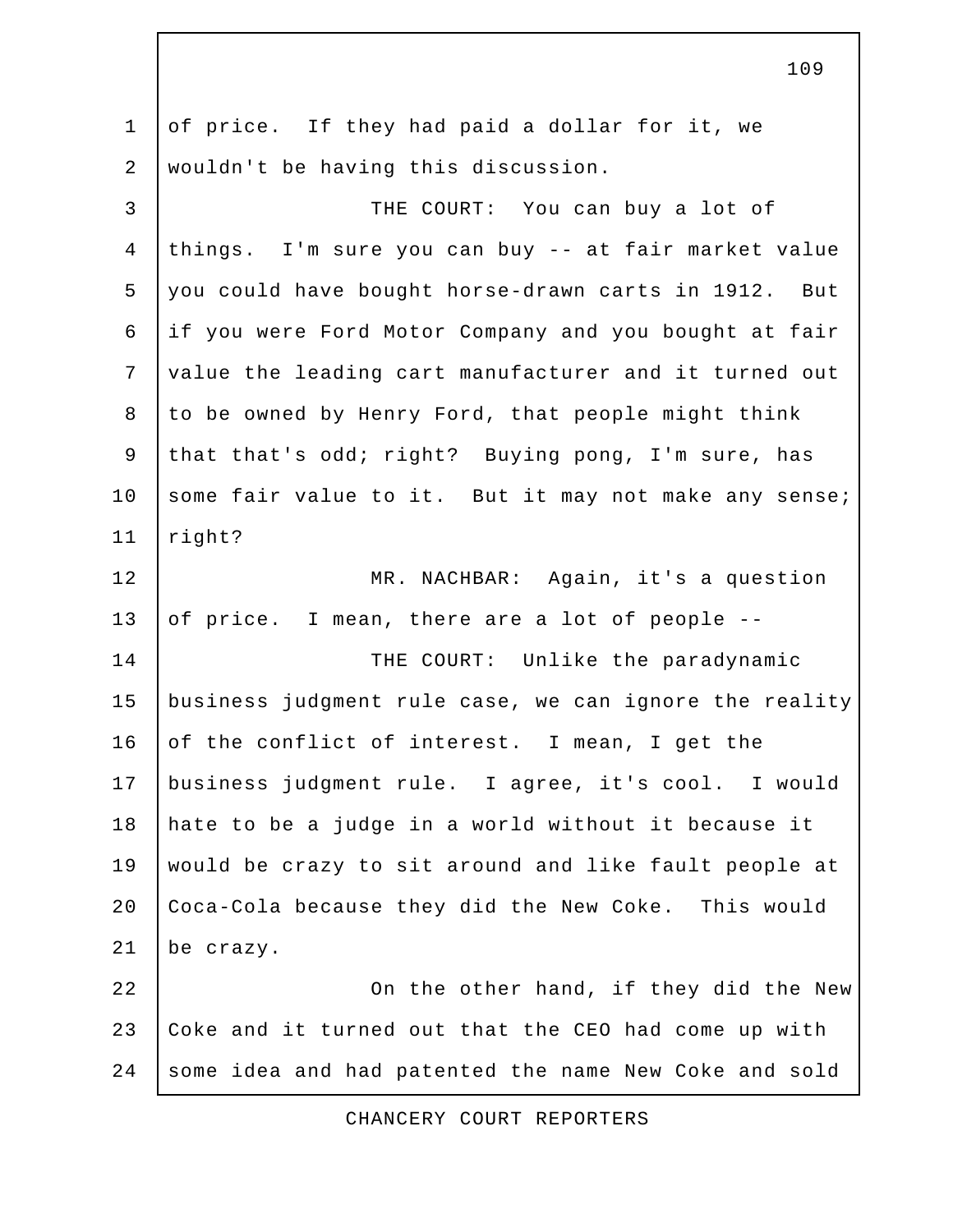1 it to the board, I think that would be seen as a 2 different situation; right? 3 MR. NACHBAR: Yes. But on the 4 fairness of price, Your Honor asked about the record. 5 Again, these are low multiples. That's undisputed. 6 The plaintiffs don't contend otherwise. The 7 transaction is significantly accretive. That's an 8 undisputed objective fact. 9 | Finally, there's a financial advisor 10 who gave financial advice. It's an independent 11 advisor. This isn't McMillan where, you know, 12 Len Riggio went out and lined up the financial advisor 13 or hired them, interfered with them, spoke to them. 14 None of those allegations exist. And they gave a 15 fairness opinion. And directors are entitled to rely 16 on that. So there is absolutely nothing in this  $17$  record to indicate that the price was unfair. 18 Should you be in this business? 19 THE COURT: How about the note 20 allegation? 21 | MR. NACHBAR: I was going to get to 22 that next. Thank you. 23 That I find to be extremely curious. 24 Again, we've got a record on that. It's Exhibit 5 to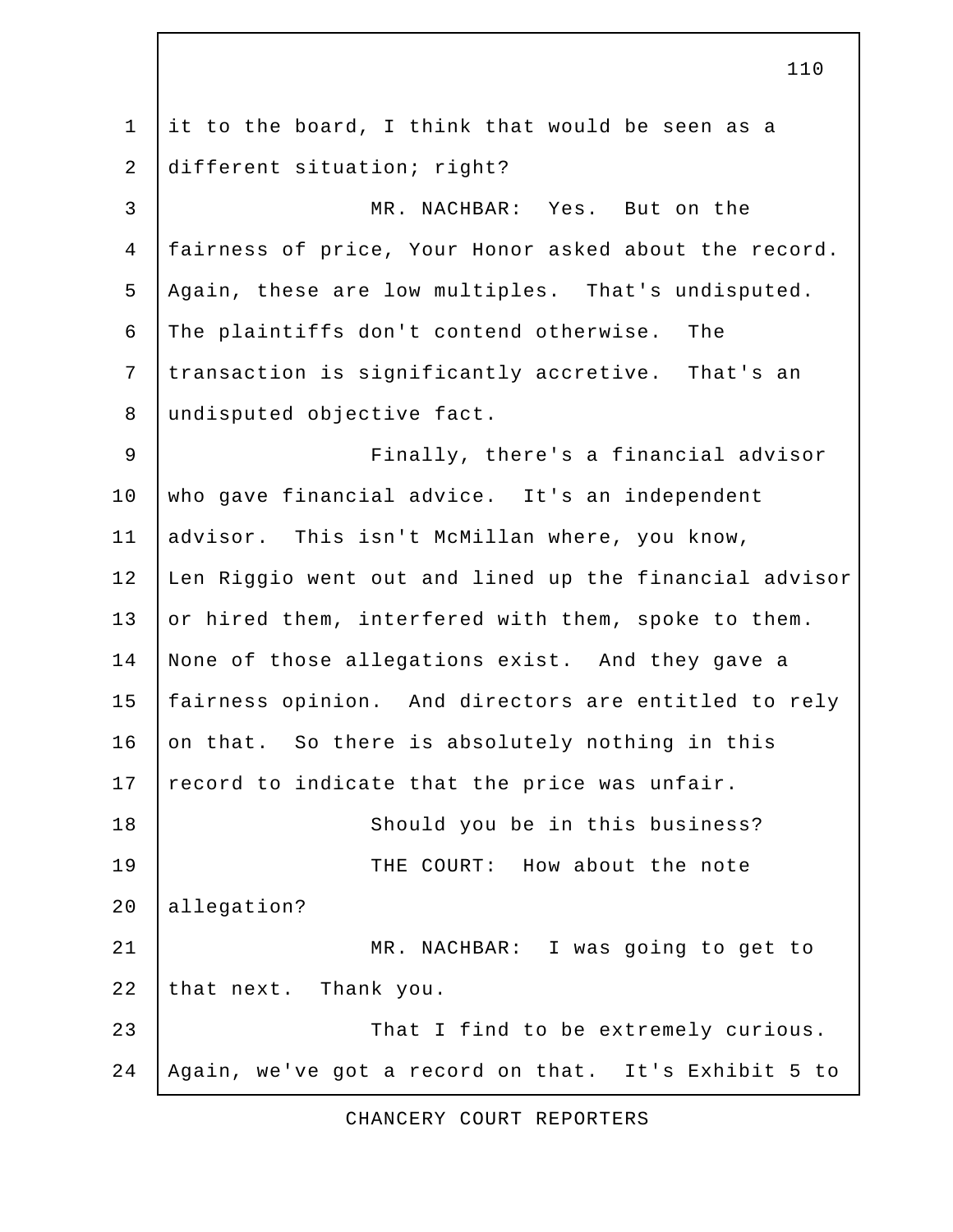1 the Waesco affidavit. We've got -- 2 | THE COURT: This is incorporated in 3 the complaint? 4 MR. NACHBAR: It is. 5 THE COURT: How? 6 MR. NACHBAR: It's minutes that are 7 referred to in the complaint. 8 | THE COURT: For this purpose? 9 MR. NACHBAR: For the purpose of 10 talking about what the board did and when it did it. 11 Yes. So it's part of it. The plaintiffs haven't 12 challenged any aspect of the Waesco affidavit or its 13 exhibits. And we were very careful to only put in 14 things that were expressly referenced in the 15 complaint. 16 | Rage four talks about Mr. Steinman, 17 who I believe is Greenhill, right at the bottom, 18 "Mr. Steinman then discussed the committee -- with the 19 Committee Greenhill's view of current market interest 20 rates and other financial terms for similar debt. He 21 noted, in Greenhill's view, that the 8% and 12% 22 interest rates used in Greenhill's presentation to the 23 Committee were materially lower than the interest 24 rates that the Company would have to pay if it issued

111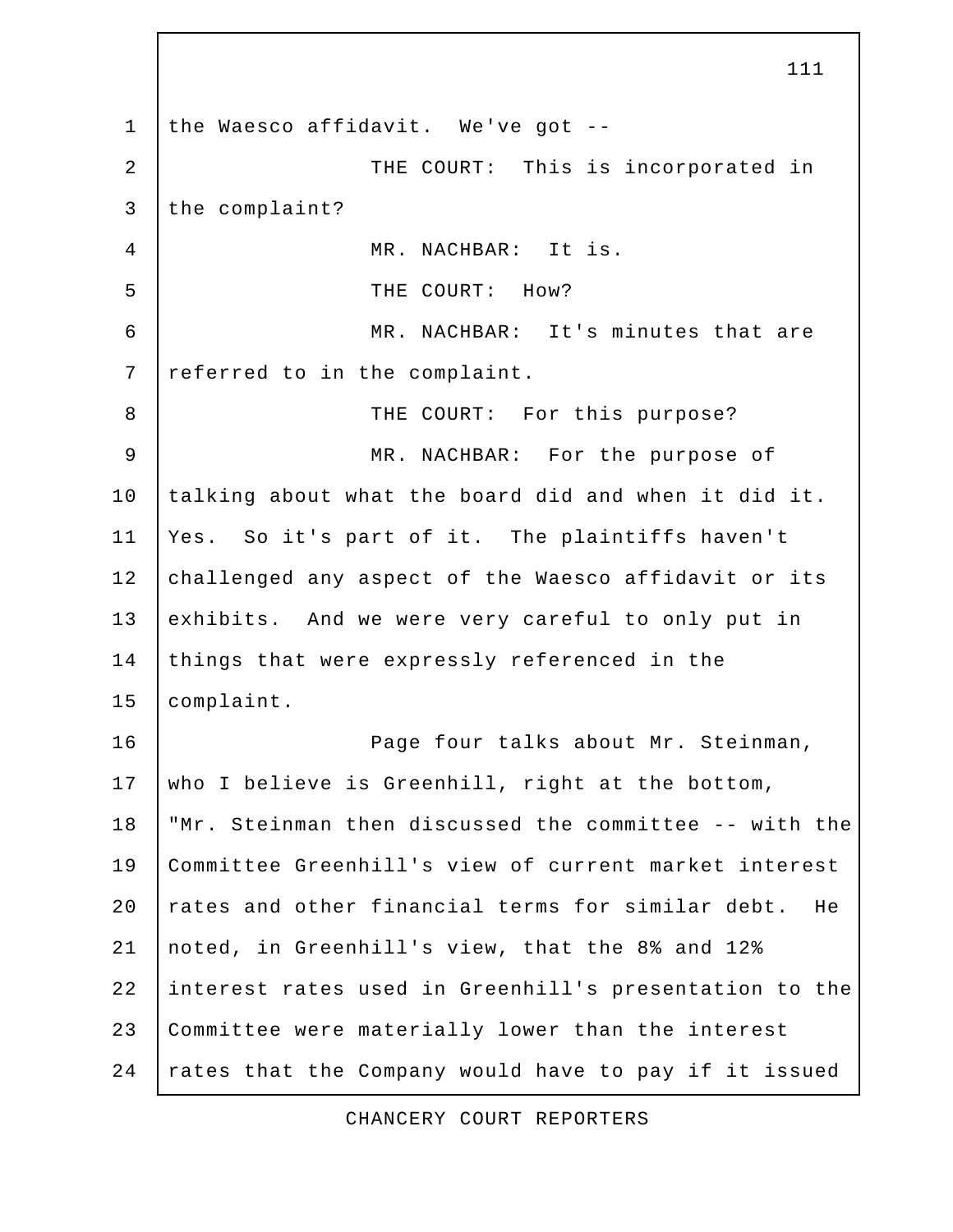1 senior and subordinated debt respectively to third 2 parties in the current environment." 3 Okay. That's the financial advice 4 they got. 5 | THE COURT: Where is that incorporated 6 into the complaint? 7 MR. NACHBAR: We can find it. 8 THE COURT: I don't think it is. A 9 key paragraph of the complaint is 50 or 51 amended. 10 It says they had a revolving credit line with an 11 interest rate currently less than 5 percent and 12 already had a revolver lower than that. 13 MR. NACHBAR: Sure. They could have 14 drawn down their entire credit line and could have 15 been left with no credit line and no cushion. Those 16 are business judgments that people make. 17 Moreover, Riggio didn't want the 18 | notes. Again, the record is undisputed. 19 THE COURT: It's not a record. I 20 mean, it's not. 21 | MR. NACHBAR: Okay. The complaint. 22 | THE COURT: I understand this 23 doctrine. I mean, we've been very assiduous, I think, 24 about looking at the entire things of disclosure

112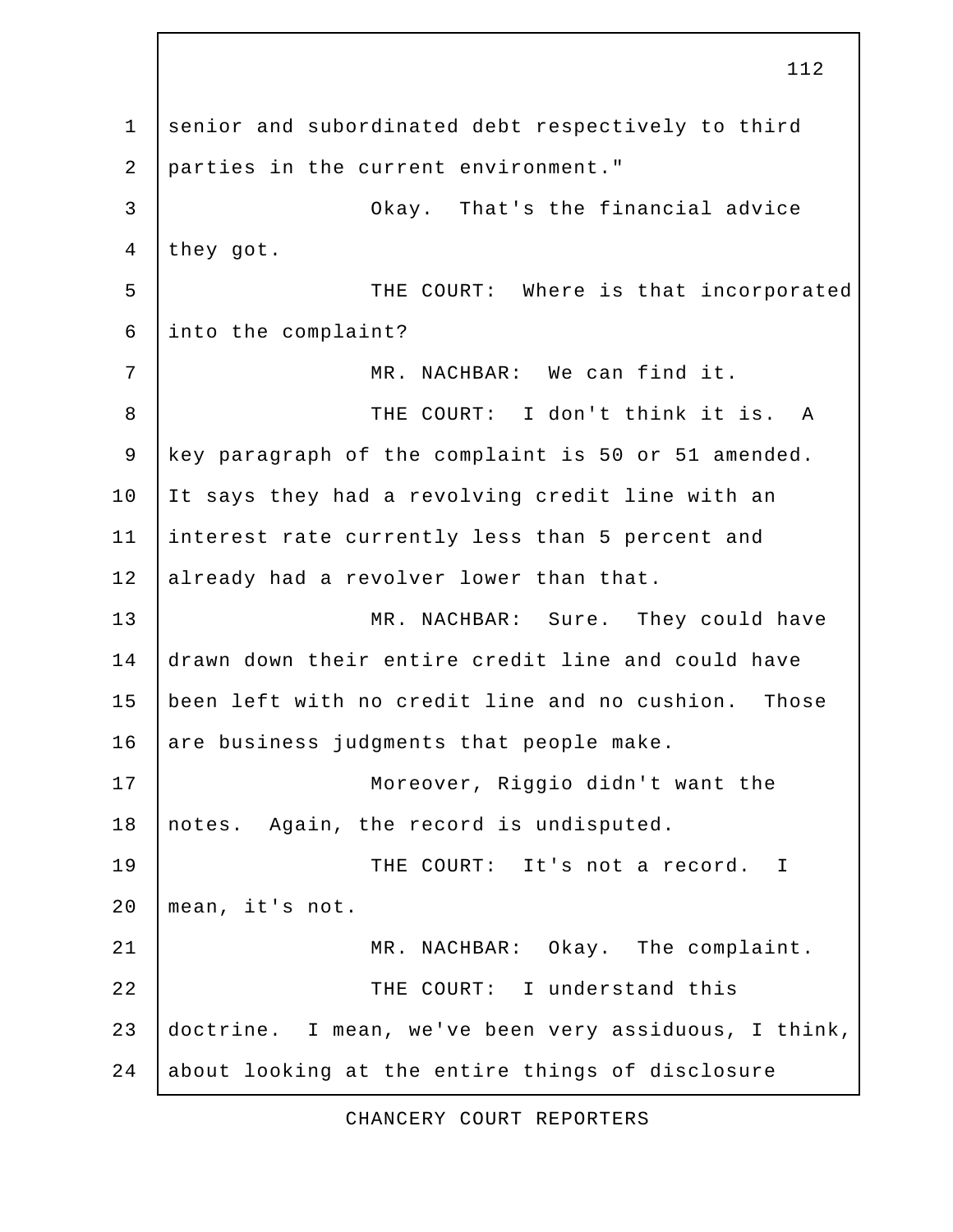1 claims and how you're characterizing documents. The 2 Supreme Court's admonished us about how we use things 3 outside the record. You know, I've been submitted 4 about 400, 500 pages of stuff. I'm supposed to now go 5 back and say these minutes are right and the complaint 6 that pleads that this is above what they could have 7 got out of it is just wrong? 8 MR. NACHBAR: No. But the plaintiffs 9 can't have it both ways. They can't make a 10 Section 220 demand, get minutes that say there was a 11 fairness opinion, and then plead that there was no 12 fairness opinion. 13 THE COURT: Well, they didn't plead 14 that there was no fairness opinion. 15 MR. NACHBAR: I understand that. But 16 they pled, for instance, that these notes were, you 17 know, an outrageous giveaway to Mr. Riggio, 18 essentially. Well, the fact of the matter is, they 19 were on interest terms that were better than the 20 company could have gotten from a third-party. And the 21 other minutes that they also incorporate show that 22 Riggio didn't want the notes. He wanted cash. You 23 know, if this is -- you know, cash is king. People 24 want cash for obvious reasons.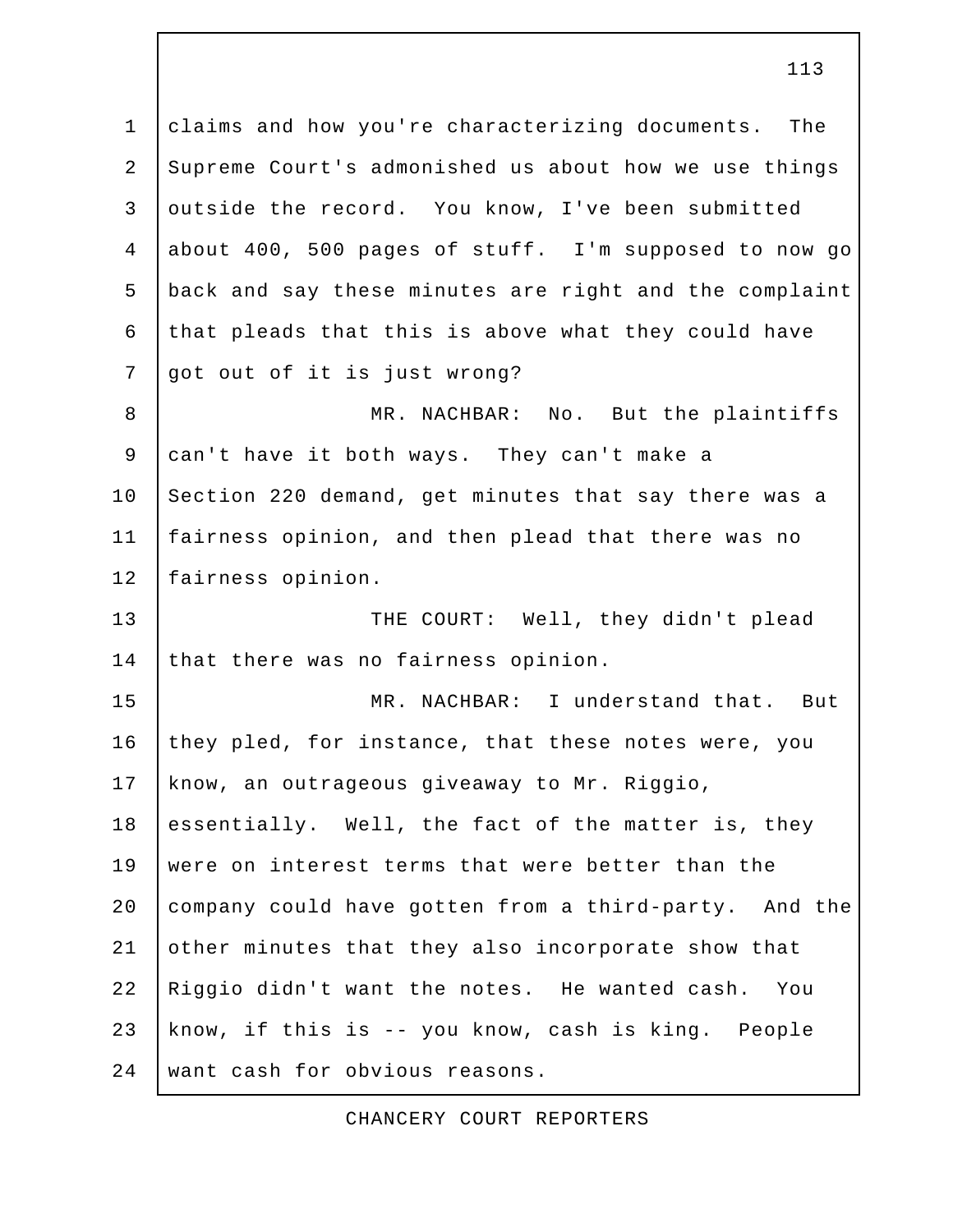1 | And what he wanted was \$470 million of 2 cash and \$150 million of notes. I think he would take 3 all cash if he could get it. And that was bargained 4 for. The company said, "More notes, less cash." So I 5 don't understand how that could possibly be pled to be 6 a giveaway to Mr. Riggio. It's a giveaway that 7 Mr. Riggio didn't want. 8 THE COURT: Now I have to get into the 9 ask of Riggio? 10 | MR. NACHBAR: Well, I think --11 | THE COURT: How can I do that? 12 MR. NACHBAR: I think, if the 13 plaintiffs are going to plead that these notes were a 14 giveaway to Mr. Riggio, I think the Court can take 15 cognizance of the very documents that they put before 16 the Court that they incorporated in their complaint 17 that show objectively that Mr. Riggio was asking for 18 less notes and more cash. The allegation is, you 19 should have paid cash. And by paying notes instead of 20 cash, you gave him an extra \$80 million. It's 21 \$80 million he didn't want. He didn't ask for it. He 22 asked for the opposite. 23 **THE COURT:** And where is this 24 | specifically incorporated?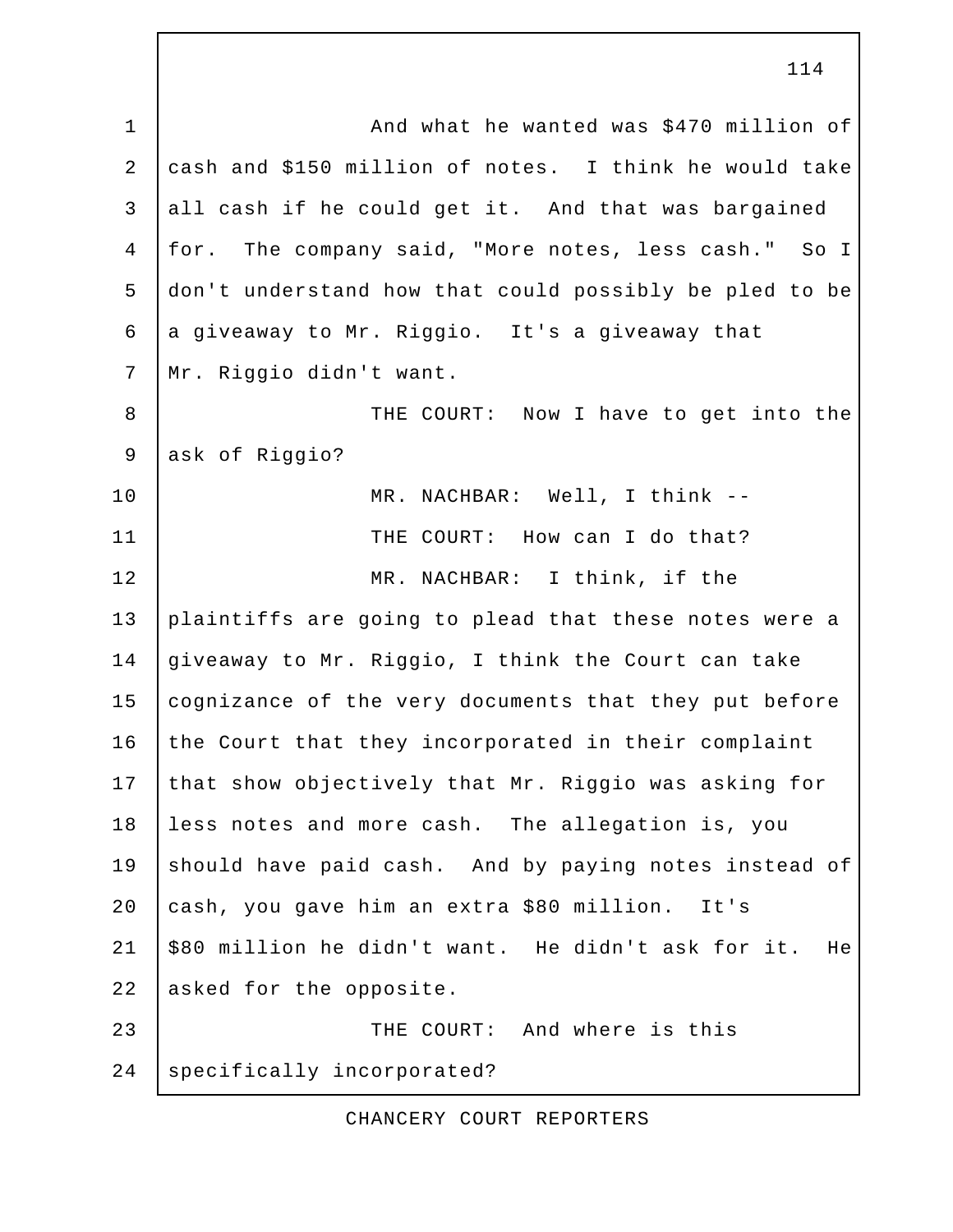1 | MR. NACHBAR: Again --2 | THE COURT: On this point? 3 MR. NACHBAR: We can get that to you. 4 I don't have that at my fingertips because it wasn't 5 challenged by the other side. We can get it. It's in 6 the complaint. We wouldn't have put it in the 7 affidavit otherwise. 8 | THE COURT: I know it's probably 9 referenced in the complaint -- the document -- but 10 that is not  $-$ - I don't believe they were relying upon 11 this document -- that their allegation is lifted from 12 this document. 13 MR. NACHBAR: Again, they referenced 14 things about the meeting at which  $-$ -15 THE COURT: Didn't they also say, for 16 example, you could have given him stock; right? 17 MR. NACHBAR: They did say that. 18 | THE COURT: The reason they didn't do 19 that is they didn't want to invoke Revlon duties;  $20$  right? 21 | MR. NACHBAR: I don't know. They say 22 he's already a controlling stockholder. 23 THE COURT: We went through that 24 before.

115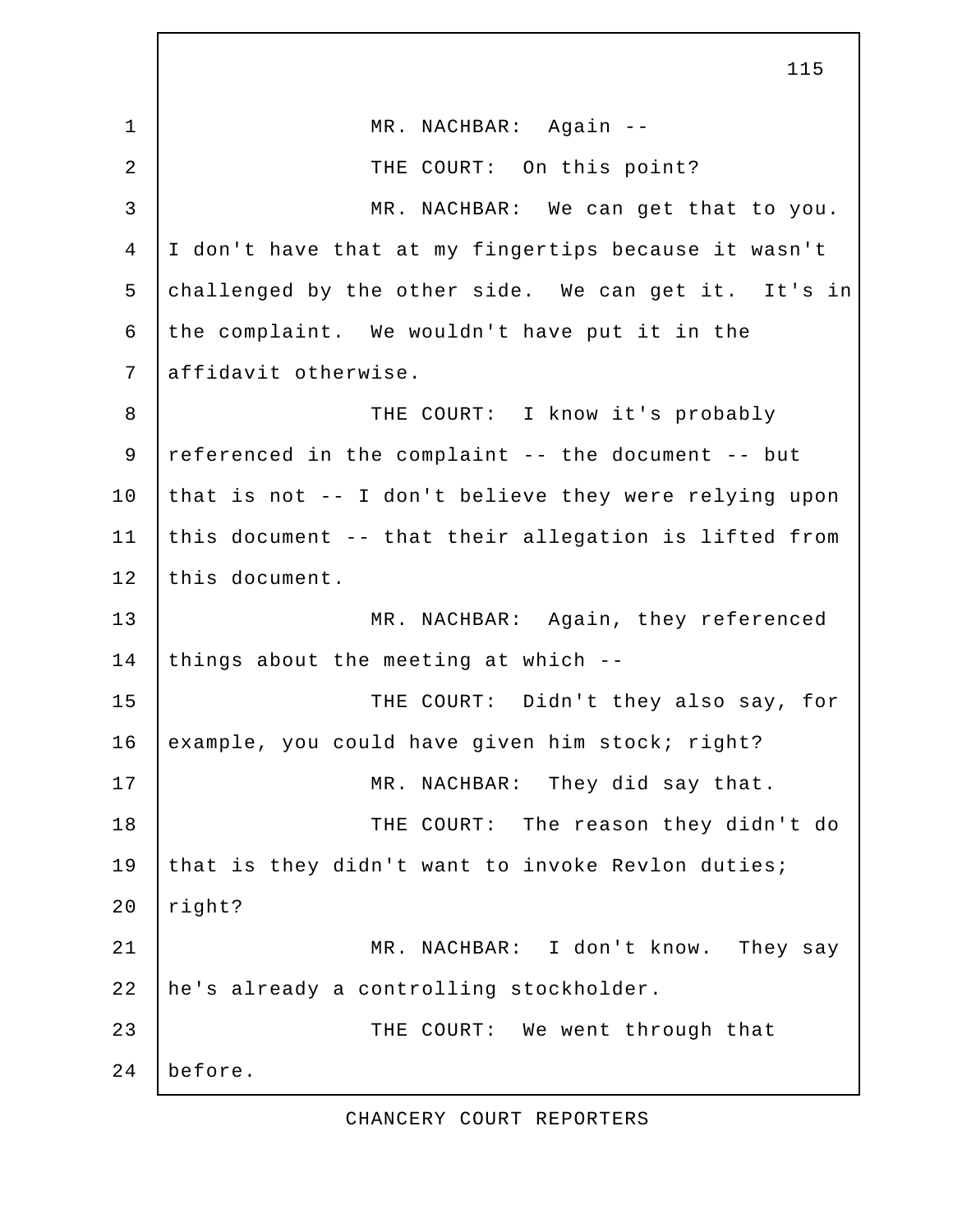|                | 116                                                    |
|----------------|--------------------------------------------------------|
| $\mathbf{1}$   | MR. NACHBAR: Right. Again, I'm not                     |
| $\overline{2}$ | sure how you can have it both ways.                    |
| $\mathsf{3}$   | THE COURT: You can. In a world                         |
| $\overline{4}$ | where -- again, we're not in second grade math.        |
| 5              | MR. NACHBAR: Right. Well, there is                     |
| 6              | just no basis for the allegation that the notes were   |
| $7\phantom{.}$ | somehow a benefit to Mr. Riggio and the objective      |
| $\,8\,$        | facts that the plaintiffs themselves have put before   |
| 9              | the Court show it was a detriment. It's something      |
| 10             | that he bargained not to have.                         |
| 11             | The last point I would like to address                 |
| 12             | very briefly is the "why now" point. As Your Honor     |
| 13             | pointed out in the press release, this was said to     |
| 14             | be -- at least what the press release shows -- a long  |
| 15             | desired combination. But what made it, in addition to  |
| 16             | the just general need to diversify that the company    |
| 17             | perceived, there's another factor that I -- that is in |
| 18             | the press release I should have said on the opening,   |
| 19             | and, that is, that these companies were beginning to   |
| 20             | compete in a way that they hadn't previously.          |
| 21             | The bookstore -- the bricks and mortar                 |
| 22             | store on the college campus -- doesn't really compete  |
| 23             | with the bricks and mortar store in the shopping mall. |
| 24             | Once you get into a world of e-commerce, and you're    |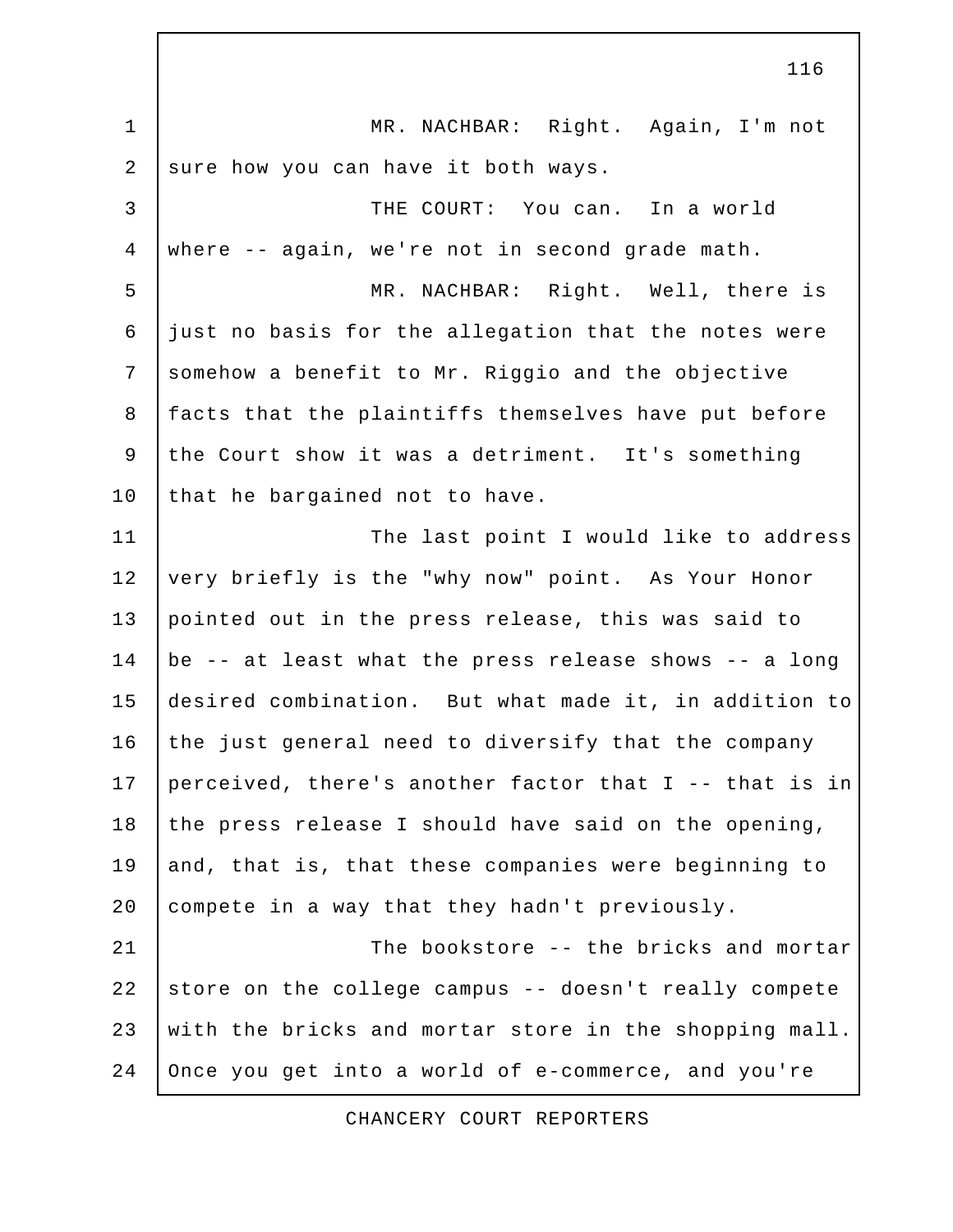1 talking about web sites, the College Booksellers 2 website competes directly with the Barnes & Noble 3 website. And so what I think was perceived over time 4 was, as more and more of the sales took place over the 5 Internet and through e-commerce, there was more and 6 more direct competition between the two companies, in  $7$  a way that historically hadn't been the case. 8 | THE COURT: They do compete. The 9 | reality is, you probably wouldn't open a 10 Barnes & Noble retail store for the public company in 11 West Philly because, if Barnes & Noble is running the 12 Penn bookstore, you probably wouldn't do that; right? 13 MR. NACHBAR: I'm not sure about that. 14 I think they sell very -- to some extent different 15 things. They serve different markets. 16 | THE COURT: I said in West Philly. 17 Why would you do it within five blocks when you can 18 get -- you know, if you're hungry for prose, my sense 19 is you can get them both. If you're hungry for a 20 latte poured in a book store, you can get them in 21 both; right? Can you get the Nook in both? 22 MR. NACHBAR: But if you're hungry for 23 Judith Krantz or somebody, you might get that at one 24 and not the other.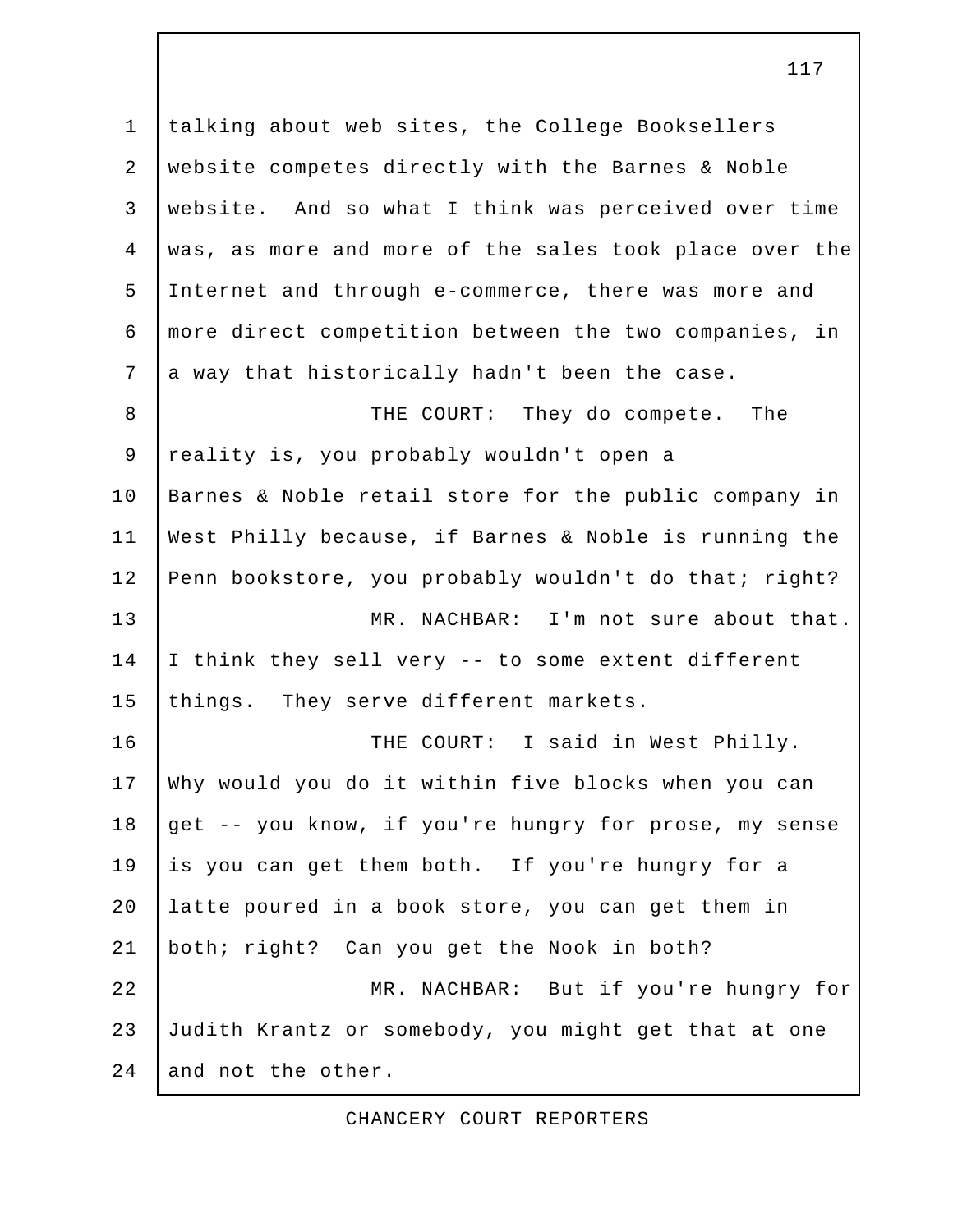118 1 | THE COURT: Sadly, College Bookstores 2 are not entirely high-minded. 3 MR. NACHBAR: But I think, if you 4 looked at the inventory and you went through the 5 shelves of a Barnes & Noble at the shopping mall and 6 the Barnes & Noble at University of Pennsylvania, I 7 would certainly hope they would be different. And 8 they are different  $-$ 9 | THE COURT: At certain schools they 10 sell beer bongs. 11 | MR. NACHBAR: Yes, I'm sure they do. 12 | A lot of campuses are contained. West Philly is an 13 exception. Most college campuses aren't quite like 14 Penn's. 15 | But when you get into e-commerce --16 THE COURT: This would be a good 17 opportunity. I pointed out to Mr. Nachbar and his 18 adversary in another case, Mr. Heyman, that TV shows 19 come up, perhaps as you get a Community episode on 20 Thursday night, about a Barnes & Noble college 21 bookstore at the Community campus, if you've seen 22 that. But we had a Kentucky Fried Chicken case and I 23 was watching -- it was Community. And they had a show  $24$  about -- the whole theme was about competing with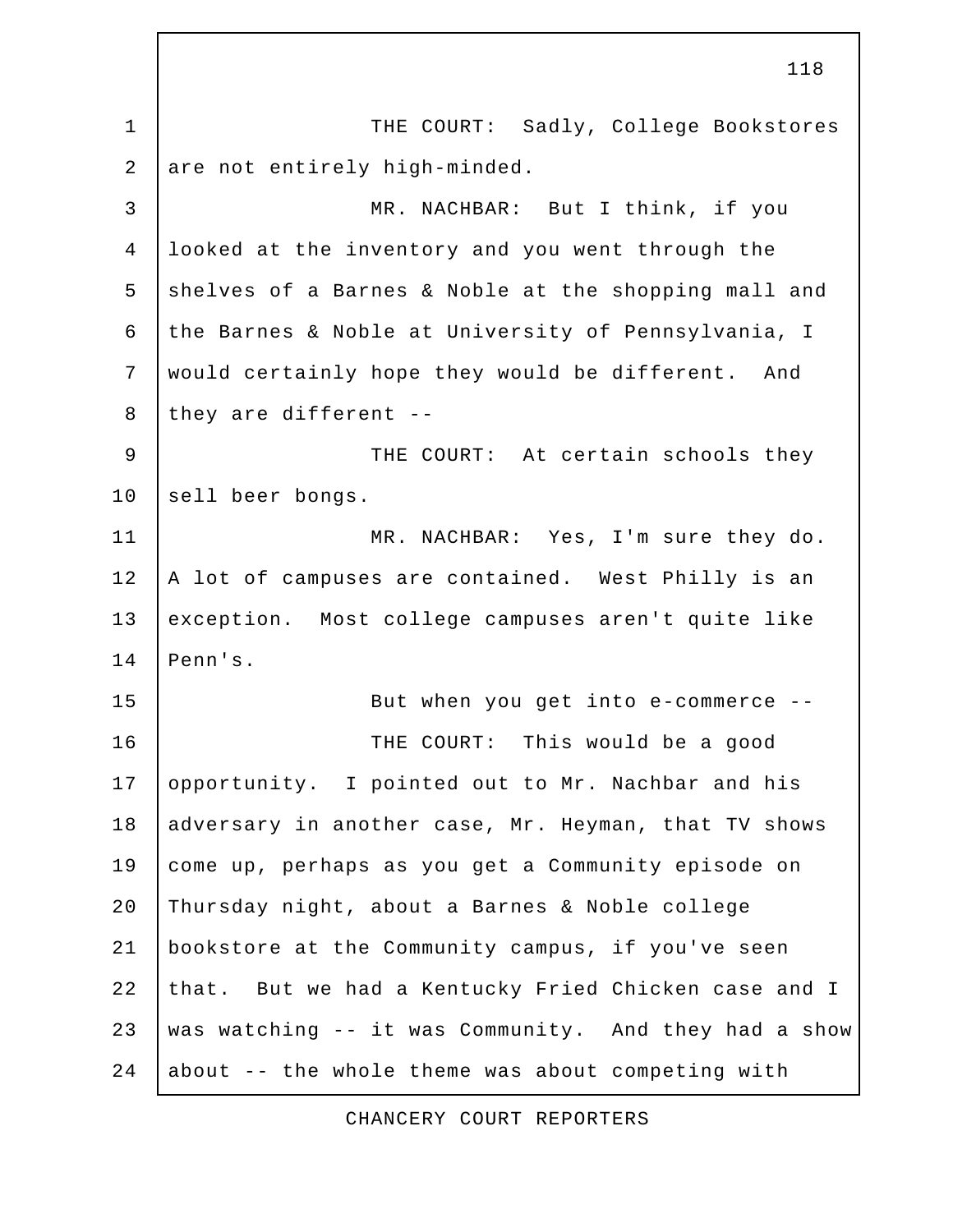1 another community college by doing a space lab. But 2 the space lab was of a previous era and it was the 3 Kentucky Fried Chicken lab. So it could be a new 4 opportunity. 5 MR. NACHBAR: I did watch that 6 episode, albeit not with Mr. Heyman, regrettably. 7 | Sut anyway, these companies were 8 beginning to compete in a way that they hadn't before. 9 That was another impetus. 10 | THE COURT: Isn't this the thing? For  $11$  a judge it can be a situation where someone is making 12 a perfectly good argument, but just in the wrong 13 procedural setting? 14 MR. NACHBAR: Look, that's what Your 15 Honor has to decide. 16 | THE COURT: I'm just very far afield 17 | from what is within this complaint. 18 MR. NACHBAR: Well, no. But, again, 19 the complaint incorporates the press release 20 announcing this transaction. That's what the company 21 said when it announced the transaction. It's 22 Exhibit 1 to the declaration. If Your Honor feels 23 it's a good argument in the wrong procedural setting, 24 Your Honor will tell us that and we'll move on to the

119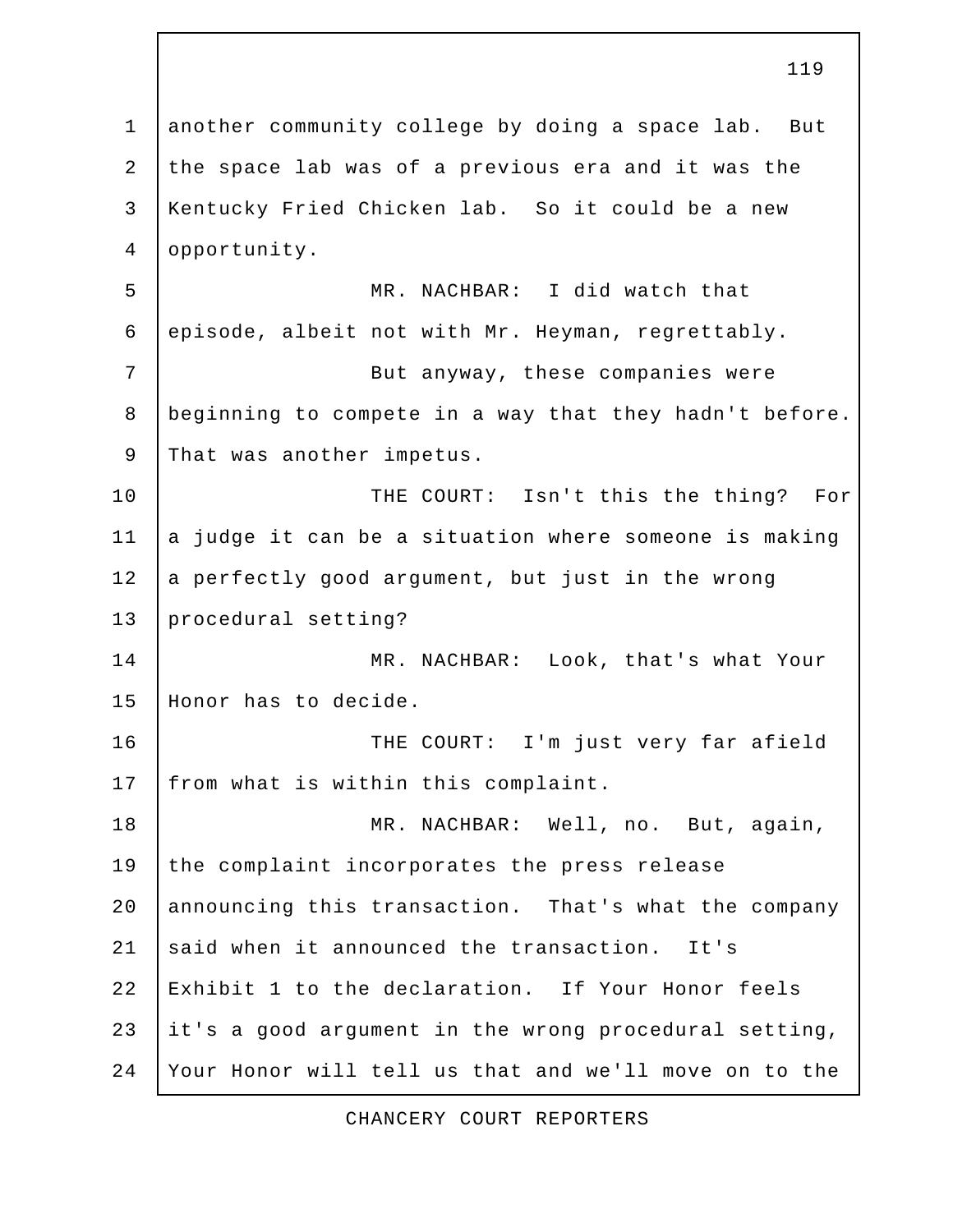1 next procedural setting.

| $\overline{a}$ | THE COURT: I just know, in the                           |
|----------------|----------------------------------------------------------|
| $\mathbf{3}$   | context of cases -- the Supreme Court has been very      |
| 4              | clear. When you look at a disclosure claim, you can      |
| 5              | look at the entire proxy statement. If they're           |
| 6              | unfairly characterizing that -- on the other hand,       |
| $\overline{7}$ | when you look at, well, oh, they cited for their         |
| 8              | disclosure statement the proxy thing, that means they    |
| 9              | have to incorporate the stuff about what happened.       |
| 10             | No. That's different. Right?                             |
| 11             | MR. NACHBAR: Right. But I think what                     |
| 12             | was being alleged there -- and I actually litigated      |
| 13             | that case -- Santa Fe Burlington Northern -- there was   |
| 14             | an allegation -- a specific allegation that the price    |
| 15             | was unfair and disclosure allegations. Not my side,      |
| 16             | but our co-client, Santa Fe, put in the whole proxy      |
| 17             | statement and asked the Court to accept as true          |
| 18             | allegations that the transaction was fair, et cetera.    |
| 19             | And the Supreme Court said no, that was erroneous.       |
| 20             | And the case was remanded -- reversed and remanded on    |
| 21             | that ground.                                             |
| 22             | But I think it's different here                          |
| 23             | because these -- what we have here are conclusory        |
| 24             | allegations that really don't have fact support.<br>When |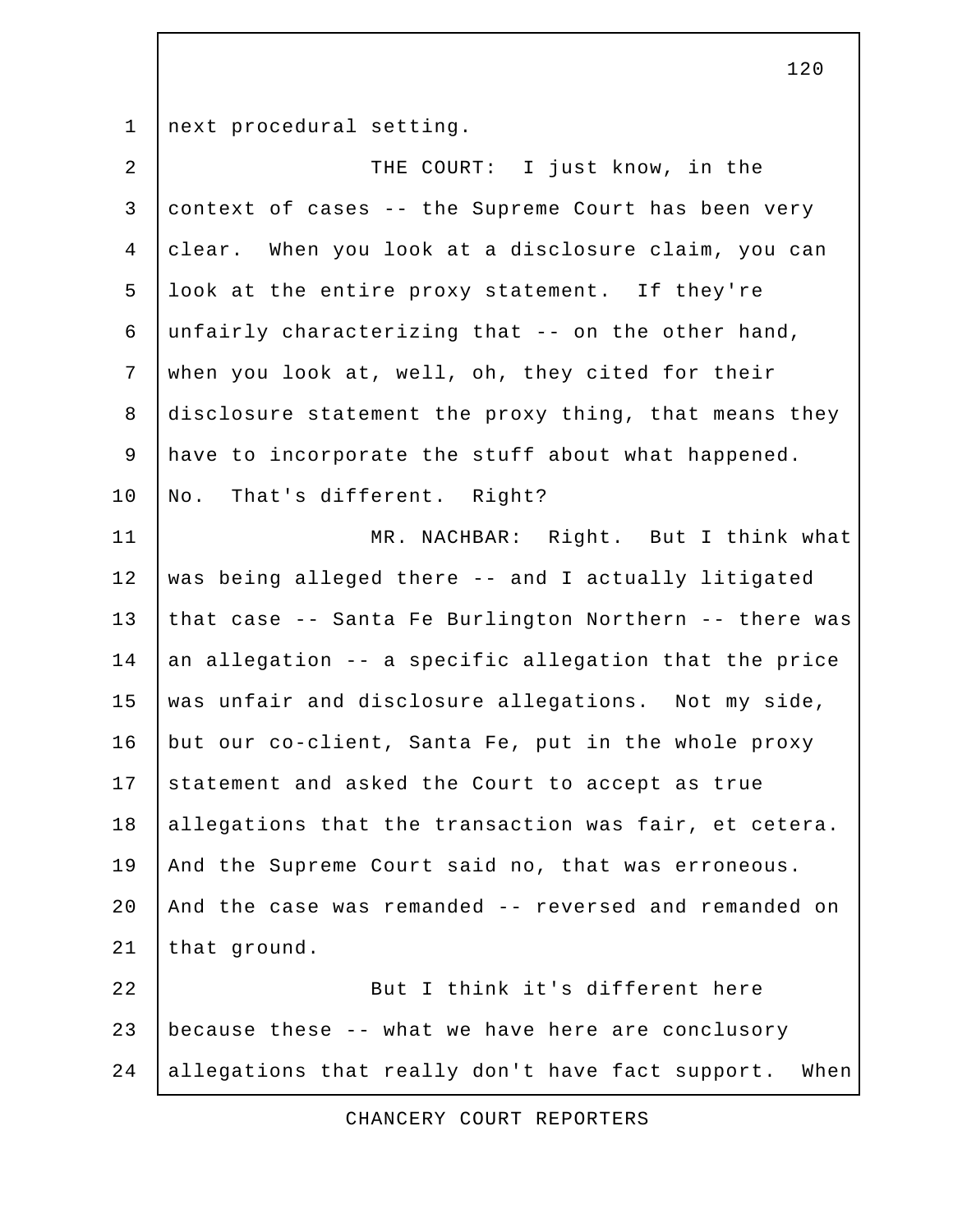1 you actually -- like the note, for example -- and when 2 you actually look at objective facts, not things as to 3 fairness, which is subjective, but what did Mr. Riggio 4 ask for in the transaction, that's an objective fact. 5 He asked for more cash and less notes. That's just 6 the fact. I think the other side needs to deal with  $7$  that. 8 | That's my only point. 9 | THE COURT: But that objective fact 10 has never been pled in the complaint? 11 MR. NACHBAR: I think it is pled in 12 the complaint because it's in a document that's 13 incorporated by reference. 14 THE COURT: Okay. 15 MR. NACHBAR: Thank you, Your Honor. 16 MR. RIEDER: Your Honor, I want to 17 come back to the facts that are pleaded in the 18 complaint and plaintiffs' argument. They allege in 19 their argument that Mr. Riggio acted to coerce -- 20 that's the word they use  $-$ - to coerce the board into 21 approving the transaction. They say in the complaint, 22 a specific and detailed allegation evidencing his 23 control over the board and the transaction process. 24 That's what they argue. And that's the burden that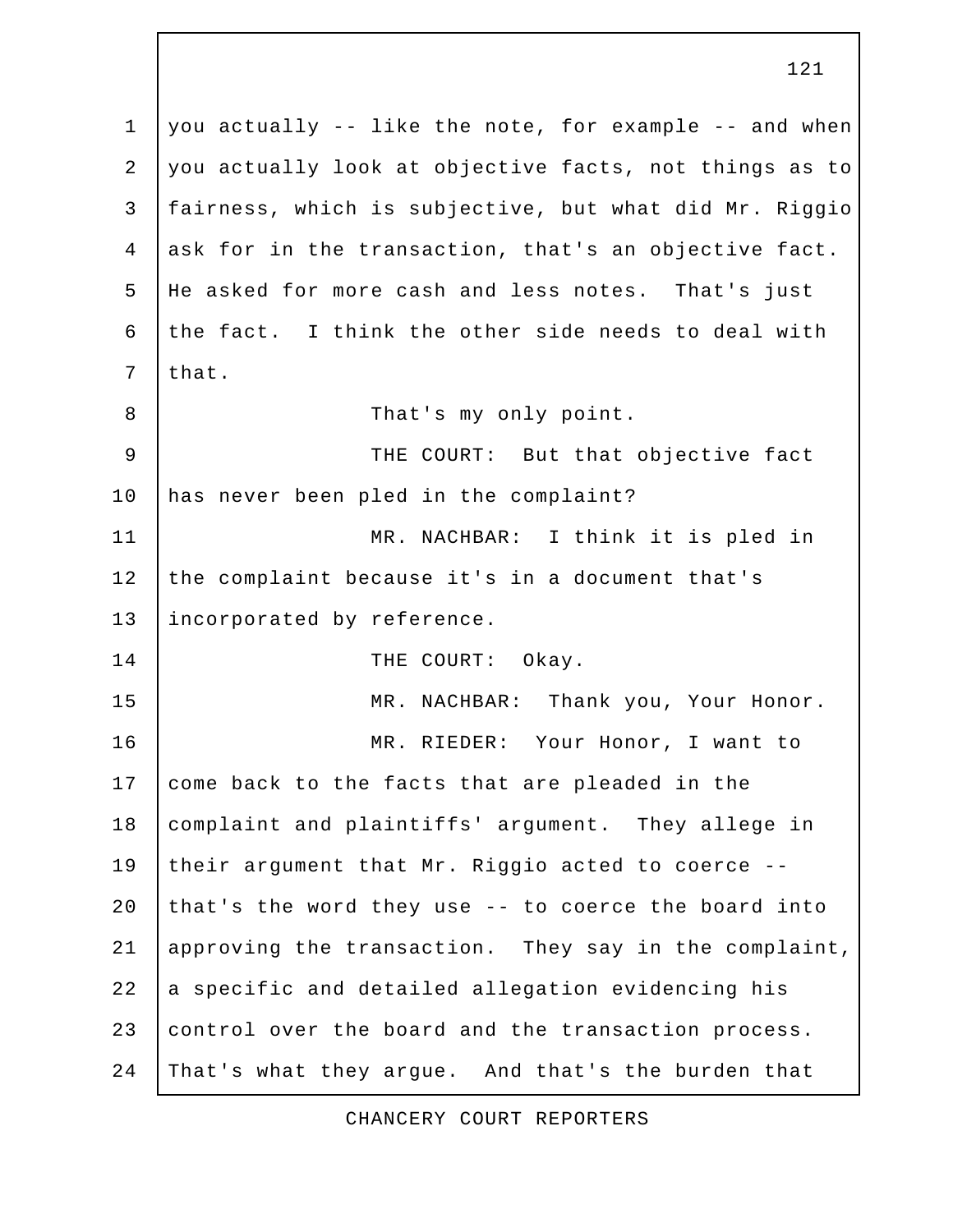1 they effectively acknowledge. They have to state a 2 claim against him. And consistent with that, they 3 cite authority where there were allegations of that 4 nature against allegedly controlling defendants. 5 Now, we've not only seen plaintiffs' 6 counsels' brief, but we've heard their argument. And 7 there's still no specific allegations of alleged ways 8 in which he controlled or interfered. I heard one 9 conclusory comment that he wore two hats or 10 interfered, but no examples of that during argument. 11 | And there really are none in the complaint. And 12 absent that, simply inferring his control from sort of 13 the overall circumstances or karma of the case does 14 not state a claim. 15 THE COURT: Karma? What do you mean 16 by karma? 17 MR. RIEDER: The aura. What I  $18$  | heard  $-$ 19 THE COURT: The aura of his retaining 20 control of the trademarks? That's an aura? 21 | MR. RIEDER: But that doesn't go --22 | THE COURT: The billion dollars of 23 intercompany transactions between Barnes & Noble and 24 companies controlled by Mr. Riggio in the two years

122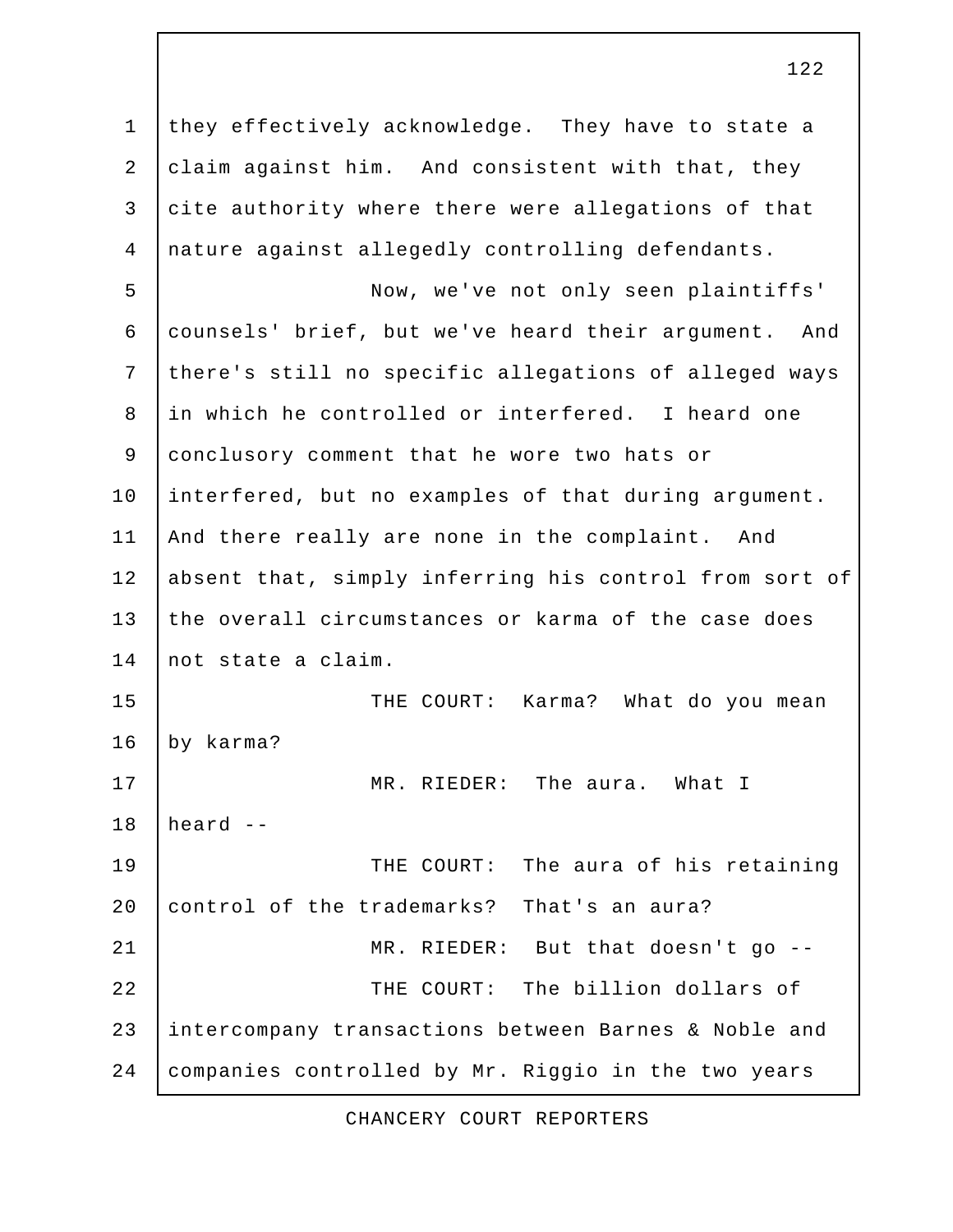1 prior to the transaction? That's karma? 2 MR. RIEDER: It does not go to the 3 control over -- 4 THE COURT: Mr. Riggio putting in 5 place, when he left as CEO, his brother, and then his 6 brother, the key officer of the company, stepping 7 aside, which I assume is -- you know -- is part of the 8 idea of the Hippocratic oath: "Do no harm." Of 9 course, if you've got an affirmative duty to care for 10 something, doing no harm when someone else is injuring 11 it is not much of an answer to whether one's 12 | fulfilling one's duties. 13 MR. RIEDER: The record, though, shows 14 that in fact Mr. Riggio has nurtured this company. 15 | And indeed he retains a very large interest in the 16 company. So both factually, and from an interest 17 point of view, he has every incentive to preserve the 18 | value of this company. 19 THE COURT: I suppose, if you put 20 aside what he received for his shares, he has every 21 interest. That would always be the case, then, in 22 interested transactions where someone owned equity.  $23$  Right? 24 MR. RIEDER: Well, maintaining a large

123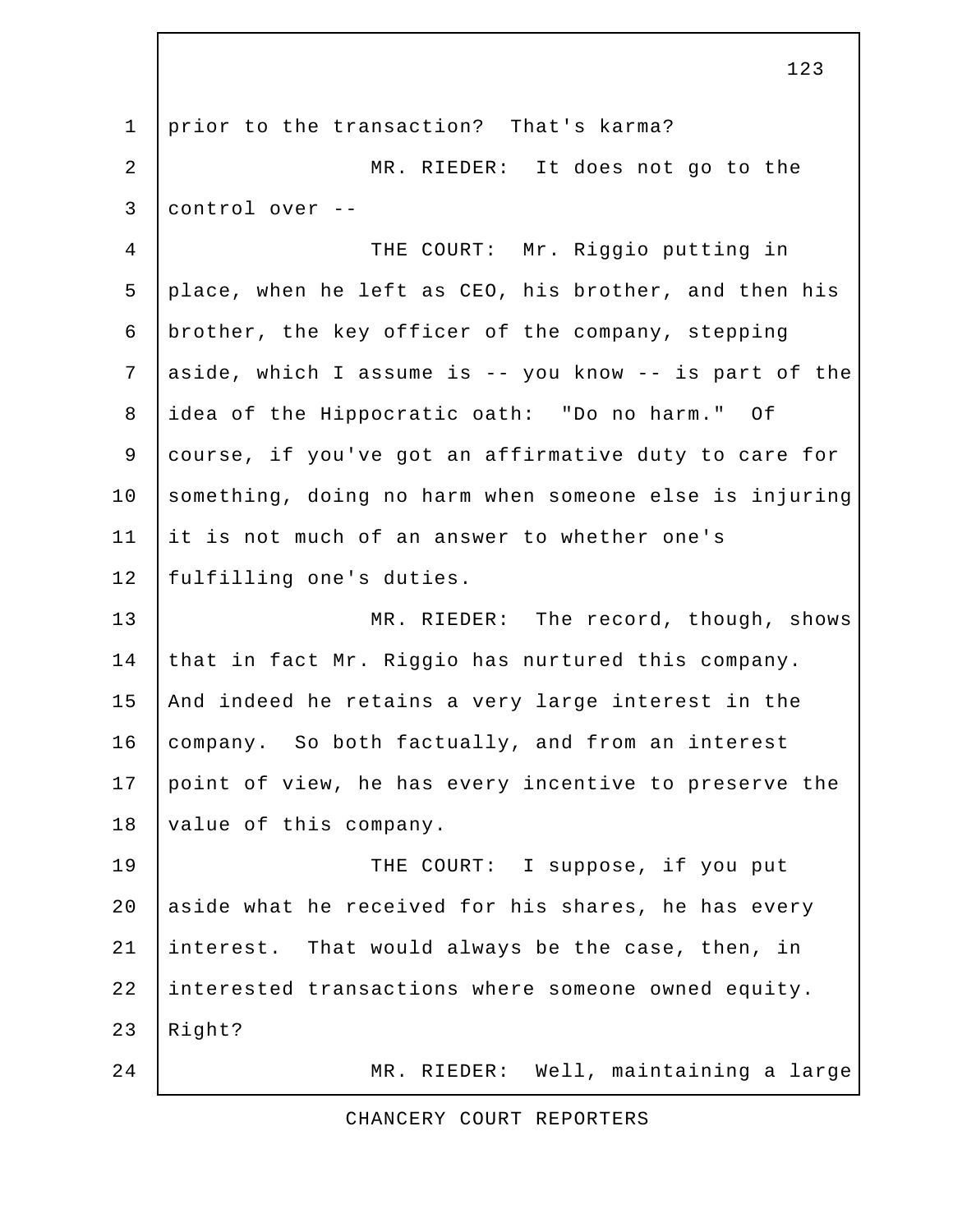1 stake in the company is consistent with his interest 2 in preserving the value of the company. That's right. 3 | The key point here is the absence of 4 any real allegations that he exercised control. And 5 even today, even after that was discussed at some 6 length during defense counsel's argument, there has 7 still been no specific responses to that argument. 8 And under the burden, as they articulated in their 9 papers, as they argued it here, and under the case law 10 they cite, that it is their burden to specify some 11 conduct. And they haven't done that. 12 | THE COURT: Even if the transaction 13 was substantively unfair, the cleansing mechanism did 14 not work, so long as your client didn't strongarm the 15 ineffective special committee, he would not be liable 16 for the unfair result? We went over this before. Are 17 you asking me to make new law of that kind? That's 18 never been the law with respect to interested parties 19 in transactions in Delaware that I'm aware of. 20 MR. RIEDER: But there is no showing 21 | here  $-$ - there are no allegations that would say  $-$ -22 | THE COURT: Why did he not think of 23 this ten years ago? Tell me why he kept them 24 separate? I don't really get it, except it was

CHANCERY COURT REPORTERS

124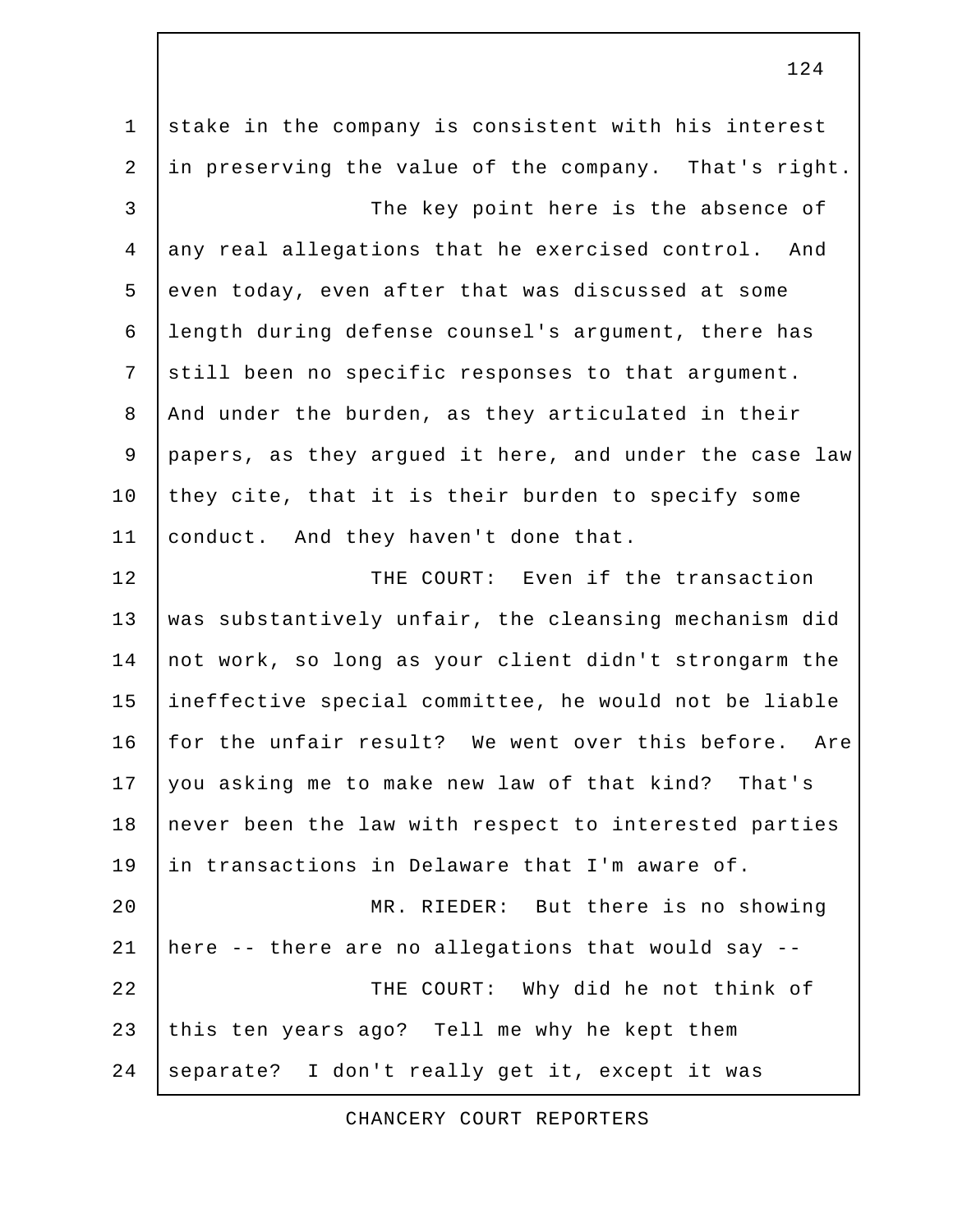1 potentially good for him. Maybe it will be explained 2 to me why, in 2009, it suddenly became a good idea to 3 put them together. 4 Now, I'm pointed to something I should  $5$  read, where I should take comfort in, where 6 Miss Miller said this has long been the goal, which 7 would suggest it has long been the goal of these other 8 folks. Mr. Riggio is only willing to do it when it 9 was a good deal for him. 10 | MR. RIEDER: Again, the issue here 11 today is the sufficiency of the plaintiffs' complaint 12 and whether or not they allege enough to state a claim 13 under Rule 12(b)(6). 14 THE COURT: That's why I'm asking you 15 doctrinally. Len Riggio teed up in his self-interest. 16 And so long as he doesn't coerce the special 17 committee -- if it's an unfair deal, an unwise deal 18 that benefits him at the expense of the company --19 he's off scot-free, so long as he didn't, you know, 20 break their arms. 21 MR. RIEDER: But where the special 22 committee freely functioned, where it had financial 23 advisors -- 24 THE COURT: We went through that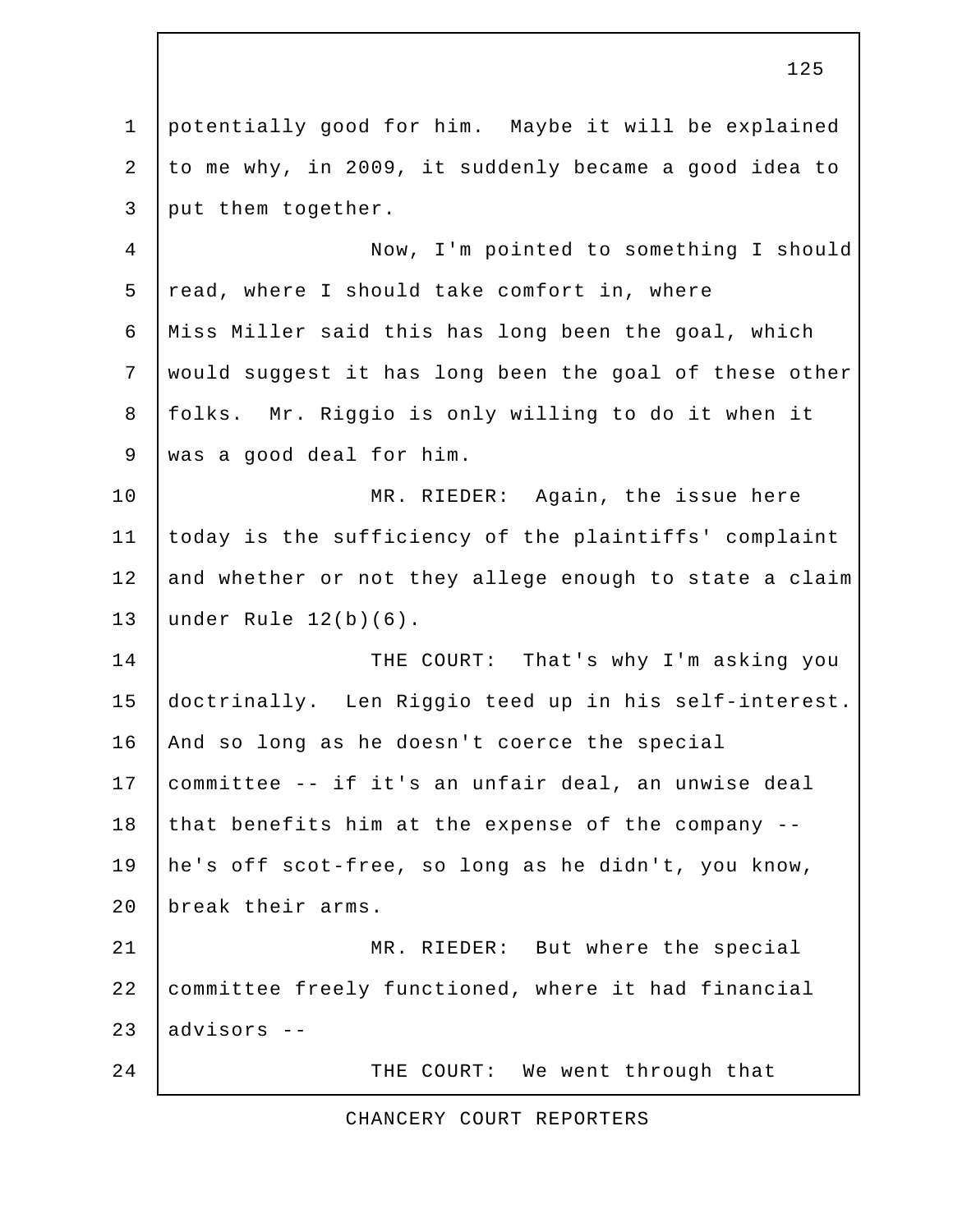1 before. Then you're just essentially reiterating 2 Mr. Nachbar's argument. 3 MR. RIEDER: My point is that there is 4 no basis to conclude, as the complaint is pleaded, 5 that the transaction is unfair in any way. 6 THE COURT: Okay. 7 MR. RIEDER: Just one additional 8 point. With respect to the Stephen Riggio and 9 Lawrence Zilavy, there's been no demonstration of any 10 requirement under Delaware, or any other law, that 11 would require potentially interested defendants -- 12 interested directors in their situation to not 13 abstain. 14 | THE COURT: Wait. To not abstain. If 15 Barnes & Noble is about to go off a cliff, is the CEO 16 entitled to abstain from efforts to involve himself in 17 the situation? Is his, "I have declared myself 18 Switzerland," is that an invariable safe harbor for 19 the chief executive officer of a Delaware public 20 company? 21 MR. RIEDER: It's a good hypothetical. 22 But the circumstance pleaded here is not 23 Barnes & Noble going off a cliff. It's Barnes & Noble 24 creating a committee with high quality advisors to

126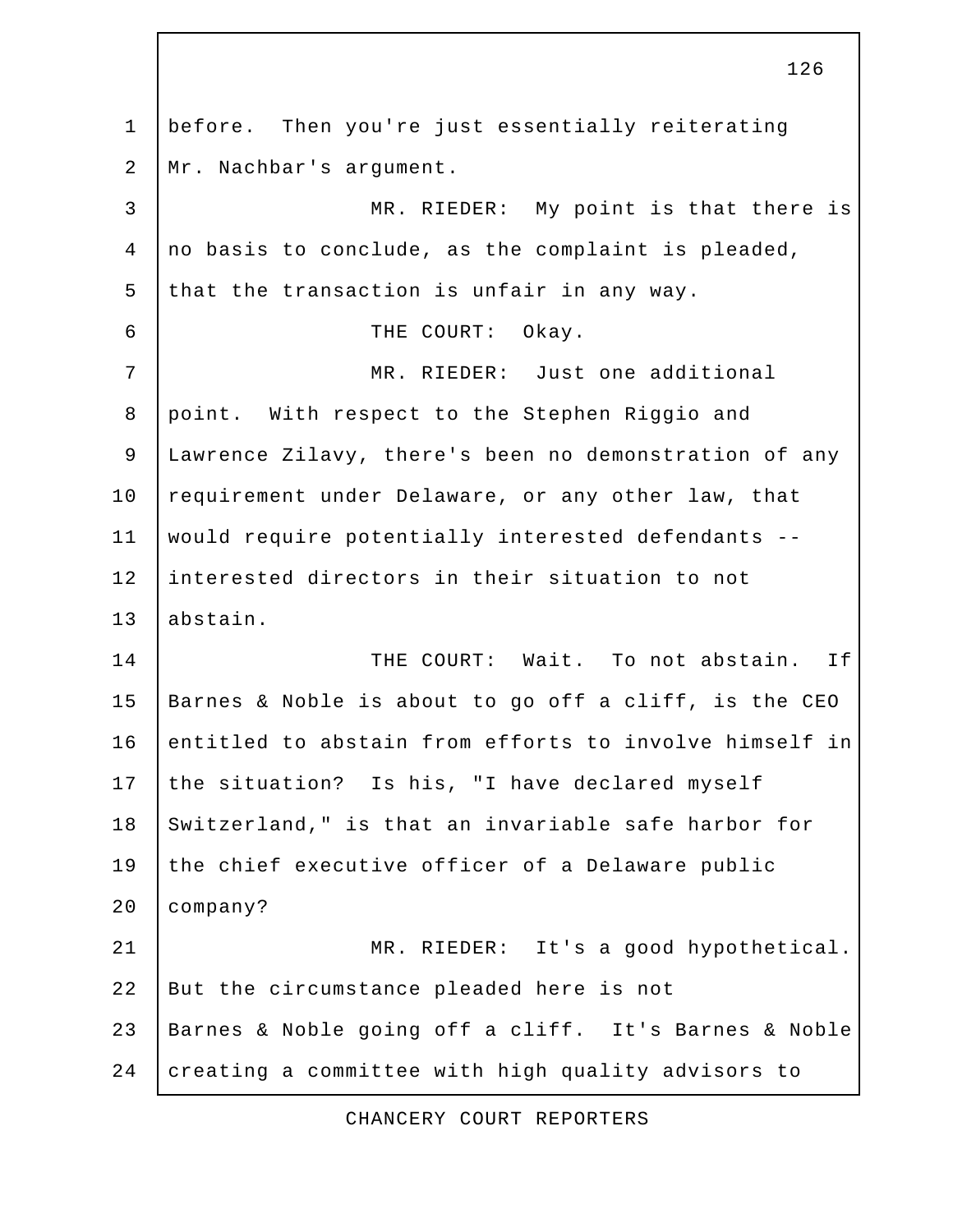1 question independence and ability, and allowing that 2 process to function. 3 THE COURT: We're back to whether the 4 cleansing device works or not. Right? 5 MR. RIEDER: Well -- 6 THE COURT: And when the committee's 7 been deprived of the advice of the chief executive 8 officer, the disinterested advice of the chairman has 9 allowed counsel for the company to switch sides? It's 10 okay. CEO's free, scot and clear, if it turns out 11 that this was unfair because he stepped aside. 12 MR. RIEDER: He abstained in a 13 principal manner -- 14 **THE COURT:** He abstained from a vote. 15 His day-to-day job is to be the key dude. This is a 16 half billion dollar -- this is the biggest transaction 17 that Barnes & Noble made in the last decade; right? 18 MR. RIEDER: It may well be. 19 THE COURT: A larger one? You know a 20 larger one? Your firm has been involved with the 21 company for a number of years. Is there a larger one? 22 MR. RIEDER: I can't think of one 23 right now. The situation here is that the company was 24 not abandoned in the way that the hypothetical posits.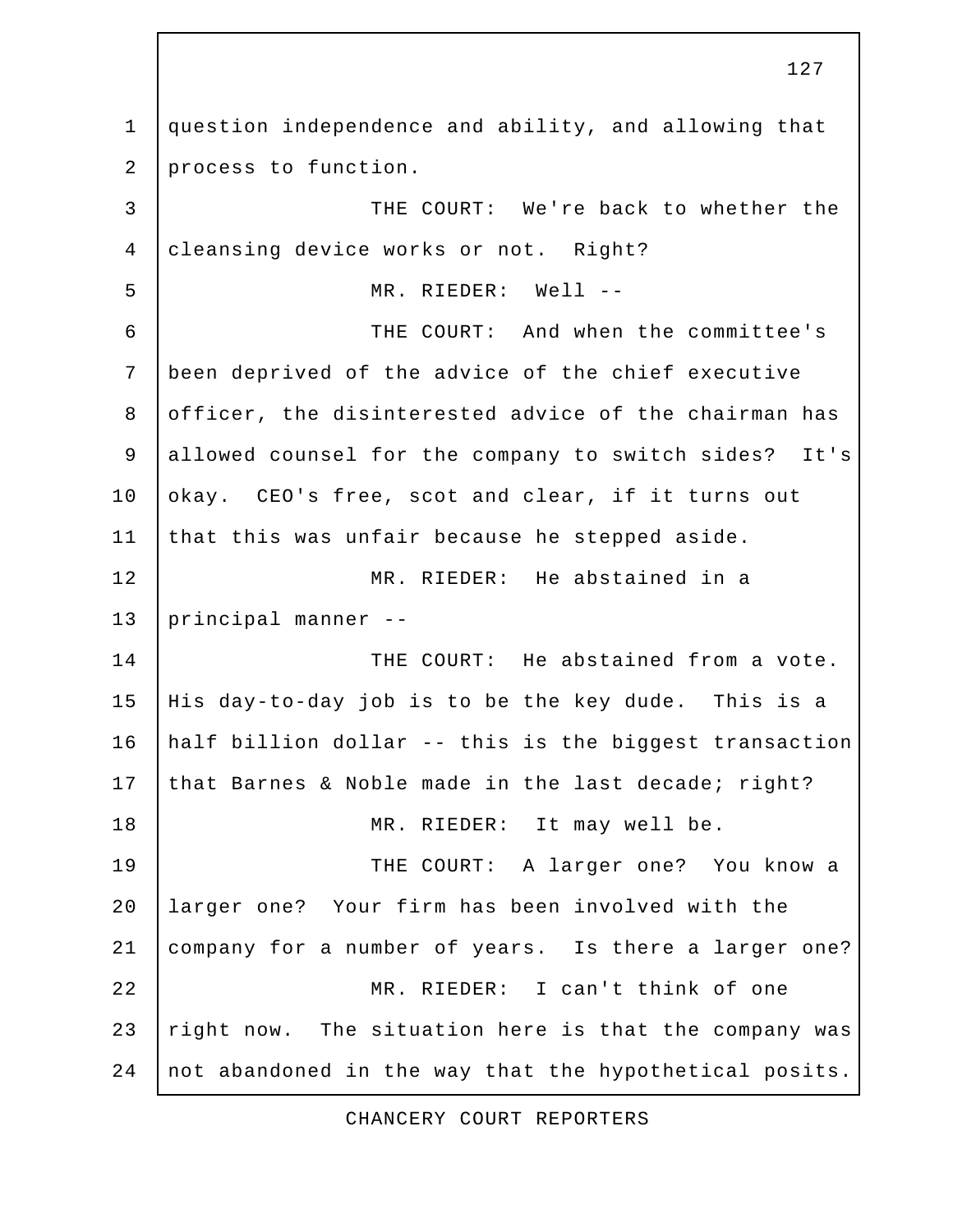1 | The company was under the care and 2 representation of an independent committee -- 3 | THE COURT: Why isn't he, just like 4 his brother, dependent on that? 5 MR. RIEDER: Well, with respect to 6 Steve Riggio, there's not even a conclusory statement 7 that he in any way controlled this process. 8 | THE COURT: That's not the point I'm 9 saying. I hope to gosh that people who are CEOs of 10 Delaware companies realize they have an affirmative 11 duty to try to exercise the duty of loyalty and to 12 care for the company. Not just to not do harm. Try 13 to get your compensation package approved, even by the 14 weakest compensation committee, where you say 15 basically "I do no harm. I'm in office. I'm in the 16 corner. I got classical and new age music and I've 17 got decaffeinated beverages and I sit in there and I 18 don't really talk to the lower level employees, thus I 19 can't say anything that would invoke any employment 20 law. I say please and thank you to everybody. I hold 21 the elevator and I'm not a problem. So I'm an ideal 22 executive. There's no harm." Right? That's not your 23 job. You have actually a job to do something. And 24 what you're telling me is that the younger brother

CHANCERY COURT REPORTERS

128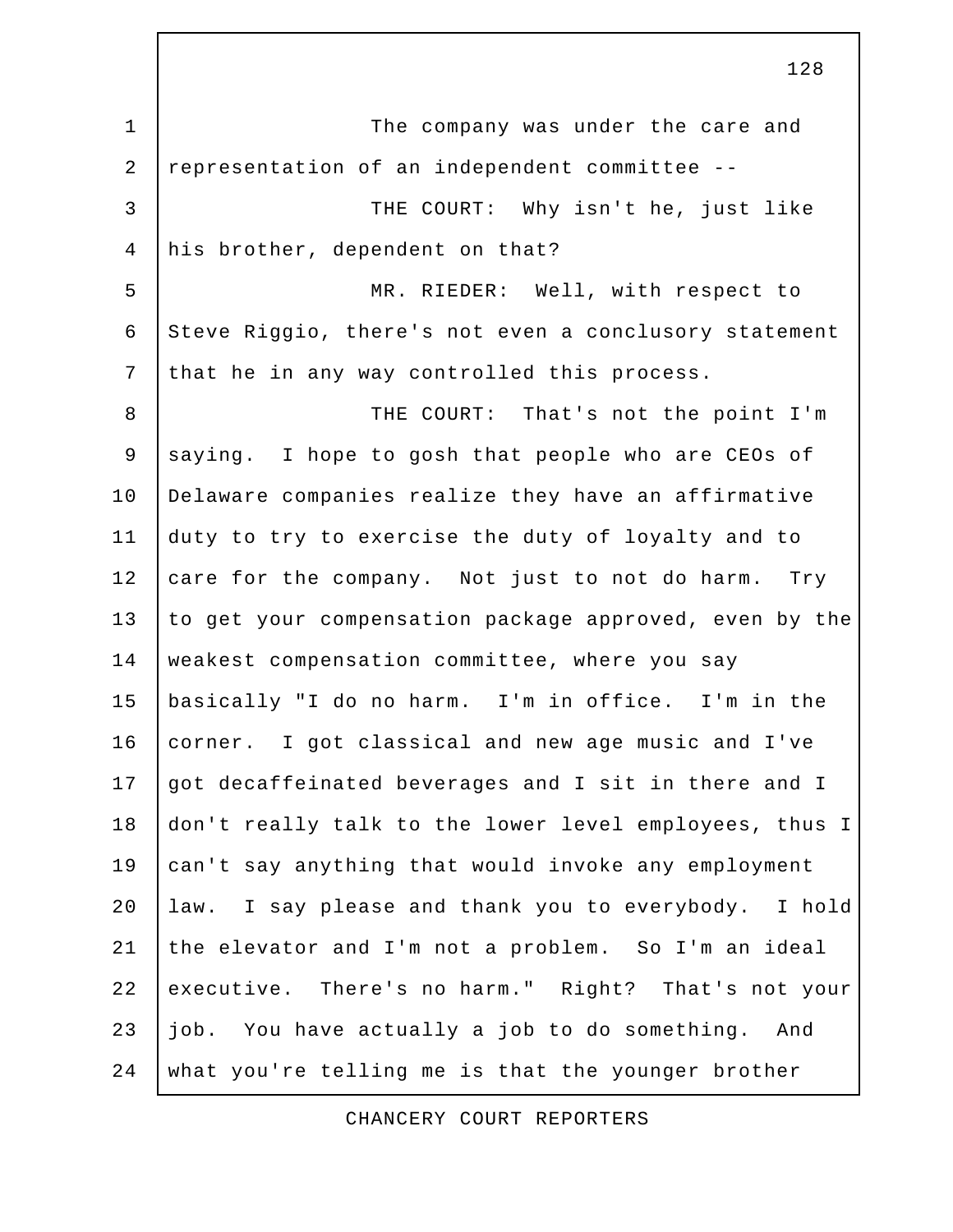1 just took himself out. And that is a safe harbor for 2 him; right? 3 MR. RIEDER: It's a safe harbor in the 4 sense that a director in that position to abstain from 5 participation in the transaction. And he did that. 6 And the additional facts posited of abandonment do not 7 obtain here because the company had a process that 8 vigorously and effectively enabling -- represented by 9 Greenhill, an independent law firm, an independent 10 accounting firm -- that vigorously and ably protected 11 the company's interests. 12 THE COURT: Thank you. 13 MR. RIEDER: Thank you, Your Honor. 14 | THE COURT: Miss Tikellis, anything  $15$  else? 16 MS. TIKELLIS: No. If Your Honor 17 doesn't have any questions, thank you. 18 | THE COURT: Well, this is an odd one. 19 It is. It's an odd situation. I'm a big believer in 20 not making ridged doctrinal decisions based on 21 oddments unless one has the full context. You can end 22 up messing up the law. You end up doing reputational 23 harm potentially to people whose situation you don't 24 fully understand because of the nature of the limited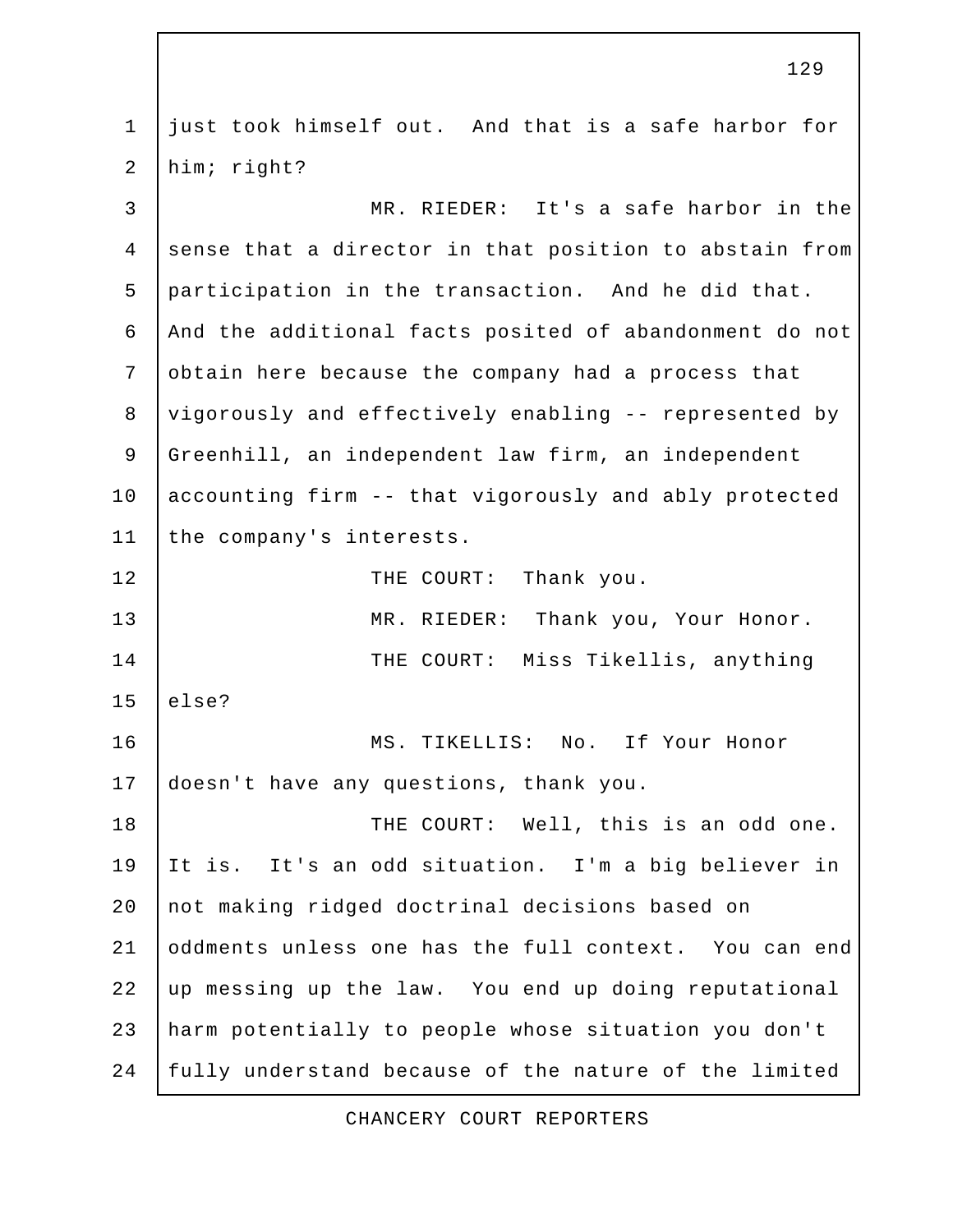1 record, and you can also end up foreclosing remedies 2 that should be available to stockholders if you do 3 that.

 4 I am comfortable, actually, disposing 5 of the motion to dismiss right now. There's a few 6 easy issues and there's a few noneasier issues, and 7 I've been thinking about all of them for a while. The 8 easiest issues, let -- me just start with aiding and 9 abetting.

10 | NYMEX is a NY MEX. Sounds like a new 11 kind of cuisine. It's a thin crust -- the pizza -- 12 chopped with a lot of chilies. NYMEX is one of the 13 cases that has the basic elements and talks about you 14 have to have a fiduciary relationship, a breach of the 15 fiduciary duty, and knowing participation by a 16 | nonfiduciary defendant to state a claim. Well, if 17 these folks -- if folks here knowingly participated in 18 the breach of fiduciary duty, they committed a breach 19 of fiduciary duty. They didn't aid and abet. They 20 are fiduciaries. And they either breached those 21 duties or not.

22 | There's no room -- I mean, sometimes 23 there's useful redundancy. We talked about the 24 knowing and completely in line Del., which I think was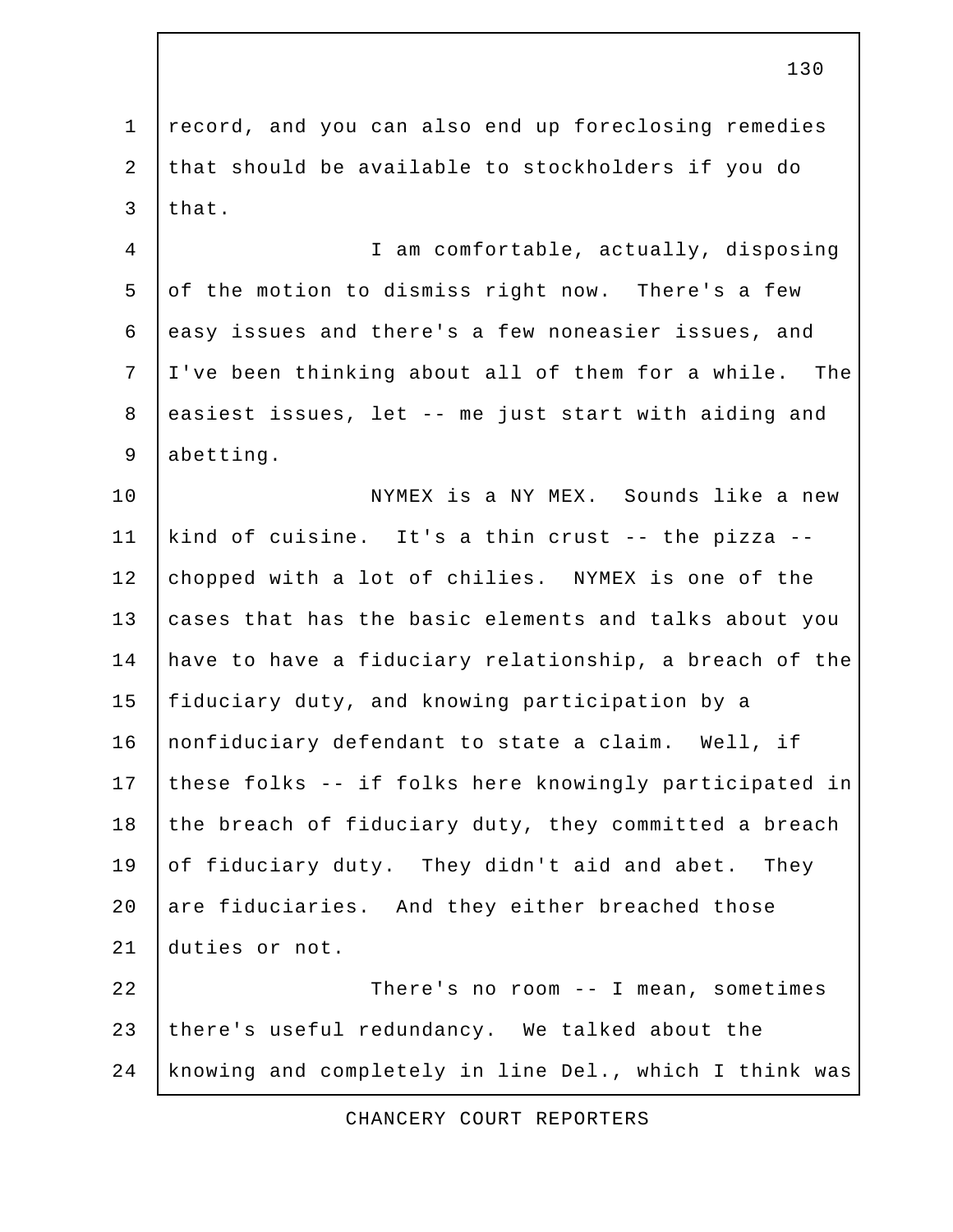1 an emphasis of, when there's a 102(b)(7) case and 2 there's a third-party deal, you've got to show a 3 loyalty problem. It's like -- I had a case a few 4 years ago about indemnified hold harmless and how hold 5 harmless meant something different than indemnify. 6 You can't frankly find the phrase "hold harmless" 7 without its friend "indemnify and on the front." 8 They're married. They have not been torn asunder. 9 The aiding and abetting claims, it just doesn't lie in 10 this circumstance against folks who are directors of 11 Barnes & Noble. It's dismissed. 12 Count IV, which is the waste claim is 13 also dismissed. 14 Citigroup, Brehm v. Eisner, other 15 kinds of cases, stand for the proposition that waste 16  $\vert$  is basically -- the exchange has to be so one-sided 17 that no business person of ordinary sound judgment 18 could conclude that the corporation has received 19 adequate consideration. It's a very difficult 20 standard for plaintiffs to meet. And this is a 21 pleading stage. But the plaintiffs haven't come close 22 to a showing called waste. Waste is a form of breach 23 of fiduciary duty. But you really have to show 24 essentially that you got no consideration, or it's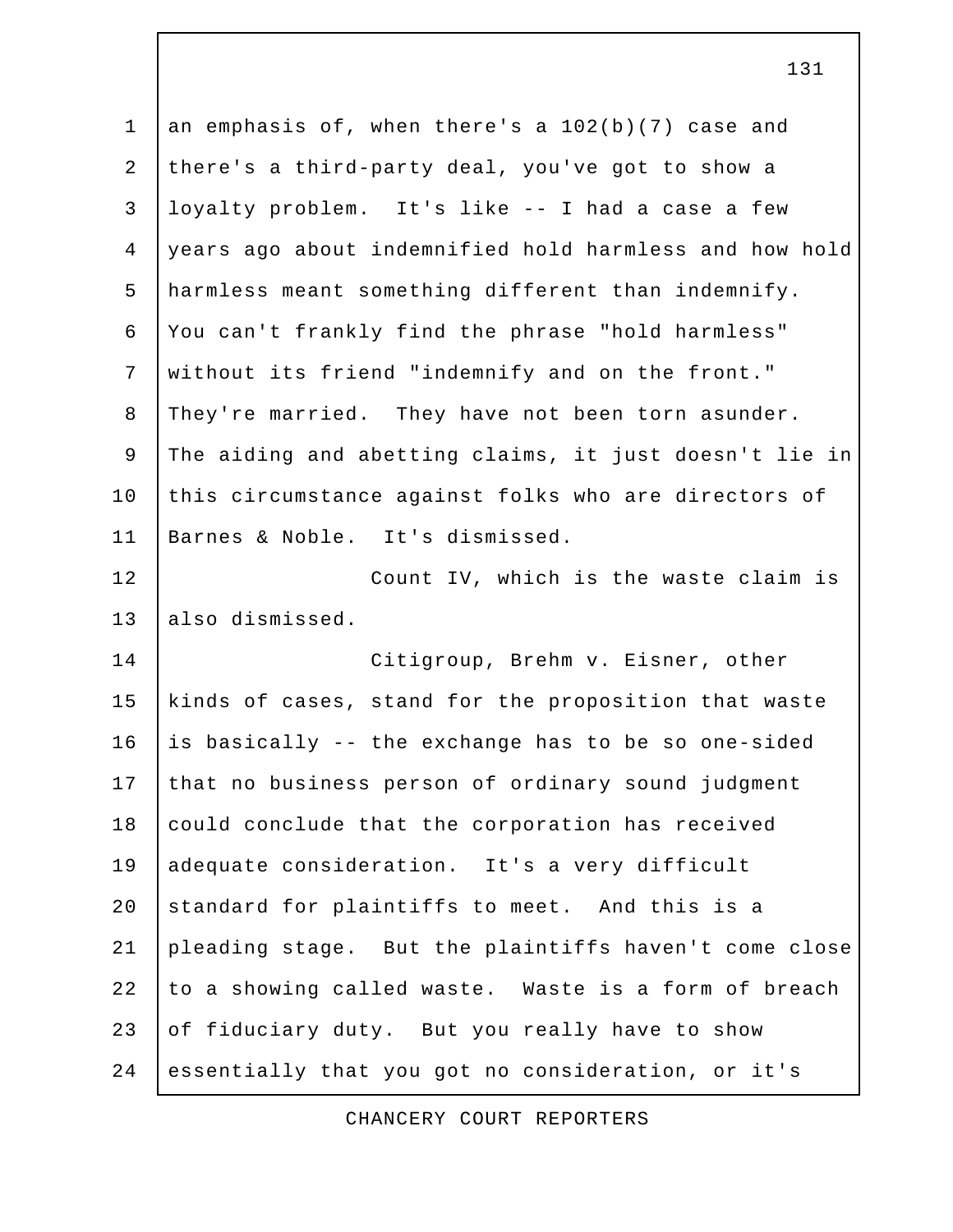1 just so outrageously obvious that there was inadequate 2 | consideration. That's not pled here.

3 | And I do think in our law there's a 4 distinction. It's something that could be determined 5 to be substantively unfair and outright waste. Those 6 are not the same things. I'm not even sure our good 7 lawyers in the plaintiffs bar would want them to be 8 the same thing. If it were, it would really be good 9 for defense lawyers, I think. But the waste claim is 10 | out.

11 | Likewise, Count V, which is the count 12 | against Mr. Leonard Riggio for unjust enrichment, is 13 out. I think the point there is, as the defendants 14 point out, usually you don't use unjust enrichment 15 when there's a contract. Right? The contract 16 subcovers the matter.

17 | Now, I think there was a little --18 there's another layer of analysis that I would sort of 19 add to the defendants' analysis. Here it's not the 20 usual case, like where you brought in sort of a 21 general equity case, or something where somebody 22 throws unjust enrichment in a situation where people 23 are third parties and you point to the contract and 24 say, "Wait. If you took under the contract, it's not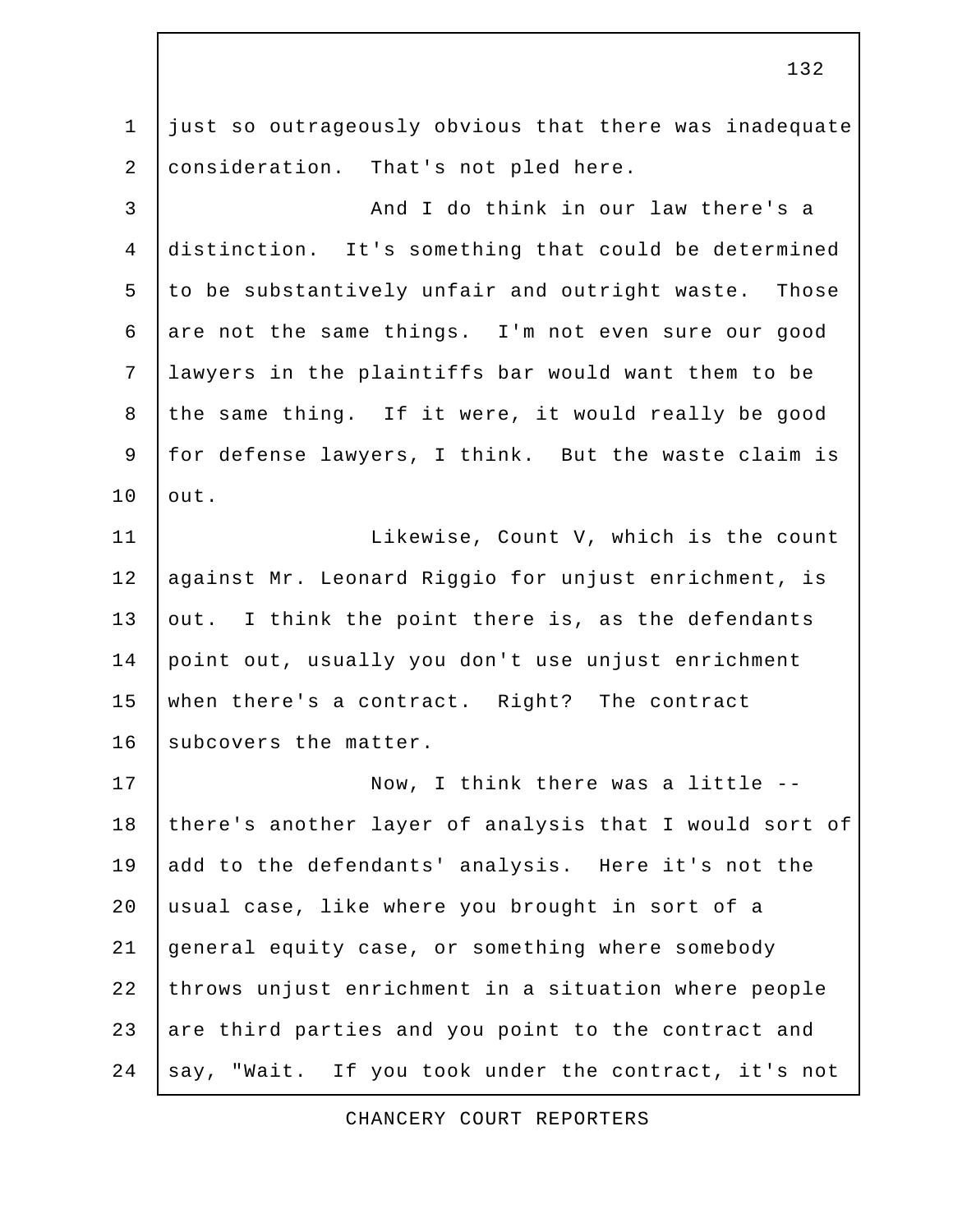1 unjust enrichment. The specific dealings of the 2 parties cover it. There's no room for gap-filling." 3 Here it's actually there's another layer to the 4 analysis that precludes the plaintiffs' claims. It's 5 not just that there's a contract. There's an 6 equitable -- there's an equitable common law way of 7 avoiding the contract that supposedly provide the 8 unjust enrichment, which is, if the contract is 9 tainted by breaches of fiduciary duty, it can be set 10 aside in equity or there can be damages in equity for 11 breach of fiduciary duty. 12 The entire fairness standard is

13 obviously part of the common law of corporations way 14 of dealing with the fact that interested transactions 15  $raise real concerns. They used to be entirely$ 16 prohibited. But they're tolerated by -- in certain 17 circumstances subject to the accountability mechanism 18 of the fiduciary duty of loyalty. And the notion that 19 the fairness standard ultimately applies and is not 20 met, that the fiduciary who was benefitted at the 21 expense of the corporation is on the hook to make up 22 the difference, and thus the duty of loyalty extracts 23 from that fiduciary any excess gain.

24 | The other words, if the transaction's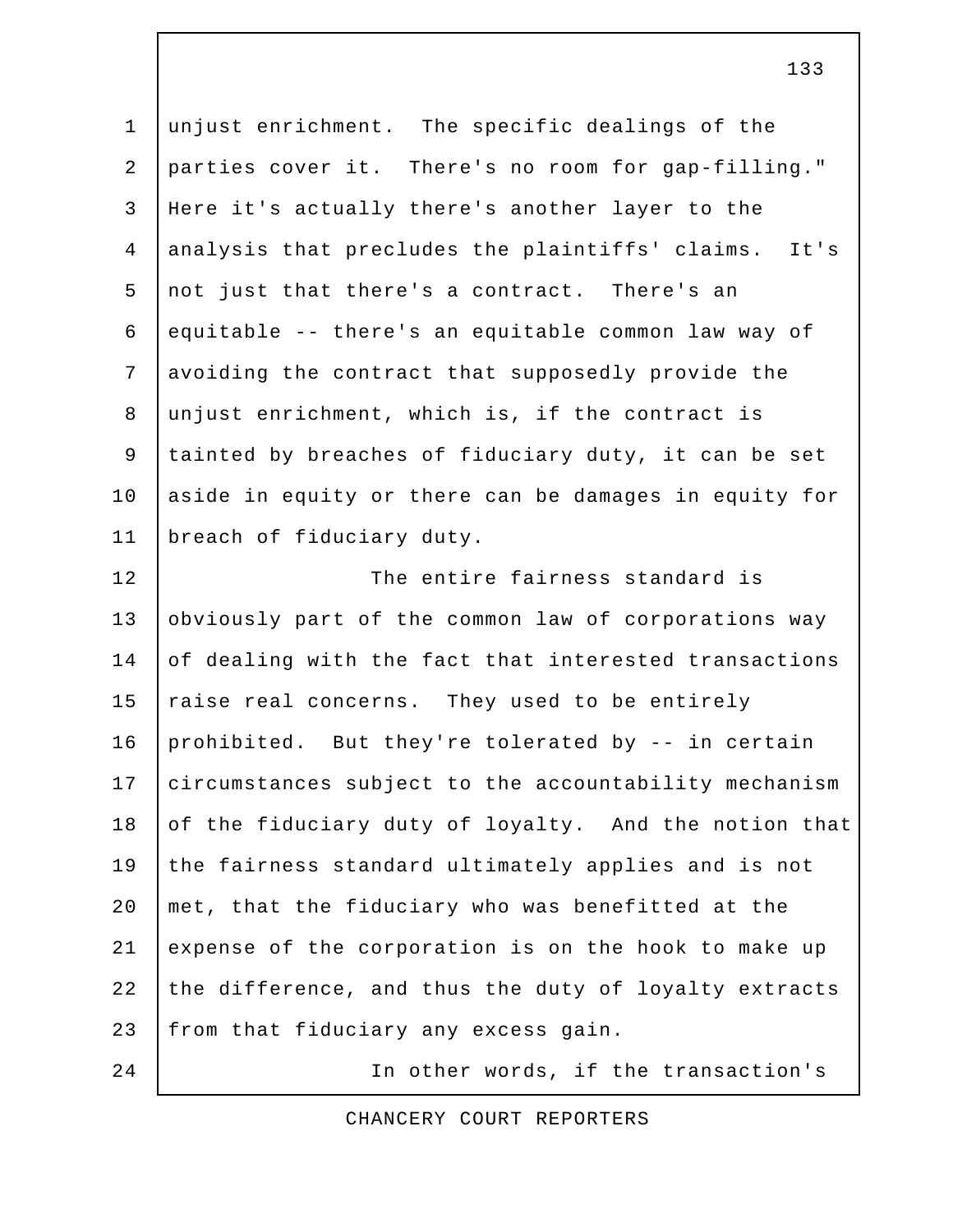1 not tainted by fiduciary duty, the contract stands and 2 there's no room for unjust enrichment, and there's no 3 need to backup the analysis of the contract with any 4 gap-filling device because you already have that. 5 That's what the fiduciary overlay is. So the unjust 6 enrichment claim against Mr. Riggio is gone.

7 | So we get to the tough part; right? 8 Sort of do  $12(b)(6)$ , go to 23.1 now, and probably go 9 back to 12(b)(6). The first question is demand 10 excusal case. It's a derivative case. Everybody 11 argues that the Aronson standard applies. I was 12 wondering whether we were going to get any board 13 change issues. We didn't. And you got the two-prong 14 test. The first prong is whether the majority of the 15 board is independent and disinterested. The second is 16 | whether, by particularized pleading, the plaintiffs 17 have pled a breach of fiduciary duty. There's a 18 relationship between the two and it's actually 19 explained in Aronson that you can be less -- you know, 20 there's a lot of concern about structural bias. We 21 can be a little less aggressive about addressing that 22 because we have the safety valve of the second prong. 23 Now, the first prong is kind of 24 interesting here. Obviously you've got three

CHANCERY COURT REPORTERS

134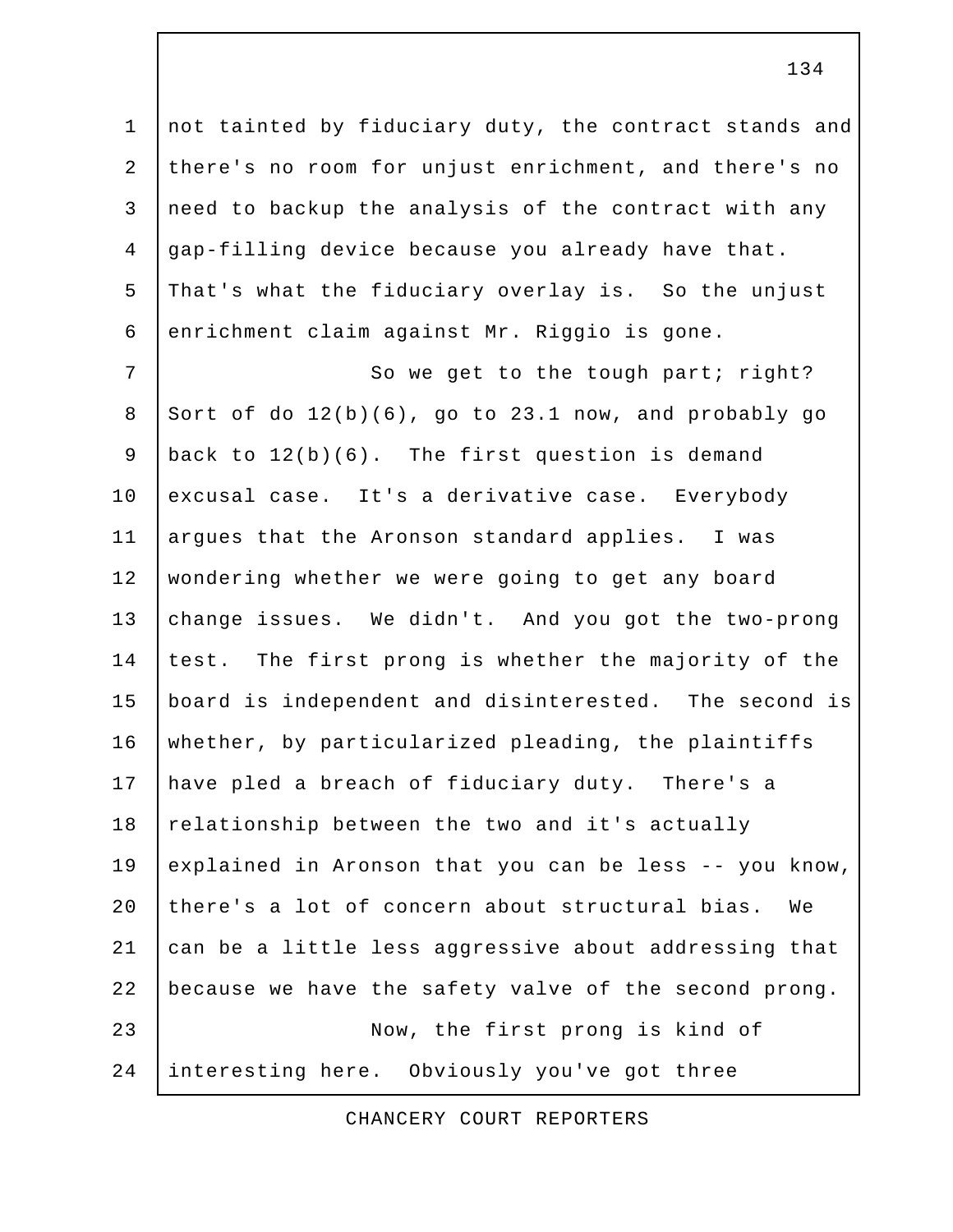1 directors, I think, who the defendants concede would 2 have to be considered not independent. You got 3 Leonard Riggio, who is clearly interested. 4 Stephen Riggio, there's no claim he can act 5 independently of his brother. Zilavy can't act 6 independently of Leonard Riggio. And I believe it's 7 fairly pled that he took benefits from the 8 transaction. Honestly, even if he didn't take 9 | benefits, he was an officer and manager of Bookstores. 10 He's conflicted. 11 | And you get to Mr. Del Giudice. I'm 12 going to admit that I can't unknow what I know. And I 13 take judicial notice of the fact that Mr. Del Giudice 14 runs an investment fund, that Mr. Riggio has been a 15 large investor in that fund. And I stick by what my 16 concern was in the other case. I could not at a 17 pleading stage deem him not independent. In fairness 18 to defendants here, that's not part of this complaint. 19 I can't unknow it, though, and it really wasn't 20 susceptible -- it's not really not an objective fact. 21 It is. It's not something like how often did he kick 22 off. It's a reality of an economic relationship. 23 The other stuff in the complaint about 24 Bill Bradley. Everybody is beating up on Bill. I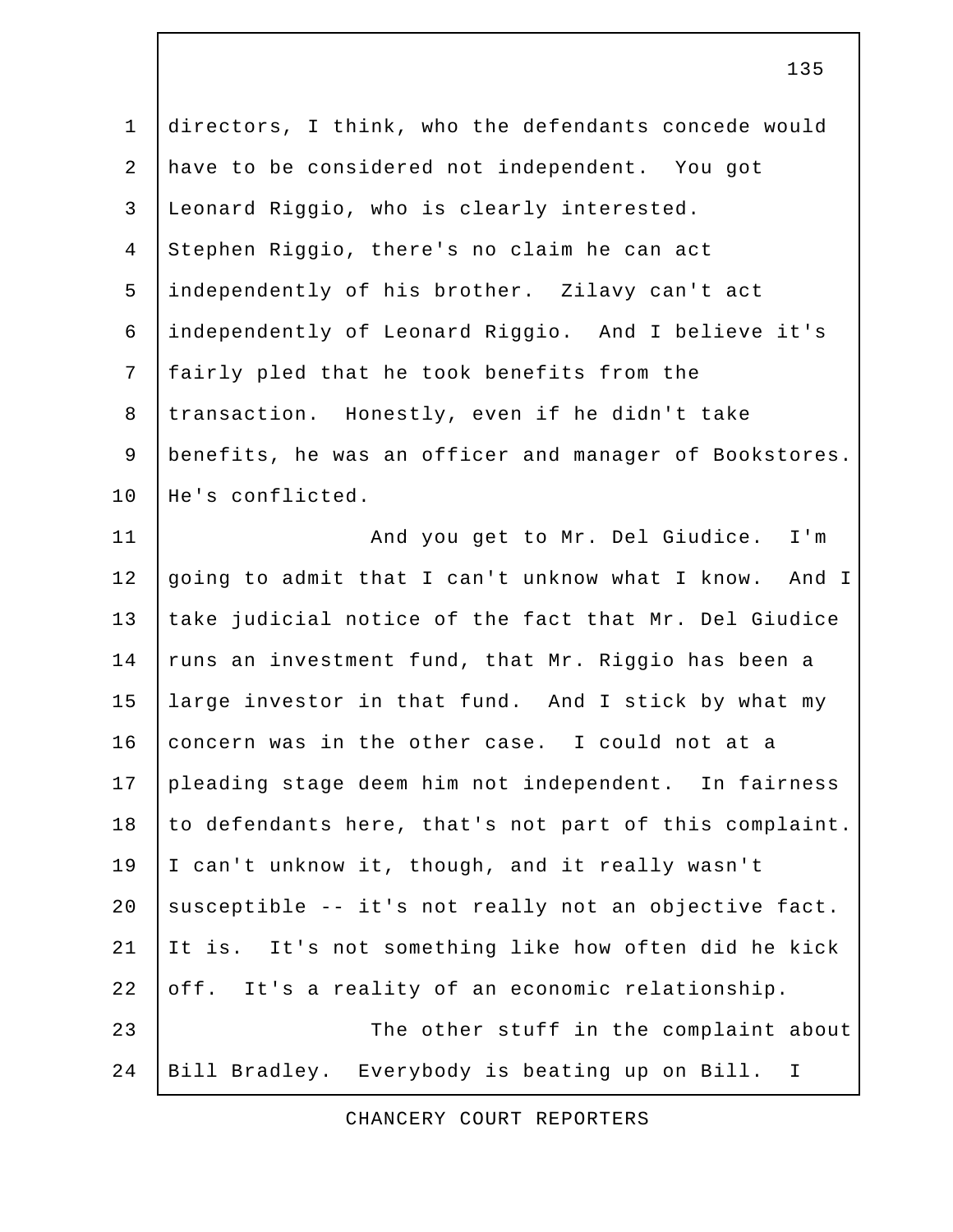1 kind of like Bill. That doesn't really do it for me. 2 But it's this other thing. Then you get to form. 3 Then you get to hard.

 4 Questions. Miller. I did have the 5 other case. In that situation involving that context, 6 I did not think that any burden had been met to show 7 she was not independent. As some people probably 8 recall about that, I was very careful not to give 9 anybody their Unocal extra boost for independence. I 10 decided that case and I expressly did not rely upon 11 any material enhancement for the independence of the 12 | board. I was very careful in that.

13 What I looked at is what they 14 considered in that context, which I also very -- I 15 won't say very carefully -- I clearly indicated was 16 not the context in which the entire fairness standard 17 was going to apply. This was not a direct conflict of 18 interest transaction with Riggio, and it was 19 different. I was hesitant, and appropriately so, I 20 think, to make a rule about former managers. And I 21 was also operating under some fairly severe time 22 pressure. And Miss Miller's role was not very 23 prominent. It just wasn't.

24 Here she's the chair of the committee.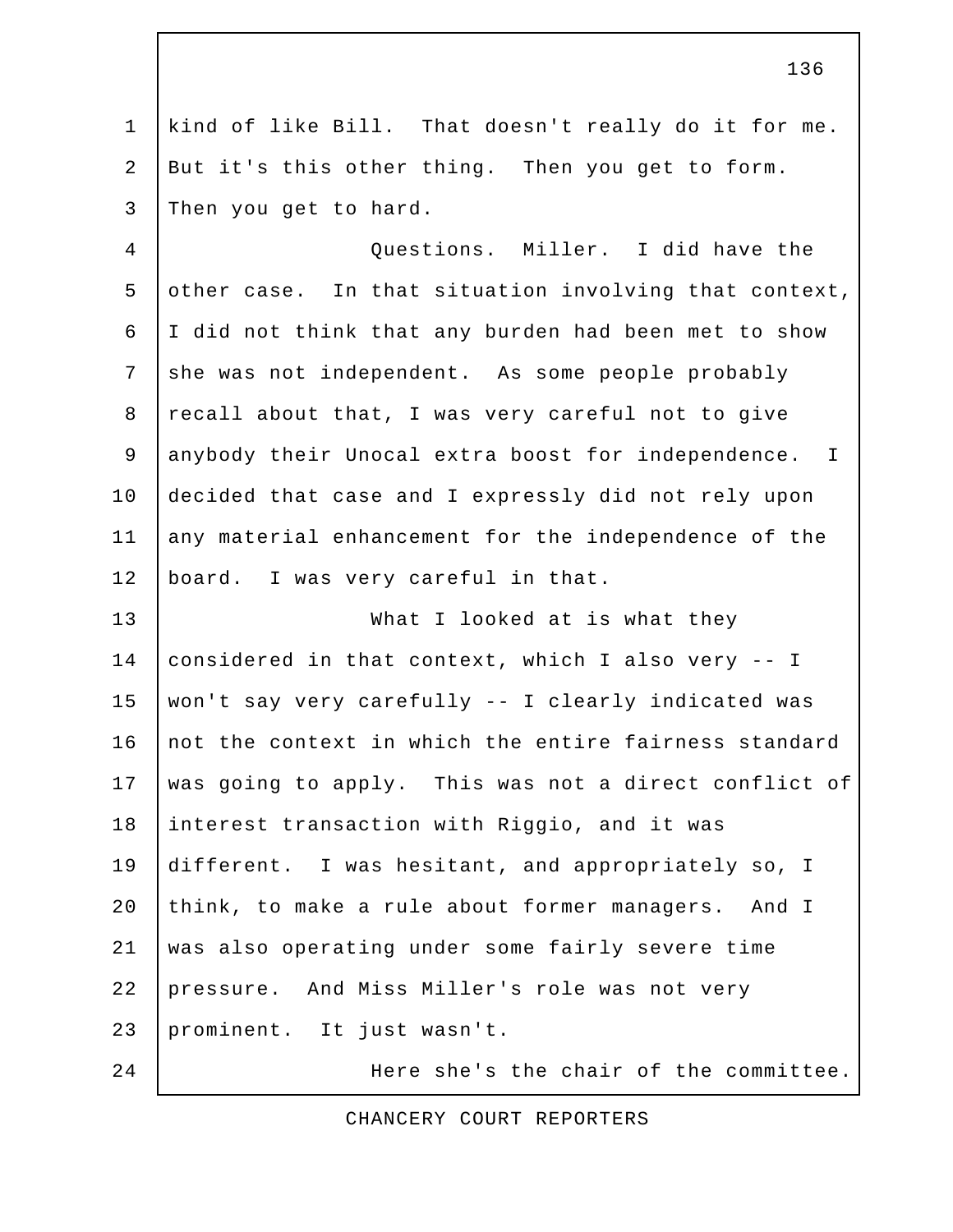1 And I have to say, I find it -- it says something -- I 2 think it is unwise for people to fail to admit that 3 they're human and that their own experiences inform 4 their judgment when making common law and applying 5 common law. I think that many of one's most important 6 relationships in life are not familial. Family is 7 wonderful. It's critical. But so are other people, 8 particularly people with whom you've had an incredibly 9 close and important professional and personal 10 relationship with continuously over a generation. 11 When someone has mentored you, when someone has helped 12 build you into who you are, and when you were their 13 protege and you've derived all kinds of material 14 benefits, both financial, but even more in terms of 15 the personal development and other things you have, to 16 | be able to put that aside, I confess, I think, I find 17 that personally -- there are a large number of people 18 to whom I owe a lot personally and who I would never 19 pretend -- it would not be on my mind who they are 20 when I'm bargaining with them about a half billion 21 dollar transaction, or something clearly material to 22 that. This is way, way, way material to Len Riggio. 23 Hugely so.

24 | Miss Miller is not just a former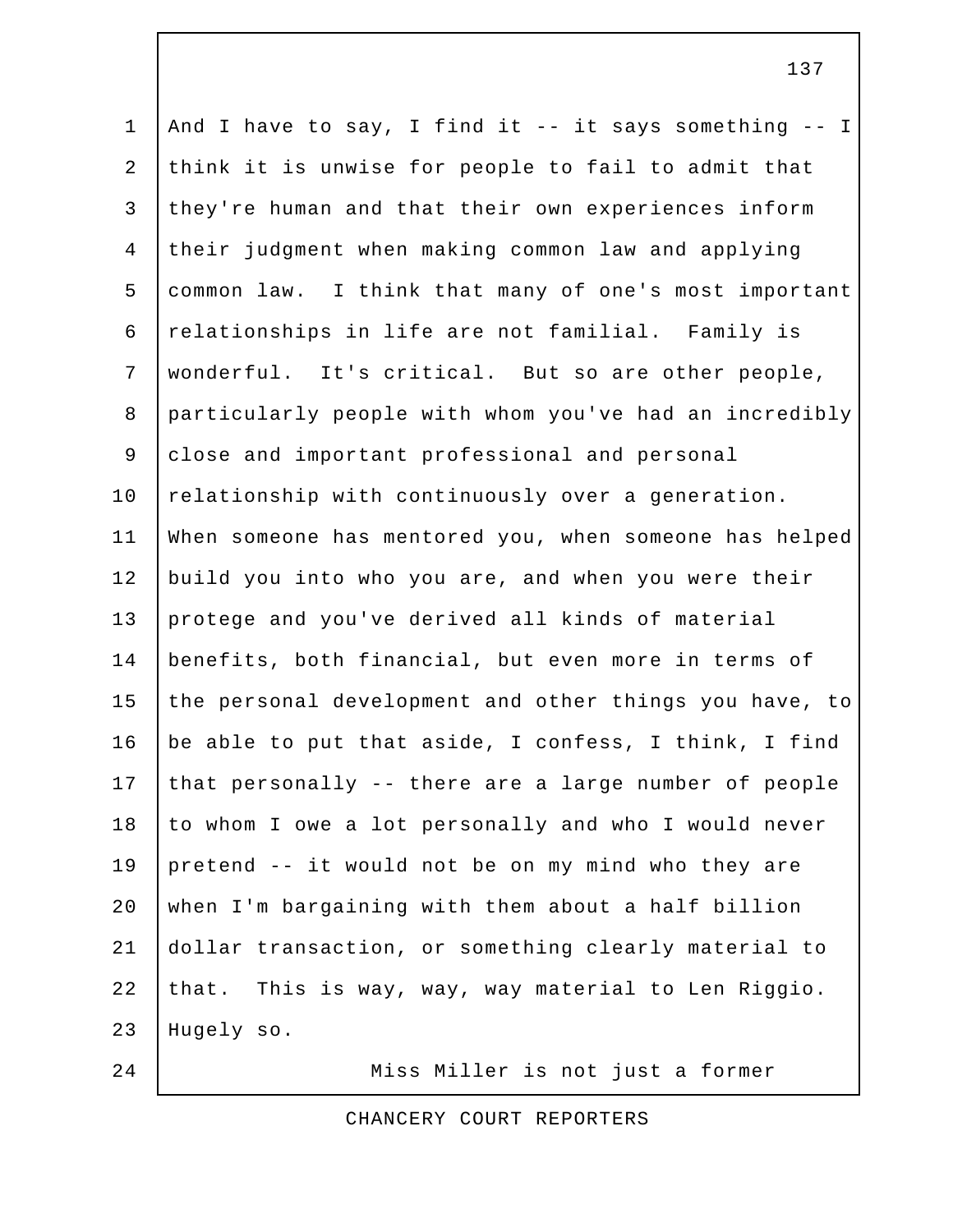1 executive. She was not the top dog at Barnes & Noble 2 ten years ago, who is now on the board dealing with 3 some comparatively young pup. Her boss and mentor and 4 friend is still the top dog at Barnes & Noble. She 5 never really fully left Barnes & Noble. She's derived  $6$  a lot of benefits economically from being on the 7 board. And it's pled, frankly, that she is in a 8 mentor-protege relationship of longstanding with 9 Len Riggio. It's really odd to me. It says, as pled, 10 "Largely owes her career and professional success to 11 Riggio, her former boss and good friend." This is not 12 just being a former executive. 13 | The other thing, she's been resolutely 14 independent for well over a decade. So then you 15 have -- who else is on there? Another long-term

16 friend, Monaco. Been on the board since the middle 17 of '95. Been a monitor before on the comp committee. 18 I didn't read the report, but it didn't work out so 19 well for everybody involved. She got removed from the 20 comp committee because there was this little problem 21 with backdating. Kind of shocking, by the way, the 22 pervasiveness of society. The idea that you don't 23 know that you can't backdate things. But that's -- 24 hopefully we've all learned that. But she wasn't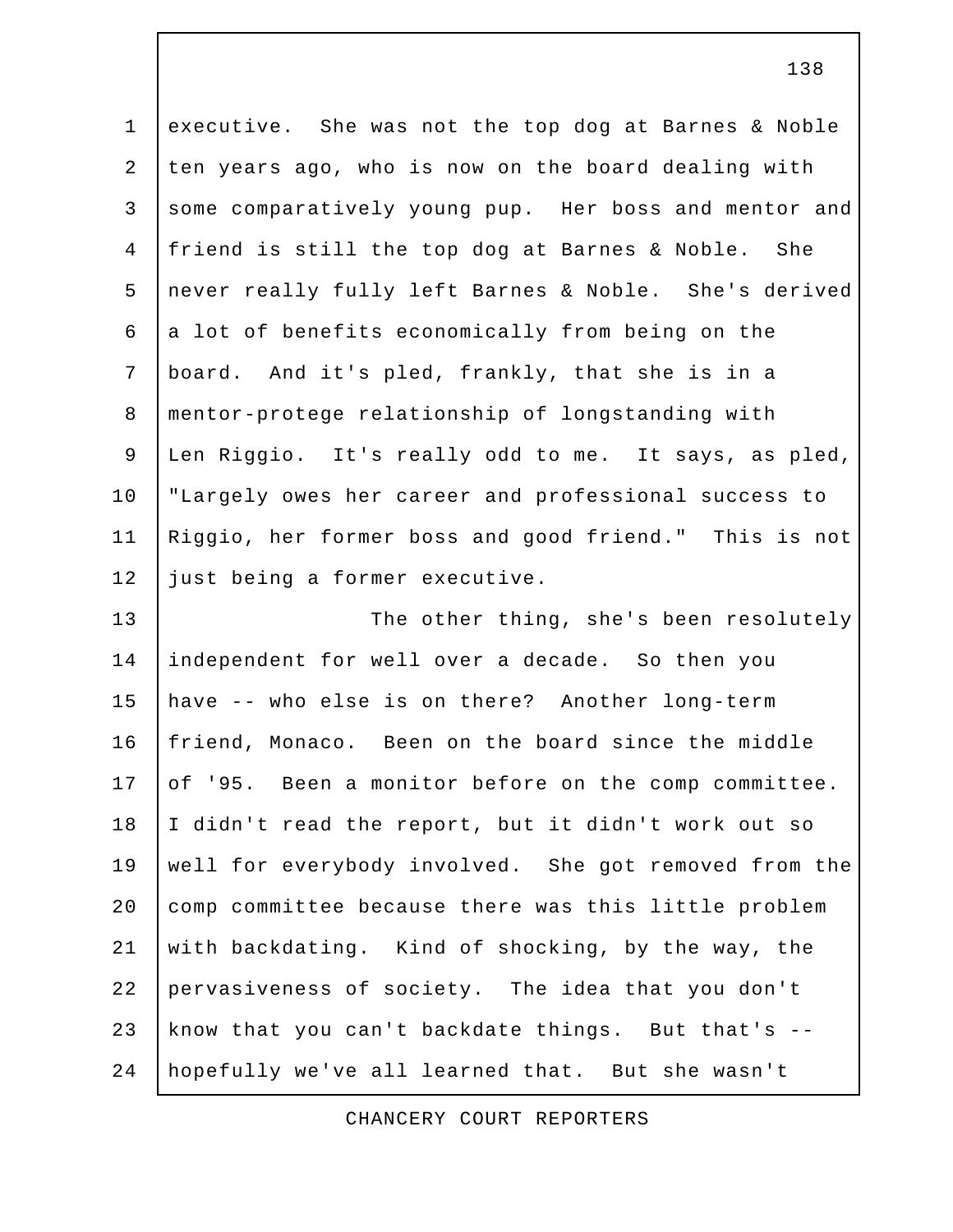1 really -- she apparently had failed in that monitoring 2 role. I'm not saying she failed in any way that made 3 her legally culpable, but it didn't work out great. 4 She gets put over on the audit committee -- kind of a  $5$  strange relocation position -- and then ends up on  $6$  this.

7 | Then we have Dillard. I'm going to 8 express to Mr. Nachbar, Mr. Dillard didn't really 9 stand out much in the prior case. And it may be  $-$ -10 and I take seriously, frankly, plaintiffs better be 11 careful with what they allege. If at a later stage 12 it's nonsense, that's not cool. What's alleged in 13 this complaint with particularity is that Dillard and 14 | Riggio are close friends and frequently socialize and 15 play golf together. He's also on the nominating 16 committee. People -- frankly, it's hard not to take 17 into account, when the founder and chairman leaves, 18 leaves the CEO, but he's not really a controller, but 19 he just puts his little brother in as CEO and there's 20 | no search for anyone else  $-$ - that's what's alleged  $-$ -21 just put the little brother in there. And that 22 Mr. Dillard. He's a wealthy guy. I'm not saying in 23 any of this that these folks owed their wealth --24 maybe in Miss Miller's case she owed a lot of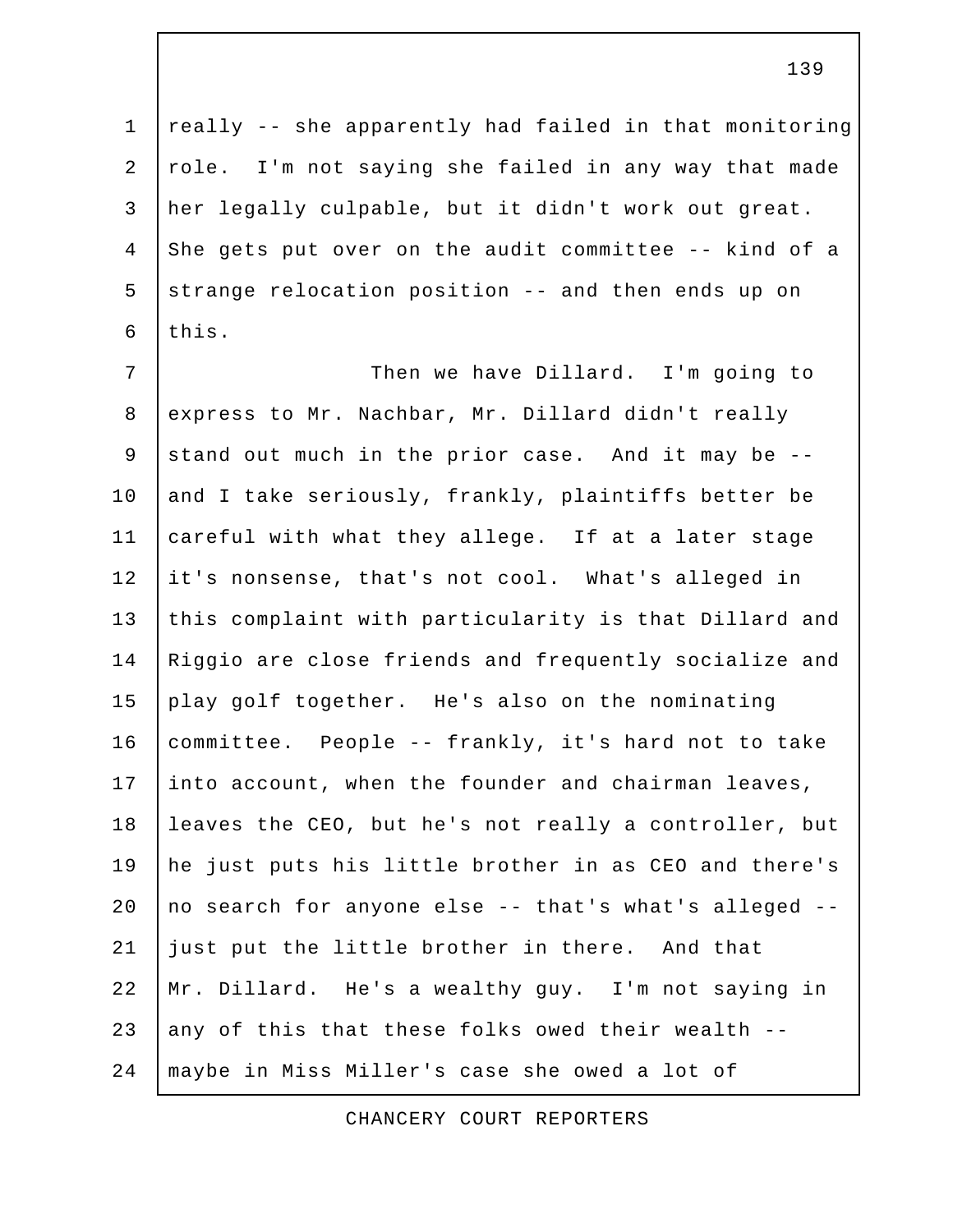1 management opportunities to Mr. Riggio. And she's 2 done well on the board. 3 In Dillard's case he has his own 4 wealth. He also controls his own company called 5 Dillard. He may have a certain view with how you deal 6 with controllers and the respect that they're owed. 7 And these are -- he's also been resolutely independent 8 | since 1993. 16 years. 9 | The defendants say, this is just like 10 Beam. Mere allegations. Now, Beam, the Supreme Court 11 says, Stewart and other directors moved in the same 12 social circles, attended the same weddings, and 13 described each other as friends. And they keep saying 14 mere allegations of personal friendship. Well, I 15 don't think this is that. I'm not convinced it's just 16 the mere. In terms of Miller's case, it's not. We're 17 talking about a very important mentor-protege 18 relationship, unbroken working relationship over a 19 generation. 20 Dillard. It's alleged personal 21 friendship. Again, being around this whole time. 22 Monaco. Friendship. It is -- I say, 23 I do believe that it stresses the notion of 24 independence when you've been resolutely independent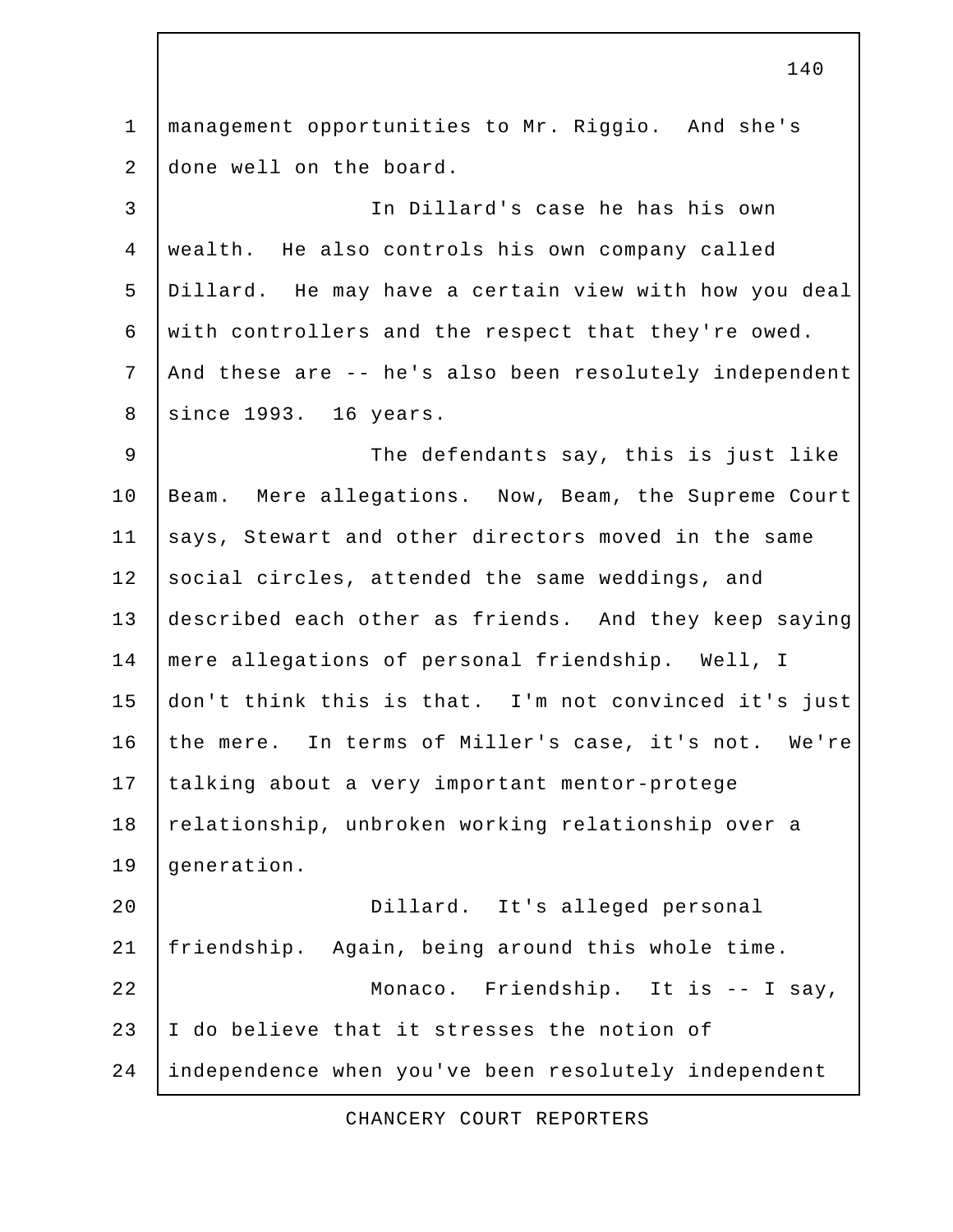1 going on a generation. That's a long time. 2 Now, the problem under the first prong 3 is I have to make some sort of binary labeling. I 4 don't actually want to put an opinion in A.2d saying 5 Miss Miller is not independent. But honestly, I'm not 6 really prepared to put in the A.2d saying that she is. 7 | Constant Policia and the second prong, in my view, in 8 part, exists so that you don't make some sort of 9 irrevocable decision prematurely based on close calls. 10 I don't know that it credits the defendants or the 11 process that three of the four members of the special 12 committee seem to be strange choices, especially where 13 there's a couple others where there's not really 14 anything pled, but they weren't on the committee. 15 The second prong says very clearly, 16 and Disney and other cases say that, if you plead with 17 particularity facts that support an inference that the 18 process -- that the transaction was the product of 19 breach of fiduciary duty, then demand is excused. 20 Doctrinally, I would admit that 21 there's much force in Mr. Nachbar's argument about 22 does this mean, in terms of the logical relationship 23 of the first and second prongs, that you have to plead 24 a nonexculpated claim as to a majority of the

CHANCERY COURT REPORTERS

141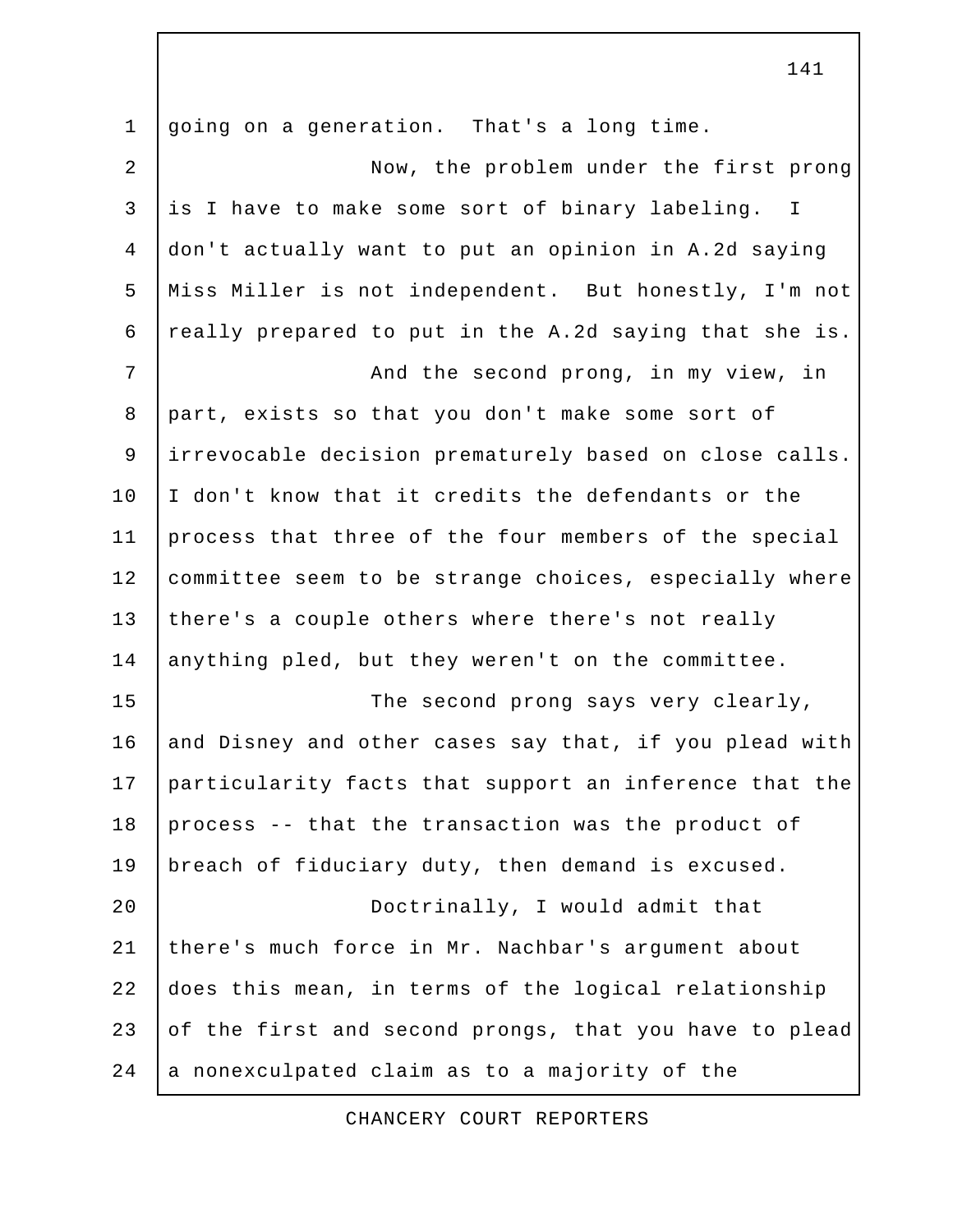1 directors. Because if it's only one of the directors 2 who faces liability, you know, we're really ultimately 3 looking at the issue of demand excusal. And that's 4 just not enough.

 5 I actually believe I can put that hard 6 issue aside, for reasons that I'm going to discuss. 7 But I admit that it's a real issue. The thing that is 8 troubling is the notion that you would put that aside. 9 That in a case where there's a genuine controller, who 10 is on the board himself, that he's  $-$ - that demand 11 would be excused when particularized facts suggest a 12 breach of fiduciary duty, even if exculpated by the 13 outside directors, and a breach of duty of loyalty by 14 that controller. I don't believe there's a Supreme 15 Court decision that says that.

16 | Kand upon looking at Lear on the break, 17 the context in Lear was quite different. Carl Icahn 18 wasn't even on the board. And I wasn't even clear, 19 having -- I only had a half hour. I was saying a  $20$   $\vert$   $12(b)$  (6) claim was stated in Lear. But I admit 21 there's a lot in what Mr. Nachbar says. Part of the 22 second prong is really, if there's a sufficient fear 23 of liability, because they met a particularized 24 standard, it's hard for you to be objective. I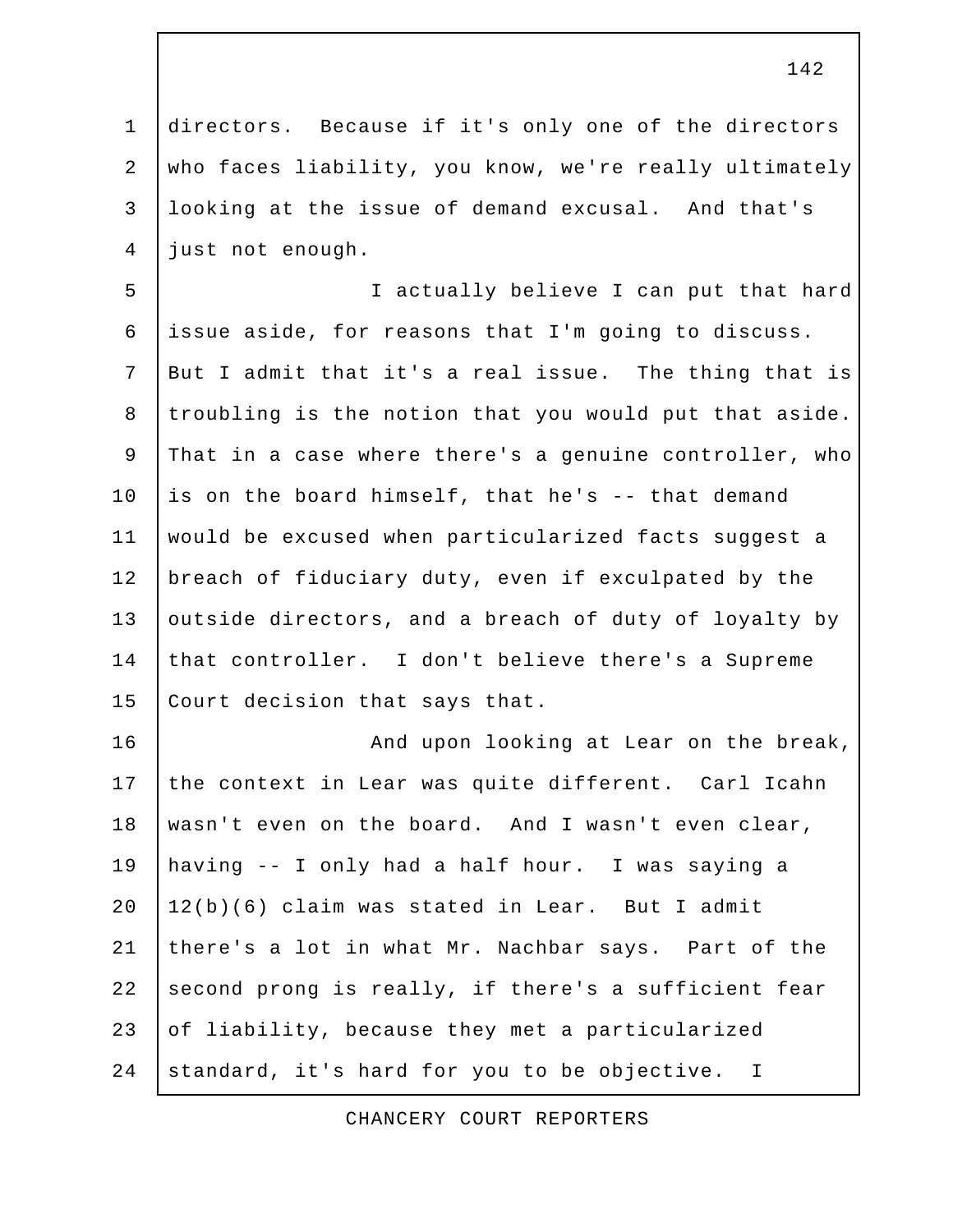1 question whether our Supreme Court would let that be a 2 gateway for controllers, particularly at -- if the  $3$  second prong is to be a safety valve in a situation 4 where noncontrol -- again, maybe we're coming down to 5 control -- noncontrol being important. And I'm going 6 to talk about that now in terms of why I think the 7 second prong -- and I do think the second prong is 8 met.

 9 You know, both sides -- Mr. Nachbar, 10 as usual, is very precise and he makes the point 11 about, "Well, for example, the Revlon point. If he's 12 already in control, why does it matter?" Well, you 13 can have indicia in control and you can be in absolute 14 control. There are gradations. But I do start in 15 looking at this and why the second prong -- Mr. Riggio 16 has a lot of the attributes of control. He is the 17 largest stockholder. He's been the chairman 18 continuously. He structured how this went public. 19 Even when he left as CEO, it seems to be that he has 20 the major strategic vision for the company. I have no 21 doubt he has the best office. And even, if you look 22 at this transaction, when you bought in College 23 Bookstores, it was structured in a way that Mr. Riggio 24 could take the College Bookstores' shares of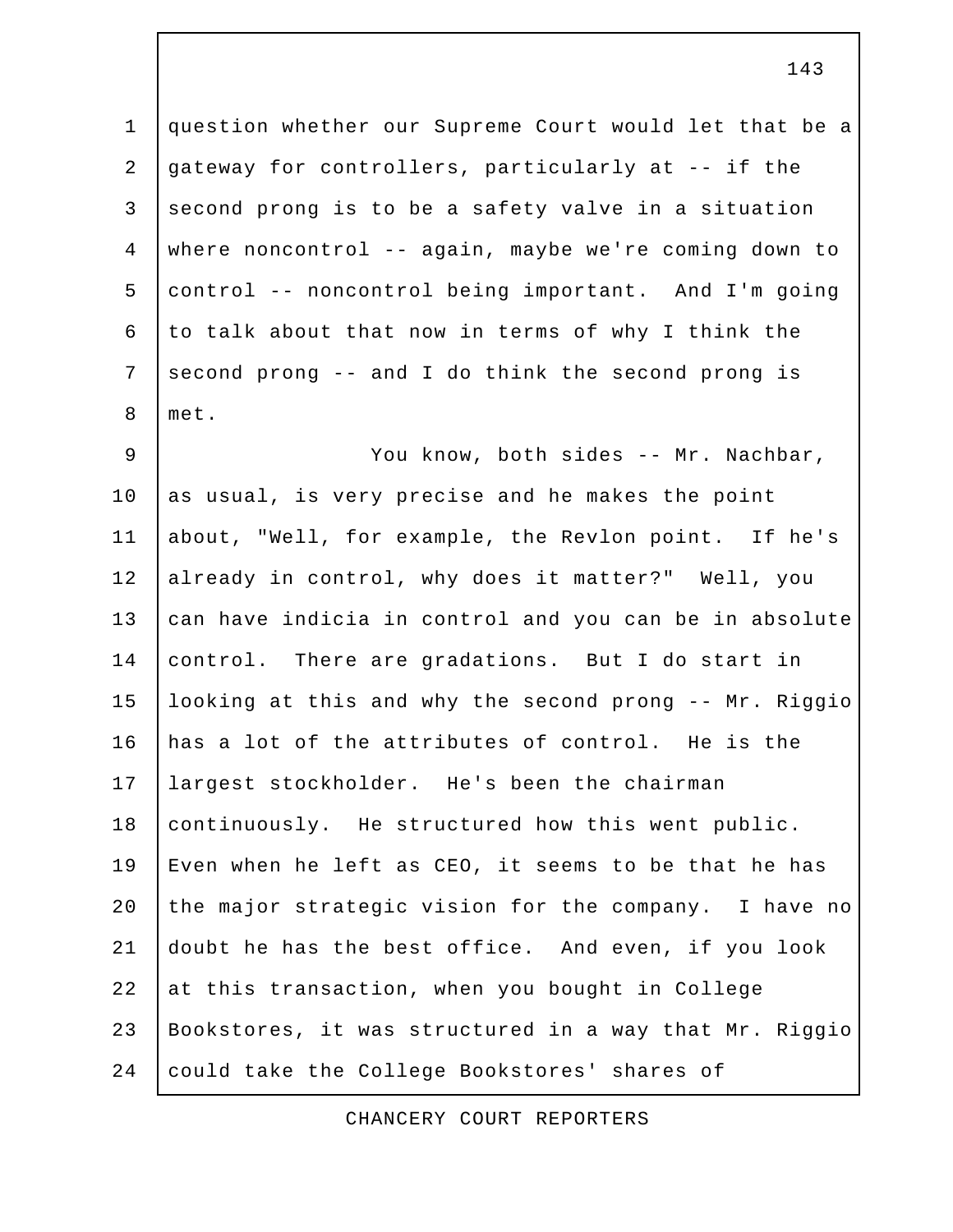1 Barnes & Noble that were held and he kept them with 2 him. 3 Was there an opportunity here 4 potentially? Maybe it could have been a sell to the 5 public to reduce his control to actually acquire those 6 shares and increase everybody's interest. I don't 7 | know. But he kept them. 8 When he stepped down as CEO. Who 9 comes? An outside executive? Is there a nationwide 10 search? No. It's his little brother. So, he only 11 has 31 percent of the vote, but he's got the 12 chairmanship and his brother is the CEO. It's rather 13 different than just having 31 percent and being a 14 passive investor, being Warren Buffett and having 15 professional management. The two key officers in the 16 company are both held by people named Riggio. 17 Defendants point out trademarks. Hey, 18 we could get our trademarks back. Well, who kept 19 them? He kept the trademark for the company who 20 needed it the most in a College Bookstores chain where 21 the stores  $-$  it's not even obvious they're 22 Barnes & Noble stores in the first instance? Does 23 that mean he didn't have control? Sounds like a 24 fairly -- something that could have been a calculated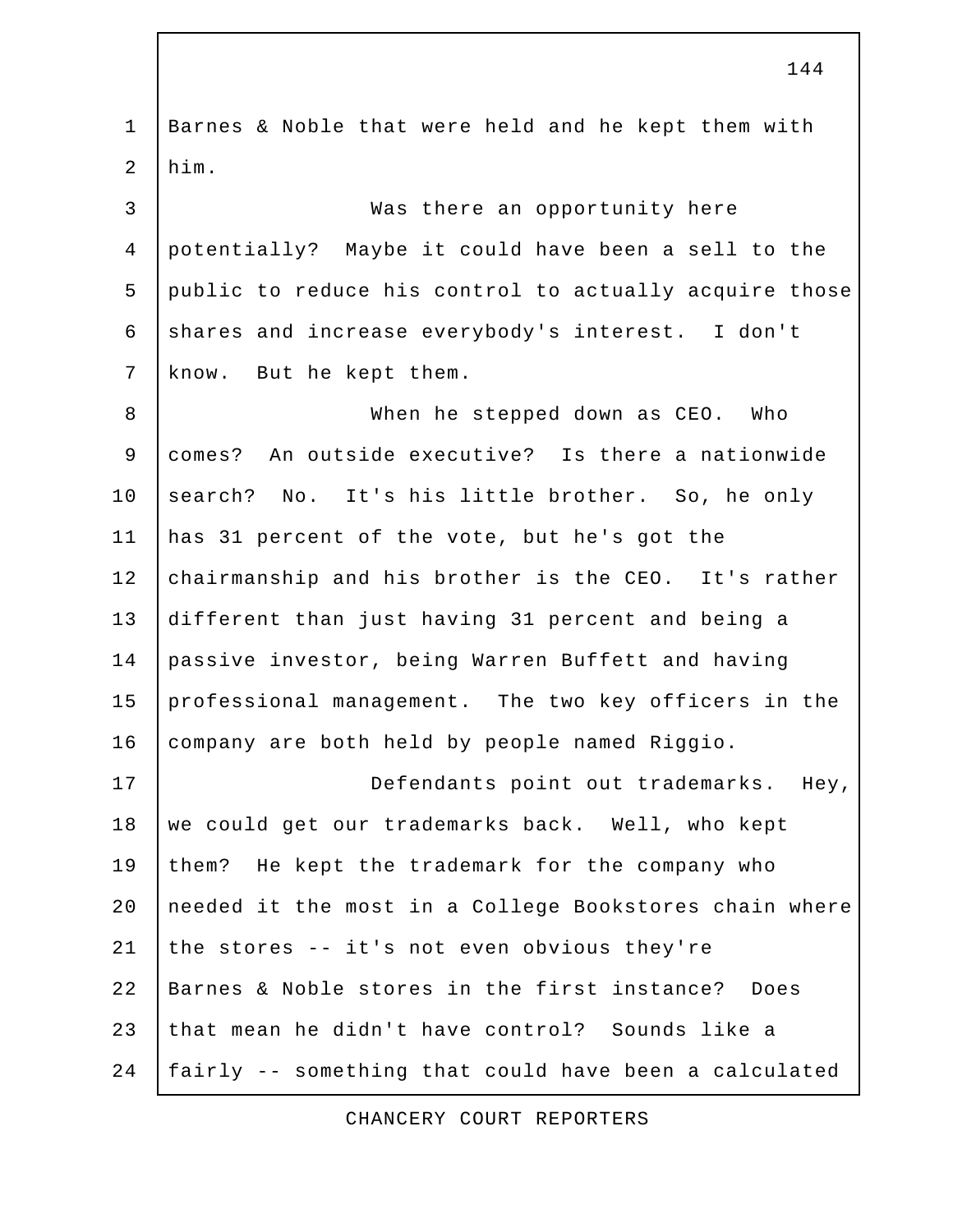1 way of retaining leverage. 2 Why did it not go to the public 3 company in the first instance? He could use that as a 4 bargaining chip. 5 I can't ignore -- it may be that it's 6 all fair. But it sounds like a pretty good source of 7 ongoing revenue to a lot of other companies Mr. Riggio 8 controls -- Barnes & Noble, the public company. Even 9 if it's a market rate -- a guaranteed market rate of 10 profitable businesses can be a pretty good thing. 11 Right? That's why there was all kinds of concerns 12 about oligopolies, about public utilities. "Okay. 13 I'll take the market rate. Market rate is 7 percent 14 return on capital. I guarantee I have a shipping 15 company. Every year I'm going to get tens of millions 16 of dollars of shipping business from Barnes & Noble. 17 That makes me able to run a shipping company." That's 18 a pretty good thing. 19 The client we already have. Right? 20 Mad Men fans were getting over the loss of Lucky 21 Strike. Lost Lucky Strike. It's difficult. You 22 know, a billion dollars of intercompany transactions 23 in the two years preceding the transaction. There's 24 been concerns about other things. The fact that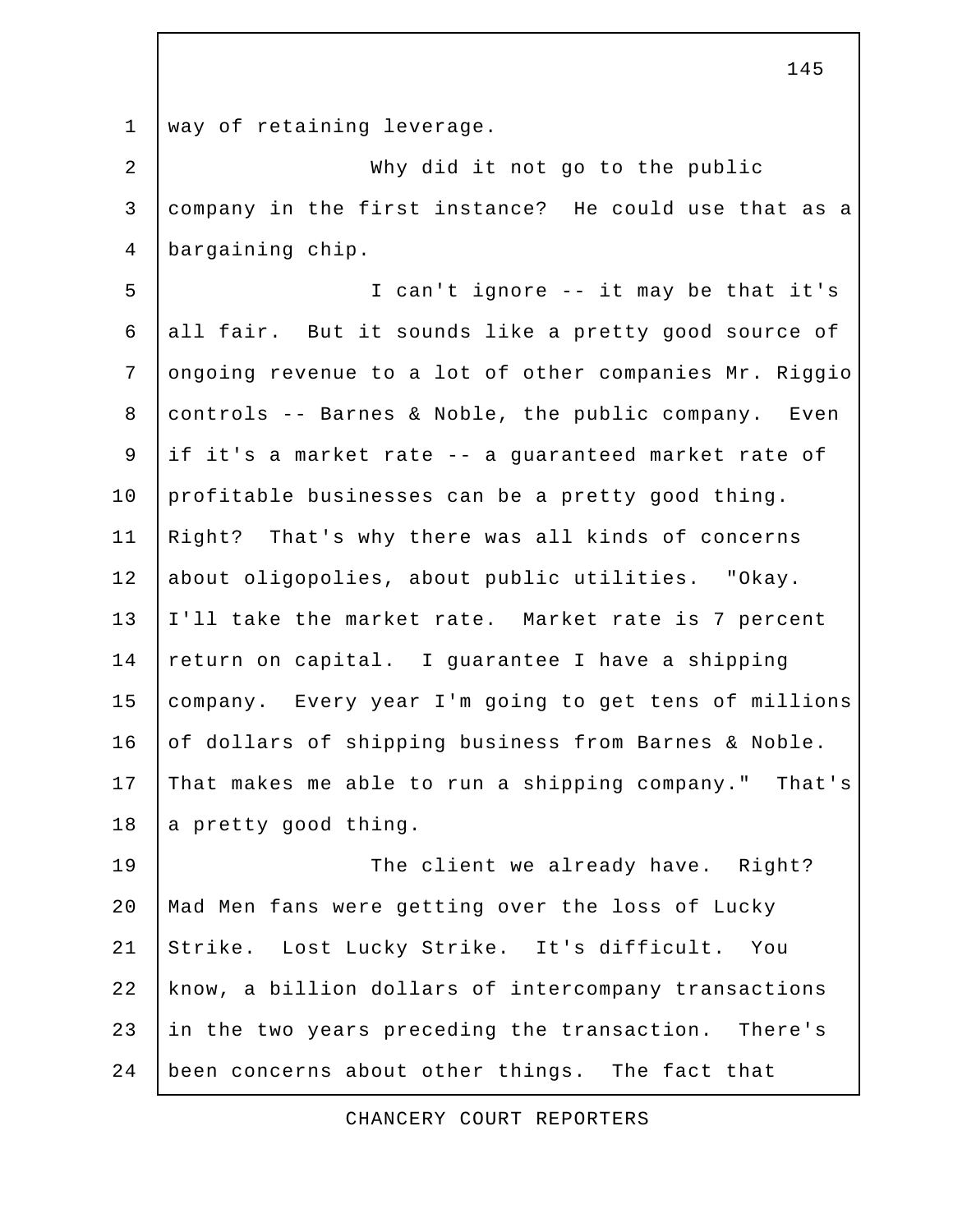1 | Mr. Zilvay is on the board, too. There's another 2 subordinate. So we got the little brother 3 subordinate, we got Zilavy subordinate, we got the 4 protege subordinate. 5 Now, Miss Tikellis took the Lynch

 6 pressure off. Right? I'm not going to Kahn v. Lynch 7 this. I don't start with the assumption that every 8 transaction with the controller is subject to sort of 9 the entire fairness from the get-go standard. That 10 does not mean that interested transactions are 11 automatically business judgment rule. They're still 12 an interested transaction. And you have to look at 13 the approval process. And if there are pled facts 14 that suggest that the approval by the disinterested 15 members of the board was tainted, then the interested 16 party has always been on the hook, even if they act in 17 subjective good faith. That's the whole point of it. 18 Otherwise it's not much of a guarantor in the end of 19 fairness.

20 | So I'm going to assume it doesn't 21 | really matter. There's enough here that, when we're 22 not doing Kahn v. Lynch, this is a very influential 23 insider. Extremely influential. He controls the 24 trademarks. He's able to get the board to do a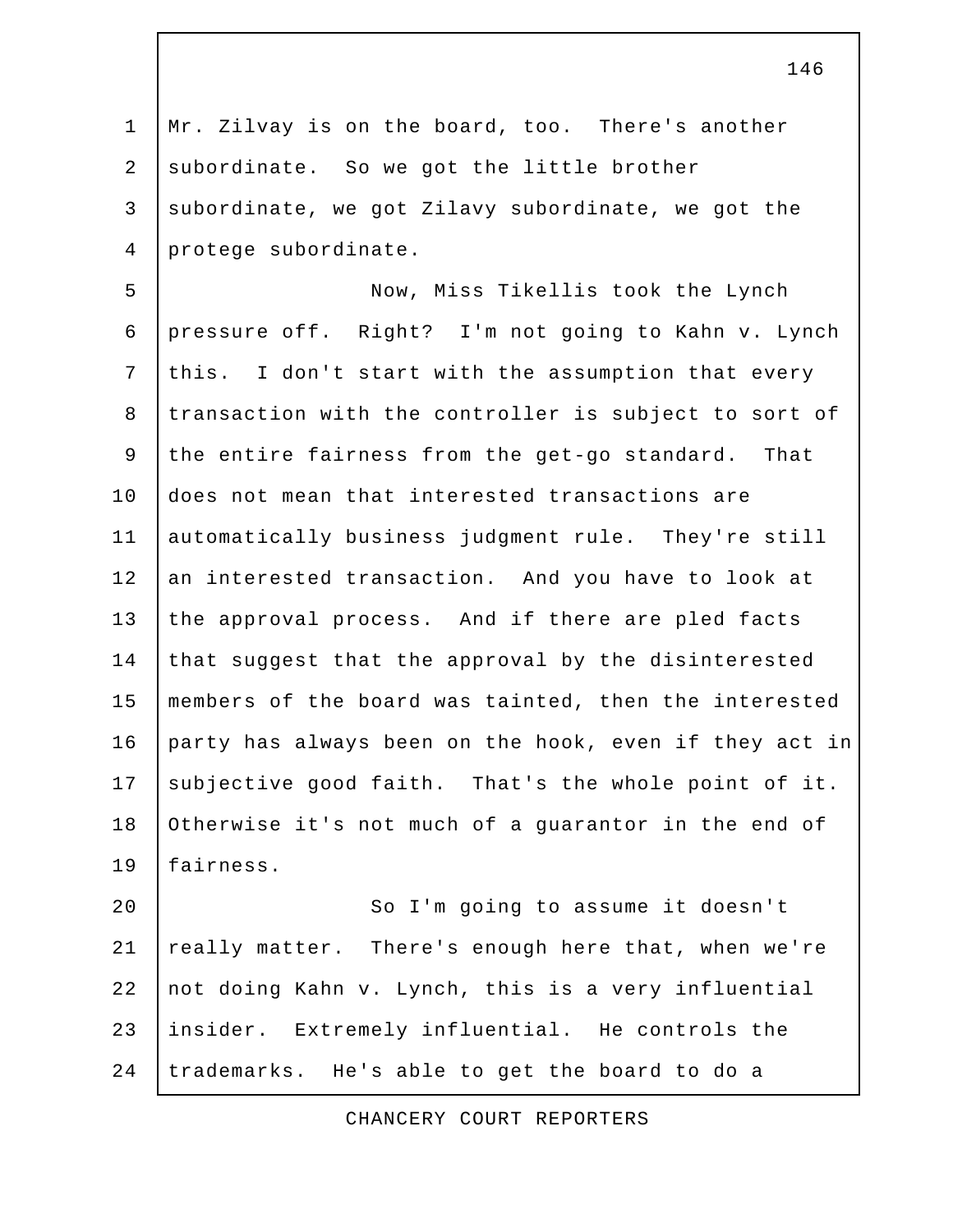1 billion dollars of intercompany transactions with his 2 other companies in the previous two years. He's 3 managed to populate the board with three people who 4 are either his current or former management 5 subordinates. He's also able to populate the board 6 with people who are his friends and who have been on 7 the board for 15 years. So, when you get to this -- 8 what is it? All together, frankly, the plaintiffs 9 have pled a bunch of specific facts that, when piled 10 up together, give off a pretty fishy smell at a 11 pleading stage. And they give me a reasonable doubt 12 about the board's compliance with their fiduciary 13 duties. I'll just tick through them. 14 The committee. I already mentioned 15 it. I think it's a very oddly formed committee. Why

16 would anybody pick Miss Miller to chair this company? 17 Why would you pick Mr. Riggio's protege and friend of 18 15 years to chair a committee to negotiate this? Why 19 would you then supplement her with another long-term 20 friend and person who got removed from the comp 21 committee in terms of Miss Monaco? Why would you add 22 Dillard on top of that, who is a controller of his own 23 business. Why would you do this?

24 | And then it just -- when you have a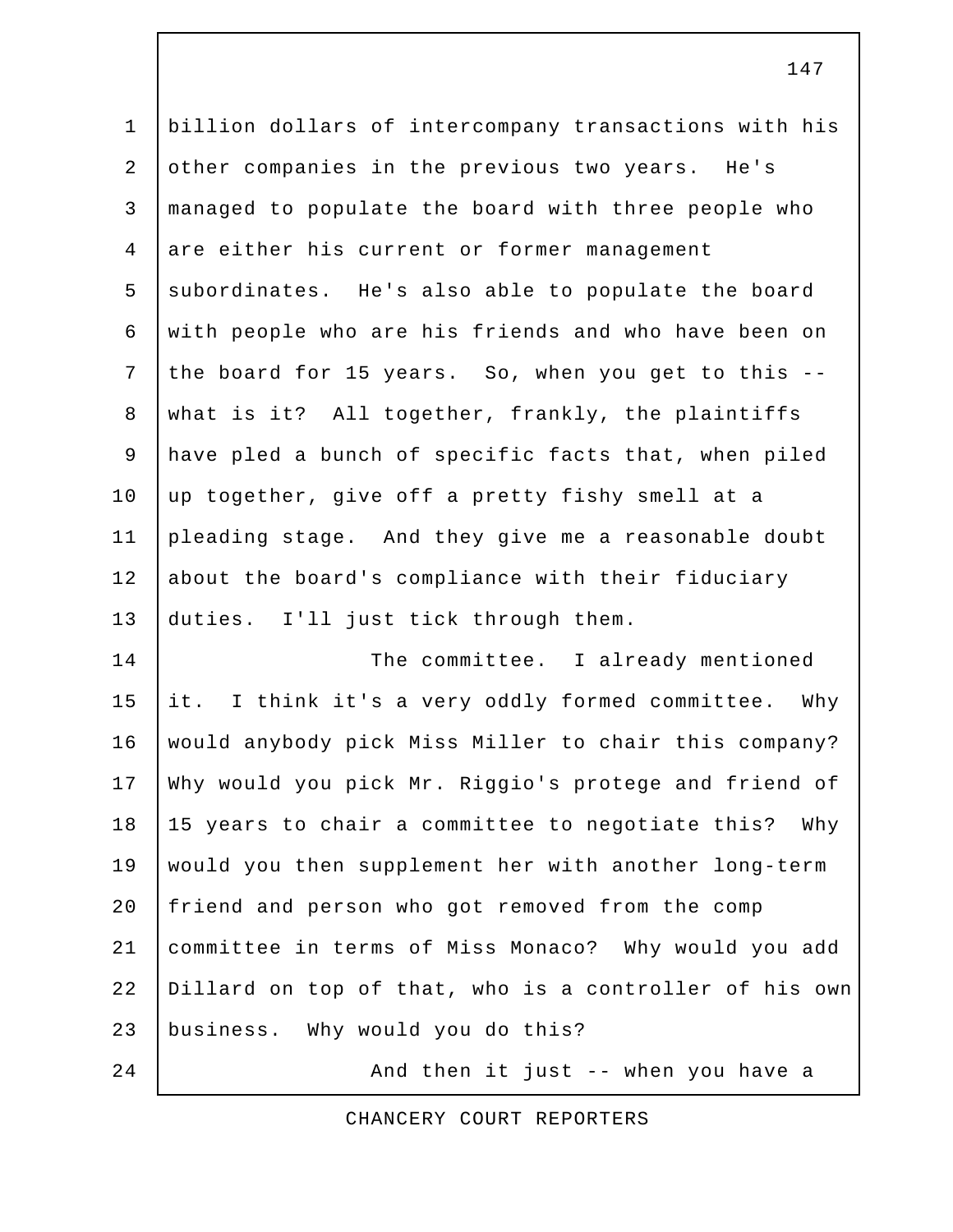1 doubt -- as I'm going to get to later -- when you have 2 a doubt, you don't dismiss. I'm not talking about 3 irrational doubt. I'm not talking about some 4 conspiracy theories. I'm not talking about weekly 5 news of the world. I'm talking about something that a 6 rational mind wrestles with. 7 | The committee configuration is odd to 8 me. In that regard, I want to say, I find it odd. 9 And this is part of the transaction approval process, 10 and I'll start with it. I find the conflict waiver 11 eyebrow-raising. I just don't -- I don't really get 12 it. When waivers are given, there needs to be a 13 benefit. It's not a question of no detriment. 14 Frankly, here, there's a detriment to 15 be explained. The committee is already at an 16 informational disadvantage. The person who knows more 17 in the world about College Bookstores and 18 | Barnes & Noble than anyone else is Leonard Riggio. 19 Then his brother. You can't have their advice. You

20 can't trust their advice. So they get to take company 21 counsel with them? Why? What is the justification? 22 Because Mr. Riggio wants it? That's another question 23 right from the start. Why? Why put yourself at any 24 other informational disadvantage. Why give anyone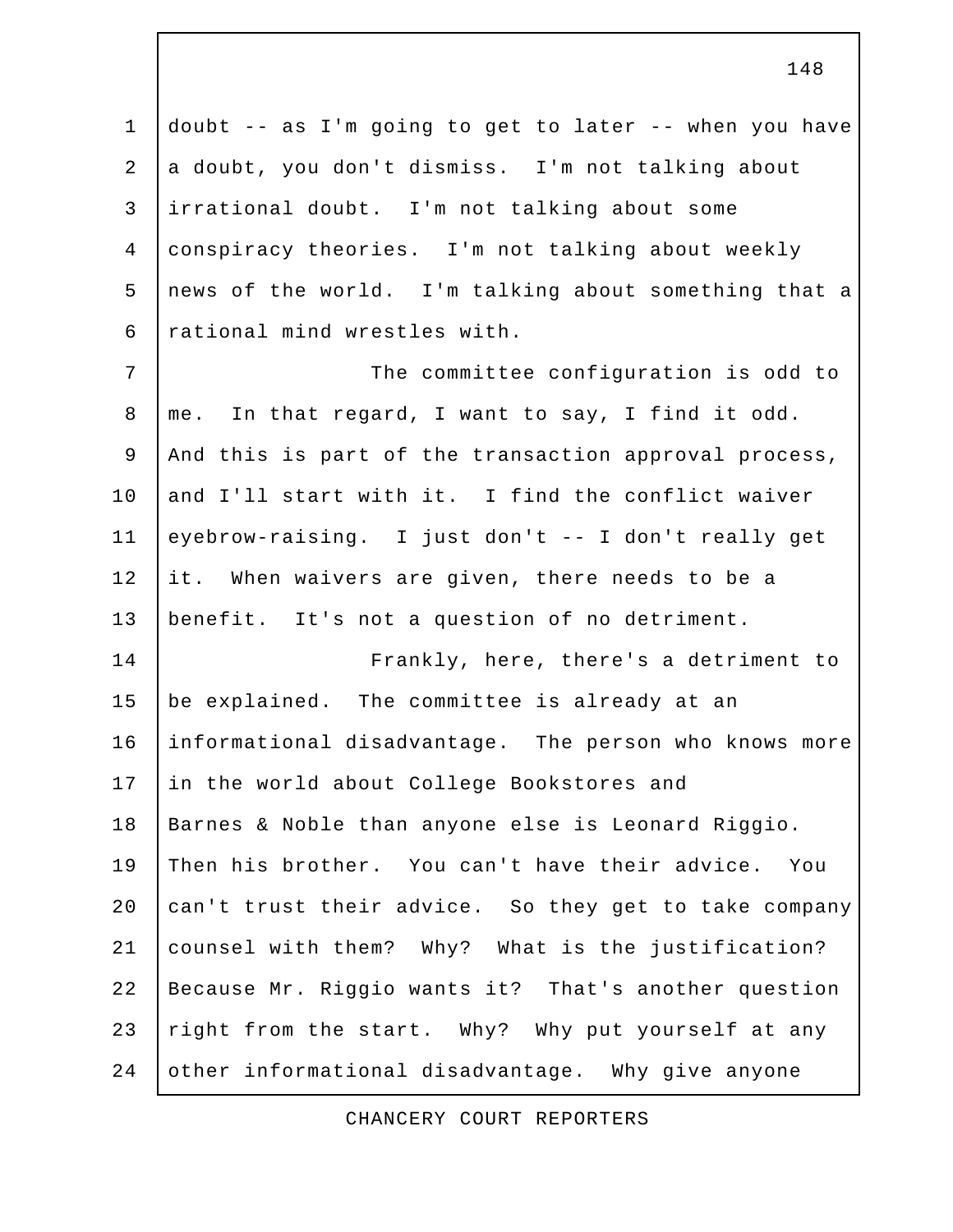1 else any leg up? 2 Now, maybe I'm being harsh. The 3 reality is, it bears explanation and it's an 4 environmental factor that's created on top of a 5 committee that's already sort of odd. 6 Now, you get things about the 7 transaction. I think there's -- is it outrageously 8 priced? Who knows. That's not the main theory. 9 There is the suggestion that it's mispriced. I'm 10 fairly edgy. I am not willing to go and rule on this 11 on the note and say, because there was a reference to 12 these minutes, it's substantively true that Mr. Riggio 13 wanted cash, didn't want these notes. These notes 14 were a great deal. That's not what's pled. It's  $15$  specifically pled the company could have done this, 16 could have gotten access to credit at a lower rate. 17 And they paid him at an above-market rate. Guaranteed 18 | 8 or 10 percent investment in this market. Pretty 19 cool. 20 The larger thing, though, is what's 21 | really pled here is  $-$  and this is, again, where I'm 22 going. I beg indulgence of the defendants in some 23 | ways because, again, I can't unknow. But Mr. Riggio 24 was saying things about retail in this environment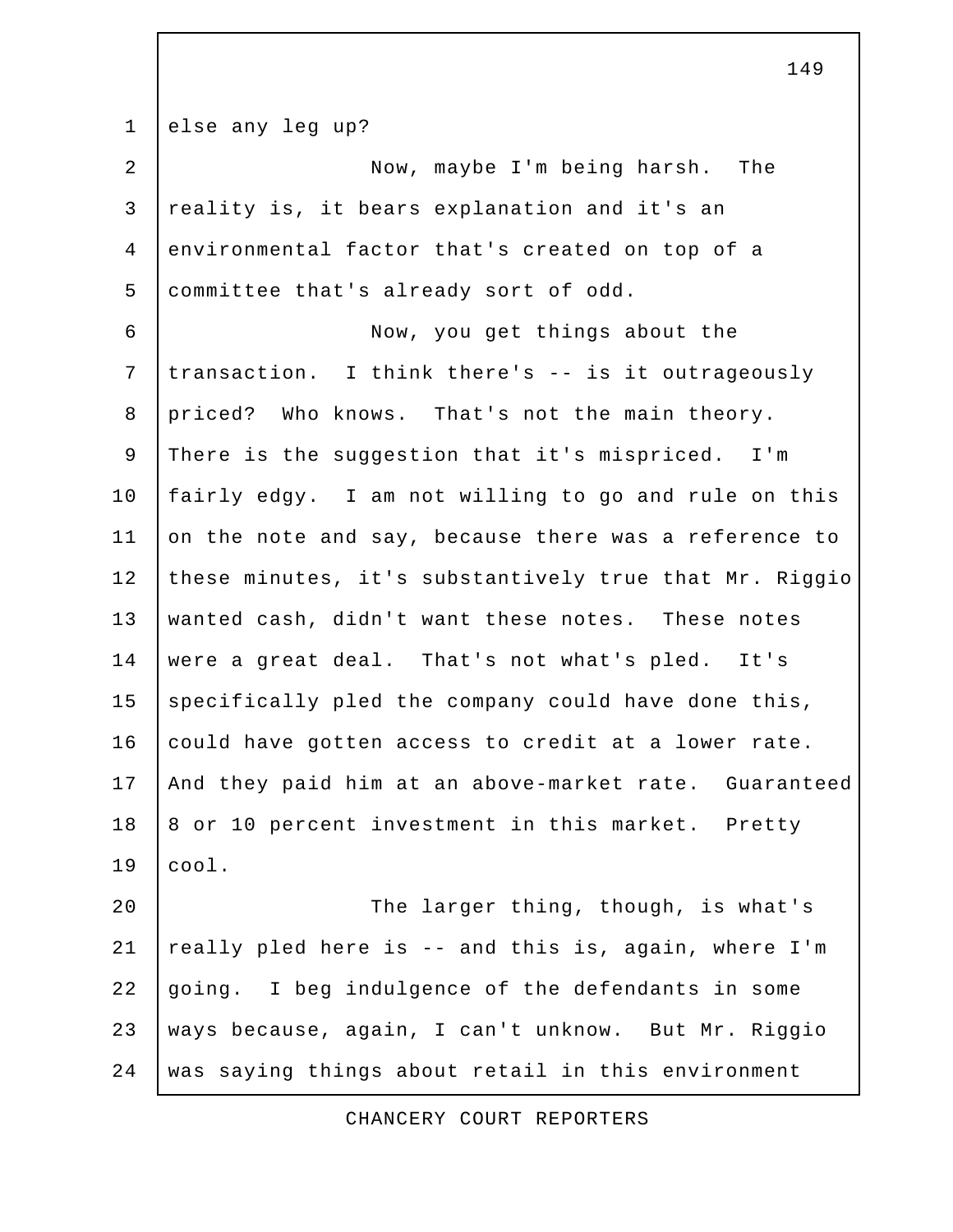1 that are, again, you know, this may be Emersonian. 2 There may actually be no inconsistency. It's a very 3 strange thing. It would be strange at the pleading 4 stage for me to resolve it on that ground and say 5 there's no inconsistency. He seems not to have had a 6  $|$  real appetite for retail -- doing more retail. This 7 is more retail. It may be a different kind of retail, 8 a related kind of retail. But I put that on top of a 9 couple factors that lead me to have concerns. One is 10 Borders. Okay. Maybe Borders is different. But you 11 know, when industries are consolidating, I happen to 12 think -- maybe it's because I'm a reader -- I hope 13 bookstores don't go away. The opportunity to perhaps 14 buy Borders and be the singular college -- singular 15 retail, that might be a better opportunity than buying 16 in the company that your founder decided 15 years ago 17 should be separate. Appears there really wasn't any 18 big consideration given to that. That was ruled out. 19 Okay. Now I've been pointed to 20 this -- deeper in this document -- where I'm supposed 21 to either believe, one, this has been a long-standing 22 desire of the board to bring this in, resisted by 23 Len Riggio, which suggests, as the Credit Suisse 24 report, which I'm also supposed to look at would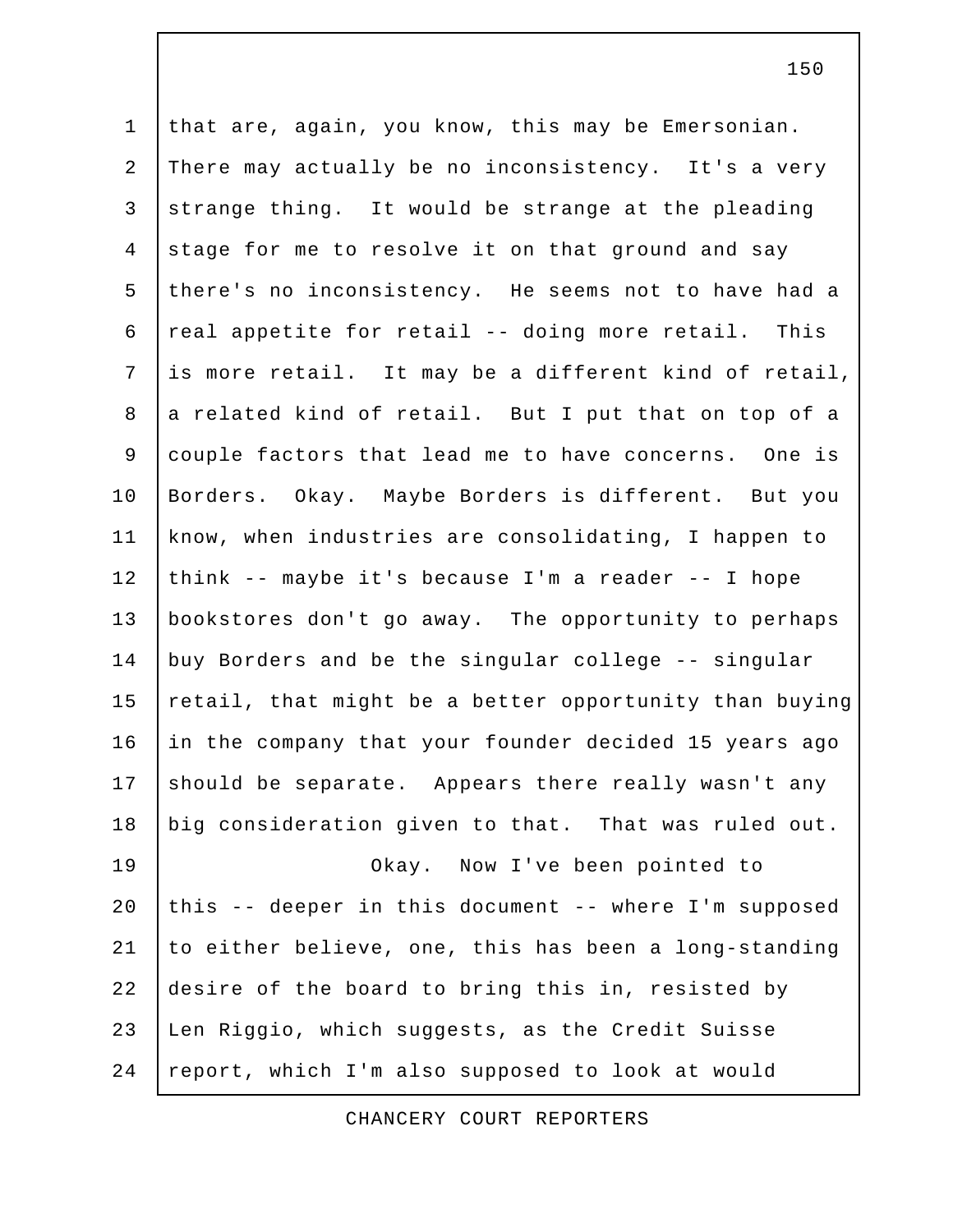1 suggest, that Riggio's good at market timing. And the 2 fact that he wanted to sell now suggests it was good 3 for him to sell now, which may suggest to other people 4 maybe it's not the right time to buy. It's all 5 redolent of a situation  $-$ - again, this is an 6 inference. That's the most important part I want to 7 make clear. It's an inference. I'm at a stage where 8 I have to draw rational inferences in one direction. 9 It is rational to suppose that this is one of those 10 situations where even subjectively, well-motivated 11 people blinkered their options because they were in a 12 situation where they perceived the options to be ones 13 put on the table only by Len Riggio. So maybe the 14 idea is retail is not good. Maybe. Okay. Let's 15 benchmark a stock deal. "Len, you want us to do this? 16 We'll do it with stock." 17 | Ch, that's Revlon. Well, good. Maybe 18 it's a time for us to look at maybe we sell. You want 19 to monetize your investment. Maybe it's a good time 20 for everybody to monetize the investment. It's an 21 opportunity that the special committee exercise 22 leverage. No, we didn't go that route. 23 We got another record redolent of

CHANCERY COURT REPORTERS

24 using the fact that there's legal doctrine managing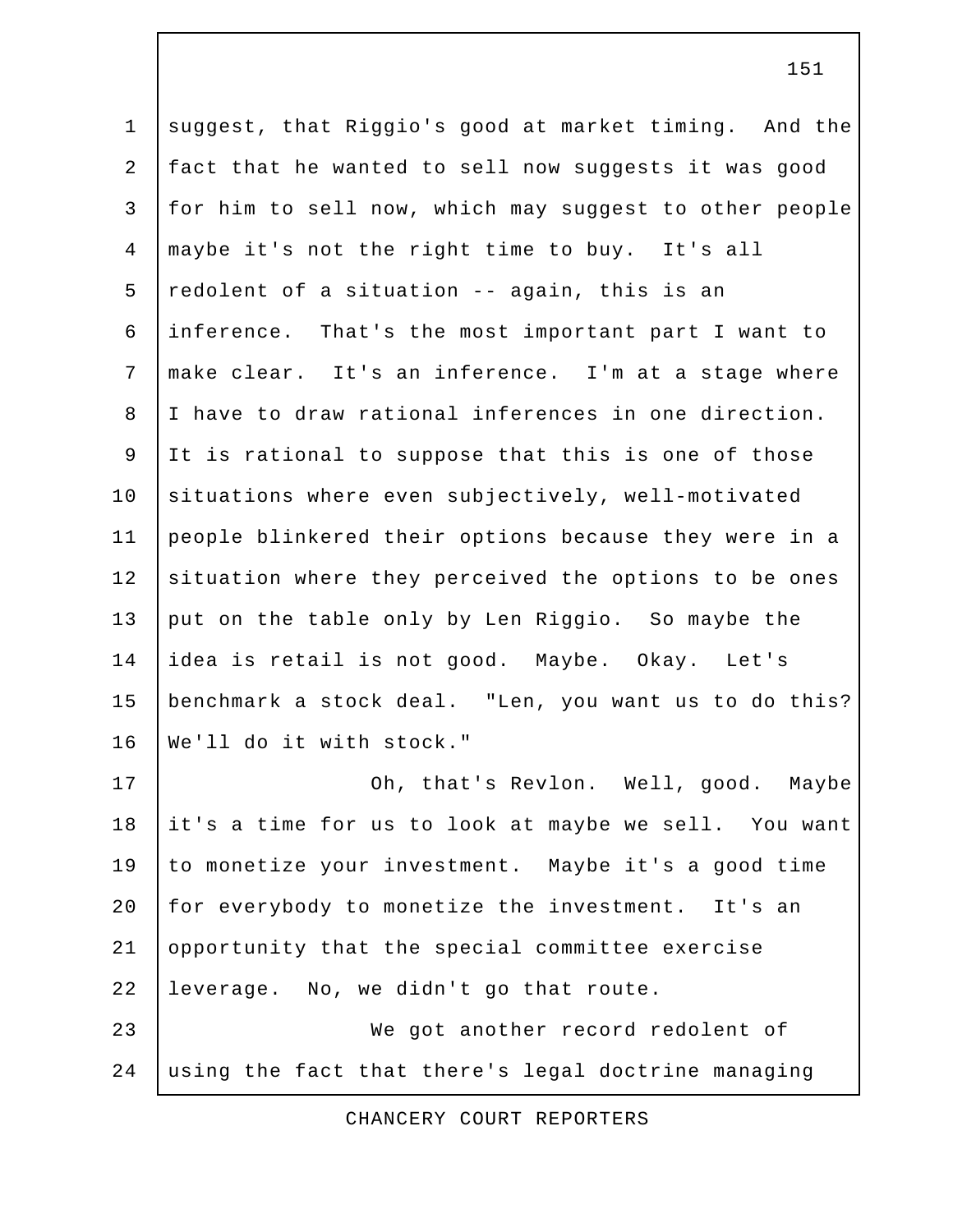1 the legal doctrine. We've got to stay out of Revlon. 2 We'll do the note. The note is a great thing because 3 I should look into the documents and conclude it's a 4 great thing. I don't know. Why not use stock? 5 Because it would be Revlon.

 6 Well, what's so bad about Revlon? 7 Well, Len Riggio wouldn't like that. Or we might have 8 to have a stockholder vote if we use stock. Well, 9 what's so bad about that? Special committees have 10 actually been known to insist on a majority of the 11 minority vote in situations where one would not be 12 required. You could subject the transaction to 13 require ratification. It appears from what's pled --14 | again, it's what's pled -- but legal doctrines were 15 managed, not used as opportunities to extract 16 leverage. I think it's a situation -- it said to me 17 this is a plausible transaction. It's time to put 18 these together. That may be a really great argument 19 at summary judgment or at trial.

20 | There's also the notion, if it was 21 | such a good argument, why has Len Riggio been allowed 22 to keep it separate for so long? Why did none of 23 these people, who have been resolutely independent for 24 15 years, never think or insist upon it? I don't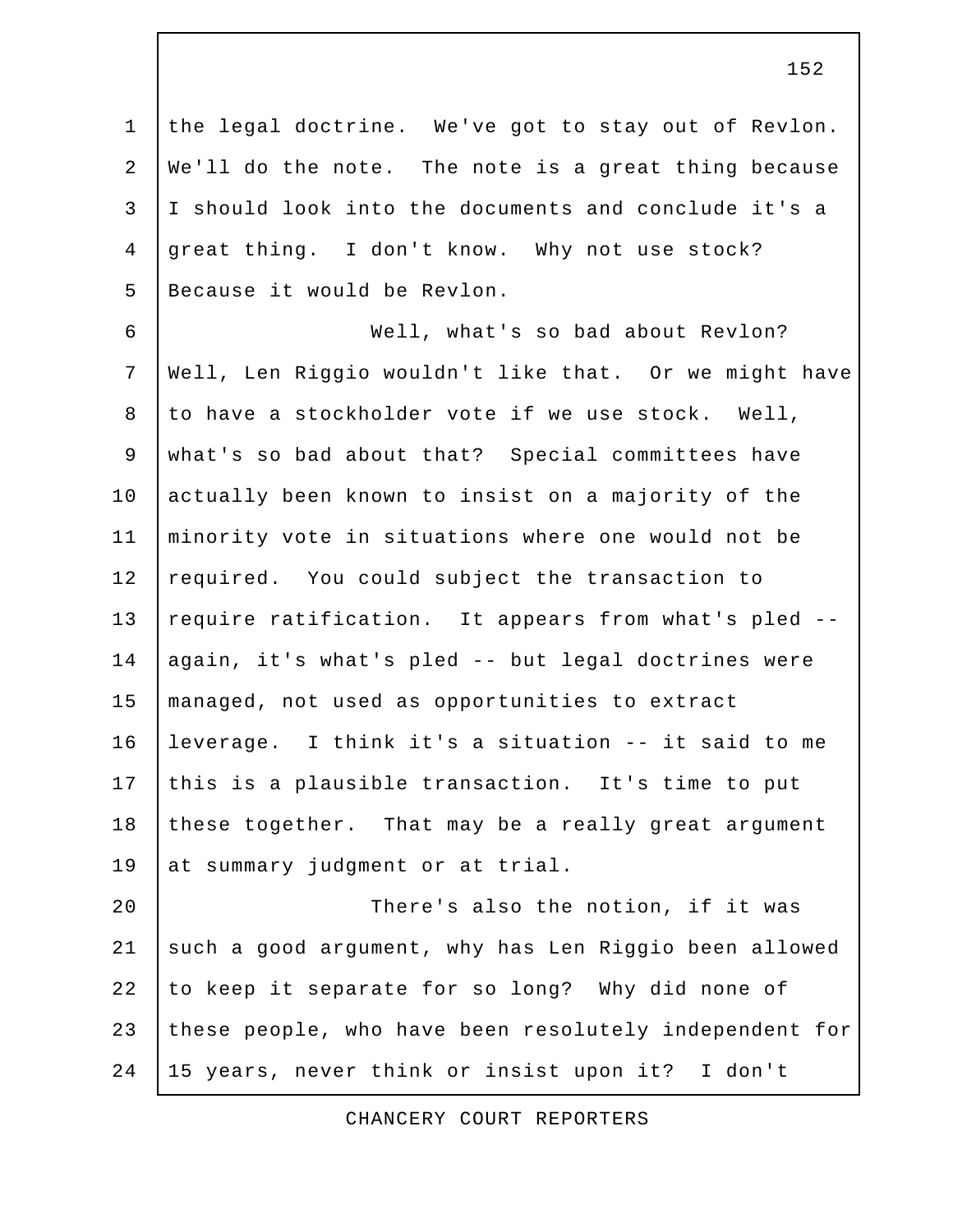1 think at a pleading stage I should just pretend that 2 that doesn't leave real doubt and ignore it. It does. 3 The larger issue of financial fairness 4 here is really teed up in the Credit Suisse report, 5 which is sort of: what are you thinking? If you were 6 going to do this, why now? At a time when ebook and 7 Kindle is coming on, we're doubling down on retail and 8 Len is getting out with a half billion dollars? Why 9 does he want to get out? Why doesn't he buy us? How 10 about he takes College Bookstores and its future 11 awesome capacity and buy us? It's something that 12 | comes to mind; right? 13 If you're thinking as a disinterested 14 person, when someone themselves -- see, I once had a 15 situation where a very, very smart controller sat on 16 the stand and he was talking about why this one 17 company had a really great future and this other 18 company that was a cash cow had a really weak future, 19 when he was doing a transaction in which he was 20 increasing his exposure to the one with the weak 21 future and reducing his exposure to the strong. 22 Because it turned out he owned the one with the strong 23 future. He owned 91 percent of it, and he owned a lot 24 less of the one that was the business of the future.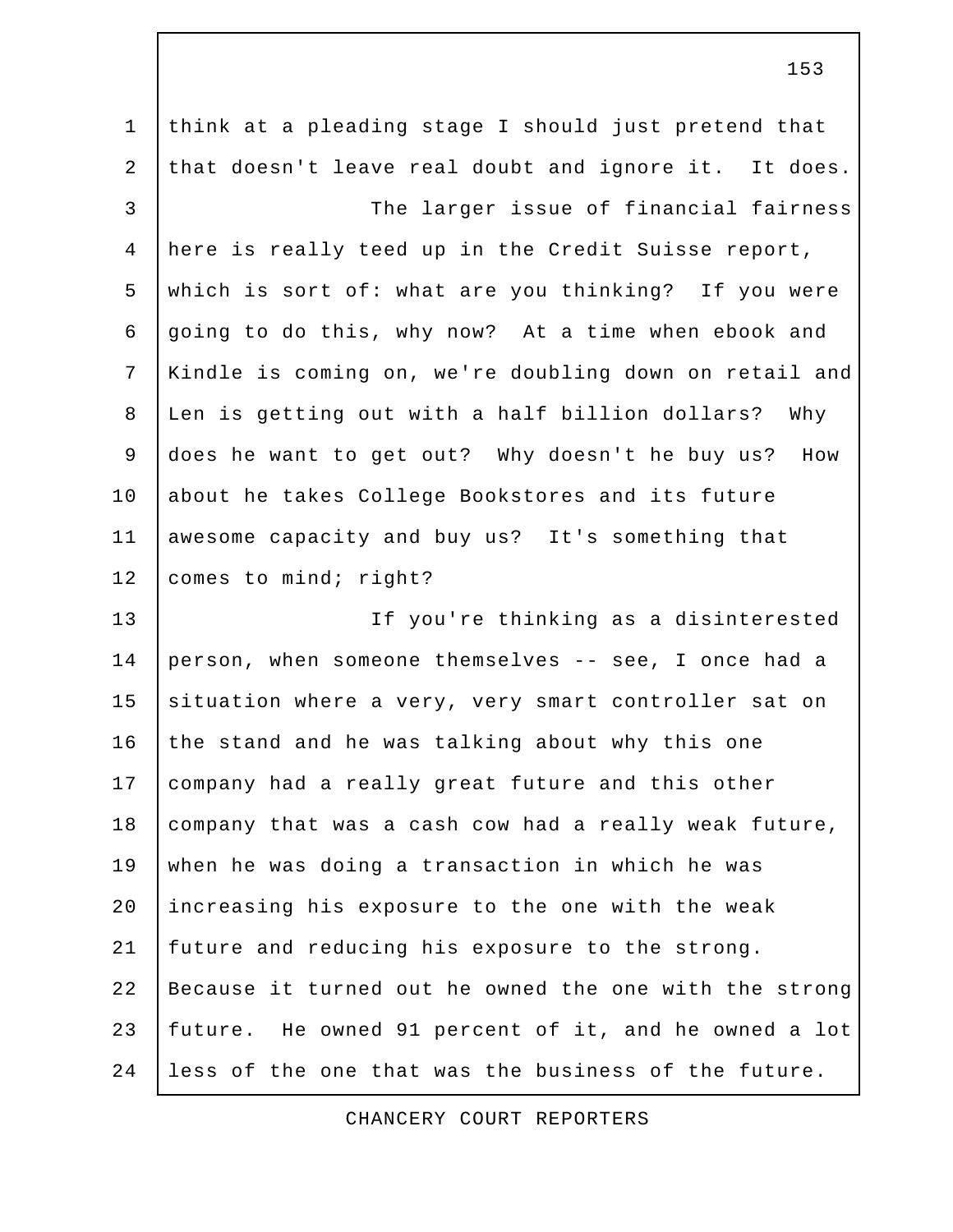1 And he sold the one that he owned more of to the 2 other. 3 Well, it's pretty easy to say he 4 wanted to keep for him as a good deal. Then he 5 explained  $-$  he actually said on the stand, "Well, it 6 was like taking pocket money out of one pocket and 7 putting it in the other." With all due respect to the 8 excellent counsel representing Len Riggio today, it is 9 not the same profile for him and the public 10 stockholders. He didn't act like he was playing The 11 Monkey song, "I'm a believer," about College 12 Bookstores. If he was playing that song, he would 13 have kept it. What he did is, he sold it, monetized 14 the investment, diversified his family's wealth 15 portfolio, and put the future of College Bookstores, 16 mingled it with Barnes & Noble. That might be good 17 for Barnes & Noble. But there's a powerful, powerful 18 question that has to be asked about the motivation of 19 Len Riggio in that circumstance because, again, if 20 College Bookstores' ready to kick butt, Len Riggio had 21 100 percent of it. And he could reap all those 22 benefits. 23 If this was so logical -- it's been 24 logical since early 1990s. Again, I have no desire to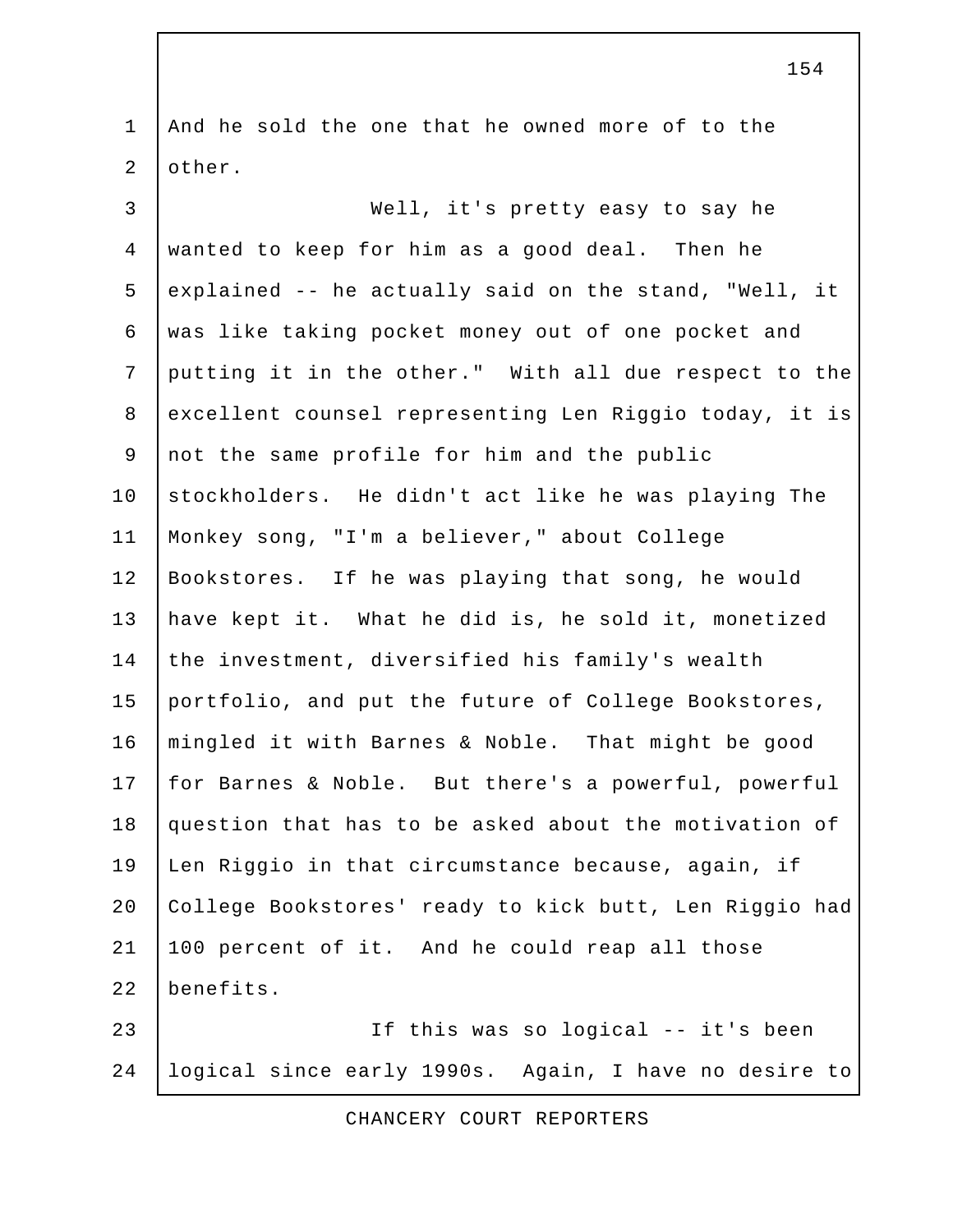1 have an appraisal case at a pleading standard 2 situation. I can't. But I would not be being honest 3 if I didn't have myself about a gazillion questions 4 that I have on my mind about why this board did this 5 then, why they went down this route, why they gave a 6 conflict waiver, why they didn't think of other 7 alternatives. Why didn't they insist on asking: why 8 don't you just buy us? Why shouldn't we? Potentially 9 we should be looking at this is a fairly good 10 transformation. Maybe this is an opportunity, Len, 11 frankly, to reduce your influence over the company. 12 Maybe what we should do is sell us your Barnes & Noble 13 stock.

14 So it gets down to, I'm not going to 15 dismiss under Aronson because I have a particular -- I 16 think there's a host of particular facts which, when 17 put together, create in my mind a reasonable doubt 18 whether there was a breach of fiduciary duty. I can 19 avoid the doctrinal question about nonexculpation for 20 the following reason. Riggio, clearly under  $21 \mid 12(b)(6)$  -- there's a claim stated for breach of the 22 duty of loyalty against Riggio. He took benefits 23 directly from the transaction. 24 | Zilavy. The fair inference is that he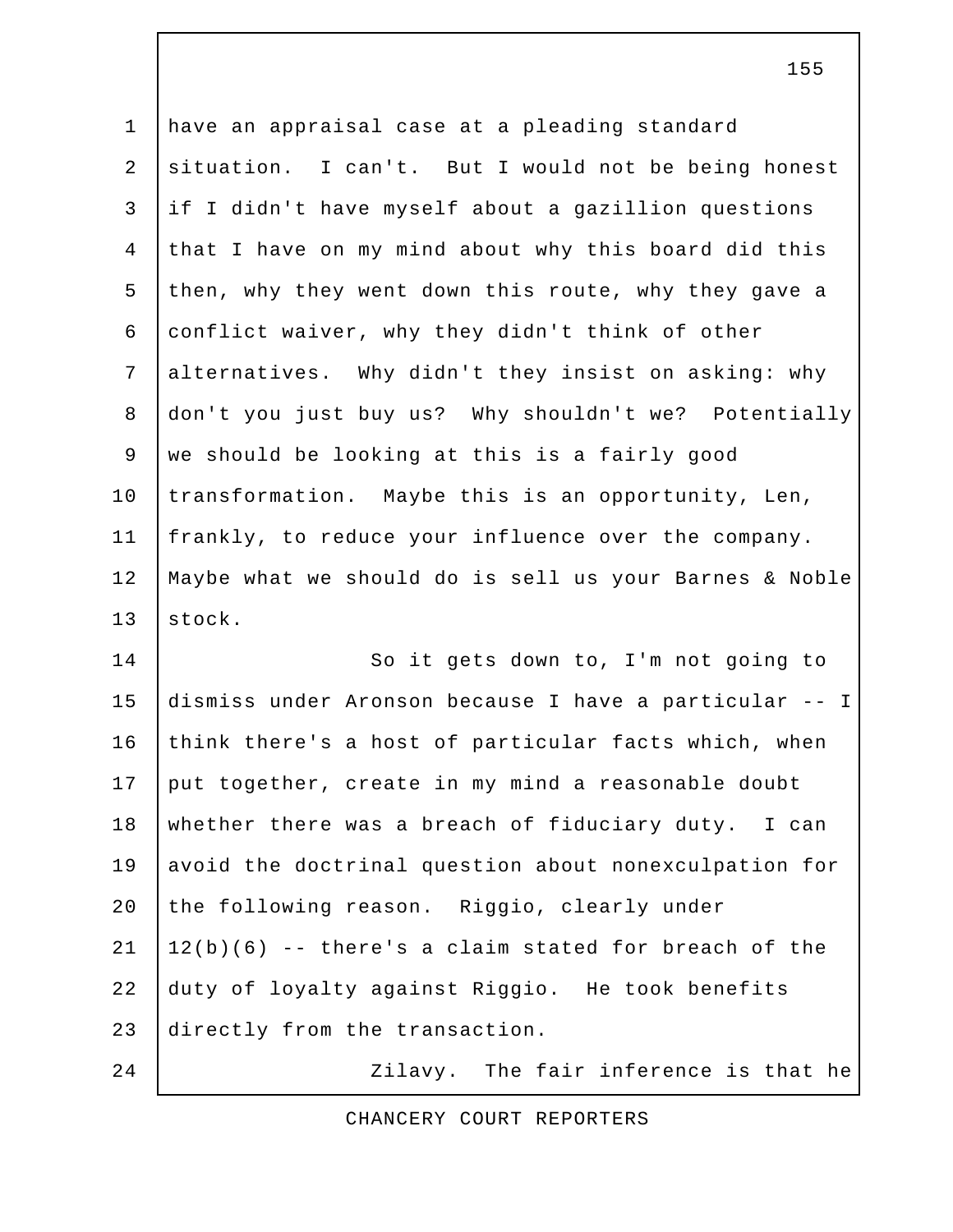1 took material benefits from the transaction. He was 2 also an officer, manager of Bookstore. But he took 3 personally  $-$  there was a darn big bonus pool that, 4 but for this transaction, would not have been 5 | available to him. So I think, loyalty, nonexculpated 6  $clain, 102(b)(7)$  does not help them.

7 | You have two directors, Campbell and 8 Higgins, who I don't think the plaintiffs have laid a 9 glove on and who are out under 102(b)(7).

10 | You then get down to the hard 11 question. And I've wrestled with this. I really have 12 spent much of the last week on the following issue, 13 which is, do Dillard, Monaco and Miller get out under 14 102(b)(7)? I believe it's a very close call. For 15 this reason, I am  $-$  I don't want to make a binary 16 determination on a limited record and call someone 17 | nonindependent. But I do think that there are 18 multiple questions raised that cast out on their 19 independence and cast out in my mind about the 20 | following. Would these directors have approved this 21 transaction in this form if the owner of College 22 Bookstores was anyone in the world other than 23 Len Riggio? And that's -- I also -- I put it down to 24 this and I reserve the right later in the case to hold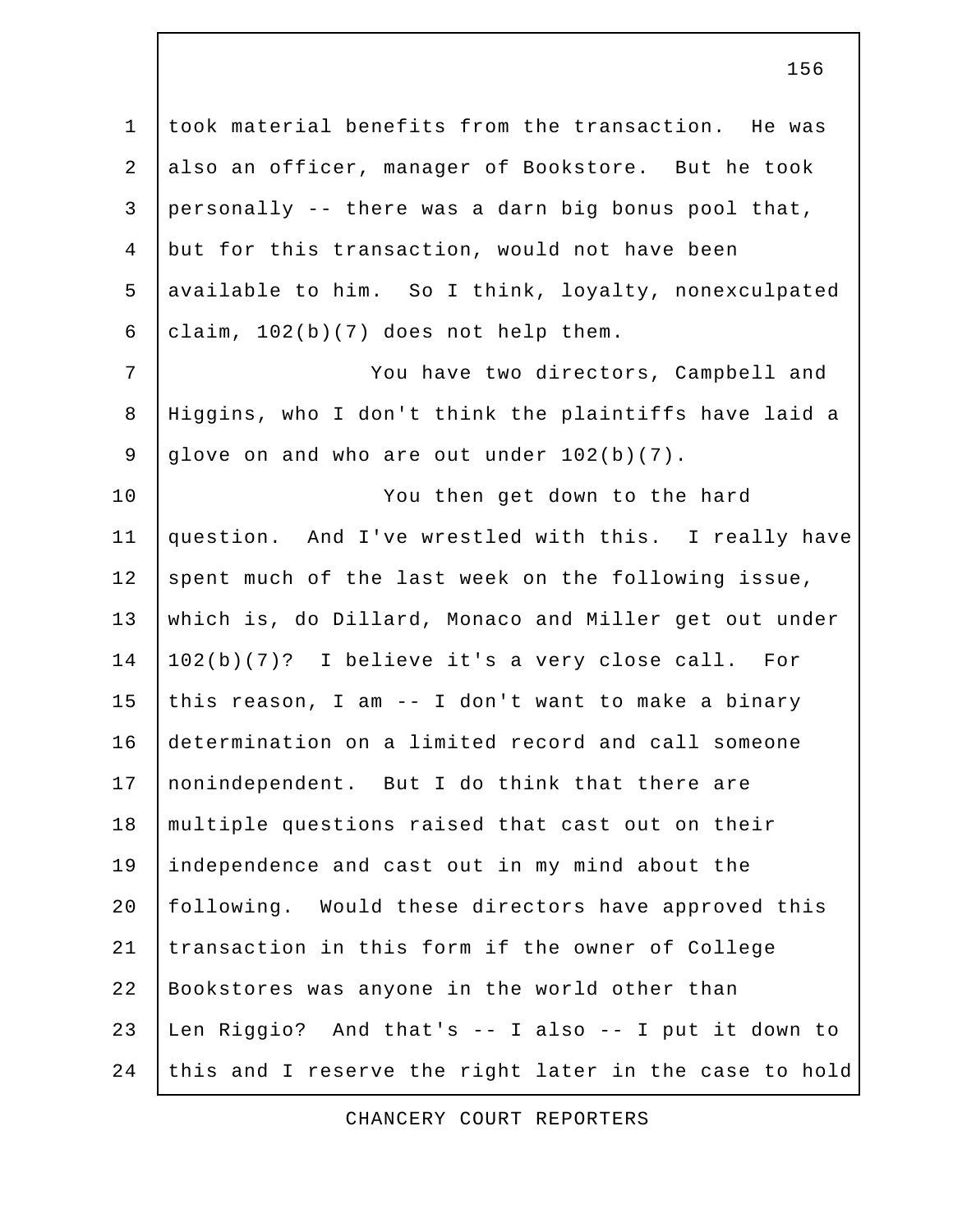1 the following. These people acted in subjective good 2 faith, but just blew it because of the context in 3 which they were operating. And that could be a 4 situation where they are not liable under 102(b)(7), 5 even if they didn't fulfill their duties as monitor. 6 But they put themselves in a very awkward situation 7 and maybe they get out. But I can't rule out -- it's 8 when you wrestle with something you know. And this is 9 what I want to say. I've been wrestling with this. 10 And when you wrestle with something and you -- you can 11 have a residual doubt about whether people were 12 influenced consciously in their behavior, whether they 13 knew, frankly, that they were going down a road that 14 they wouldn't have gone down for anybody, other than 15 Len. They tried to make it as good as they could, but 16 they still knew it was suboptimal and not the best way 17 to go for Barnes & Noble. 18 When you have that doubt, our Supreme 19 Court's teachings are clear. I'm not allowed to 20 dismiss under  $102(b)(7)$  in that because there is a 21 potential for nonexculpated breach of duty. So I'm

22 not classifying this. I don't want this cited back to 23 | me that Strine held that you're necessarily not an 24 independent director. What Strine held here is, in a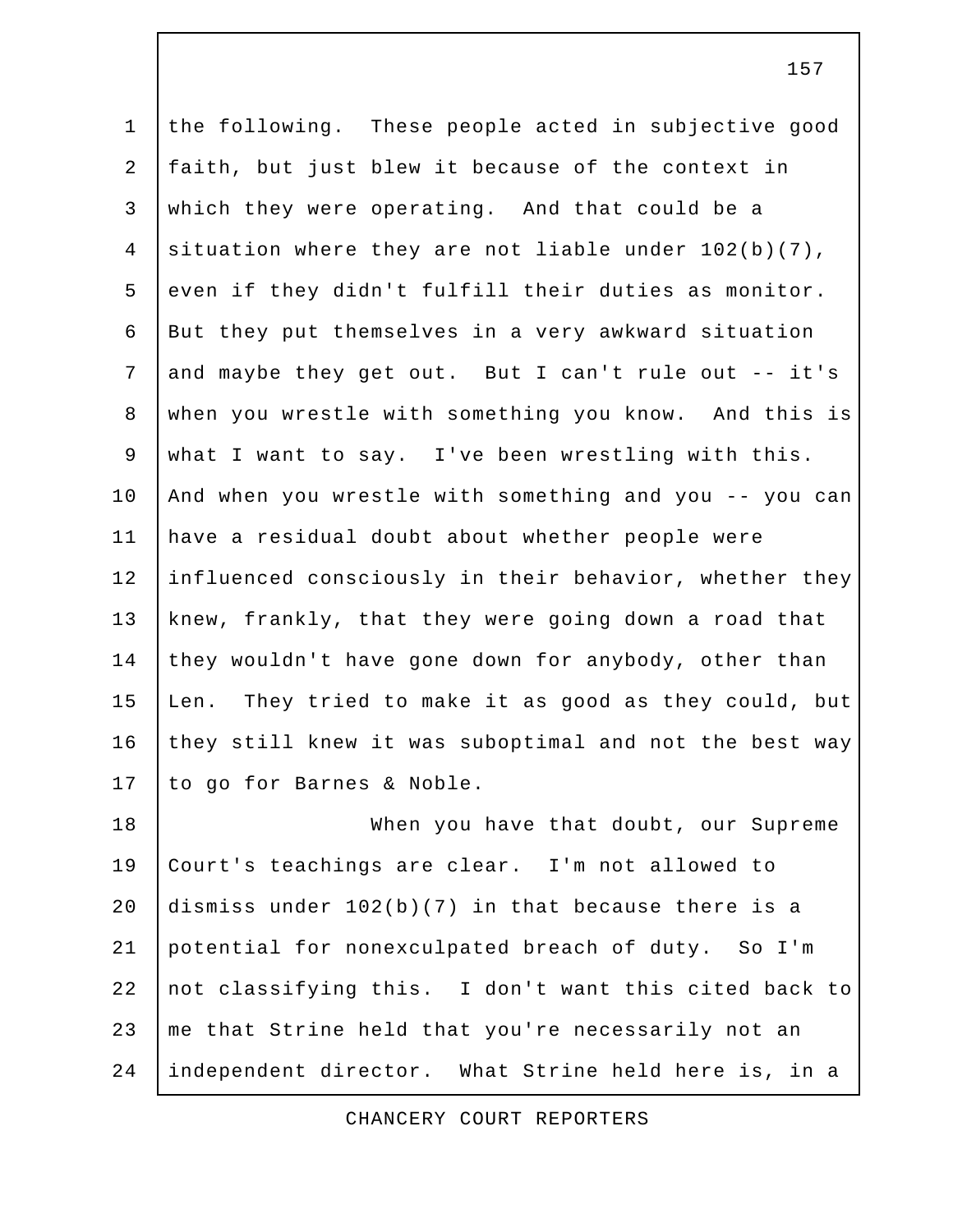1 very unusual situation, with a bunch of particularized 2 facts pled, including business circumstances that bear 3 explanation on a fuller record, that I'm not prepared 4 to rule out the possibility that ties of personal 5 friendship and long-standing business relationships 6 influenced these directors to do something that 7 strayed from what was best for the company and that 8 they knew that.

 9 Later on, after a fuller record and 10  $r_{\text{e}}$  realizing it may be that they played miniature golf 11 once at the kids' part of a Ritz Carlton, and that's 12 the only time that Mr. Dillard and Mr. Riggio got 13 together, it may all come clear. That's why I don't 14 want to write something that taints the law or these 15 folks either way.

16 | Rut at this stage, with respect to 17 three of the four members of the special committee, 18 | I'm not going to dismiss the case under  $12(b)(6)$ 19 against them either. And given that that's the 20 situation -- and with respect to Mr. Del Giudice, I'm 21 in the same kind of camp. He wasn't on the special 22 committee but he voted on the deal. 23 The hard question is, I quess, Steve

24 Riggio. You kind of feel for him, I guess. I don't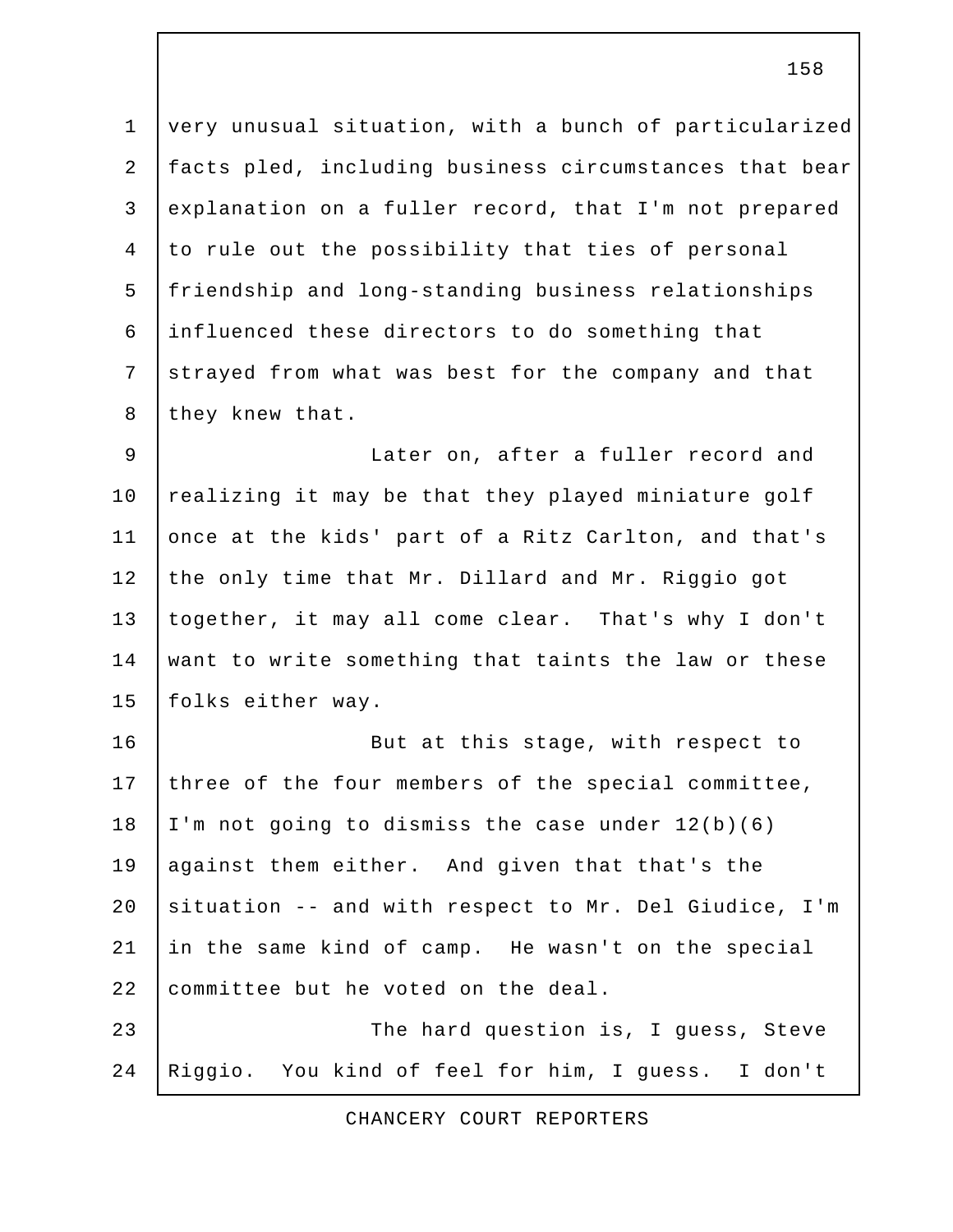1 know. He's the little brother in the scenario. It's 2 tough being the little brother. But with being little 3 brother, you got to be chief executive officer, a 4 major executive of an American public company. I 5 assume there's a little bit of compensation that comes 6 with that.

 7 What I'm troubled with in applying the 8 abstention doctrine as an automatic safe harbor is 9 just that. He was the chief executive officer. I 10 reserve the right later in the case to say, yeah, he 11 did step aside. No breach of duty. Okay. But 12 there's something that comes with being the chief 13 executive officer. You have a duty to do your job -- 14 to try to do your job. What I'm supposed to take 15 comfort in is that there was a really wonderful group 16 of people dealing with this entirely rational and 17 obviously sensible transaction, and that the CEO could 18 pull himself out of the process and just let them 19 protect the company. And so long as he did no harm, 20 he automatically fulfilled his fiduciary duties. 21 | You know, I think getting the coolest, 22 or in this case the second coolest chair in the 23 company, getting the biggest furniture budget, all 24 that kind of stuff that comes with it, I'm not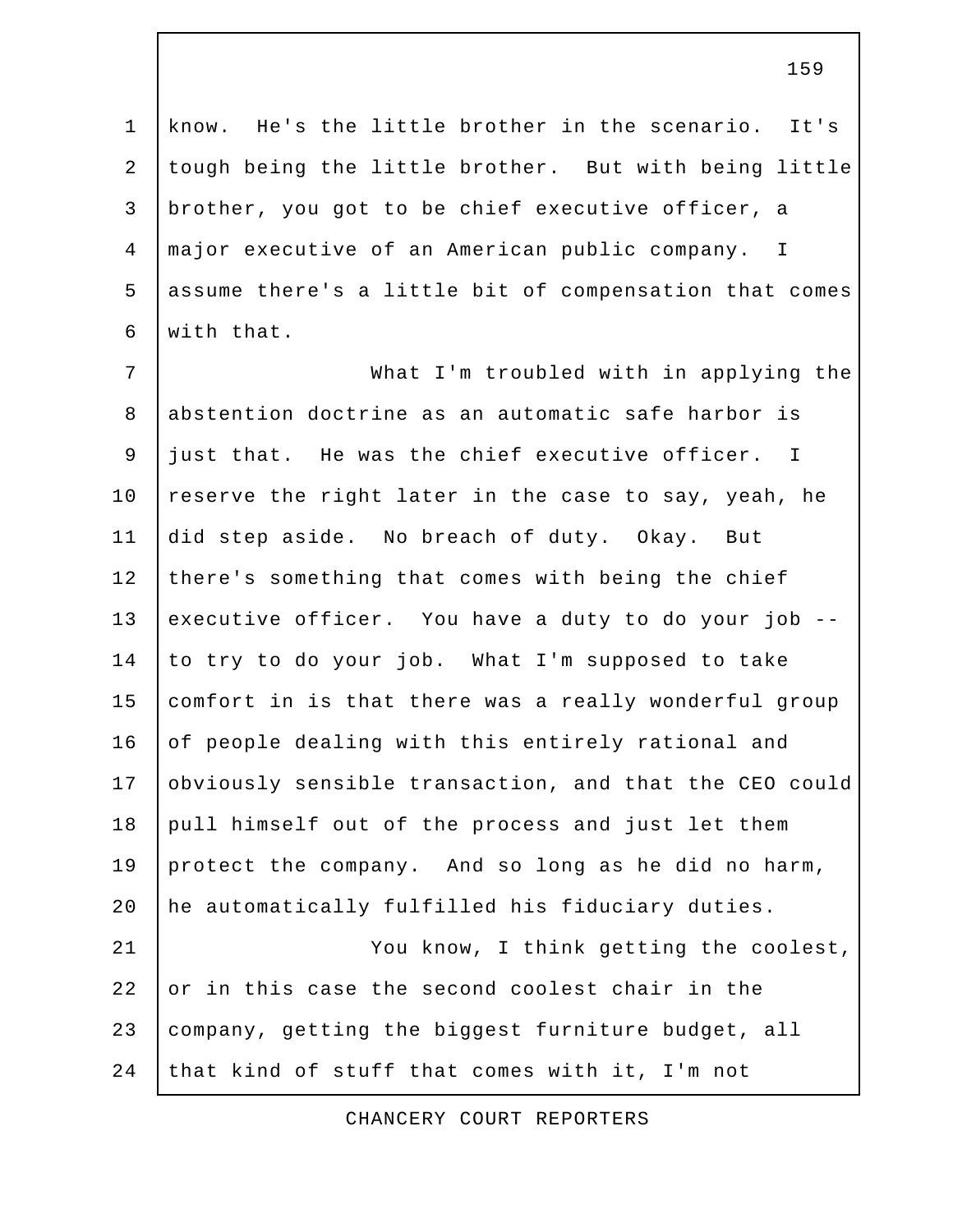1 prepared to say on this record, without a lot more 2 briefing, that that's an okay safe harbor for a CEO. 3 I think pulling yourself out -- 4 there's some situations where you pull yourself out 5 because that is what's meaningfully distinct. Most of 6 the cases where the CEOs don't vote, they're 7 Leonard Riggio. They don't get off the hook because 8 they're interested and the entire fairness doctrine, 9 everything else, holds them ultimately accountable in 10 damages if it's unfair. They don't get any free 11 | thing. 12 What we're talking about here is 13 someone who is in a critical  $-$ - the most critical  $-$ -14 I'll take formalism on its face. Mr. Leonard Riggio 15 indicated that his brother was the most important 16 source of managerial advice for the company. He was 17 the most important source of managerial authority. 18 | And in the largest transaction that Barnes & Noble has 19 faced in recent history, Steve Riggio went missing. I 20 have no doubt. I have no idea whether he felt this 21 was really good or whether this was something his 22 brother just wanted to do. What if he thinks it was 23 stupid? But he just couldn't say boo to his brother. 24 Does he get to just not vote or does he have a duty to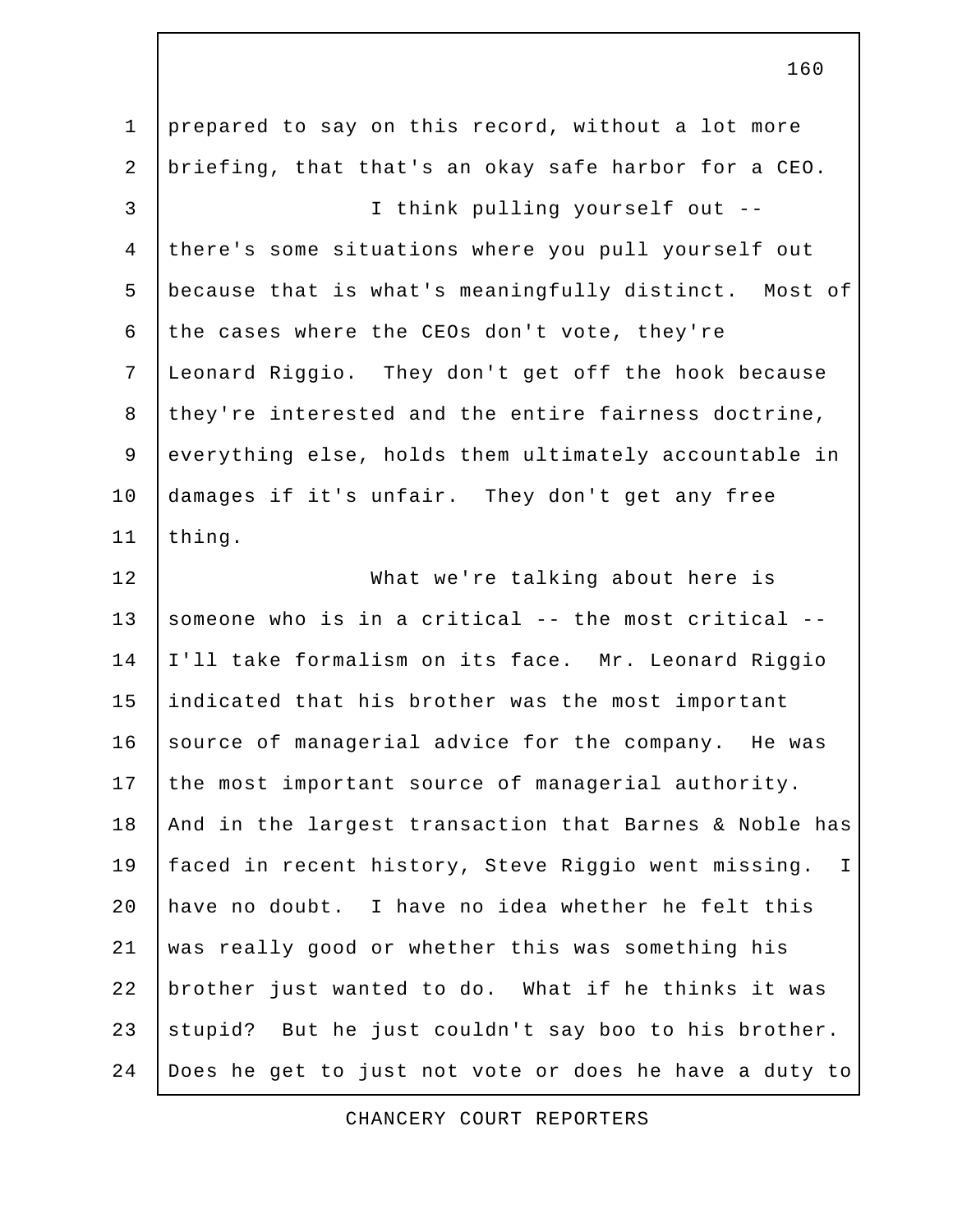1 speak? I don't know that you get off so easy being 2 the CEO on the abstention doctrine. You got a job to  $3$   $\overline{d}$ .

4 | And I'm troubled by creating this safe 5 harbor. It seems like a very odd situation, like 6 where people get rewarded for being placed in a 7 situation of helpless conflict and not speaking up or 8 doing anything about it. Maybe Strine's made an odd 9 CEO based thing. But that is the CEO. It's not just 10 somebody else. It's not an assistant VP. You didn't 11 put your cousin just in an independent board seat. 12 You made him the principal executive officer of a 13 public company. That's a pretty critical thing. 14 | So I'm -- I believe, qiven that -- I'm 15 not comfortable saying that Steve Riggio owed no 16 | fiduciary duties in this situation, given all the 17 facts pled. So therefore, for all these reasons, I've

18 thrown out the waste count, I've thrown out the aiding 19 and abetting count, I've thrown out the unjust 20 enrichment count. I dismissed the case as to Higgins 21 and Campbell, but the case otherwise goes forward. 22 I suggest that you all talk about an 23 implementing order and get me over an order that 24 cleans that up, and you talk about a schedule for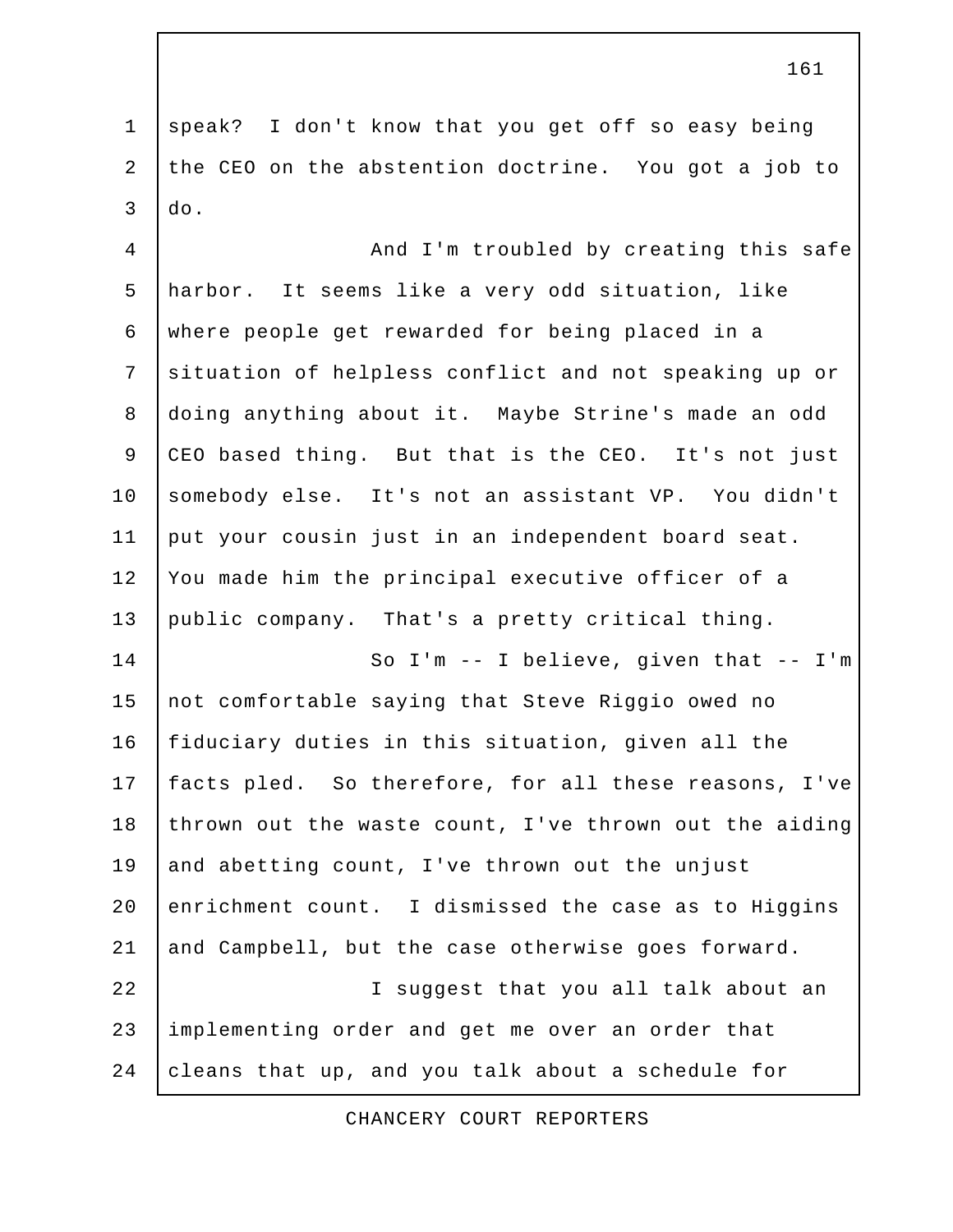1 discovery and other things going forward. I 2 appreciate your patience with my many questions. It 3 is an interesting and unusual case. That's why, in 4 large measure, I believe it actually should be dealt 5 with at a time when, honestly, I can take freer 6 account for the full factual dynamic that the board 7 faced. I am constrained. That's one of the tactical 8 issues that defense counsel confronts all the time. I 9 have to credit their story. And this is a situation 10 | rife with interesting issues that raise questions in a 11 | rational mind about why people behaved. 12 The great thing about our process 13 obviously is that after discovery, and there's the 14 opportunity on a full record for me to consider it 15 more freely, because there are also -- and I want to 16 say, people tend to come out of these things and you 17 only hear what hurts you most. Sometimes you hear 18 what you like most or whatever. But it's all 19 contextual and you have to take into account  $20$  everything that a judge says. 21 | Construction I recognize that for everything where 22 I've said that there's a question, there's potentially

24 our system works is that good confidence-inspiring

23 a very good confidence-inspiring answer. But the way

CHANCERY COURT REPORTERS

162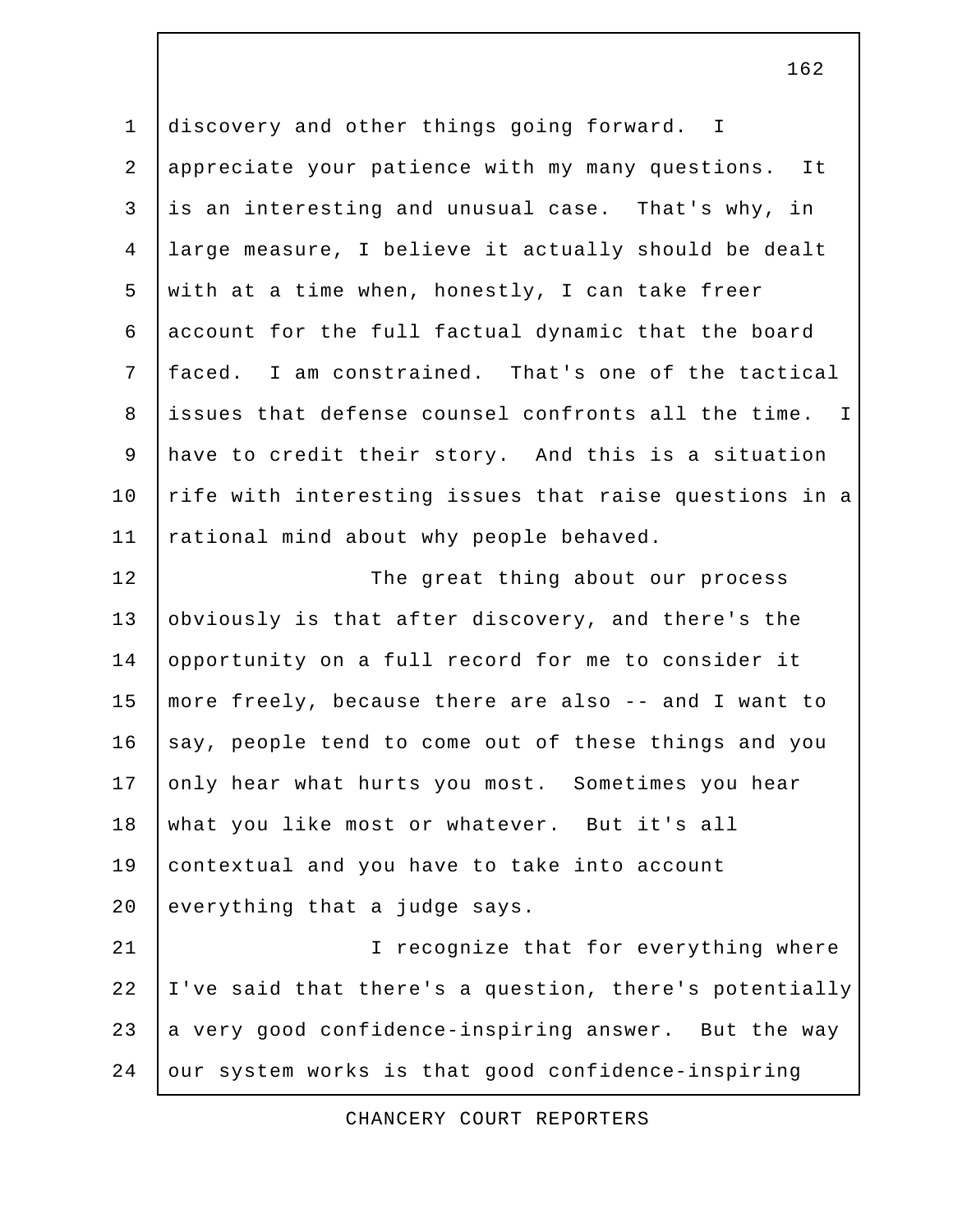1 answer is one that the Court should consider after the 2 plaintiffs have had an opportunity to actually inquire 3 themselves fairly and then to determine whether, you 4 know, on a fuller record, those answers are  $5$  sufficient. It's not at the pleading stage for me to 6 say, "Oh, well, yeah, I have about 27 things I'd like 7 to ask that really bother me about this and that 8 create an inference in my mind that there could have 9 been a breach of fiduciary duty and put that aside and 10 assume that what the defendants are telling me is 11 true, and that there are really good assurances." 12 That's just not the way 12(b)(6) or even 23.1 operates 13 in our system. 14 So I hope the defendants recognize 15 that there will be another day. They get to tell 16 their story. And that the plaintiffs will ultimately 17 have to meet the burden to show that there's something 18 wrong with this. But on the plaintiff-friendly 19 | standard that applies today, a large majority of the 20 | complaint stands. 21 | Thank you and have a good day. 22 (Court adjourned at 3:12 p.m.) 23 24